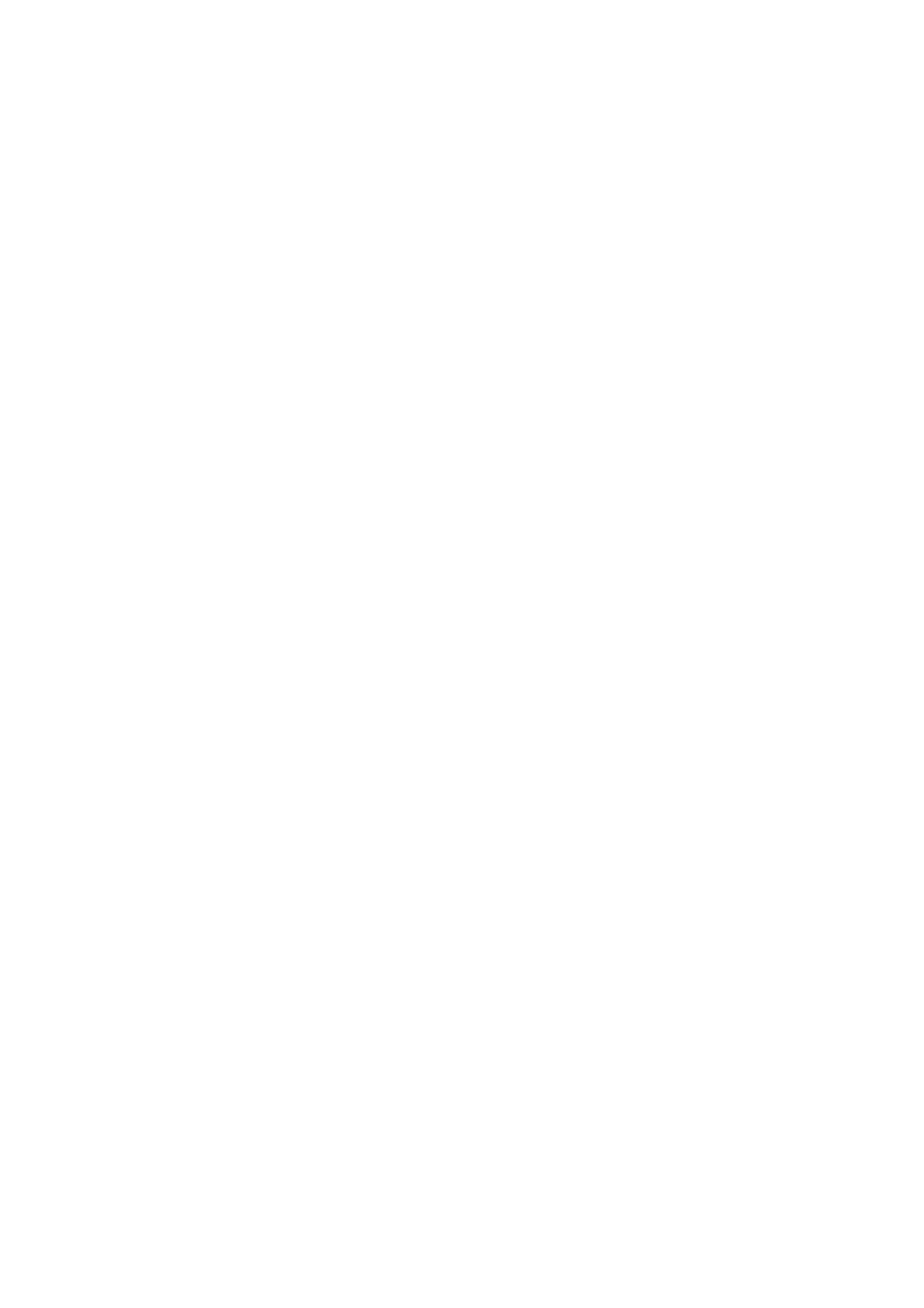## **Note**

This booklet contains information relating to undergraduate courses in the Faculty of Commerce. Information on postgraduate courses leading to degrees and diplomas in the Faculty of Commerce is contained in a separate booklet.

The Faculty of Commerce communicates to students by e-mail through a student's College e-mail address. All students have an obligation to regularly check their College e-mail accounts and are bound by notices and information served thereof. Communication is also validly served by letter(s) to a student's registered postal address.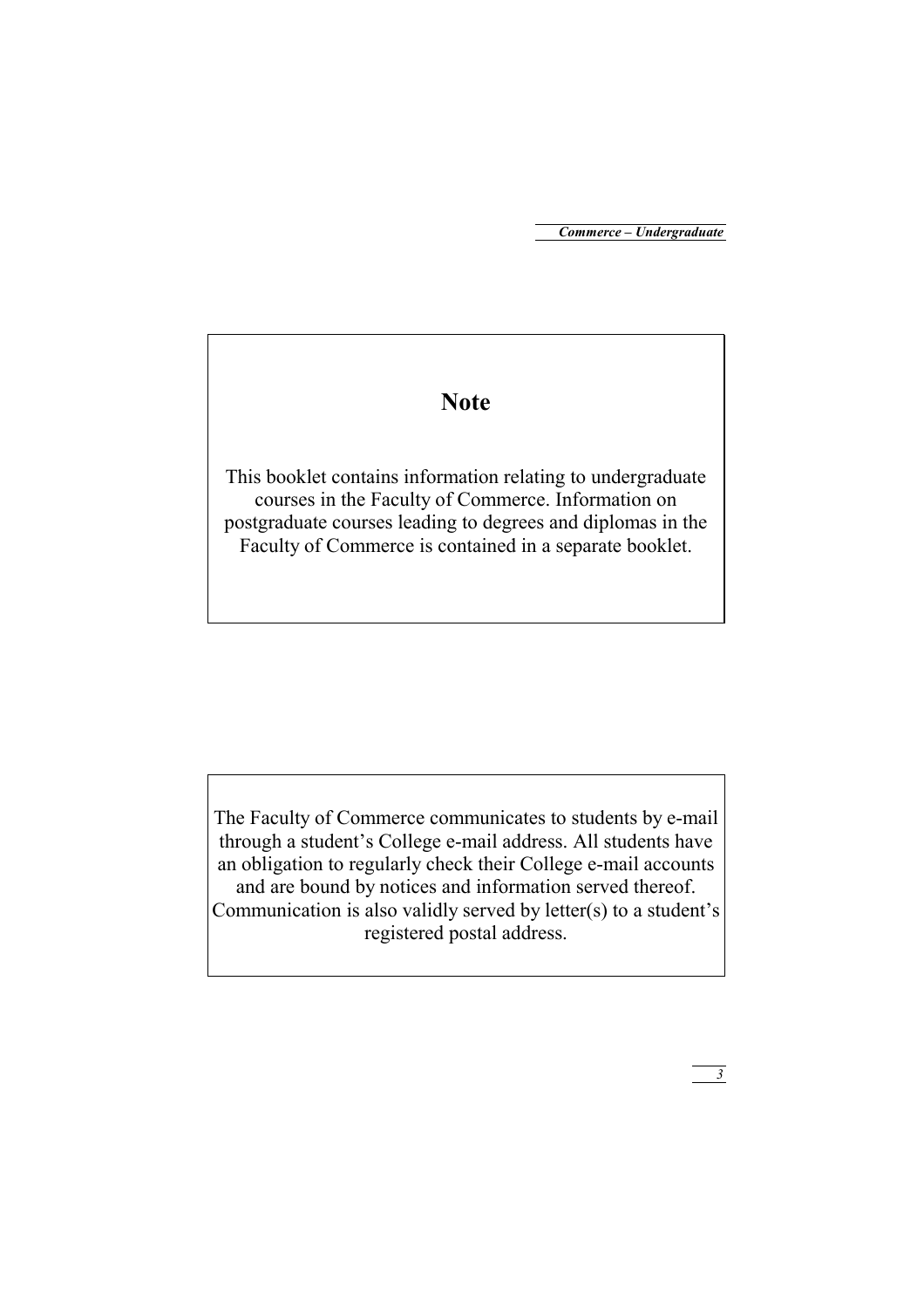# **Contents**

| Syllabus of Courses for the Degree of Bachelor of Commerce  12         |  |
|------------------------------------------------------------------------|--|
|                                                                        |  |
|                                                                        |  |
|                                                                        |  |
|                                                                        |  |
| Degree of Bachelor of Commerce in the "Centro De Estudios Superiores   |  |
|                                                                        |  |
|                                                                        |  |
|                                                                        |  |
|                                                                        |  |
| <b>Bachelor of Actuarial and Financial Studies Format  82</b>          |  |
| Degree of Bachelor of Business Studies (Industrial Relations/Human     |  |
|                                                                        |  |
|                                                                        |  |
|                                                                        |  |
|                                                                        |  |
|                                                                        |  |
|                                                                        |  |
|                                                                        |  |
|                                                                        |  |
| Summary of Courses for the Degree of Bachelor of Financial Services 96 |  |
|                                                                        |  |
|                                                                        |  |
| Degree of Bachelor of Business & Legal Studies (European) 102          |  |
|                                                                        |  |
|                                                                        |  |
| Degree of Bachelor of Science (Economics and Finance)  128             |  |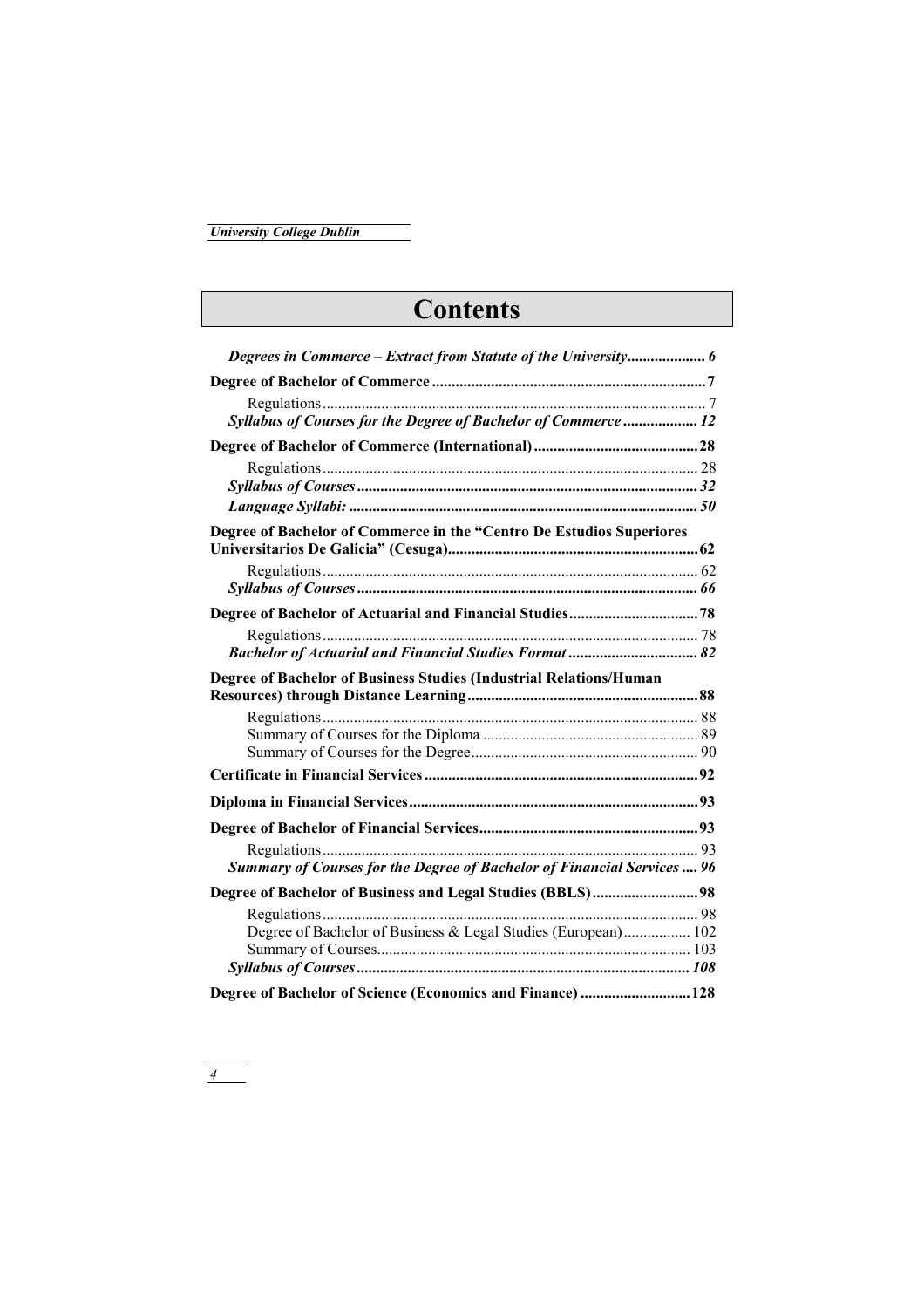| <b>Diploma (University College Dublin) in International Business (DIB) 147</b> |  |
|--------------------------------------------------------------------------------|--|
|                                                                                |  |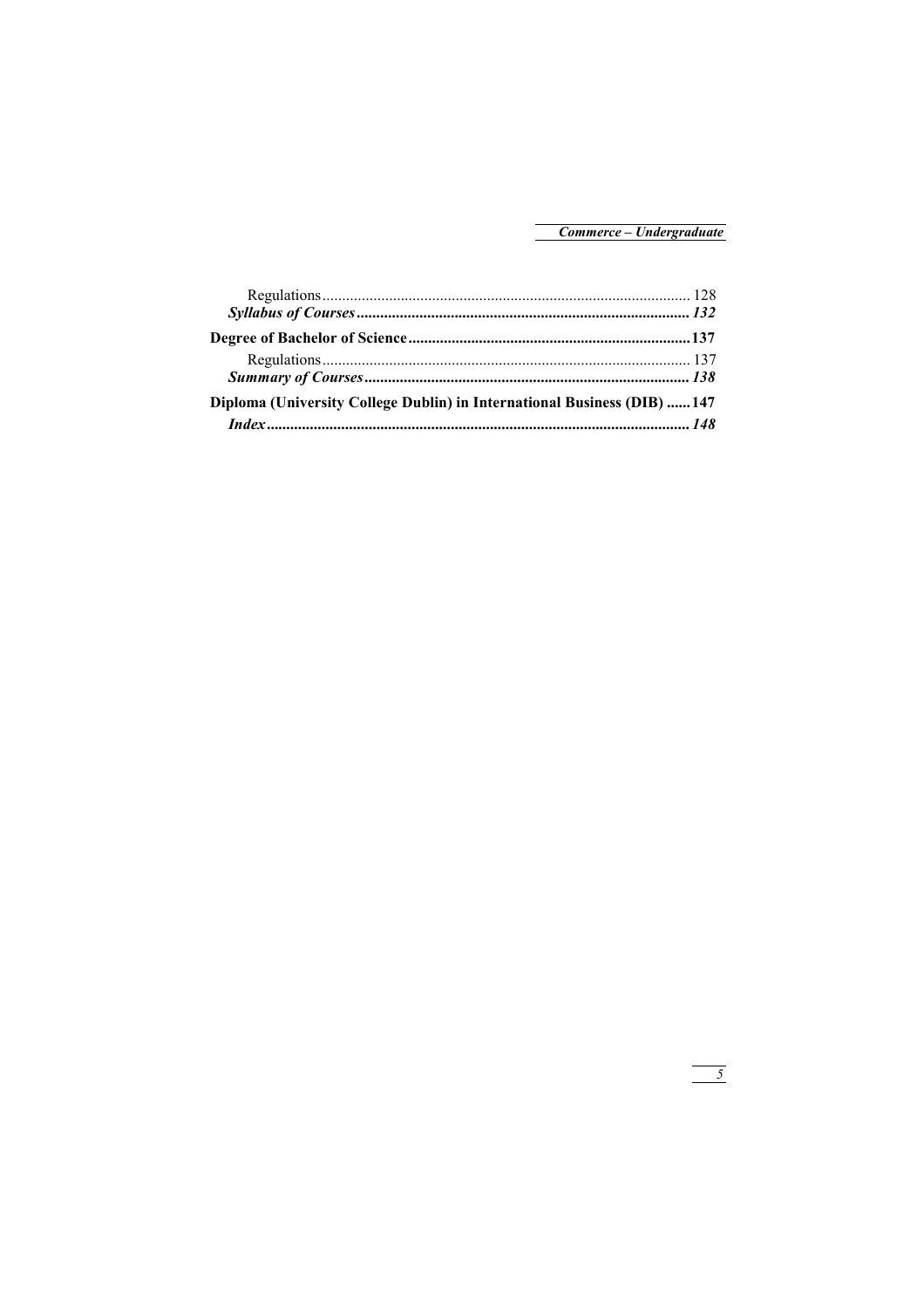## *Degrees in Commerce – Extract from Statute of the University*

The University may grant the following degrees to students who, under conditions laid down in the statutes and regulations, have completed approved courses of study, and have passed the prescribed examinations of the University and fulfilled all other prescribed conditions:

*In the Faculty of Commerce:* Degree of Bachelor of Commerce (BComm)

Degree of Bachelor of Actuarial and Financial Studies (BAFS)

Degree of Bachelor of Business Studies (Industrial Relations/Human Resources) (BBS)

Degree of Bachelor of Financial Services (BFS)

Degree of Bachelor of Science (BSc)

Degree of Bachelor of Science (Economics and Finance) (BSc)

Degree of Master of Accounting (MAcc)

Degree of Master of Commerce (MComm)

Degree of Master of Business Studies (MBS)

Degree of Master of Economic Science (MEconSc)

Degree of Master of Business Administration (MBA)

Degree of Master of Management Science (MMangtSc)

Degree of Master of Science (MSc)

Degree of Doctor of Philosophy (PhD)

Degree of Doctor of Economic Science (DEconSc)

*In the Faculty of Commerce/Faculty of Law:* Degree of Bachelor of Business and Legal Studies (BBLS)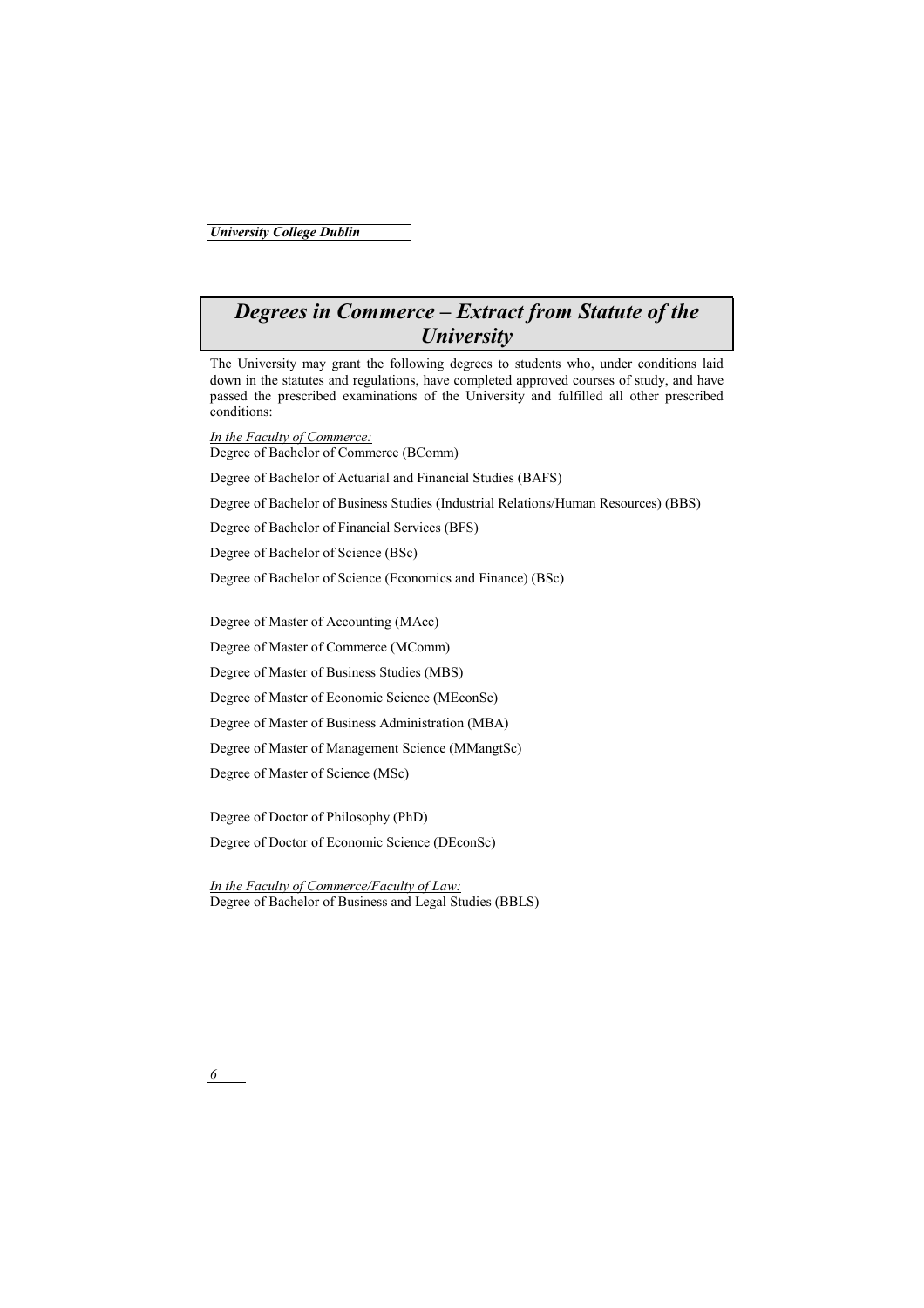## **Degree of Bachelor of Commerce**

## *Regulations*

- 1 The Degree of Bachelor of Commerce is a primary degree in the Faculty of Commerce.
- 2 Approved courses of study must be attended for at least three academic years after matriculation.
- 3 Since October 1986, the degree has been offered in a unitised form and the terms used in this context are as follows:
	- (i) A unit is a set of approximately 24 hours of lectures for non-semesterised courses and 36 hours of lectures for semesterised courses.
	- (ii) A course is composed of one or more units. Each course will be followed by an examination.
	- (iii) Please note the following definition of terms:

*Course:* A series of lectures, associated course work (if any) and the examinations associated with the course.

*Course Work:* All essays, projects, mid-term examinations etc. that contribute towards the final mark for a course in addition to the final written examination paper.

*Examination Offering:* There are two examinations associated with each course: the first examination, termed the First Offering, held immediately after the course and the second examination, termed the Second Offering, held at a later date, normally at the end of the subsequent semester for semesterised courses and in Autumn for non-semesterised courses.

*Deferral of Examination:* Where the first examination offering associated with a course is not taken for *whatever reason*.

(iv) Students who do not obtain the credits associated with a course by the second examination offering may be required to re-register for that course, re-attend, complete any assigned course work, pass the course examination and pay the associated fee.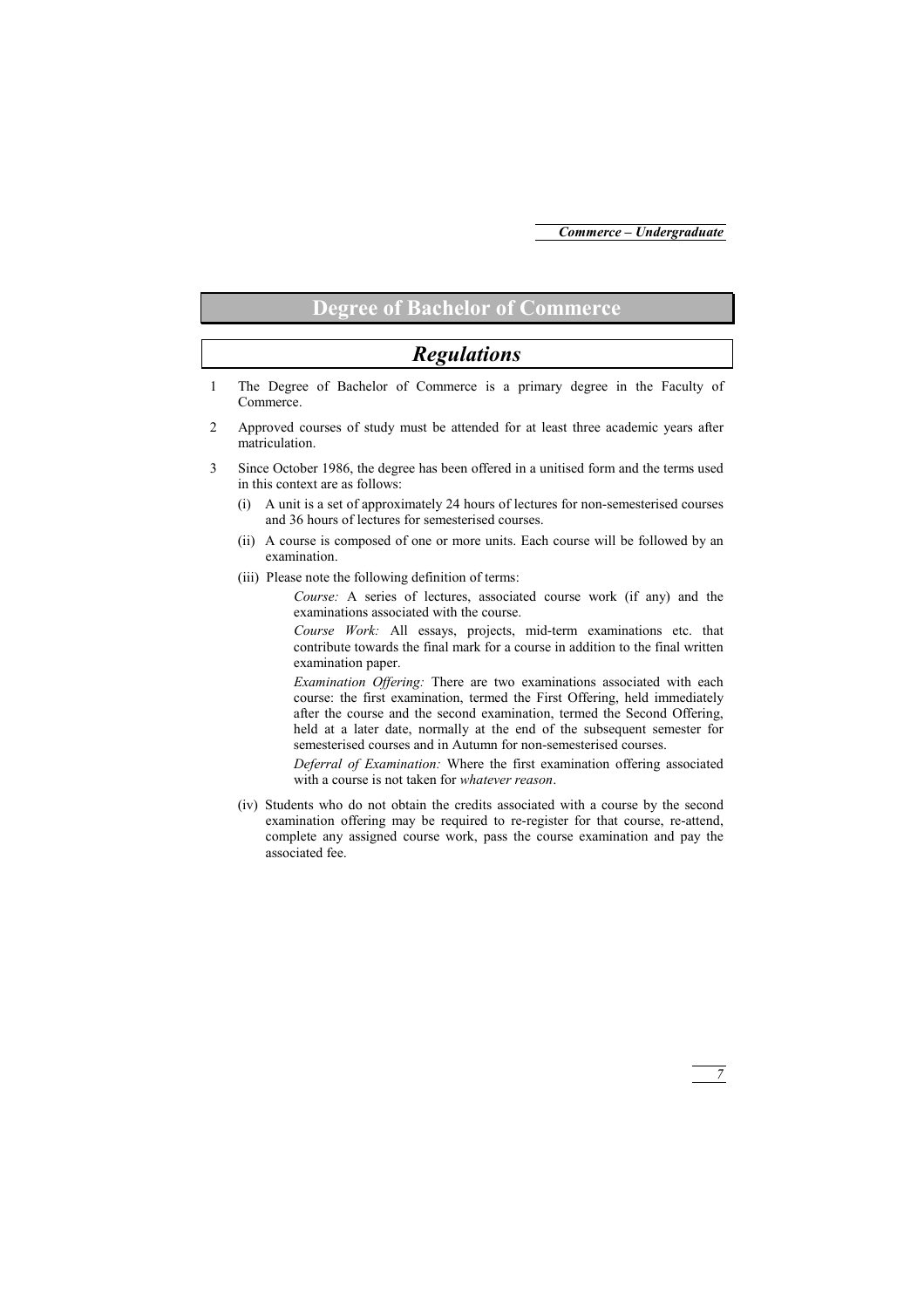(v) Credits will be given for each set of course units passed. Each level of the degree programme contains 60 credits (in accordance with European Union standards, namely the European Credit Transfer System: ECTS), which are assigned as follows:

|             |                                 |                       | Credits     |
|-------------|---------------------------------|-----------------------|-------------|
| Level $l$ : | 1008<br>ACC.                    | $(2 \text{ units})$   | 6.6         |
|             | <b>BMGT 1001</b>                | $(2 \text{ units})$   | 6.6         |
|             | <b>BMGT 1003</b>                | $(2 \text{ units})$   | 6.6         |
|             | ACC<br>1004                     | $(2 \text{ units})$   | 6.6         |
|             | <b>ECON 1109</b>                | $(1 \text{ unit})$    | 2.4         |
|             | <b>ECON 1104</b>                | $(2 \text{ units})$   | 6.6         |
|             | <b>ECON 1108</b>                | $(2 \text{ units})$   | 6.6         |
|             | <b>MATH 1703</b>                | $(2 \text{ units})$   | 6.6         |
|             | <b>MIS</b><br>1001              | $(2 \text{ units})$   | 6.6         |
|             | MIS<br>1008                     | $(1 \text{ unit})$    | 2.4         |
|             | <b>BMGT 1006</b>                | $(1 \text{ unit})$    | 2.4         |
|             | Total:                          |                       | 60.0        |
| Level $2$ : | 2001<br><b>ACC</b>              | $(1 \text{ unit})$    | 7.5         |
|             | ACC<br>2004                     | $(1 \text{ unit})$    | 7.5         |
|             | <b>BMGT 2001</b>                | $(1 \text{ unit})$    | 7.5         |
|             | <b>ECON 2280</b>                | $(1 \text{ unit})$    | 7.5         |
|             | 2001<br><b>FIN</b>              | $(1 \text{ unit})$    | 7.5         |
|             | 2001<br><b>HRM</b>              | $(1 \text{ unit})$    | 7.5         |
|             | <b>MIS</b><br>2001              | $(1 \text{ unit})$    | 7.5         |
|             | 2001<br><b>MKT</b>              | $(1 \text{ unit})$    | <u>7.5</u>  |
|             | Total:                          |                       | <u>60.0</u> |
| Level 3:    | <b>BMGT 3001</b>                | $(1 \text{ unit})$    | 6.0         |
|             | <b>BMGT 3004</b>                | $(1 \text{ unit})$    | 6.0         |
|             | Area of Concentration (8 units) |                       | 48.0        |
|             |                                 | (including electives) |             |
|             | Total:                          |                       | 60.0        |
|             |                                 |                       |             |

*Please Note: the above courses are as prescribed for the academic year 2002/2003. Students should note that the courses listed for Levels 1, 2 and 3 for the academic year 2003/2004 and subsequent years may change, may be dropped or may be modified.* 

4 The degree is composed of a number of courses which are given at three levels. Level 1 courses are offered at the commencement of the degree programme. These are followed by Level 2 courses. Level 3 courses are taken in the final stages of the degree programme. Courses in Level 2 and Level 3 are semesterised and examinations are held at the end of each course. Second offering examinations for first semester courses will be offered at the end of the second semester of the same year. The second offering examinations for the second semester examinations will take place at the end of the first semester of the following year. In the event that a course is changed or modified, then no additional repeat examinations for that course will be offered. A student may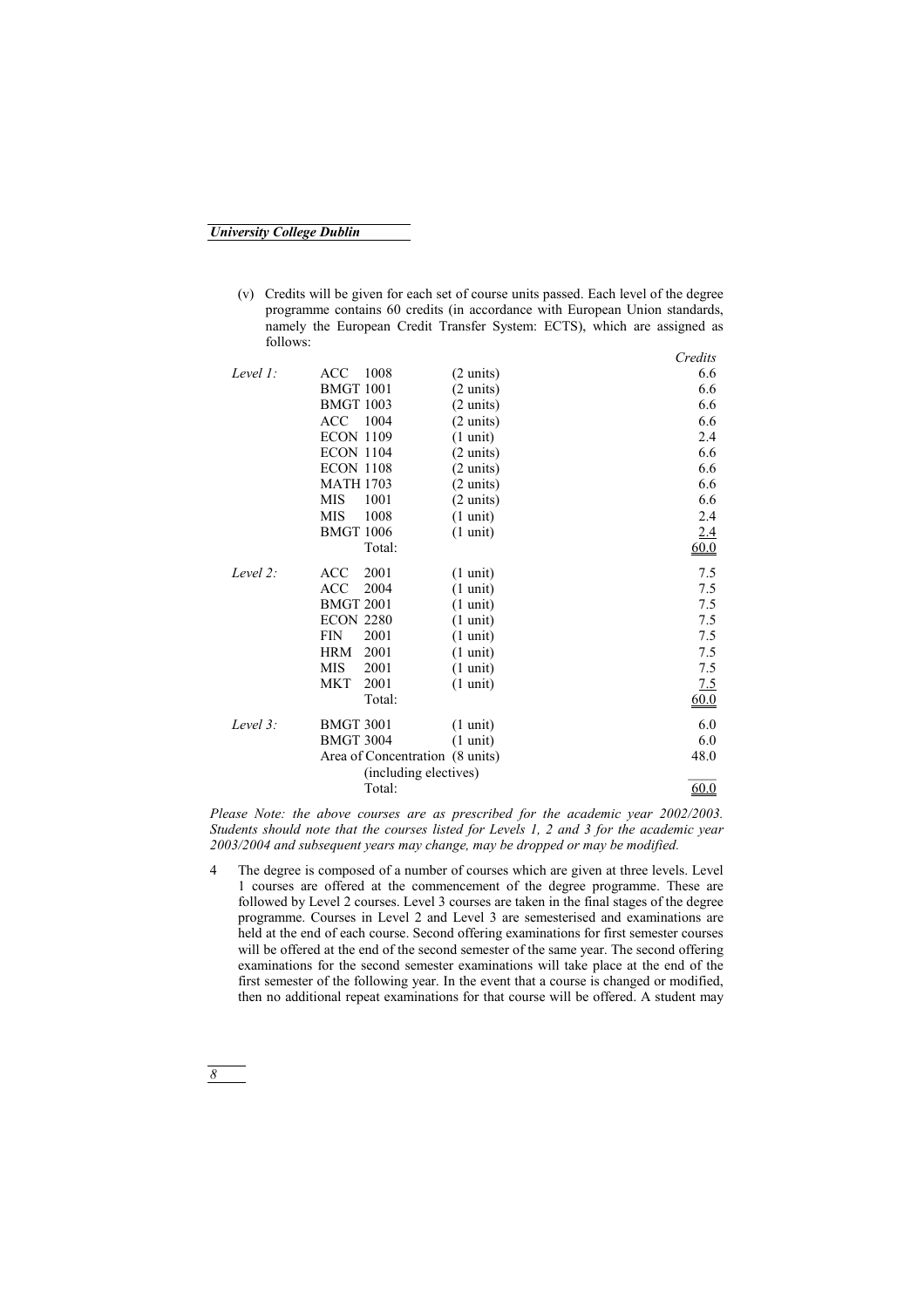not repeat any examination that the student has already passed. A student is deemed to have completed his/her degree requirements as soon as all required courses have been passed.

Students should note that it is likely that second offering examinations for second semester courses of the previous academic year will be held in the first week of January and in the first week of the second semester.

- 5 *Progress from Level 1 to Level 2*
	- (i) Students who obtain a total of 60 credits on the combined results of the Summer and Autumn examinations of the Level 1 courses are eligible for unrestricted entry into Level 2 courses.
	- (ii) Students who obtain less than 60 credits on the combined results of the Summer and Autumn examinations of the Level 1 courses may not progress to Level 2 without the permission of the Faculty of Commerce.
	- (iii) Students who obtain less than 60 Level 1 credits within two years of entering the Bachelor of Commerce programme may not remain in the Faculty of Commerce.
	- (iv) Students who obtain 20 or less credits in the combined results of the Summer and Autumn examinations of the first year may not remain in the Faculty of Commerce.
- 6 Please note: the Bachelor of Commerce programme is currently in the process of review and it is likely that substantial changes will take place in the programme of study in Level 1, Level 2 and Level 3 from the academic year 2003/2004 onwards. Students who fail to achieve 60 credits in Level 1 by the second examination offering of the academic year 2002/2003 may not be in a position to take Level 1 examinations based on 2002/2003 courses in subsequent years. The provisions of Rule 13 will then apply.
- 7 A student cannot be registered for any Level 3 course nor attempt any Level 3 examination while the student has one or more Level 1 examinations outstanding.
- 8 Honours may be awarded in each course and in the degree as a whole. The honours standard in each course will be in accordance with University regulations. For degree honours classification, a weight of  $1/3$  will be given to Level 2 examinations, and  $2/3$ to Level 3 examinations. For a repeated Level 2 course, the mark used for degree honours classification will be the result of the successfully repeated examination. For a repeated Level 3 course, the mark used for degree honours classification will be the result of the successfully repeated examination.
- 9 A student's application to choose a Level 3 Mode and his/her semester one elective(s) must be made at the end of the Level 2 academic year. The number of student places in courses is determined by the Faculty of Commerce and an application to register for a course does not guarantee entry into that course. The Mode and elective(s) choice can only be changed under exceptional circumstances and is subject to course availability and payment of the appropriate fee. Permission to be registered for a course and to attempt the examination at the end of any Level 3 course is contingent on the student satisfying the minimum attendance requirement of the course. The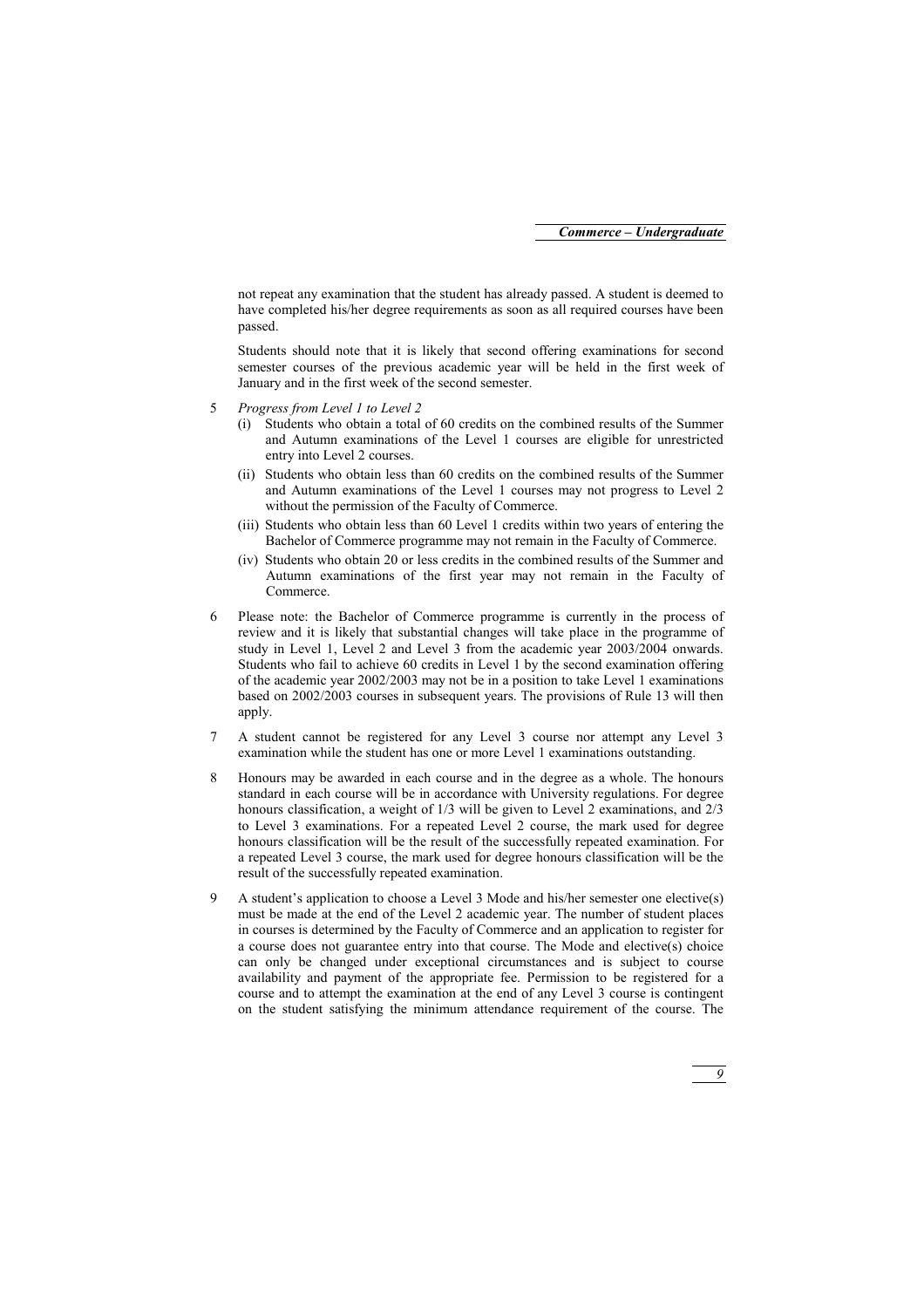minimum attendance requirement of a course cannot be met if a student transfers into the course later than two weeks after the start of that course. Thus, no Level 3 student can attempt an examination unless the student was enrolled in that course no later than two weeks after the start of the course. Formal attendance at a course will be deemed to have commenced when Faculty records show that the student is enrolled for the course.

- 10 A Level 3 student must register for the exact number of electives as are prescribed in the Mode details. Only under the circumstances detailed in Rule 11 can a student register for an additional elective.
- 11 When a student fails to obtain credit for an elective, then the student can opt to either repeat the failed elective or choose another elective. In the event that a student opts to choose another elective, he/she must re-register for that elective, re-attend and pay the appropriate fee.
- 12 Within Level 3, each mode may offer up to one applied course in which a supervised project assignment will form the major component of the course. This project-based course within a mode can only be taken by students registered for that mode. All project-based courses will take place in the second semester.
	- (i) Assessment of a project-based course will be based on submitted project work together with an end of semester written examination. Up to 70% of the available marks may be allocated to the project component of the course.
	- (ii) To pass a project-based course, a student must achieve a minimum mark of 40% for each of the written examination and project components. Where a student achieves a mark of less than 40% in either component, the student must repeat the failed component.

For a repeated Level 3 project-based course, the mark used for degree honours classification will be the result of the successfully repeated examination.

13 Students who do not obtain the credits associated with a course by the second examination offering may be required to re-register for that course, re-attend and pay the associated fee. Students should note that courses may change from year to year, may not be offered in certain years, and may be dropped entirely from the programme. This will require the substitution of a course(s) by additional course(s) and will entail re-registration, re-attendance and the payment of appropriate fees.

Those students who do not obtain credits associated with a course by the second examination offering in their first cycle of registration for that course, may find that subsequent examination offerings, if any, may not be held at a time which is convenient and they may also find that these subsequent examination offerings may be timetabled at the very same time as other examination offerings which they may still need to take.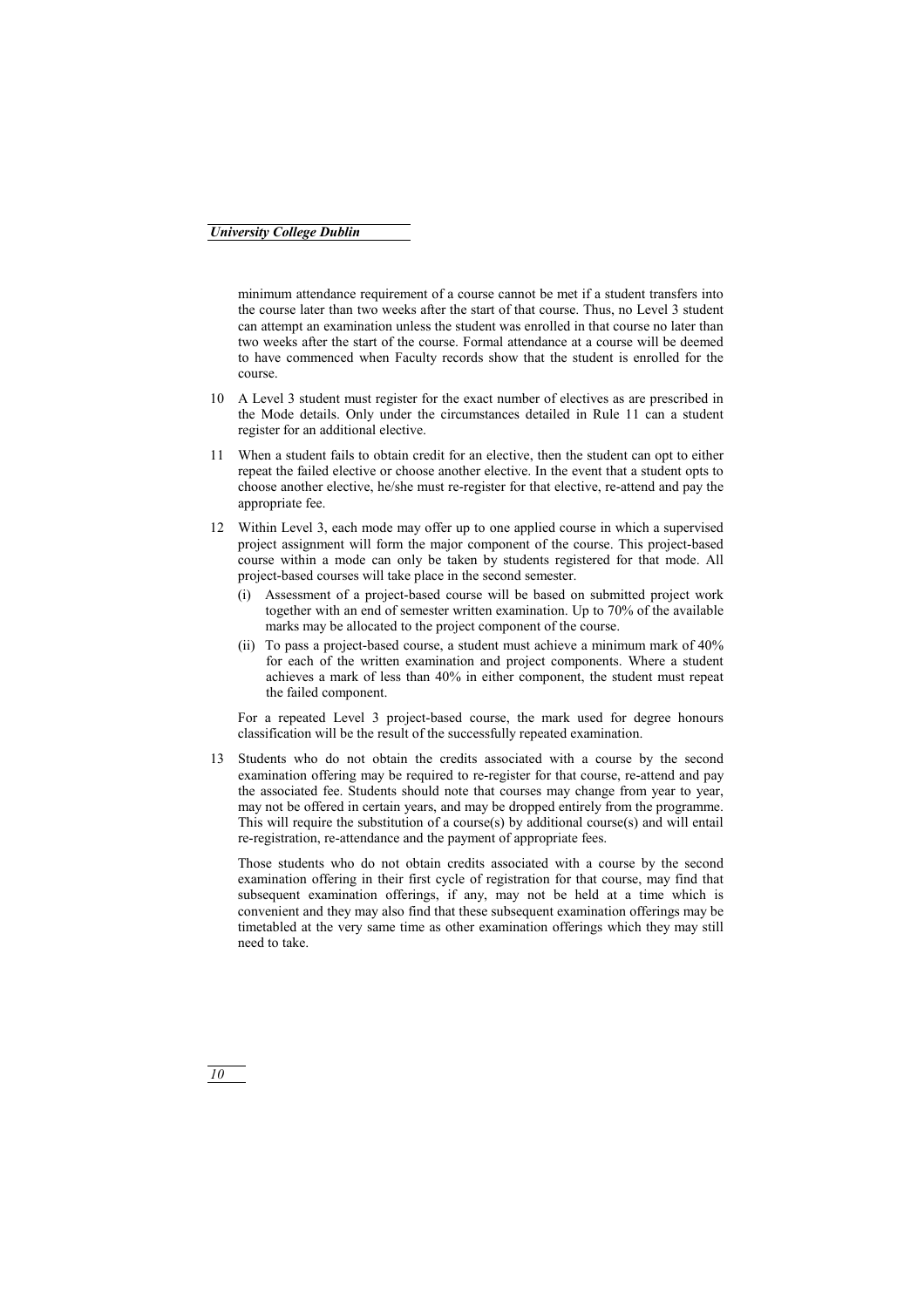- 14 *Course Work*
	- (i) Where a mark is given for course work a pass mark will not be awarded for the course unless at least 35% is attained in the written examination in that course.
	- (ii) The course work mark shall only be counted for the first examination offering of any course. The second offering examination mark shall, therefore, be based entirely on the written second offering examination paper.
- 15 With reference to the degree weighting of 1/3 for Level 2 and 2/3 for Level 3, students who have received exemptions from Level 2 or Level 3 courses will have the quality of their degree determined, on a proportionate basis, by the grades they have received from courses which have been taken at University College Dublin. Thus, grades from courses used for exemption purposes will not contribute to the quality of the degree.
- 16 To pass Year's Work (BMGT 1006), a student must achieve a minimum of 40% for each component of the course. Where a student achieves a mark of less than 40% in either component, the student must repeat the failed component. Assessment is based on class attendance, written submissions, oral presentations and practical examinations.
- 17 *Study Abroad*
	- At the discretion of the Faculty of Commerce, a limited number of Level 2 students may spend a semester from their Level 2, studying abroad at an approved university or business school. In certain circumstances this may be extended to a maximum of one academic year. These students will take equivalent courses to those in Commerce Level 2.
	- (ii) To progress to an approved university or business school, abroad, students must have achieved 60 credits in Level 1 and 30 credits from semester one of Level 2.
	- (iii) Students must pass their approved course of study at the counterpart university or business school. Where courses at the counterpart university or business school are not passed, students are required to sit and pass the repeat examination at the host institution. The Faculty of Commerce also reserve the right to require students who fail courses abroad, to sit and pass equivalent or nominated courses in UCD after the student has returned to UCD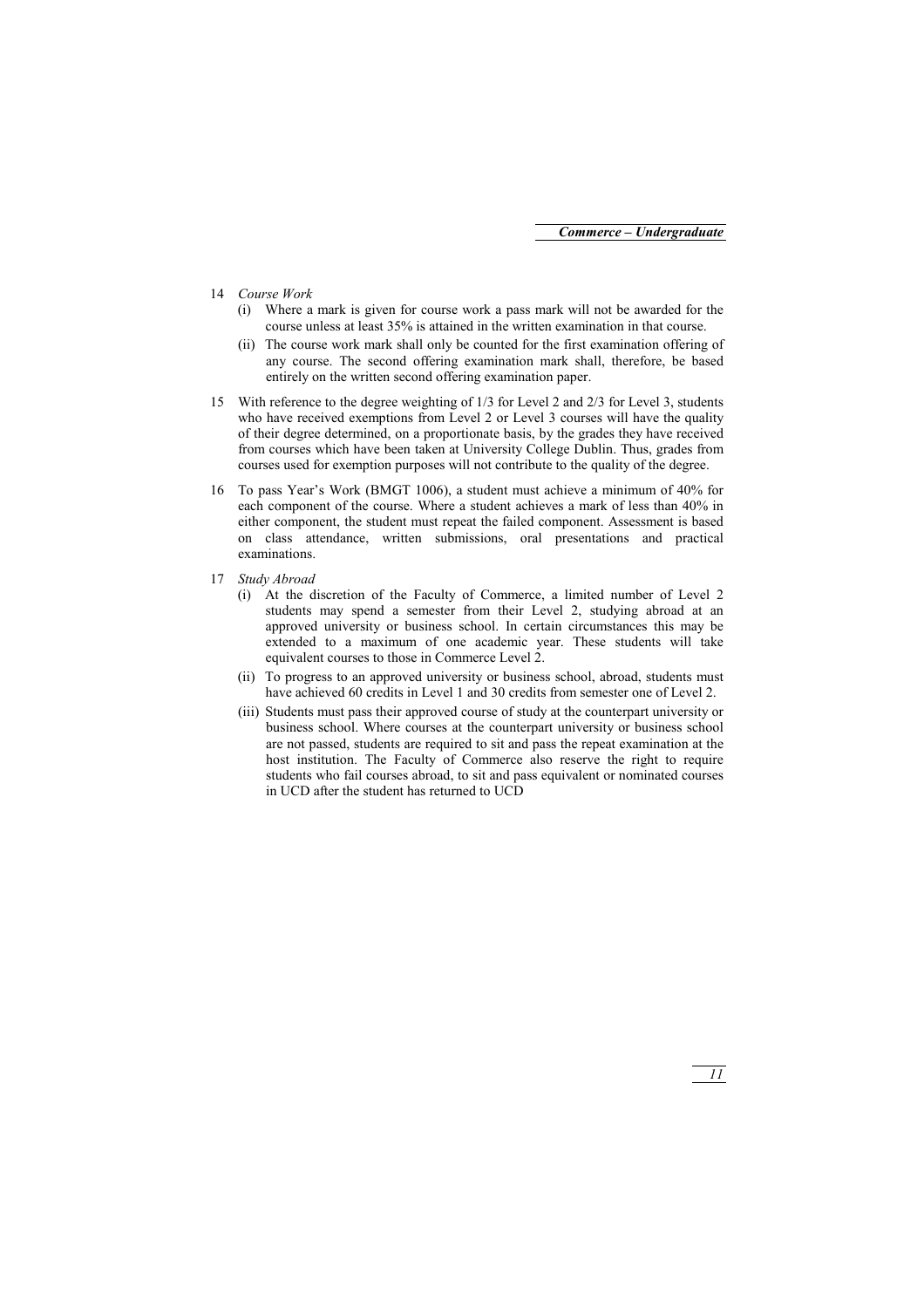## *Syllabus of Courses for the Degree of Bachelor of Commerce*

#### **First Year (Level 1)**

| The courses of Level 1 are: |                                                   |                     |
|-----------------------------|---------------------------------------------------|---------------------|
| <b>ACC 1008</b>             | Financial Accounting 1                            | $(2 \text{ units})$ |
| <b>BMGT 1001</b>            | Management Principles and Business Environment    | $(2 \text{ units})$ |
| <b>BMGT 1003</b>            | Organisational Behaviour                          | $(2 \text{ units})$ |
| <b>ACC 1004</b>             | <b>Business Law</b>                               | $(2 \text{ units})$ |
| <b>ECON 1109</b>            | Principles of Microeconomics                      | $(1 \text{ unit})$  |
| <b>ECON 1104</b>            | Principles of Macroeconomics                      | $(2 \text{ units})$ |
| <b>ECON 1108</b>            | Socio-Economic Institutions and Theory            | $(2 \text{ units})$ |
| <b>MATH 1703</b>            | Mathematics                                       | $(2 \text{ units})$ |
| <b>MIS 1001</b>             | <b>Business Statistics</b>                        | $(2 \text{ units})$ |
| <b>MIS 1008</b>             | Introduction to Computers and Information Systems | $(1 \text{ unit})$  |
| <b>BMGT 1006</b>            | Year's Work                                       | $(1 \text{ unit})$  |

#### **Second Year (Level 2)**

*The courses of Level 2 are:*

| <b>ACC 2001</b>  | Management Accounting                                            | $(1 \text{ unit})$ |
|------------------|------------------------------------------------------------------|--------------------|
| <b>ACC 2004</b>  | Financial Accounting 2                                           | $(1 \text{ unit})$ |
| <b>BMGT 2001</b> | Business Logistics and Operations Management                     | $(1 \text{ unit})$ |
| <b>ECON 2280</b> | Intermediate Microeconomics                                      | $(1 \text{ unit})$ |
| <b>FIN 2001</b>  | Finance                                                          | $(1 \text{ unit})$ |
| <b>HRM 2001</b>  | Managing Employee Relations                                      | $(1 \text{ unit})$ |
| <b>MKT 2001</b>  | Marketing                                                        | $(1 \text{ unit})$ |
| MIS 2001         | Database Systems Development and Information Management (1 unit) |                    |

#### **Third Year (Level 3)**

| The courses of Level 3 are: |                                                   |                    |
|-----------------------------|---------------------------------------------------|--------------------|
|                             | BMGT 3001 Strategy Formulation and Implementation | $(1 \text{ unit})$ |
|                             | BMGT 3004 Ireland in Europe                       | $(1 \text{ unit})$ |

In addition to the above courses, each student will select one of the following modes:

| $\bullet$ | Accounting                            | ٠         | Management Information Systems |
|-----------|---------------------------------------|-----------|--------------------------------|
| $\bullet$ | Banking and Finance                   | ٠         | Marketing                      |
| $\bullet$ | Business and Industrial Systems       | $\bullet$ | Human Resource Management      |
| $\bullet$ | Business Management and International |           |                                |
|           | <b>Business</b>                       |           |                                |

Mode core courses and a list of electives to a total of 8 units will be prescribed. The provision of a mode and electives will depend on demand and availability of resources.

Students may select electives from the range of courses offered. The availability of these electives may be constrained by timetable priorities.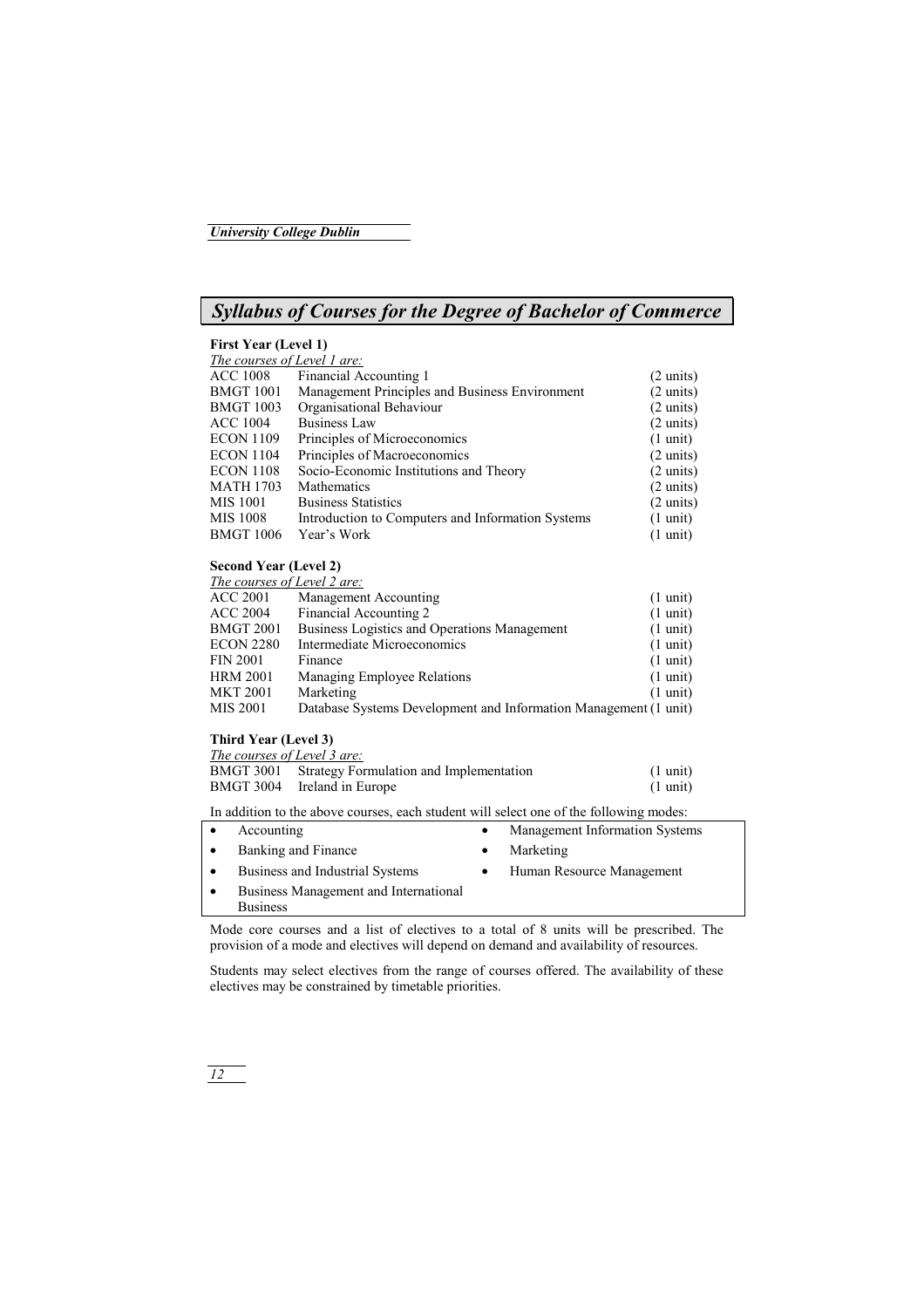## *First Year (Level 1) Courses*

#### **ACC 1008 Financial Accounting 1 (2 units)**

Balance sheet equation; debit credit convention; income measurement; period and adjustments; journals and daybooks including control accounts; preparation of final accounts for retailers, manufacturers, sole traders and companies; published accounts; regulatory framework; companies acts requirements; cash flow statements; partnership accounts including admission and retirement of partners; changes in profit sharing ratios; final accounts; preparation of accounts from incomplete records; bank reconciliation's; correction of errors.

#### **ACC 1004 Business Law (2 units)**

Legal systems and concepts, law of contract and tort, company law, European law.

#### **BMGT 1001 Management Principles and Business Environment (2 units)**

*(a) Management Principles and the Functions of Business* 

Competent management is critical to the success of a business. Management is a complex subject in that it has to deal with people at work as well as handling all of the constraints and difficulties of operating in a dynamic environment. This introductory course leads the student through the historical development of management theory. It examines the job of the manager, the planning, organising, staffing, directing and controlling roles played by every manager. Having outlined varying tasks, which go to make up the manager's job, the course then examines the various functional areas of business where these tasks are performed. The functions examined are marketing, finance, manufacturing, personnel and industrial relations. The course is taught by the lecture method supplemented by readings.

### *(b) The Structure of Irish Business*

The structure of output and employment in Irish business: Comparative structures of business in EU and other countries; analysis of the natural resource-based sectors, i.e. agribusiness, mining, oil and gas. Analysis of the manufacturing sectors and assessment of the role of foreign-based, indigenous and state firms; comparative analyses of the performance of various sectors in Ireland; international comparisons for manufacturing industry; analysis of the wholesale and retail sectors of distribution; analysis of the service sector in Irish business and its potential for development; assessment of the support structures for business in Ireland.

### **BMGT 1003 Organisational Behaviour (2 units)**

### *(a) Individual Behaviour*

Theories of motivation and satisfaction and their relation to performance. Practical approaches to motivation. Human abilities and aptitudes – their assessment and acquisition. Cognitive processes – perception, problem solving and decision-making.

### *(b) Group Behaviour*

Group formation and development; group structure; leadership; group processes – communication, motivation, decision-making, influence, conflict management.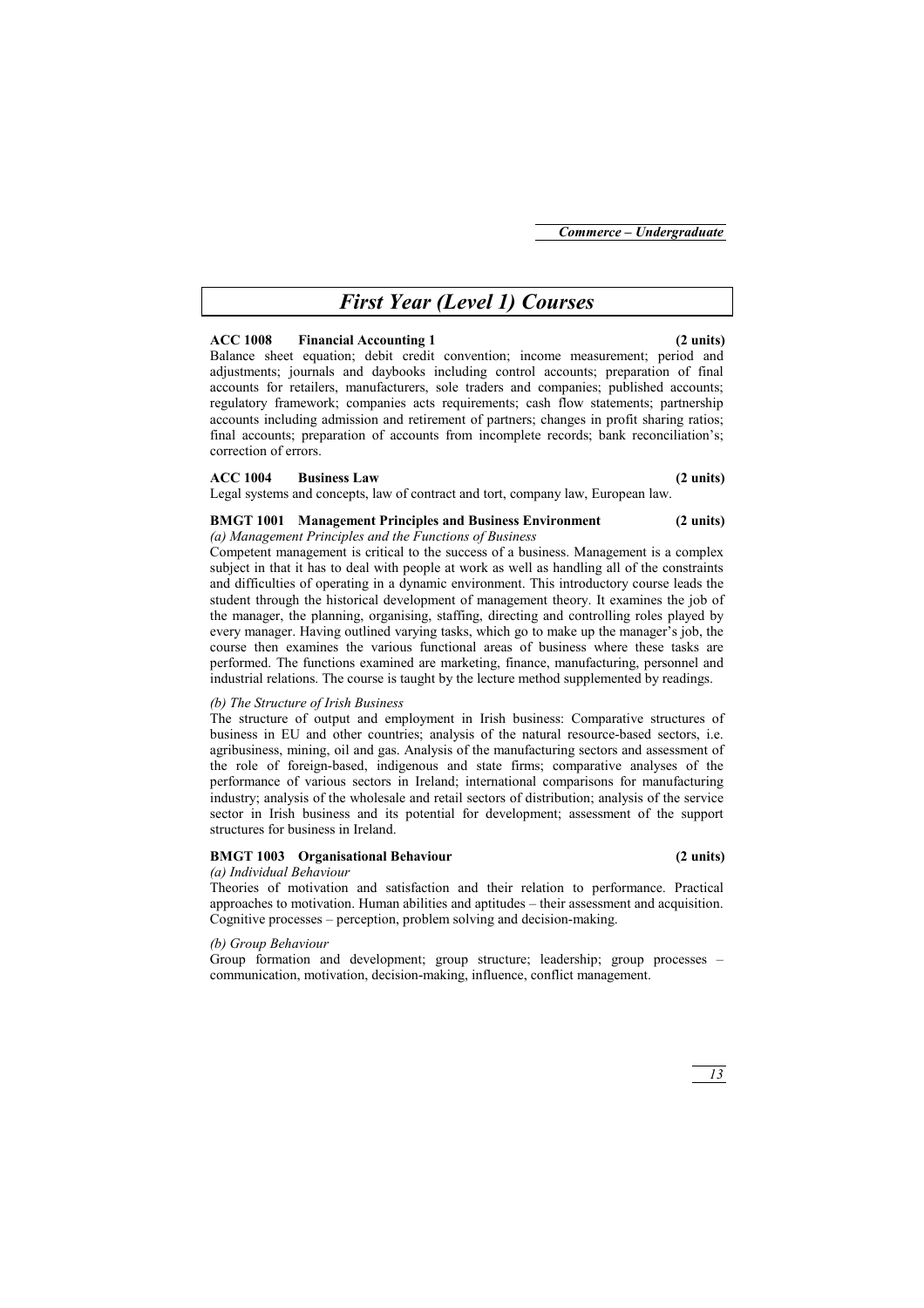#### **BMGT 1006 Year's Work (Project Course) (1 Unit)**

#### *(a) Course Assignments*

In this component of Year's Work students are required to complete assignments relating to Level 1 courses. Through these assignments students will develop the following "generic competencies/transferable skills": group problem-solving and team-work competencies; oral and written presentation skills; and computer skills.

#### *(b) Computer Skills*

In this component of Year's Work students are required to utilise a computer based training package to teach themselves the following computer applications: Windows, Word, Excel and Power-point.

#### **ECON 1109 Principles of Microeconomics (1 unit)**

Elementary microeconomics: introduction to supply, demand and markets. Economic decision-making by households: Demand, labour supply, etc. The economics of the firm: production, costs, output under competitive and monopolistic conditions. Market failure and the role of government.

#### **ECON 1104 Principles of Macroeconomics (2 units)**

National income accounting. The basic income-expenditure model; principles of fiscal and monetary policy; exchange rates and balance of payments; economic growth – a brief introduction and overview.

#### **ECON 1108 Socio-Economic Institutions and Theory (2 units)**

The course will draw upon the disciplines of sociology and cultural anthropology to discuss the history of socio-economic institutions and the theories, which attempt to explain their evolution and functioning, starting with the Industrial Revolution. The course will discuss the changing nature of work, of technology, of organisations and of social structures in Indo-European and other cultures from a variety of perspectives, e.g., views of social organisations as inherently conflictual/dominance mechanisms versus views as inherently collaborative or mixed forms. Coverage will include a historical perspective on the European Community, the motivation, beliefs and interest of its founders and the extent of consistency and change in their original vision.

#### **MATH 1703 Mathematics (2 units)**

#### *Mathematics:*

Finite Mathematics, Financial Mathematics, Matrices, Systems of linear equations, Determinants, Inverse matrices, Application of matrix theory.

#### *Calculus:*

Polynomial functions, Exponential and natural logarithm functions, Differentiation – product, quotient and chain rule, Maxima and minima, Single variable optimisation, Partial differentiation, Unconstrained bivariate optimisation – Lagrange multipliers, Indefinite and definite integrals, Integration techniques – integration by substitution and parts.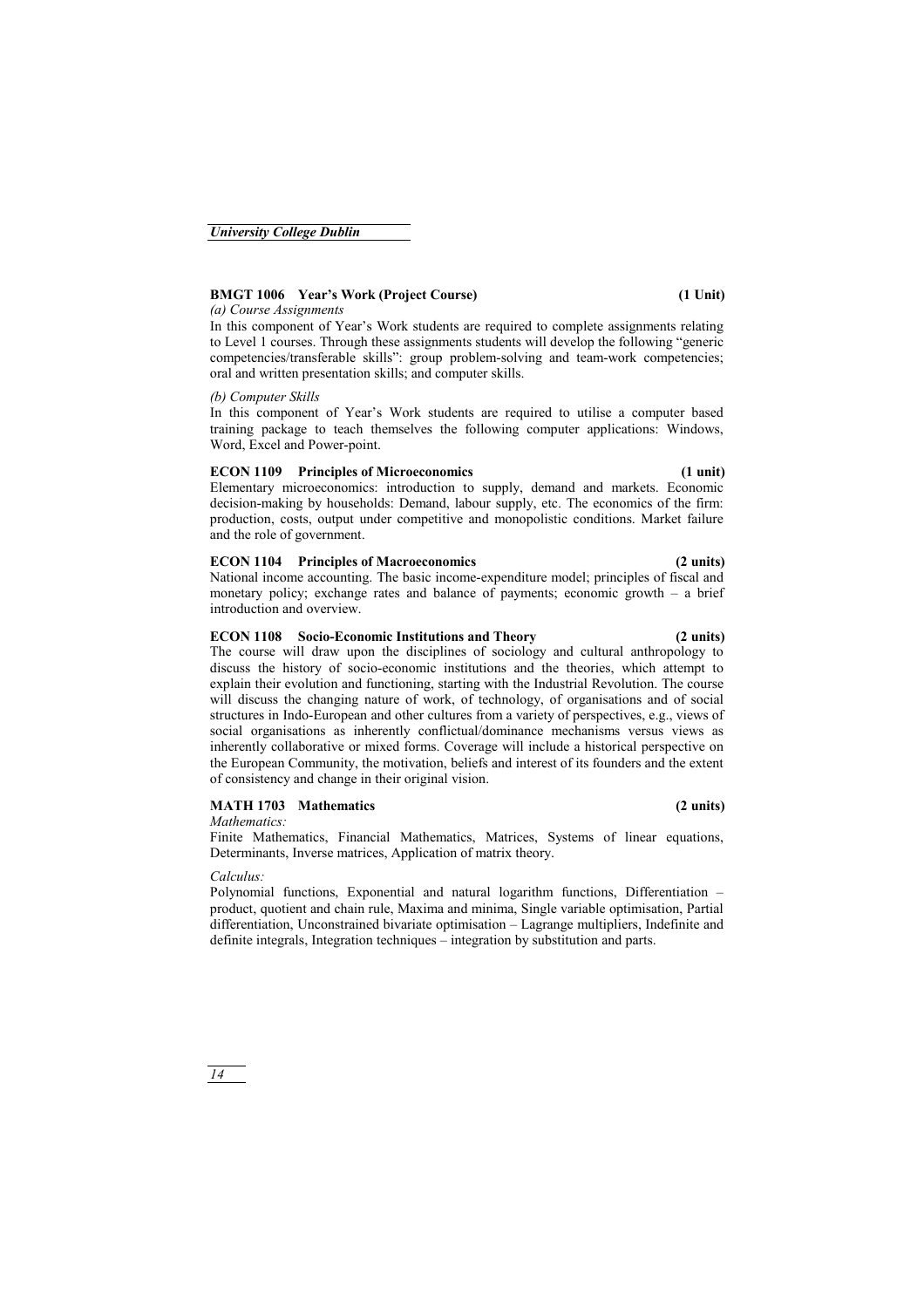#### **MIS 1001 Business Statistics (2 units)**

Introduction to Probability and Statistics for Business.

Descriptive statistics (means, variances, frequency distributions, constructing graphs and tables). Probability theory and probability distributions, including uniform, binomial, normal, t-distribution, chi-squared and F-distribution. Decision-making under uncertainty and Bayes' law. Sampling with and without replacement. Classical hypothesis testing with applications. Analysis of variance. Multivariate ordinary least squares model. R-squared, t-tests of regression co-efficients, Durbin-Watson statistic, autocorrelation, heteroskedasticity. Time-series models and forecasting models, including stochastic processes. Applications to quality control. (Optional) principal components and factor analysis.

### **MIS 1008 Introduction to Computers and Information Systems (1 unit)**

In today's competitive and complex business environments, information systems (IS) and information technology (IT) are essential tools for business organisations. Consequently, computers and information systems have become an important part of our everyday work and social environments. As members of society, it is important to understand what computers and information systems are all about. As future business professionals, it is especially important to know how to use and apply these technologies. The objectives of this course are to provide students with basic knowledge about computers and information systems, and to help them develop the skills needed to use and take advantage of these technologies. The course is comprised of two hours of lectures plus two hours of practical "hands-on" tutorials per week. The topics covered include an overview of computer hardware, operating and applications software, word-processing, spreadsheet design, software development, an introduction to the role of information and information systems in business, and discussion of the social impacts of computing.

## *Second Year (Level 2) Courses*

### **ACC 2001 Management Accounting**

Accountant's role in the organisation. Classification of costs. Job costs; process costs; analysis of cost behaviour; cost-volume-profit analysis. Budget and profit planning; systems design; responsibility accounting and motivation, standard costs; flexible budgets; relevant costs for decision making.

### **ACC 2004 Financial Accounting 2**

Corporate governance, financial statement analysis, financial reporting environment, preparation of published accounts, reporting financial performance (FRS 3), traditional accounting conventions, standard setting process, accounting principles, fixed assets, stocks, intangibles, post balance sheet events and contingencies, economic valuation concepts, environmental and social reporting.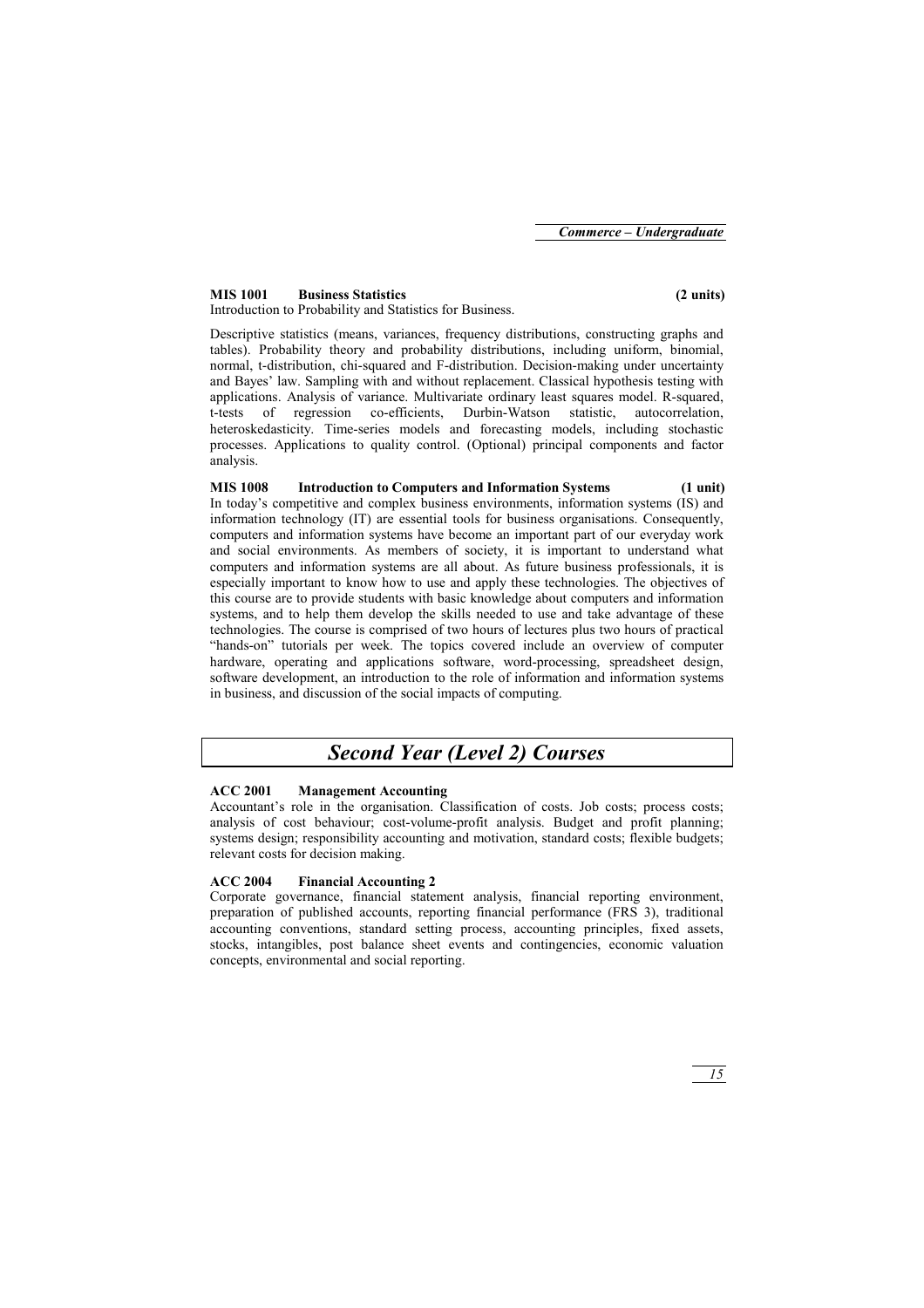#### **BMGT 2001 Business Logistics and Operations Management**

This course is designed to provide students with an understanding of how the modern product is created and delivered. The main topics are as follows: approaches to product design; options for process design; techniques for production capacity planning; structure of facility location decisions; management of physical procurement, the sourcing, purchasing and handling of materials; principles of production scheduling, push versus pull systems, materials requirements planning (MRP), lean manufacturing; the management of physical distribution channel design, customer service goals, trends in supplier-buyer relationships, just-in-time (JIT) delivery principles; inventory management; the use of quantitative techniques in supply chain management; the role of value chains and networks in competitive strategy; advanced manufacturing concepts; innovation and the management of technology.

#### **ECON 2280 Intermediate Microeconomics**

The theory of consumer and company behaviour. These theoretical tools are used to show the implications for consumer and producer welfare of different market structures (competition, monopoly, oligopoly). The circumstances when a market economy will operate efficiently, and when it will fail to do so, and the economic role of government, are also discussed.

#### **FIN 2001 Finance**

Joint Stock Company. Principles of taxation. Present values and wealth. Investment appraisal. Value additivity. The cost of capital. Portfolio Theory. Risk versus Return. Sources of Finance. Agency theory. Gearing. Capital structure. Dividend decision. Financial analysis and planning. Working capital management. Valuation of options. Mergers and takeovers. International financial management. Valuation of companies.

#### **HRM 2001 Managing Employee Relations**

This series of lectures will introduce students to management-employee relations at the collective and at the individual level. At the collective level, it will consider the attitudes and goals and organisation of the parties, the framework of law within which industrial relations is conducted, the working practices and procedures adopted by the parties, and some recent trends and developments in industrial relations in Ireland, including the growing emphasis on strategic approaches to the management of industrial relations. At the individual level, the following topics will be examined: the nature/changing nature of work, managing flexible organisations and the evolution of the personnel function in contributing to corporate effectiveness; strategies choice facing the personnel function in managing workforces; implementing personnel objectives in today's organisations. The objectives, role and functions of the personnel department will also be reviewed.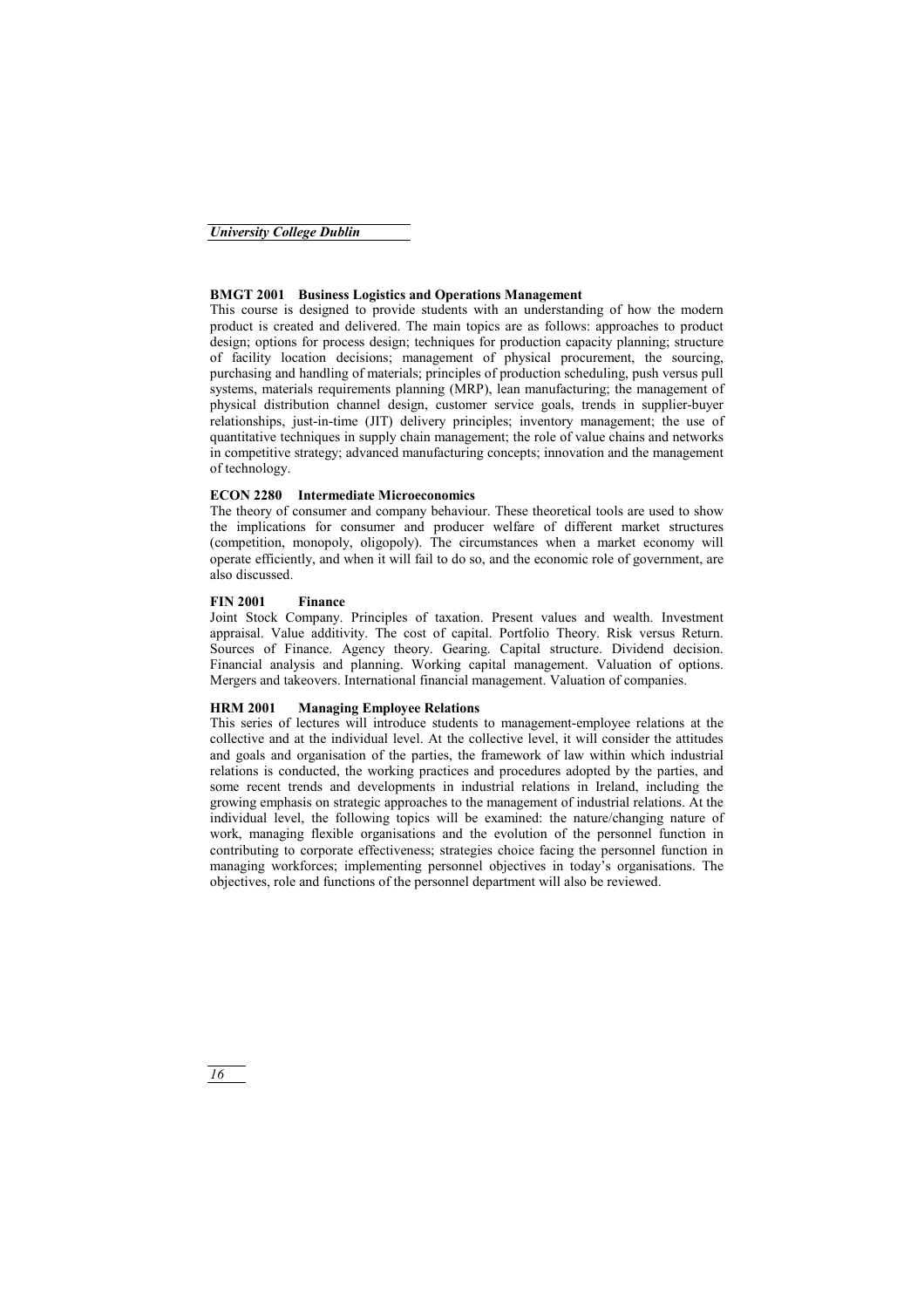*Commerce – Undergraduate*

#### **MIS 2001 Database Systems Development and Information Management**

Information is a critical resource for business organisations that, like other critical organisational resources, must be well managed. This course examines the business, organisational and technical issues of information management. At the technical level, the course focuses on the use of relational database management tools and techniques for supporting data management and information systems development. There is a substantial practical component to the course, involving the use of contemporary database management software and programming tools to develop database and information systems.

#### **MKT 2001 Marketing**

Marketing is a concern for all people and organisations. We all live by exchanging something. Marketing is the study of exchange processes in society: how transactions are initiated, motivated, facilitated and completed. The topics covered in the course are: the role of marketing in society; the scope of marketing in the organisation; analytical methods used in marketing analysis; understanding consumer, industrial and service markets; understanding and analysing competitors and informing marketing decisions.

## *Third Year (Level 3) Programme Core, Mode Core and Elective Courses*

#### **ACC 3001 Financial Accounting 3**

Accounting for groups: holding, subsidiary and associated companies; consolidated balance sheets, consolidated profit and loss accounts; goodwill; statutory, stock exchange and professional requirements; presenting the results of operations. Foreign currency translation. Accounting for leases and hire purchase transactions.

#### **ACC 3004 Accounting Theory and Contemporary Issues**

The objectives of financial statements; the conceptual framework; measurement of assets, liabilities, revenues and expenses; income measurement; accounting for inflation; the accounting standard setting process; financial accounting in the European Union.

#### **ACC 3007 Cost Management**

The role of management accounting and the search for relevant information including the *Information Mosaic*. The development and history of management accounting. Emerging themes in cost/management accounting including customer, competitor and quality focus and professional ethics. Financial and non-financial information including the *Balanced Scorecard*.

Cost objects and different cost classification systems including the distinction between 'cost' and 'expense'. The presentation of cost statements. Value added and non-value added activities and value analysis. Modern cost structures. Cost management – a cross functional perspective.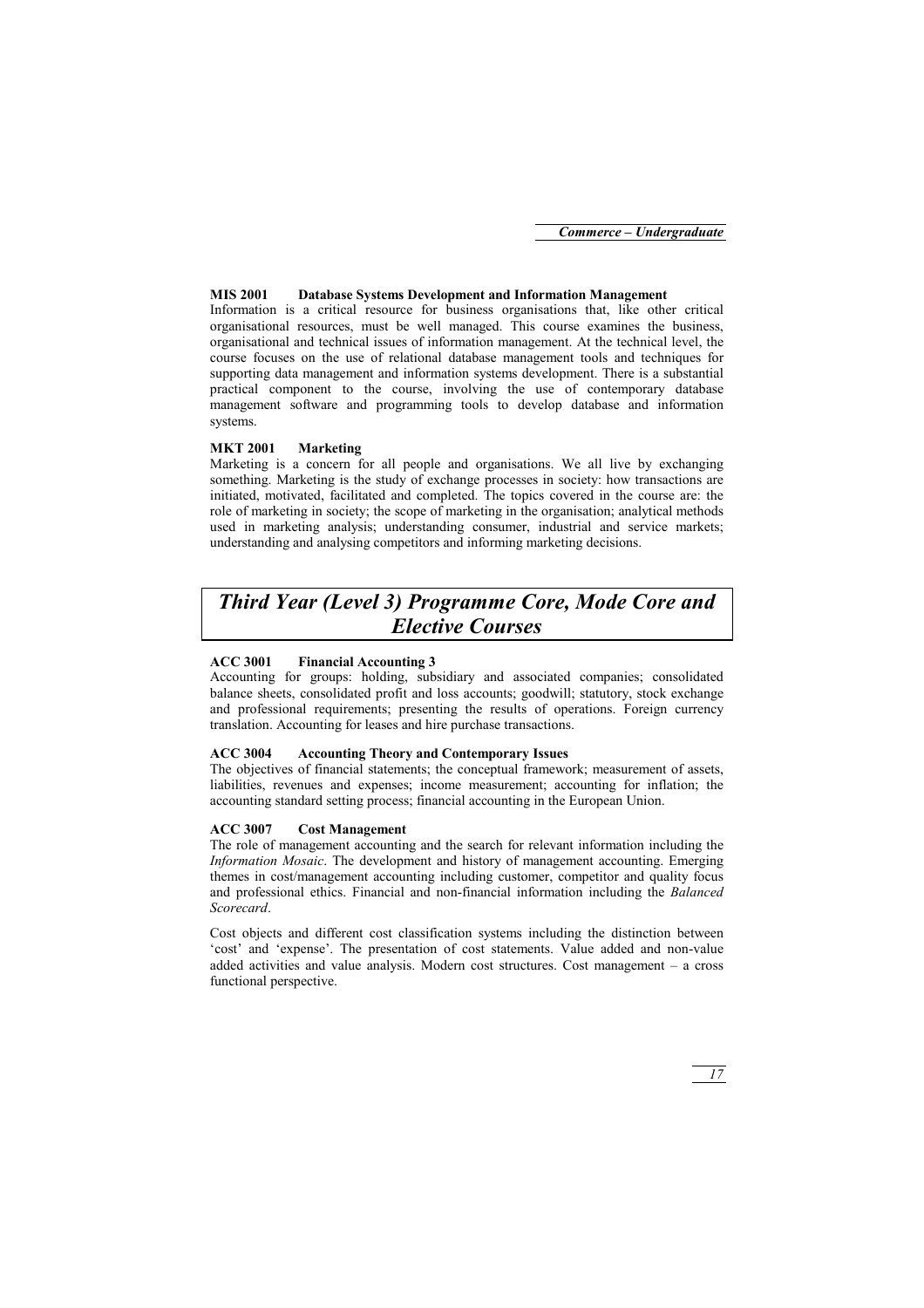The importance of stock valuation in profit determination together with absorption versus direct costing. Cost assignment with the difference and importance of cost apportionment and allocation. Methods of cost apportionment including service department apportionments. The costing of joint and by products for product costing and decision making purposes. The issues concerning overhead absorption rates (OHARs) including plant wide or departmental OHARs, levels of activity and selection of cost drivers.

Traditional and contemporary cost management systems. Activity drivers and cost behaviour. Activity based costing including research findings on ABC and the use of activities and cost drivers for costing. The phenomenon of under/over-recovery of overheads and their disposition. Cost management and control of materials, labour and overheads. Recording and reconciling cost flows including backflush accounting. The nature of job costing and pricing policies and methods. The paradox of 'pricing for profit' but making a loss. Process costing methods (FIFO and Average) including spoilage.

World Class Manufacturing (WCM) including JIT systems and implications for management accounting practice. Performance measurement including quality and cost of quality reports. Activity based cost management and recent developments in ABC including customer profitability. Internal and external benchmarking. Strategic cost management including creating and sustaining a competitive advantage. Value-chain framework, linkages and activities. International issues in cost management. Research findings on cost management systems.

#### **ACC 3010 Advanced Management Accounting**

Decision making in structured and unstructured situations and professional ethics. Cost analysis and relevant costs for decision making and profit planning in "what if" situations. Accounting statements in contribution format and their relevance in decision making. Establishing cost relationships in linear and non-linear situations including the learning curve. Tests of linearity and confidence intervals. Decision making situations including pricing, special order situations, slack capacity, new products and make or buy decisions. Target costing. Non-quantifiable factors and their relevance in managerial decision making. The concept of a limiting factor and the decision matrix involving products and limiting factors. Computer applications of linear programming and sensitivity analysis. Limitations of linear programming. Capital investment decisions.

The concept of uncertainty/risk and its relevance to managerial decision making. The construction of payoff tables and criteria for evaluation: expected monetary value (EMV), maximax, miximin and least regret.

The structure and process of management control. Levers of control. The control decision point and the control action point. Achieving financial control through budgets. Contemporary responsibility accounting and behavioural dimensions of control. Preparation of operational budgets and review of the master budget. Zero based budgeting and flexible budgeting for financial control.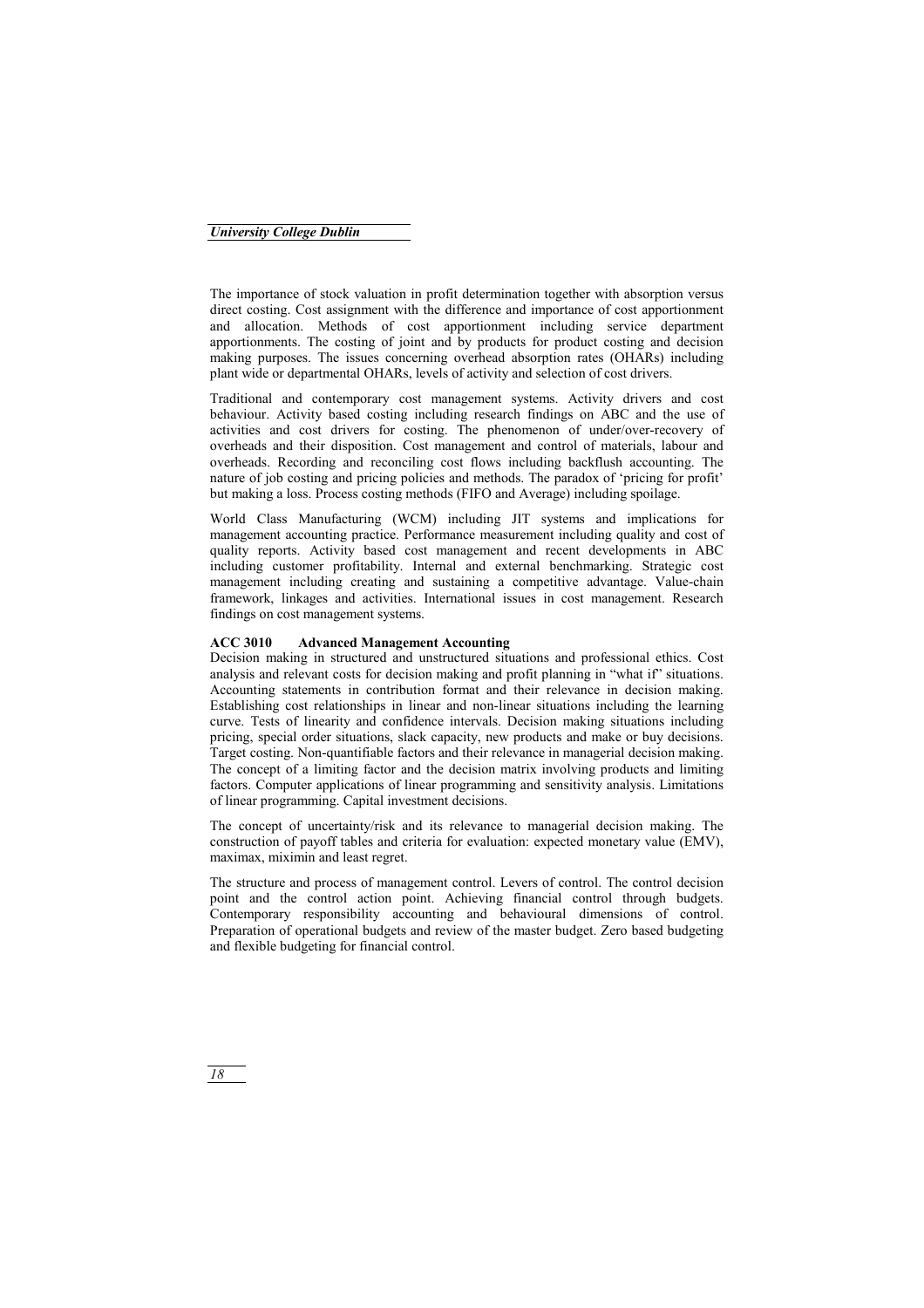Variance calculation and reporting. Revenue variances – operational or strategic implications. Setting standard costs, direct cost and overhead variances. Absorption costing/direct costing – the profit implications. Profit analysis and the variance investigation decision.

The control structure. Different structures, including divisional or strategic business units (SBUs). The issue of decentralisation and centralisation. Methods of performance evaluation, including the Balanced Scorecard.

Transfer pricing including profit switching. Deterministic models for setting transfer prices. Macro economic implications of profit switching prices.

Miscellaneous management accounting topics, including competitor and environmental analysis, customer profitability and supplier performance, and the importance of product life. World Class Manufacturing (WCM) including JIT systems and the accounting implications. Research findings on management accounting practices

#### **ACC 3013 Taxation**

The role of taxation in the economy; differing systems of taxation; definition of the tax base; income versus capital. Residence and domicile; sources of income; basis of assessment; computation of taxable income; reliefs and allowances. Capital Gains Tax: definitions; reliefs, allowances and exemptions. Capital Acquisitions Tax: gifts and inheritances; basis of assessment. Corporation Tax: taxable profits; close companies and distributions. Value Added Tax: taxable transactions; operation of the system.

#### **ACC 3017 Company Law**

Formation of partnerships; relations between partners; admission and retirement of partners; dissolution of partnership. Formation and incorporation of companies; memorandum of association and *ultra vires*; articles of association; share capital and securities; directors; meetings; minorities; auditors; liquidations and receiverships. Economic torts; conspiracy; intimidation; inducement of breach of contract; trade disputes; fraud and injurious falsehood; employers' liability; conflict of laws; retention of title clauses.

#### **BMGT 3001 Strategy Formulation and Implementation**

The concepts of general management and corporate strategy. Models for strategy formulation. Analysis of industries and competitors. Analysis of corporate resources and competitive advantage. Identification and evaluation of strategic alternatives including expansion, diversification and retrenchment. The implementation of strategy. The design of policies and procedures for strategy implementation. Review of current research on the work and behaviour of senior managers in Ireland and elsewhere. Implications of new techniques and practices generally for the management of business enterprises.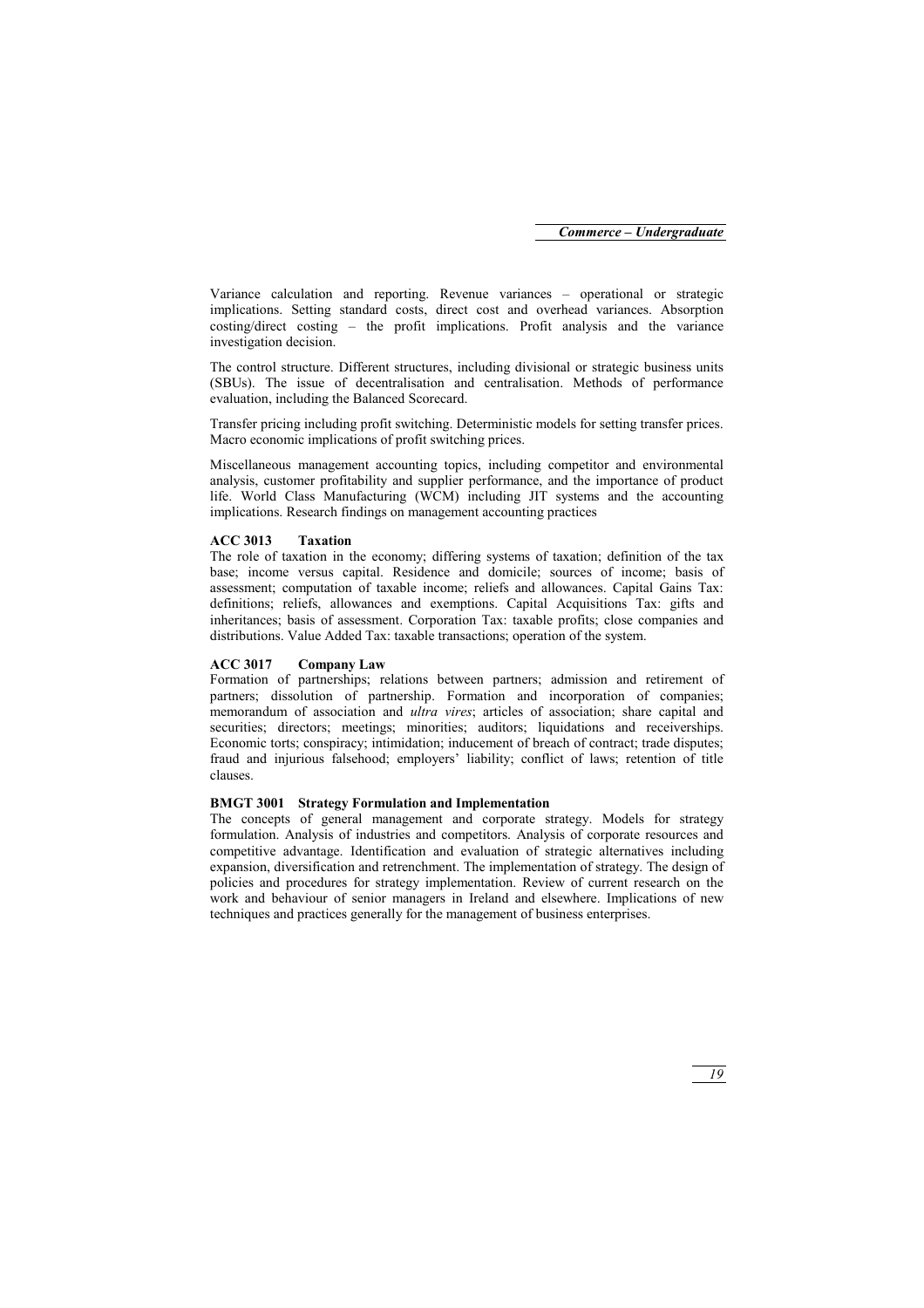#### **BMGT 3004 Ireland in Europe**

This course will explore the development of the Irish economy and business in the context of the European Union. The restructuring of the economy following accession. The challenges and opportunities of integration and globalization. The interaction between domestic and foreign influences on business development. The emerging Irish model of development. The transformation of indigenous enterprise.

#### **BMGT 3005 Enterprise Development, Entrepreneurship and Innovation**

Strategic positioning of the new firm; preparing the plans for marketing, operations, people and finance. The course will also deal with new venture launch, corporate renewal and corporate turnaround. Models of the new venture formation process; entrepreneurs; new business ideas; innovation; environmental analysis; supports and incentives for entrepreneurship. The course will include lectures, case studies and an individual project.

#### **BMGT 3008 Management of Manufacturing Systems**

New product development; process choice and design; capacity planning; plant location and layout; productivity and performance; management of operations; aggregate production planning; policy and strategic issues in manufacturing.

#### **BMGT 3011 Management of Services**

Categorisation of services; process perspective; facility planning and location decisions; management of service operations; managing customer service quality; current trends and strategic issues in service design and delivery.

#### **BMGT 3014 Supply Chain Management**

Elements of production systems; trends in vertical integration; physical procurement processes; physical distribution channels; demand forecasting and order processing; overall design of the value chain to achieve and maintain competitiveness.

#### **BMGT 3017 Management of Innovation**

Nature and scope of innovation and technology management at the level of the firm. Technology and industry structure. Technology and competitiveness. Integrating technology into corporate strategy.

#### **BMGT 3020 Quality Management**

Contemporary perspectives; design of quality goals, information feedback and control systems; product and process improvement cycles; motivation and reward; organisational implications; total quality management and international standards.

#### **BMGT 3023 Managing Business Ethics**

This course will cover methods of dealing with ethical issues in a constructive way in real business situations. As future managers, students will gain an awareness of contemporary ethical issues that often underlie general business actions and affect subsequent organisational performance. Some examples of topics examined: decision making, personal integrity, conflicts of interest, organisational effectiveness, acquisitions and restructuring, employee rights and relations, insider trading, advertising, product safety, business practices and control, doing business abroad.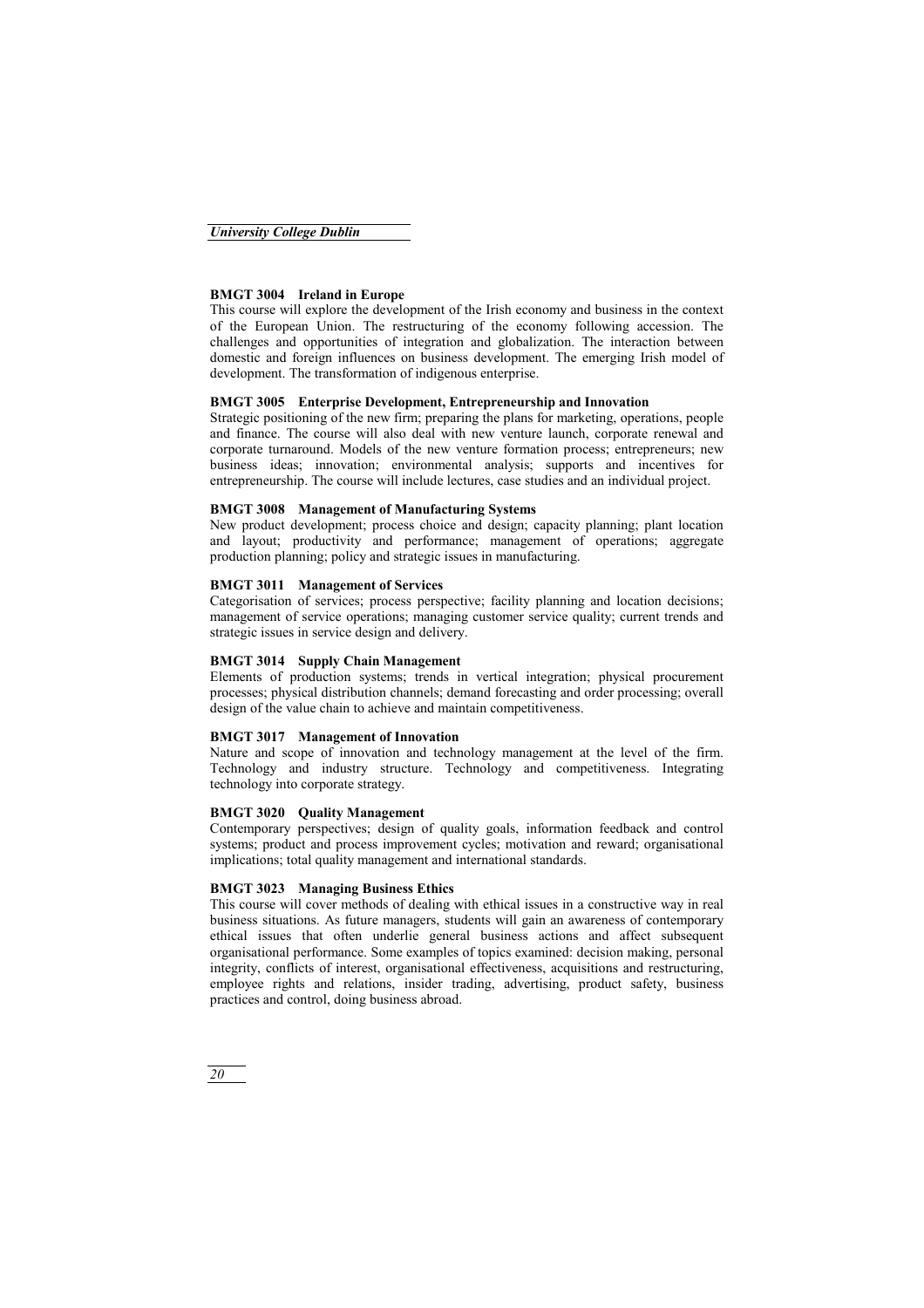#### **BMGT 3026 Managing Change**

Change and its causes. Unplanned change. Models and processes of planned organisational change. Open systems theory and its relevance to organisations. The diagnosis of organisational problems. Overview of human process, techno-structural, human resource and strategic change interventions. Selecting interventions. Implementing planned change in organisations. Strategic change.

#### **BMGT 3029 International Business**

The international business environment; internationalisation process of the firm; economic and political systems; human and cultural environment; trade theory; management and organisation of international business; industrial environments and global strategies; global business alliances; information and control systems for global business; political risk; multinationals in Ireland. Global competition; strategic alliances; the competitive advantage of nations; business with industrialised, developing and historically planned economies; international finance; role of information technology; structure in international organisations.

#### **BMGT 3032 European Industry and Business Enterprise**

The EU competitiveness in the world economy; the impact of EMU on trade and industry; internal market-industrial progress and prospects; importance, progress and prospects of selected industrial sectors in the major nations of the EEA; the role of small and medium enterprise; industrial and competition policies; pattern of mergers and acquisitions; the impact of inward investment; high and low growth sectors; the evolution of state owned enterprise; developments in the former command economies of Europe.

#### **BMGT 3035 Institutions, Administration and Politics, Policy-making of the EU**

An examination of the origins and evolution of the European Union. The factors which led to the enactment of the Treaty of Rome. Developments in the EU since the Treaty. The institutions of the EU: their role, functions and power. The impact of European law on business. The course will also deal with the origins, institutions, policy-making process and policy issues of the European Union. Particular attention will be paid to competition policy, the completion of the internal market, trade policy, industrial policy and monetary integration and their impact on the European business environment.

#### **BMGT 3038 Public Administration, Public Finance and Government Framework**

Philosophical approaches to public administration; the civil service and state-sponsored bodies; local government; public finance; co-ordination, planning and control in central government. The Devlin Report and the civil service. The White Papers and Reports on Local Government Reform. The rise and decline of regionalism. Reform and restructuring the public service – the experience in Ireland and other OECD states. Privatisation. The citizen and the state: An examination of measures to improve citizen/administration relations in the developed state. Improving public financial management. Public policy development: the State and planning.

#### **ECON 3180 Applied Econometrics I**

This course is an introduction to econometric techniques. The core section of the course relates to methods of estimating single equations using multiple regression.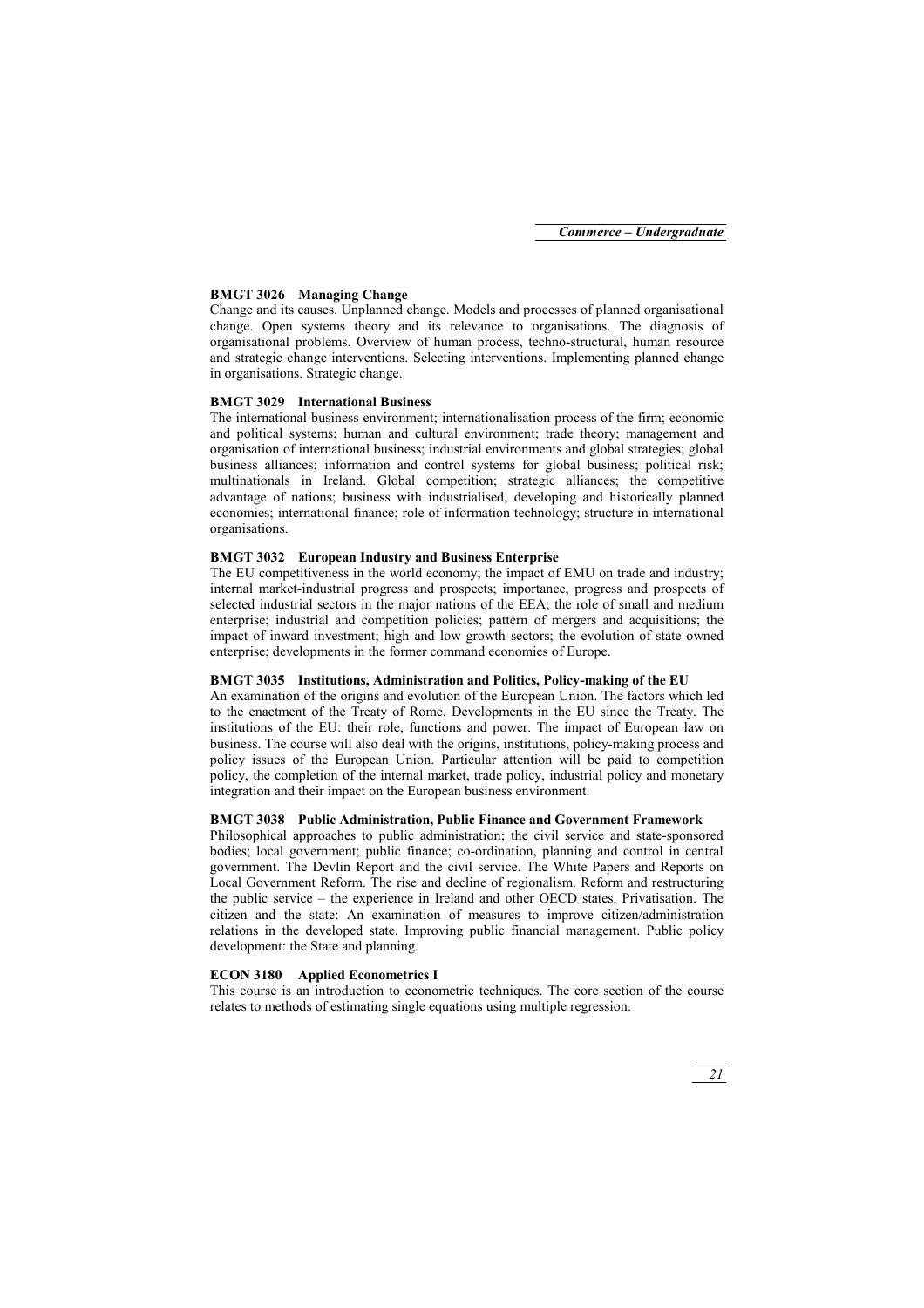#### **ECON 3181 Applied Econometrics II**

This course applies the techniques covered in ECON 3180 to test the predictions of models frequently used in economics and finance. Topics include applications of the CAPM, estimating consumer demand functions, and the relationship between advertising and sales. The course makes extensive use of UCD microcomputer facilities.

#### **ECON 3182 Industrial/Managerial Economics**

This course is concerned with the applications of economic principles and methodologies in the decision-making process within the firm or organisation. It seeks to establish rules and principles to facilitate the attainment of the desired economic goals of management.

#### **ECON 3183 Macroeconomics**

This course is a theoretical macroeconomics course. The focus is on open economy macro, covering fixed and flexible exchange rates. The topics for discussion include: the intertemporal budget constraint; labour markets; economic growth; money, money demand and monetary policy; aggregate demand and aggregate supply; fiscal policy and the theory of economic stabilisation.

#### **ECON 3184 International Monetary Economics**

This course will cover four main areas: (i) the balance of payments and the current account, (ii) exchange rate determination under floating rates, (iii) macroeconomic policy under fixed and floating rates, and (iv) the costs and benefits of exchange rate independence.

#### **ECON 3185 International Economics (Trade)**

This course examines theoretical and policy aspects of international trade. In particular, it is concerned with such issues as why trade takes place, the analysis of the benefits that accrue from trade and the welfare effects of protection and economic integration.

#### **ECON 3186 Public Sector Economics**

This course analyses the level and composition of public sector production, the efficiency of non-profit public sector firms and the growth of the public sector. In addition, it examines the financing of the public sector and the economic aspects of the organisation of government.

#### **ECON 3187 Applied Macroeconomics**

This course is an applied course which examines the performance of the economy and considers the major policy issues confronting the government. The course looks at fiscal, monetary, exchange rate, incomes, industrial, factor and product market policies. The factors affecting the performance of the economy in the long run and the short run are also considered.

#### **FIN 3001 Aspects of Financial Theory**

This course introduces students to the main emphases of modern financial theory with particular reference to capital market consumption and investment decisions; utility theory; portfolio optimisation, equilibrium financial assets, pricing models and the pricing of contingent claims.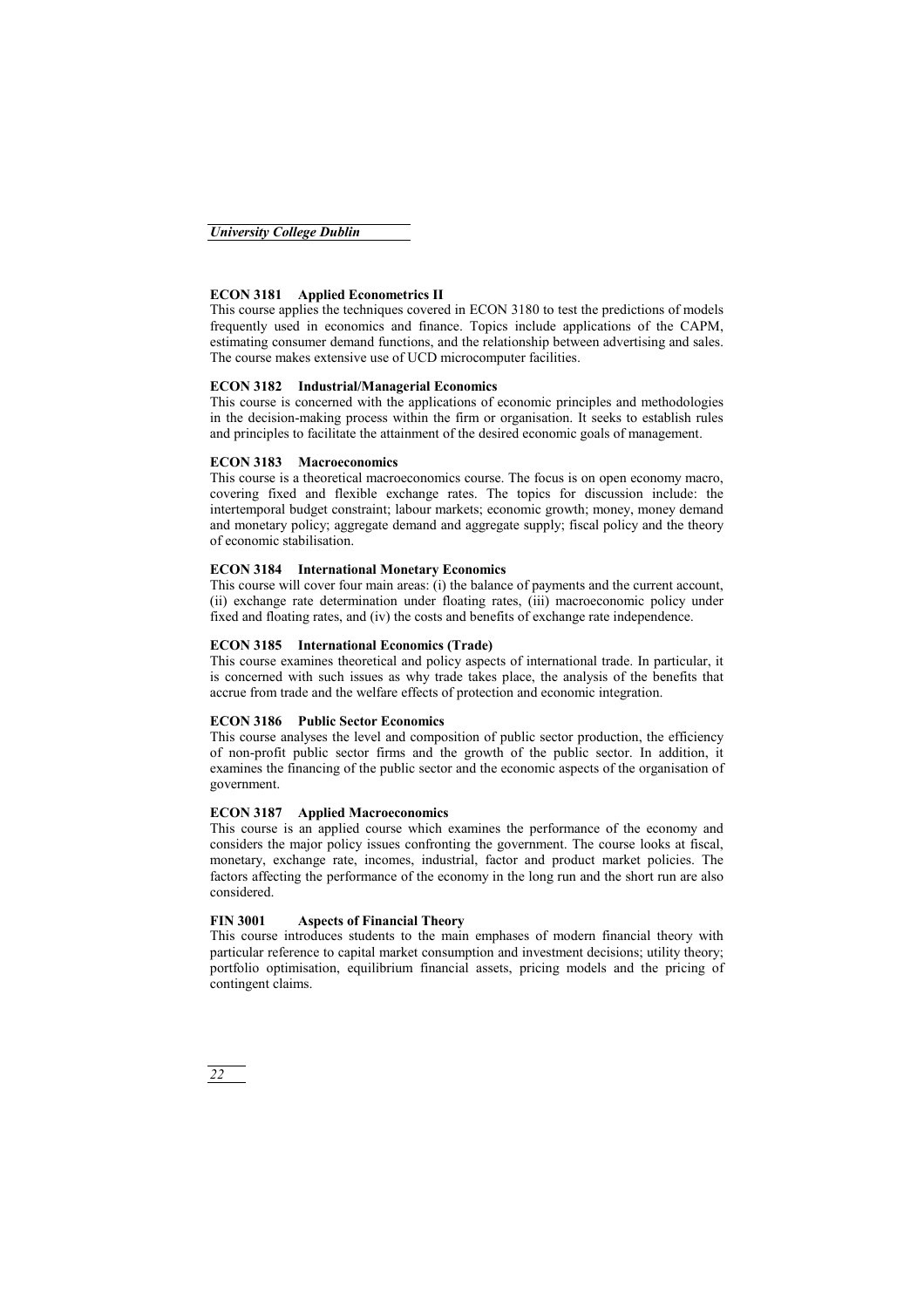#### **FIN 3006 Investment and Portfolio Management**

This course is intended to give a broad appreciation of security analysis and portfolio management. Topics to be covered include: CAPM, APT and security market pricing, option pricing models, portfolio theory, application to domestic and international markets, risk management for various asset categories.

#### **FIN 3011 Financial Institution Management**

The course deals with the management of financial institutions with special emphasis on the following: banking and financial institution theories, bank regulation, risk management in banking, strategic management, asset liability management, bank lending, capital and liquidity management and global banking.

#### **FIN 3015 Treasury Management**

The course is designed to provide students with a practical understanding of treasury management. Topics include: interest rate and interest rate risk analysis, foreign exchange and exchange rate risk analysis, securities investment and derivative products analysis.

#### **FIN 3019 Financial Management**

This is a case study course applying the techniques learned by students in FIN2001. Topics include financial analysis and planning, cost of capital, capital structure, project appraisal, working capital management and mergers and acquisitions.

#### **FIN 3023 International Financial Management**

As the international company becomes the norm rather than the exception, the need to internationalise the tools of financial analysis is apparent. The objective of this course is to provide a conceptual framework within which the key financial decisions of the multinational firm can be analysed.

#### **FIN 3028 Nature and Role of Insurance Markets**

Life and general classifications, compulsory and voluntary, mixed insurance markets, market characteristics (concentration levels, penetration), regulatory structures, market participants, economics of insurance.

#### **FIN 3031 Insurance Claims and Underwriting**

The underwriting cycle, ratio analysis, claims process, loss adjustment, loss assessment, premium determination, regulatory requirements for claims management.

#### **FIN 3034 Insurance Regulation**

Irish Insurance Law, Insurance Acts 1909-1994, supervisory bodies and powers, authorisation requirements, European law, the framework directives, investment intermediaries legislation.

#### **FIN 3037 Reinsurance**

Market participants, captive insurance, reinsurance, facultative and treaty. IFSC structure, taxation, reinsurance regulation in Ireland, EU reinsurance regulation, specific reinsurance issues (property, casualty, marine).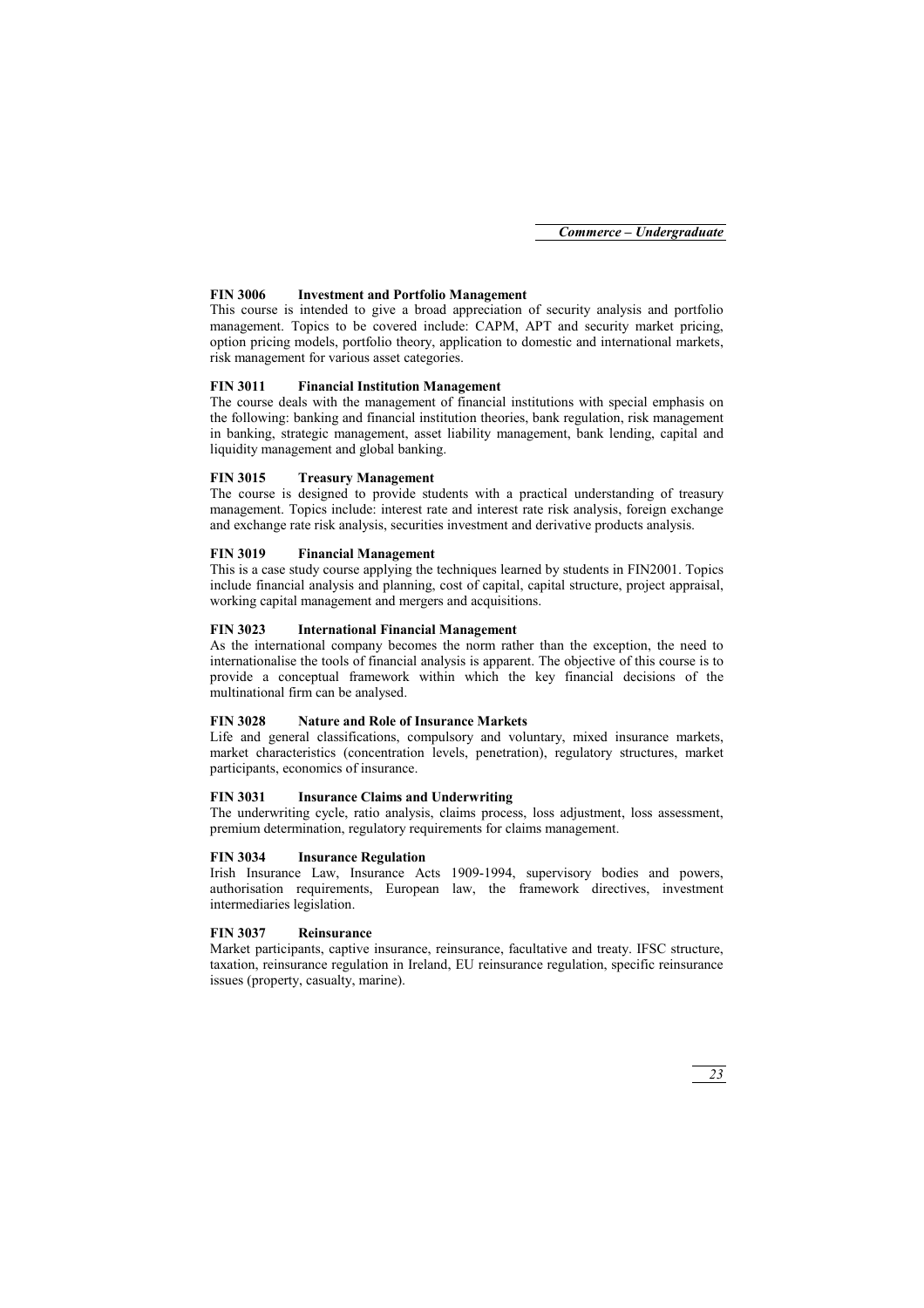#### **FIN 3040 Pension Fund Management**

Types of pension funds, state benefits, contributions and benefits, law of pension funds, taxation of pension funds, AVCs, ageing population, Pay-As-You-Go, funded schemes.

#### **HRM 3001 Human Resource Management Techniques**

The course is primarily concerned with providing an examination of the specialist human resource functions within Irish organisations: human resource planning, recruitment and selection, job evaluation, performance appraisal, rewards, an understanding of issues such as health and safety, welfare and employment termination. All of the above will be assessed within the broader context of organisation change and development.

#### **HRM 3004 European Industrial Relations and HRM**

This course is designed to introduce students to current issues and developments in European industrial relations and human resource management. Students are first provided with an understanding of industrial relations systems in five European countries, namely Britain, France, Germany, Italy and Sweden. The second part of the course makes a comparative analysis of a number of key issues; the growth and decline of trade unions, the role of the state, employers' organisations, the impact of multinationals on countries' industrial relations systems and the move towards developing a 'Social Europe' within the EU. Attention will also be drawn to the implications of the European Work Council's Directive and a Working Time Directive.

#### **HRM 3007 Negotiation and Conflict Resolution**

This course focuses on the development of the student's analytical and judgmental skills as a foundation for sound negotiation practice. It aims to give students an understanding of the various processes which are typically at work when an industrial relations issue is under negotiation; it attempts to sensitise students to the different forces which can influence the behaviour of the parties; and it provides a comprehensive framework which allows evaluation at both the tactical and the strategic levels of analysis.

#### **HRM 3010 Human Resource Development**

How adults learn at work. Training and development within the organisation. The delivery of training and development. National policy and practice on management development. Topical issues. Future developments.

#### **HRM 3013 Managing Diversity and Gender Relations in Employment**

Topics covered will include: Labour market structures; women in the workplace; work and family dynamics; institutional initiatives to promote equality of opportunity; the law as a mechanism of change; the task of managing diversity in employment.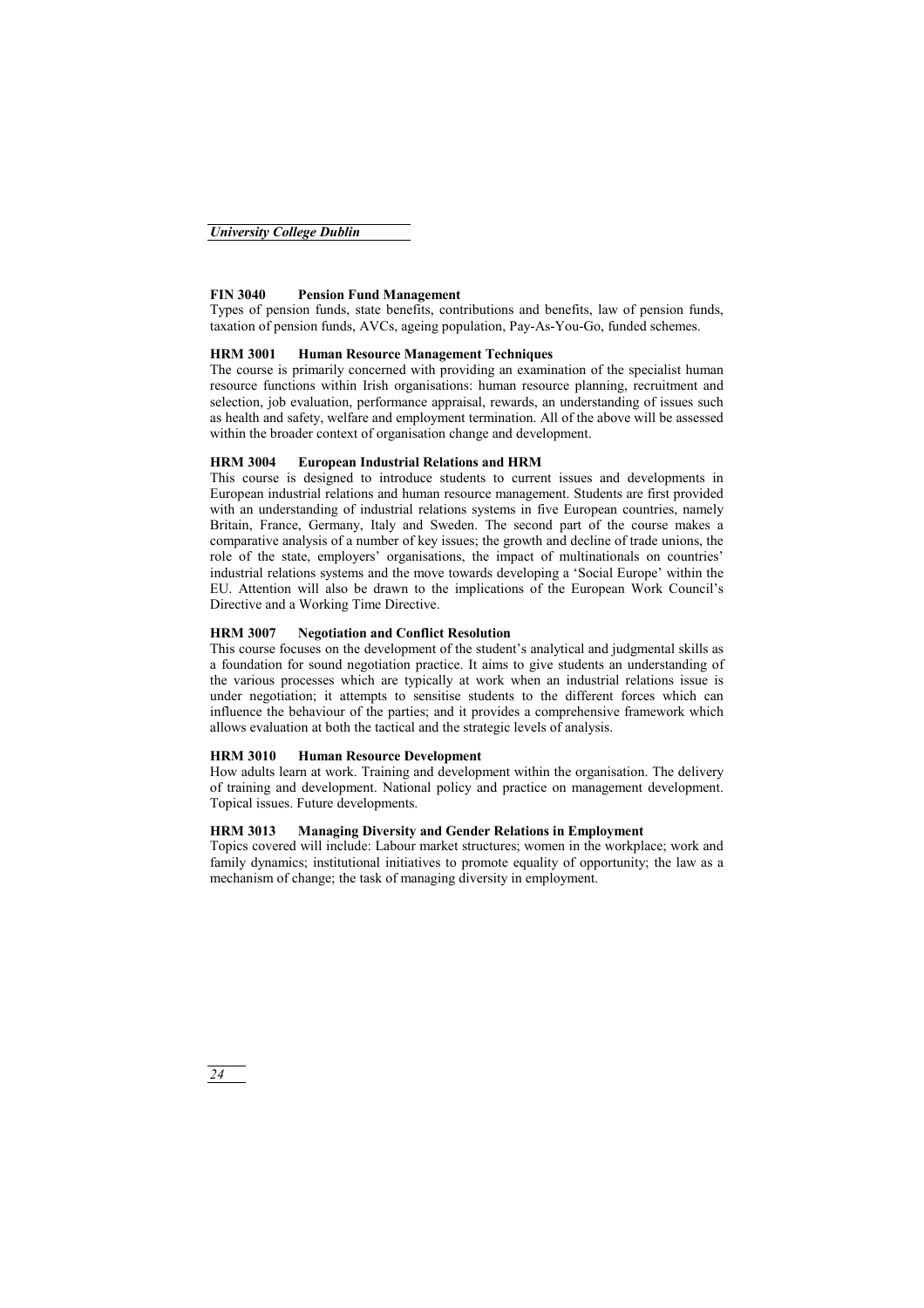#### **MIS 3001 Information Systems Development and Implementation**

Information systems and information technology are essential resources for business organisations. This course begins by identifying the strategic and organisational roles of information technology, and then proceeds to examine the processes of information systems development (requirements analysis, methodologies, tools and techniques) and information systems implementation (approaches, roles, responsibilities, risk and change management). Students will be required to complete a major project involving the analysis, specification and implementation plan for an information system that satisfies a business or organisational need.

#### **MIS 3004 Management of Information Systems**

This course addresses the following topics:

Managing application portfolio resources; managing client/server systems; developing and managing customer expectations; problem, change and recovery management; managing centralised and distributed operations; network management. A major segment of the course will address the area of information systems security and control, to include:

- physical and logical security;
- hardware and software controls:
- encryption techniques:
- audit and security for networks and telecommunication-based systems;
- legal and ethical issues.

#### **MIS 3007 Advanced Topics in Management Information Systems**

This course addresses in particular emerging issues in management information systems, be they related to hardware, software, telecommunications, application philosophies or combinations of these. In recent years, the MIS landscape has been changed by technologies such as groupware, client/server architectures, object-oriented techniques in data modelling and systems development, workflow automation, the Internet, Intranet and Electronic Commerce and other emerging technologies. A number of these topics, not necessarily all of those listed above, will be covered in the course in an attempt to identify their structural characteristics and their applicability in the world of business. The course will have a practical orientation.

#### **MIS 3010 Networking and Internet Applications**

This course considers the integration of networked information systems and telecommunications using current and emerging technologies.

It extends conventional information systems theory by introducing the concepts of client/server distributed operations and open communications standards. These technologies are discussed within and beyond the organisation.

Topics include current networking standards and practices, networking and telecommunications hardware, software and integration, network management, Intranet and Internet, Electronic Commerce design issues and applications. The main technologies discussed will be illustrated with relevant project work.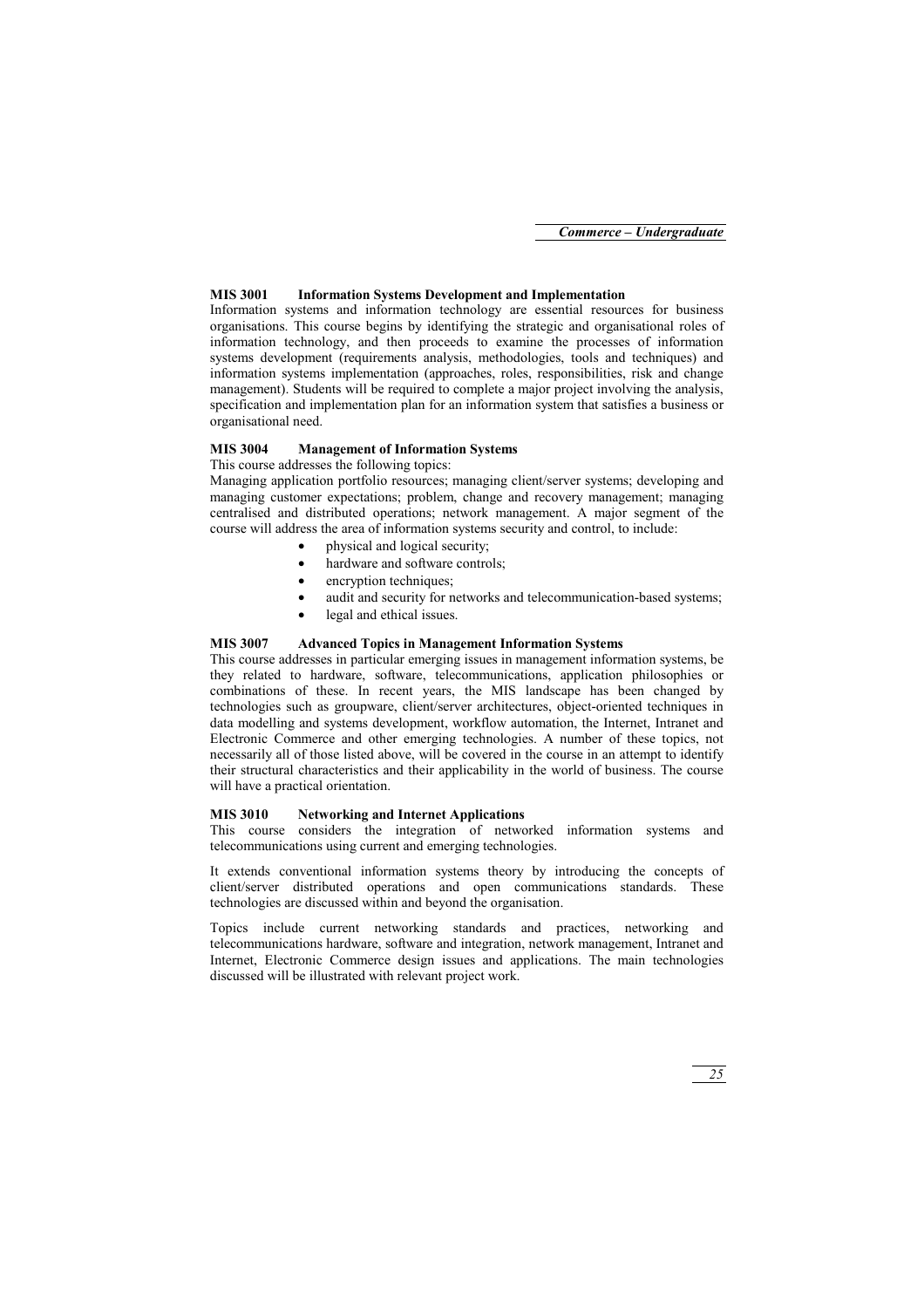#### **MIS 3013 Decision Applications**

This management science course reflects the fact that decision making in the real world involves decision structures, individual value judgements, uncertainty, and non-linear relationships. Topics include: decision theory, evaluation of information; utility functions, conflicting objectives; multi-criteria decision analysis, trade-offs, relative importance; competitive decision making, games, Markov processes; queuing; inventory; simulation; curve fitting; and Lagrangian optimisation. Live decision applications involve group-work, computer software, interviewing decision makers, and testing recent advances in research.

#### **MIS 3019 Computer Applications**

Computer systems; logic and architecture; problems, algorithms and programs; programming languages, compilers and interpreters; programming: control structures, data representation (structures), procedures, recursion; analysis of algorithms and programs*.* 

#### **MIS 3022 Software Design**

Computer software plays an increasingly important role in all aspects of business. This course discusses the expectations that people have of software and introduces the techniques used to build and maintain high quality software. Topics on the course include: visual programming, structured programming concepts, object orientated programming, software reusability, automated programming tools, user interface design, program debugging and testing, documentation and maintenance.

Advanced techniques in visual programming are introduced. Students are required to undertake a number of practical assignments.

#### **MIS 3027 Mathematical Decision Support Systems**

The first part of this course focuses on the range of problems from both business and industry that can be formulated as mathematical models. A variety of solution procedures including: Simplex, Dual Simplex, Branch and Bound, Cutting Planes and the Balas Algorithm are introduced. A case study approach is used to examine real world problems, and these formulations are solved by computer packages.

The second part of the course introduces network models. Here a variety of problems are formulated and solved using network algorithms. The range of algorithms include: Network Tours, Shortest Path, Maximum Flow, Spanning Tree, the Minimum Cost Flow.

#### **MKT 3001 Consumer and Buyer Behaviour**

In the first part of this course, concern rests with consumer buying behaviour: what consumers buy, why they buy, when, where and how they buy. The course examines consumers as individuals, in their social and cultural setting, and in their decision-making processes. In the second part of the course, the buying behaviour of organisations, the network of relationships among buyers and sellers, partners and governments, how strategies are formed in industrial markets, and how the marketing mix for industrial products may be developed and implemented are examined.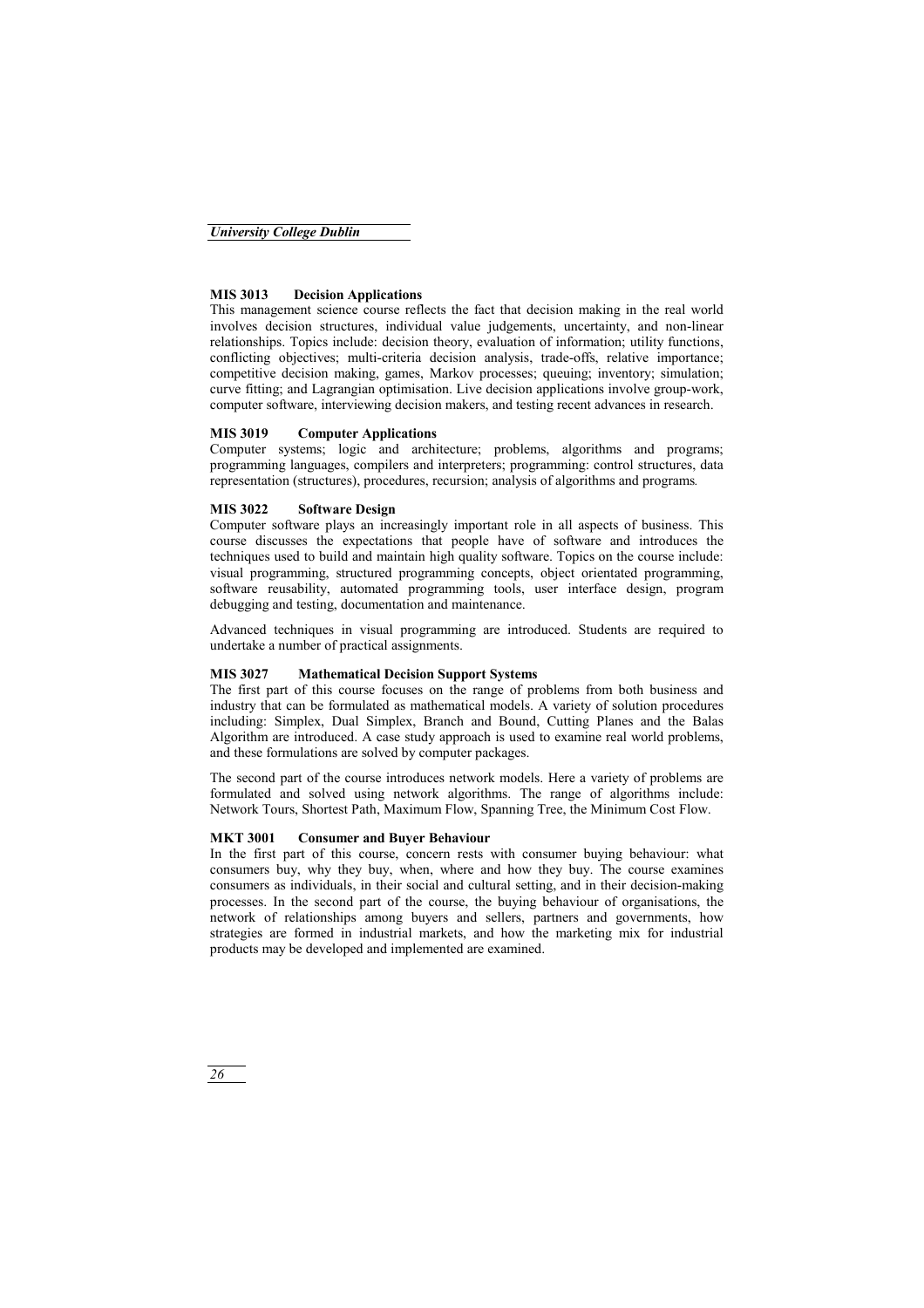#### **MKT 3004 Services Marketing**

This course examines the service economy, characteristics and classifications of services, theoretical models of service, measuring service quality, improving profitability with services marketing, services marketing mix, operations and human resource implications, relationship marketing, internal marketing.

#### **MKT 3007 International Marketing**

This course examines the international marketing environment, assesses the potential for products and services in the context of different cultures, risk and uncertainties and demonstrates how companies compete in international markets.

#### **MKT 3010 Marketing Communications**

Modern companies must manage complex marketing communications systems with their consumers, middlemen and various publics. This course examines the behavioural foundations of marketing communications, media advertising, sales promotion, direct marketing, public relations, personal selling and sales management.

#### **MKT 3013 Marketing Research**

This course develops skills in questionnaire design, observation techniques, the use of focus groups, acquisition and evaluation of secondary data, analysis and statistical techniques and report writing and presentation of results.

#### **MKT 3016 Strategic Marketing Management**

The purpose of this course is to examine how companies adapt and respond to a continuously changing marketplace. The strategic role of marketing, market opportunity analysis, relationships between corporate, business-level and marketing strategies, strategic marketing planning, implementing and controlling strategic marketing programmes are the topics examined.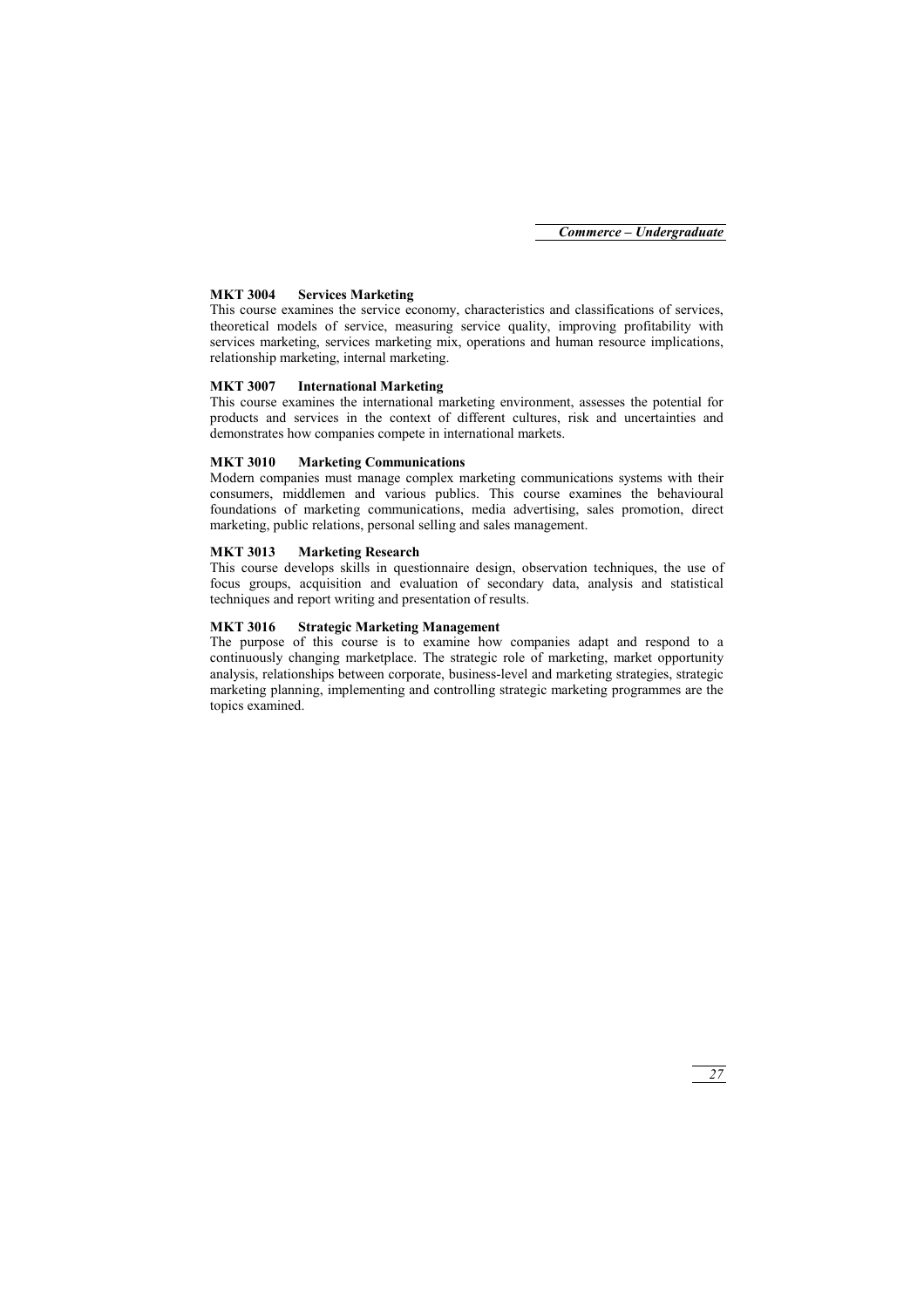## **Degree of Bachelor of Commerce (International)**

## *Regulations*

- 1 The Degree of Bachelor of Commerce (International) is a degree of the Faculty of Commerce offered in association with the language and literature departments of the Faculty of Arts.
- 2 Approved courses of study must be attended for at least eight semesters after matriculation.
- 3 The degree is offered in a unitised form and the terms used in this context are:
	- (i) A unit is a set of approximately 24 hours of lectures for non-semesterised courses and 36 hours of lectures for semesterised courses.
	- (ii) A course is composed of one or more units. Each course will be followed by an examination.
	- (iii) Please note the following definition of terms in relation to business courses:

*Course*: A series of lectures, associated course work (if any) and the examinations associated with the course.

*Course Work*: All essays, projects, mid-term examinations etc. that contribute towards the final mark for a course in addition to the final written examination paper.

*Examination Offering*: There are two examinations associated with each course. The first examination, termed the First Offering, held immediately after the course and the second examination, termed the Second Offering, held at a later date, normally at the end of the subsequent semester for semesterised courses and Autumn for non-semesterised courses.

*Deferral of Examination*: Where the first examination offering associated with a course is not taken for *whatever reason*.

- (iv) Students who do not obtain the credits associated with a course by the second examination offering may be required to re-register for that course, re-attend, complete any assigned course work, pass the course examination and pay the associated fee.
- (v) Credits will be given for each set of course units passed. Each level of the degree programme contains 60 credits (in accordance with European Union standards namely the European Credit Transfer System: ECTS), which are assigned as follows: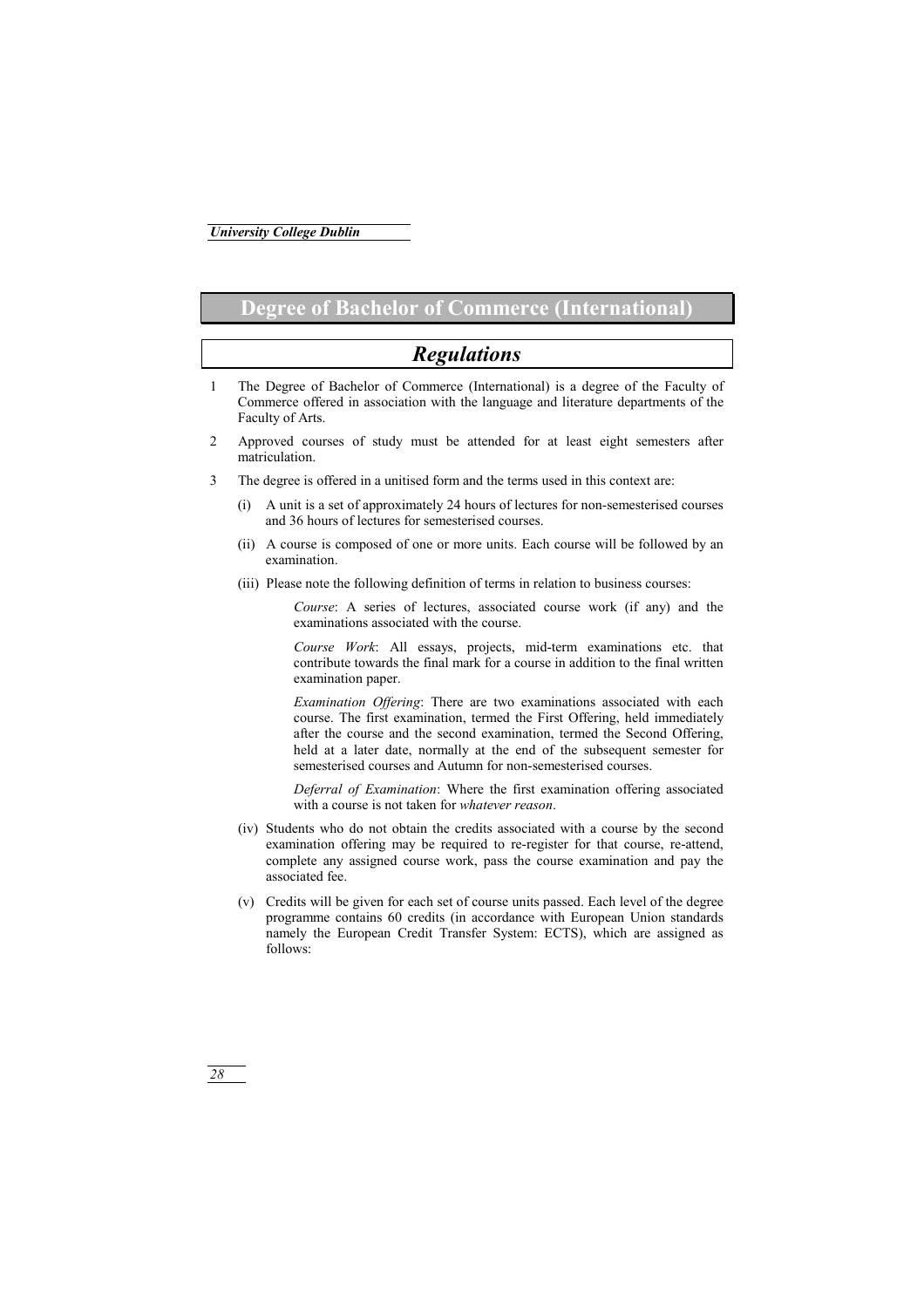| Level 1                                    |      |                                                    | Credits |
|--------------------------------------------|------|----------------------------------------------------|---------|
| <b>ACC</b>                                 | 1006 | $(3 \text{ units})$                                | 11.0    |
| BMGT                                       | 1005 | $(2 \text{ units})$                                | 7.0     |
| <b>ECON</b>                                | 1115 | $(1 \text{ unit})$                                 | 3.5     |
| <b>ECON</b>                                | 1116 | $(2 \text{ units})$                                | 7.0     |
| <b>MATH</b>                                | 1700 | $(2 \text{ units})$                                | 7.0     |
| MIS                                        | 1007 | $(1 \text{ unit})$                                 | 3.5     |
|                                            |      | Language/Literature Courses<br>$(6 \text{ units})$ | 21.0    |
|                                            |      |                                                    | 60.0    |
| Level 2                                    |      |                                                    | Credits |
| BMGT                                       | 1004 | $(2 \text{ units})$                                | 7.5     |
| ACC                                        | 2002 | $(1 \text{ unit})$                                 | 6.0     |
| FIN                                        | 2002 | $(1 \text{ unit})$                                 | 6.0     |
| <b>HRM</b>                                 | 2002 | $(1 \text{ unit})$                                 | 6.0     |
| <b>BMGT</b>                                | 2002 | $(1 \text{ unit})$                                 |         |
| or                                         |      |                                                    |         |
| MIS                                        | 2002 | $(1 \text{ unit})$                                 | 6.0     |
| MKT                                        | 2002 | $(1 \text{ unit})$                                 | 6.0     |
|                                            |      | Language/Literature Courses<br>$(6 \text{ units})$ | 22.5    |
|                                            |      |                                                    | 60.0    |
| Year Abroad Business Subjects <sup>T</sup> |      |                                                    | 60.0    |

Definition of ECTS: European Credit Transfer System 60 credits means a full year's work as defined by the host university.

All courses selected abroad must be notified to, and approved by, the Director of the BComm (International) programme.

| Level 4                                               | Credits                                        |
|-------------------------------------------------------|------------------------------------------------|
| Strategy Formulation & Implementation<br>3002<br>BMGT | 6.0<br>$(1 \text{ unit})$                      |
| Elective 1                                            | $(1 \text{ unit})$<br>6.0                      |
| Elective 2                                            | $(1 \text{ unit})$<br>6.0                      |
| Elective 3                                            | $(1 \text{ unit})$<br>6.0                      |
| Elective 4                                            | $(1 \text{ unit})$<br>6.0                      |
| Language/Literature Courses                           | $(including options - 6 units)$<br><u>30.0</u> |
|                                                       | 60.0                                           |

*Please Note: the above courses are prescribed for the academic year 2002/2003. Students should note that the courses listed for Levels 1, 2 and 4 for the academic year 2003/2004 and subsequent years may change, may be dropped or may be modified.* 

*Students wishing to pursue the MAcc course must take those courses as prescribed by the Department of Accounting.* 

 $\overline{a}$ 

<sup>†</sup> Students of the Irish option will be required to obtain approximately 40 ECTS business subject credits and 20 ECTS Scottish Gaelic language and literature credits in the host university. Changes to this ratio of credits may be made by the Director of the Programme from time to time.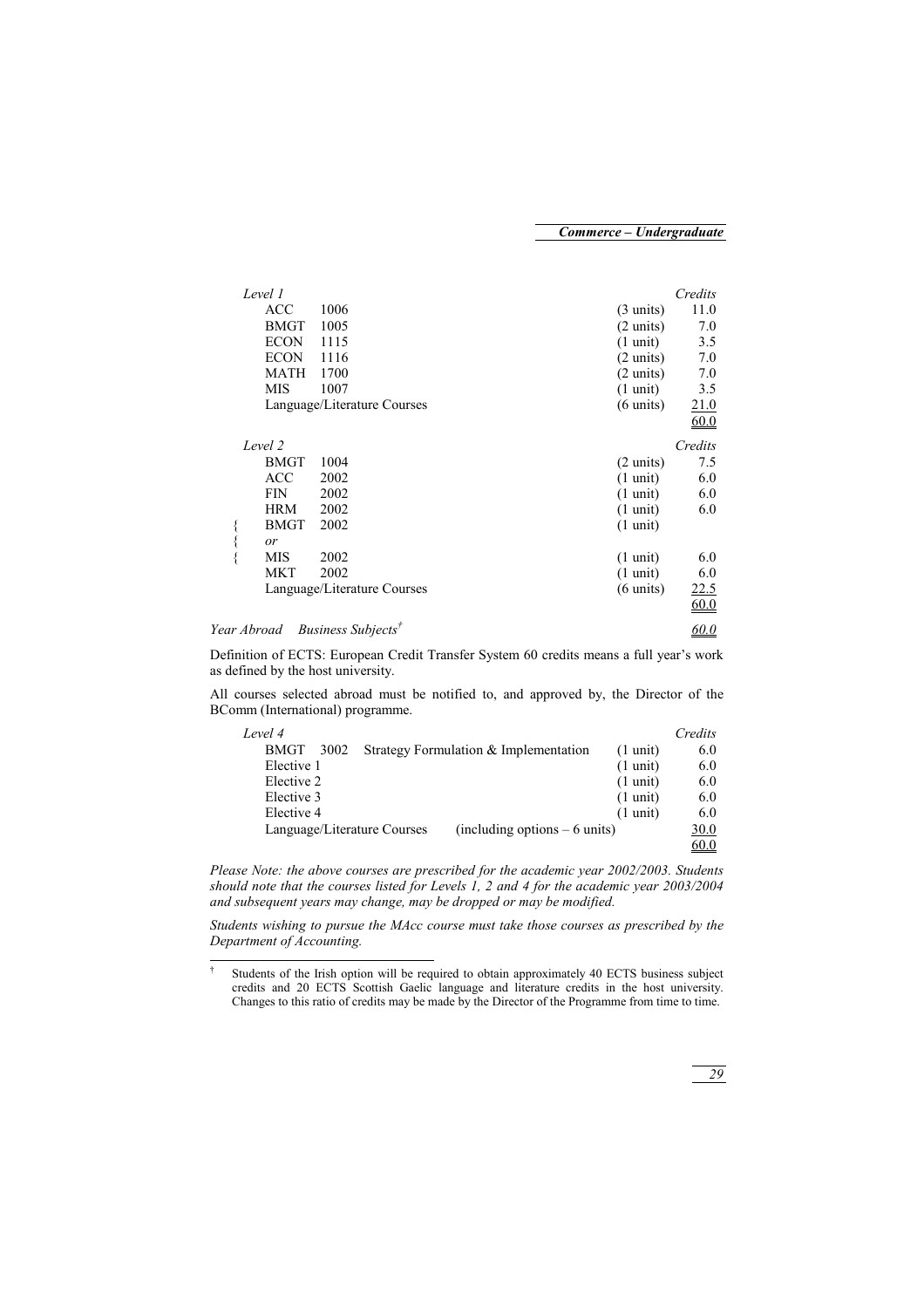4 The degree comprises a number of courses which are given at four levels. Level 1 courses are offered at the commencement of the degree programme. These are followed by Level 2 courses. Courses taken at a counterpart university or business school abroad in the third year of study including courses in business, economics and statistics, are taken at a level as directed by the Faculty of Commerce. Level 4 courses are taken in the final year of the degree programme. Business Studies courses in Levels 2 (except BMGT 1004) and 4 are semesterised and examinations are held at the end of each course. Second offering examinations for first semester courses will be offered at the end of the second semester of the same year. The second offering examination for BMGT 1004 will be in Autumn of the same year. The second offering examinations for the second semester examinations will take place at the end of the first semester of the following year. Language and literature examinations in Level 4 will only be offered in the Summer examinations (May/June). Level 4 repeat examinations in language and literature will not be offered to BComm (International) students until the following Summer. The academic requirements of the degree will be satisfied when all the stipulated courses have been passed as prescribed by these regulations and the regulations of the University.

The following refers to business courses:

Students should note that it is likely that second offering examinations for second semester courses of the previous academic year will be held in the first week of January and in the first week of the second semester.

- 5 *Progress from Level 1 to Level 2*
	- (i) Students who obtain a total of 60 credits on the combined results of the Summer and Autumn examinations of the Level 1 courses are eligible for unrestricted entry into Level 2 courses.
	- (ii) Students must pass all their Level 1 language and literature examinations (21 credits) before *attending* any language and literature courses at Level 2.
	- (iii) Students who obtain less than 39 Level 1 business course credits on the combined results of the Summer and Autumn examinations of Level 1 may not enter Level 2 without the permission of the Faculty of Commerce.
	- (iv) Students who obtain fewer than 14 business course credits in the combined results of the Summer and Autumn examinations of Level 1 may not remain in the BComm (International) programme.
	- (v) All courses in BComm (International) Level 1 must be passed within two years of entering Level 1. Otherwise the student may not remain in the Faculty of Commerce.

*Please Note: the Bachelor of Commerce (International) programme is currently in the process of review and it is likely that substantial changes will take place in the programme of study in Level 1, Level 2 and Level 4 from the academic year 2003/2004 onwards. Students who fail to achieve 60 credits in Level 1 by the second examination offering of the academic year 2002/2003 may not be in a position to take Level 1 examinations based on 2002/2003 courses in subsequent years. The provisions of Rule 10 will then apply.*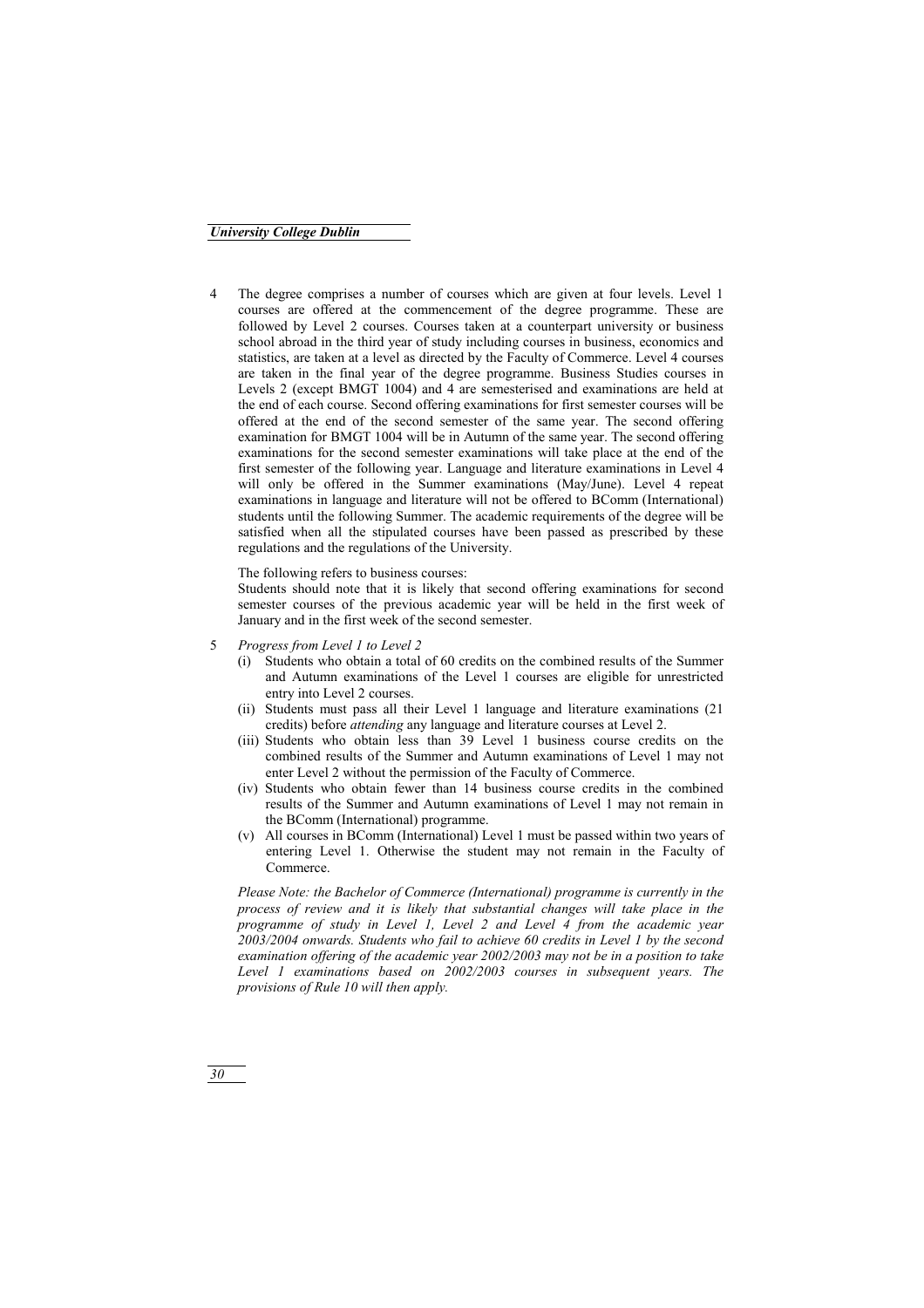#### 6 *Progress from Level 2 to Year Abroad*

To progress from Level 2 to an approved university or business school abroad, students must have completed all Level 1 and Level 2 courses and have achieved 60 credits in Level 1, and a minimum of 31.5 business course credits in Level 2 (which must include 7.5 credits for the course BMGT 1004) and 22.5 language and literature credits.

- 7 *Progress from Year Abroad to Level 4 at University College Dublin* Students must meet the following requirements before progressing to Level 4:
	- (i) Achieve 60 credits in Level 1 and Level 2.
	- (ii) Pass their approved course of study at the counterpart university or business school. Where course(s) and the associated examination(s) (and repeats) at the counterpart university or business school are not passed, students are required to sit and pass equivalent or nominated course $(s)$  in UCD after the student has returned to UCD.
- 8 Students may not attend courses and may not take examinations in courses from more than two consecutive levels in any one academic year.
- 9 Honours in the degree will be awarded based on Level 4 marks.
- 10 Students who do not obtain the credits associated with a course by the second examination offering may be required to re-register for that course and pay the associated fee. Students should note that courses may change from year to year, may not be offered in certain years, and may be dropped entirely from the programme. This will require the substitution of a course(s) by additional course(s) and will entail reregistration, re-attendance and the payment of the appropriate fees.

The following refers to business courses:

Those students who do not obtain credits associated with a course by the second examination offering in their first cycle of registration for that course, may find that subsequent examination offerings, if any, may not be held at a time which is convenient and they may also find that these subsequent examination offerings may be timetabled at the very same time as other examination offerings which they may still need to take.

11 A student's application to choose Level 4 Business electives must be made at the end of the academic year abroad. The number of student places in courses is determined by the Faculty of Commerce and an application to register for a course does not guarantee entry into that course. The electives choice can only be changed under exceptional circumstances and is subject to course availability. Permission to attempt the examination at the end of any Level 4 course is contingent on the student satisfying the minimum attendance requirement of the course. The minimum attendance requirement of a course cannot be met if a student transfers into the course later than two weeks after the start of that course. Thus, no Level 4 student can attempt an examination unless the student was enrolled in that course no later than *two* weeks after the start of the course. Formal attendance at a course will be deemed to have commenced when Faculty records show that the student is enrolled for the course.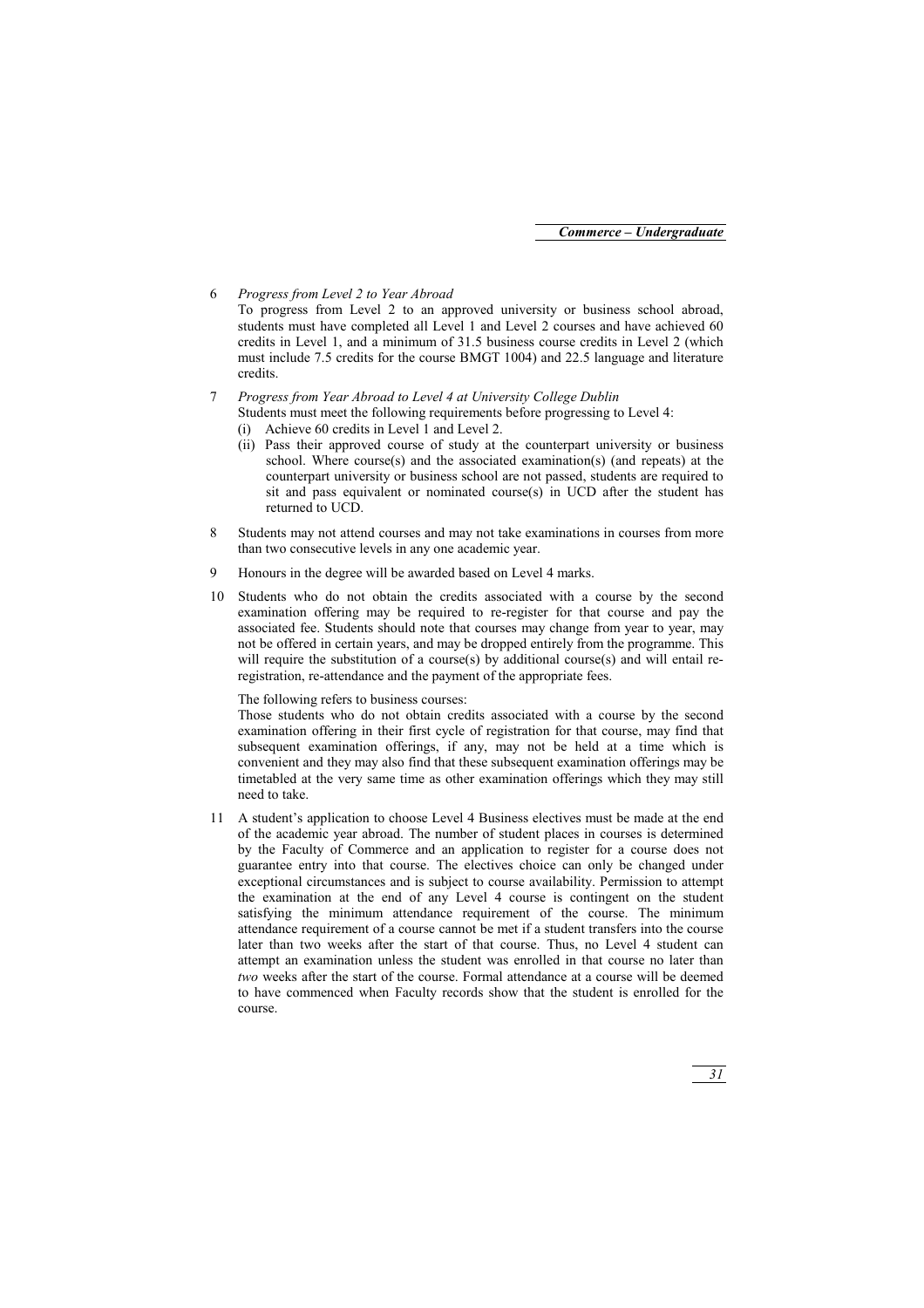- 12 *Course Work for Business Courses*
	- (i) Where a mark is given for course work, a pass mark will not be awarded for the course unless at least 35% is attained in the written examination in that course.
	- (ii) The course work mark shall only be counted for the first examination offering of any course. The second offering examination mark shall therefore be based entirely on the written second offering examination paper.
- 13 For a repeated Level 2 business course, the mark used for degree honours classification will be the result of the successfully repeated examination. For a repeated Level 4 business course, the mark used for degree honours classification will be the result of the successfully repeated examination.

## *Syllabus of Courses for the Degree of Bachelor of Commerce (International)*

*Please note: should you require a more detailed syllabus on language and literature courses than is provided in this booklet, please consult the Faculty of Arts Undergraduate Syllabus Booklet.* 

#### **First Year (Level 1) Courses**

|                  | The courses of Level 1 are:                       |                     |
|------------------|---------------------------------------------------|---------------------|
| ACC 1006         | Financial Accounting 1                            | $(3 \text{ units})$ |
| <b>BMGT 1005</b> | Management Principles and Business Environment    | $(2 \text{ units})$ |
| <b>ECON 1115</b> | Principles of Microeconomics                      | $(1 \text{ unit})$  |
| <b>ECON 1116</b> | Principles of Macroeconomics                      | $(2 \text{ units})$ |
| <b>MATH 1700</b> | Mathematics                                       | $(2 \text{ units})$ |
| MIS 1007         | Introduction to Computers and Information Systems | $(1 \text{ unit})$  |
| <b>FR 1400</b>   | <b>French Language/Literature Courses</b>         |                     |
|                  | French Language                                   | $(2 \text{ units})$ |
|                  | Introduction to French Literature                 | $(2 \text{ units})$ |
|                  | <b>France Actuelle</b>                            | $(2 \text{ units})$ |
|                  |                                                   |                     |
| <b>IR 1400</b>   | Cúrsaí i dteanga agus i litríocht na Gaeilge      |                     |
|                  | Scríbhneoireacht an lae inniu                     | $(1$ aonad)         |
|                  | Oidhreacht na Gaeilge                             | $(1$ aonad)         |
|                  | Cúlra na nualitríochta                            | $(1$ aonad)         |
|                  | Labhairt na Gaeilge                               |                     |
|                  |                                                   | $(3 \text{ aonad})$ |
|                  | Scríobh na Gaeilge                                |                     |
| <b>GER 1400</b>  | <b>German Language/Literature Courses</b>         |                     |
|                  | German Language                                   | $(3 \text{ units})$ |
|                  | Modern German Literature                          | $(2 \text{ units})$ |
|                  | German Language and Linguistics                   | $(1 \text{ unit})$  |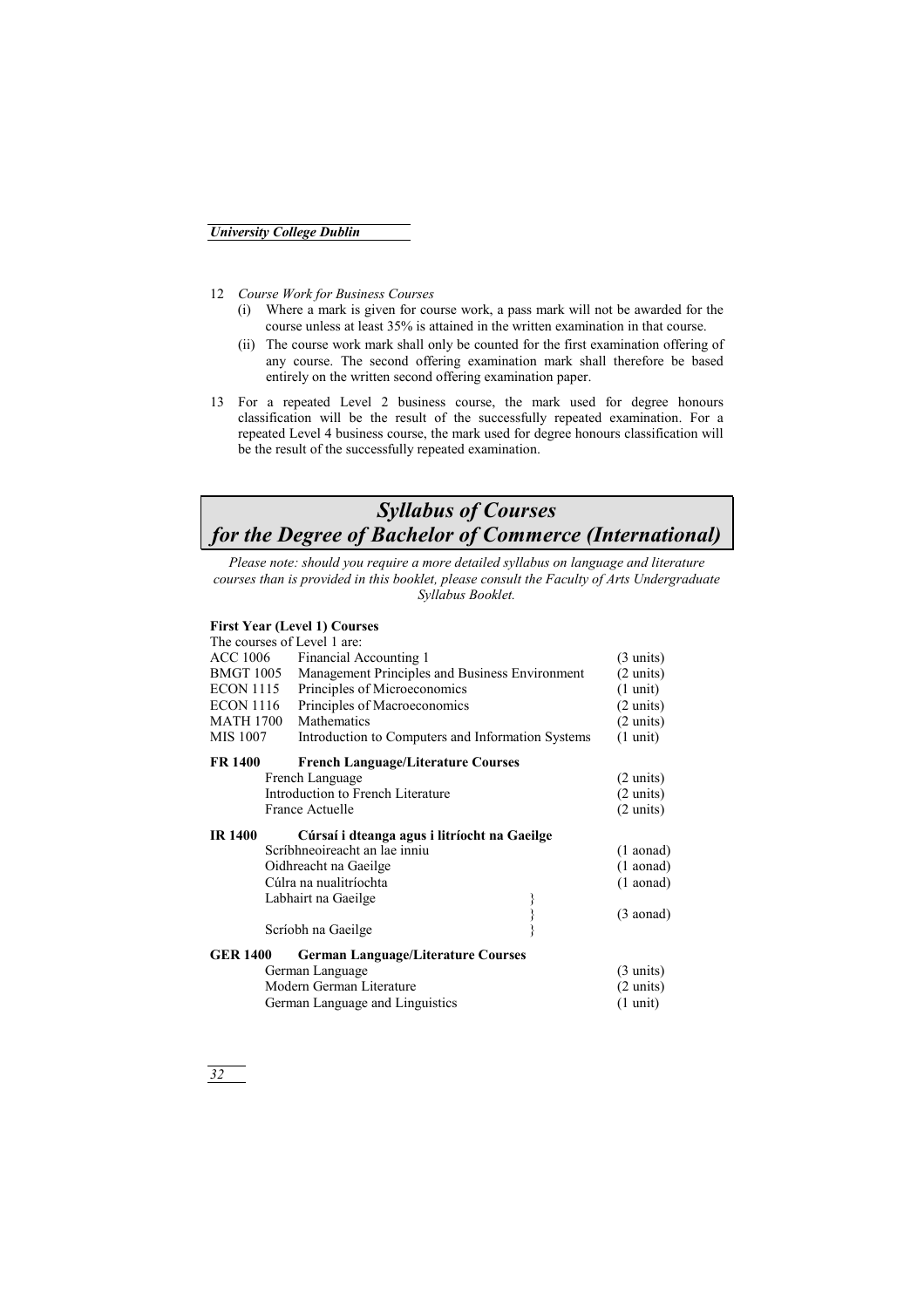| <b>ITAL 1400</b> | <b>Italian Language/Culture Courses</b>            |                     |
|------------------|----------------------------------------------------|---------------------|
|                  | Italian Language                                   | $(3 \text{ units})$ |
|                  | Introduction to Italian History and Literary Prose | $(1 \text{ unit})$  |
|                  | Modern Italian Literature                          | $(2 \text{ units})$ |
| <b>SPAN 1400</b> | <b>Spanish Language/Literature Courses</b>         |                     |
|                  | Spanish Language                                   | $(3 \text{ units})$ |
|                  | Introduction to Contemporary Spain                 | $(1 \text{ unit})$  |
|                  | Spanish Literature                                 | $(2 \text{ units})$ |

#### **Second Year (Level 2) Courses**

|                  | The courses of Level 2 are:                                |                         |
|------------------|------------------------------------------------------------|-------------------------|
| <b>BMGT 1004</b> | Organisational Behaviour                                   | $(2 \text{ units})$     |
| <b>ACC 2002</b>  | Management Accounting                                      | $(1 \text{ unit})$      |
| <b>BMGT 2002</b> | Business Logistics and Operations Management               | $(1 \text{ unit})$<br>∤ |
| 0r               |                                                            | }<br>}                  |
| MIS 2002         | Database Systems Development and Information<br>Management | $(1 \text{ unit})$      |
| <b>FIN 2002</b>  | Finance                                                    | $(1 \text{ unit})$      |
| <b>HRM 2002</b>  | Managing Employee Relations                                | $(1 \text{ unit})$      |
| <b>MKT 2002</b>  | Marketing                                                  | $(1 \text{ unit})$      |
| <b>FR 2400</b>   | <b>French Language/Literature Courses</b>                  |                         |
|                  | Français parlé et écrit                                    | $(2 \text{ units})$     |
|                  | Reading the Nineteenth Century - Core Course               | $(2 \text{ units})$     |
|                  | French Theatre – Core Course                               | $(1 \text{ unit})$      |
|                  | And one optional course (1 unit each) from the following:  |                         |
|                  | Introduction a l'Âge des Lumières                          | $(1 \text{ unit})$      |
|                  | Textes clef du Moyen Âge et de la Renaissance              | $(1 \text{ unit})$      |
| <b>IR 2400</b>   | Cúrsaí i dteanga agus i litríocht na Gaeilge               |                         |
|                  | Labhairt agus Scríobh na Gaeilge I agus II                 | $(1$ aonad)             |
|                  | An Nualitríocht I agus II                                  | $(1$ aonad)             |
|                  | Teangeolaíocht na Gaeilge I agus II                        | $(1$ aonad)             |
|                  | Litríocht na Gaeilge 1600-1900 I agus II                   | $(1$ aonad)             |
|                  | An Litríocht bhéil I                                       | $(0.5$ aonad)           |
|                  | An Ghaeilge Chlasaiceach I agus II                         | $(1$ aonad)             |
|                  | Gaeilge na hAlban I                                        | $(0.5$ aonad)           |
| <b>GER 2400</b>  | <b>German Language/Literature Courses</b>                  |                         |
|                  | German Language - Level 2                                  | $(2 \text{ units})$     |
|                  | German Literature, 1750-1840                               | $(2 \text{ units})$     |
|                  | German History 1700-1848 approx                            | $(1 \text{ unit})$      |
|                  | Finanzierung                                               | $(1 \text{ unit})$      |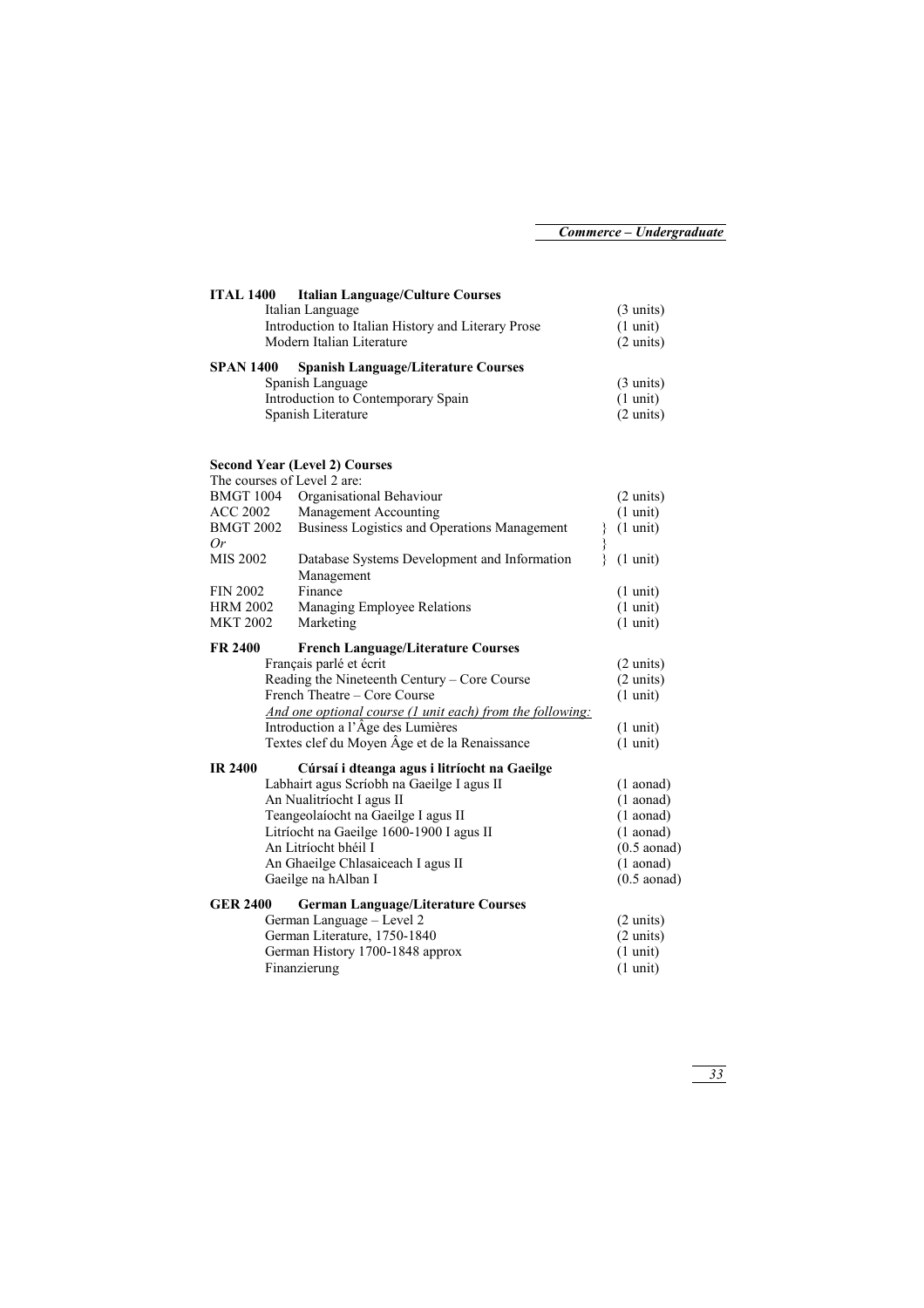| <b>ITAL 2400</b><br><b>Italian Language/Culture Courses</b>    |                       |
|----------------------------------------------------------------|-----------------------|
| Italian Language                                               | $(3 \text{ units})$   |
| Italian Language and Literary Culture                          | $(1 \text{ unit})$    |
| Italian Literary Texts                                         | $(2 \text{ units})$   |
| <b>SPAN 2400</b><br><b>Spanish Language/Literature Courses</b> |                       |
| Spanish Language IIA                                           | $(1 \text{ unit})$    |
| Spanish Language IIB                                           | $(1 \text{ unit})$    |
| Modern Spanish Literature                                      | $(1.5 \text{ units})$ |
| Spanish Historical Linguistics                                 | $(0.5 \text{ unit})$  |
| Spanish Literature of the Golden Age                           | $(1.5 \text{ units})$ |
| Medieval Spanish Literature I                                  | $(0.5 \text{ unit})$  |
| <b>SWED 2400</b><br><b>Swedish Language/Literature Courses</b> |                       |
| Intensive Course: Swedish language                             | $(1 \text{ unit})$    |
| Swedish language: Uttal, grammatik, ordforrat                  | $(2 \text{ units})$   |
| Introduction to the history of the Swedish language            | $(1 \text{ unit})$    |
| Hapsburgs, Hohenzollern & Vasa Empires.                        |                       |
| The place of Sweden in Pre-Napoleonic Europe                   | $(1 \text{ unit})$    |
| Introduction to Swedish cultural History                       | $(1 \text{ unit})$    |

#### **Third Year (Level 3) Courses at Counterpart Universities/Business Schools**

During the year at the counterpart university/business school, students will take business courses to the value of 60 ECTS credits.\*

l

<sup>\* \*</sup>In the case of students taking the Irish option of the programme, they may take courses to the value of 20 ECTS credits from the subject area of Celtic Studies. The balance of 40 ECTS credits must come from business courses. This ratio of credits may be changed from time to time at the discretion of the Director of the Programme.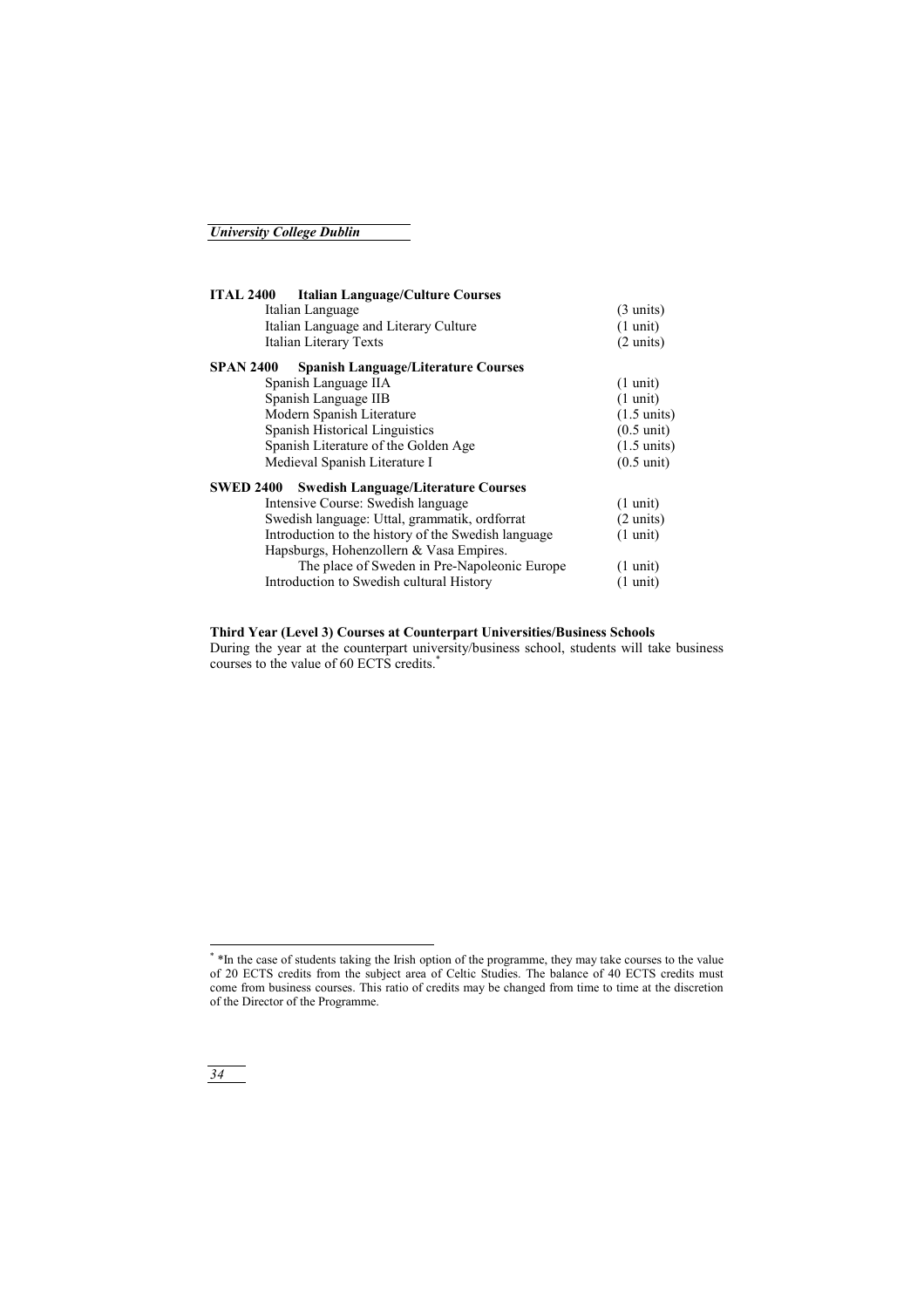|                                                                                    | Fourth Year (Level 4) Courses at University College Dublin     |                                           |  |  |  |
|------------------------------------------------------------------------------------|----------------------------------------------------------------|-------------------------------------------|--|--|--|
| <b>BMGT 3002</b>                                                                   | The courses of Level 4 are:                                    |                                           |  |  |  |
|                                                                                    | Strategy Formulation and Implementation<br>plus four electives | $(1 \text{ unit})$<br>$(4 \text{ units})$ |  |  |  |
|                                                                                    |                                                                |                                           |  |  |  |
| <b>FR 3400</b>                                                                     | <b>French Language/Literature Courses</b>                      |                                           |  |  |  |
|                                                                                    | Français parlé et écrit                                        | $(2 \text{ units})$                       |  |  |  |
| And four optional courses (two in each semester) from the following (1 unit each): |                                                                |                                           |  |  |  |
|                                                                                    | George Sand the Novelist                                       |                                           |  |  |  |
|                                                                                    | Tristan et Iseult                                              |                                           |  |  |  |
| Texte et Image                                                                     |                                                                |                                           |  |  |  |
| Twentieth Century Women's Writing in French                                        |                                                                |                                           |  |  |  |
| The Language of Theatre                                                            |                                                                |                                           |  |  |  |
|                                                                                    | Le moi et le langage: Rousseau, Flaubert                       |                                           |  |  |  |
|                                                                                    | Aspects de la Littérature courtoise                            |                                           |  |  |  |
|                                                                                    | Modern Autobiography                                           |                                           |  |  |  |
|                                                                                    | Gender and Writing                                             |                                           |  |  |  |
|                                                                                    | Caribbean Writing in French                                    |                                           |  |  |  |
|                                                                                    | Le roman contemporain (après 1950)                             |                                           |  |  |  |
| <b>IR 3400</b><br>Cúrsaí i dteanga agus i litríocht na Gaeilge                     |                                                                |                                           |  |  |  |
|                                                                                    | Labhairt, scríobh agus gramadach na Gaeilge III agus IV        | $(1$ aonad)                               |  |  |  |
|                                                                                    | Teoiricí critice                                               | $(0.5$ aonad)                             |  |  |  |
|                                                                                    | nó                                                             |                                           |  |  |  |
|                                                                                    | Litríocht na Gaeilge Clasaicí I                                | $(0.5$ aonad)                             |  |  |  |
|                                                                                    | An Nualitríocht IV agus V                                      | $(1$ aonad)                               |  |  |  |
|                                                                                    | Litríocht na Gaeilge 1600-1900 III agus IV                     | $(1$ aonad)                               |  |  |  |
|                                                                                    | An Litríocht bhéil III                                         | $(0.5$ aonad)                             |  |  |  |
|                                                                                    | nó                                                             |                                           |  |  |  |
|                                                                                    | An Ghaeilge Chlasaiceach III<br>$(0.5$ aonad)                  |                                           |  |  |  |
|                                                                                    | Gaeilge na hAlban II agus III                                  | $(0.5$ aonad)                             |  |  |  |
|                                                                                    | Litríocht na Gaeilge Clasaicí II                               | $(0.5$ aonad)                             |  |  |  |
|                                                                                    | nó                                                             |                                           |  |  |  |
|                                                                                    | Prós an 17ú hAois                                              | $(0.5$ aonad)                             |  |  |  |
|                                                                                    | Gearrscéalta an Chadhnaigh                                     | $(0.5$ aonad)                             |  |  |  |
|                                                                                    | nó                                                             |                                           |  |  |  |
|                                                                                    | An Ghaeilge Chlasaiceach IV                                    | $(0.5$ aonad)                             |  |  |  |
|                                                                                    |                                                                |                                           |  |  |  |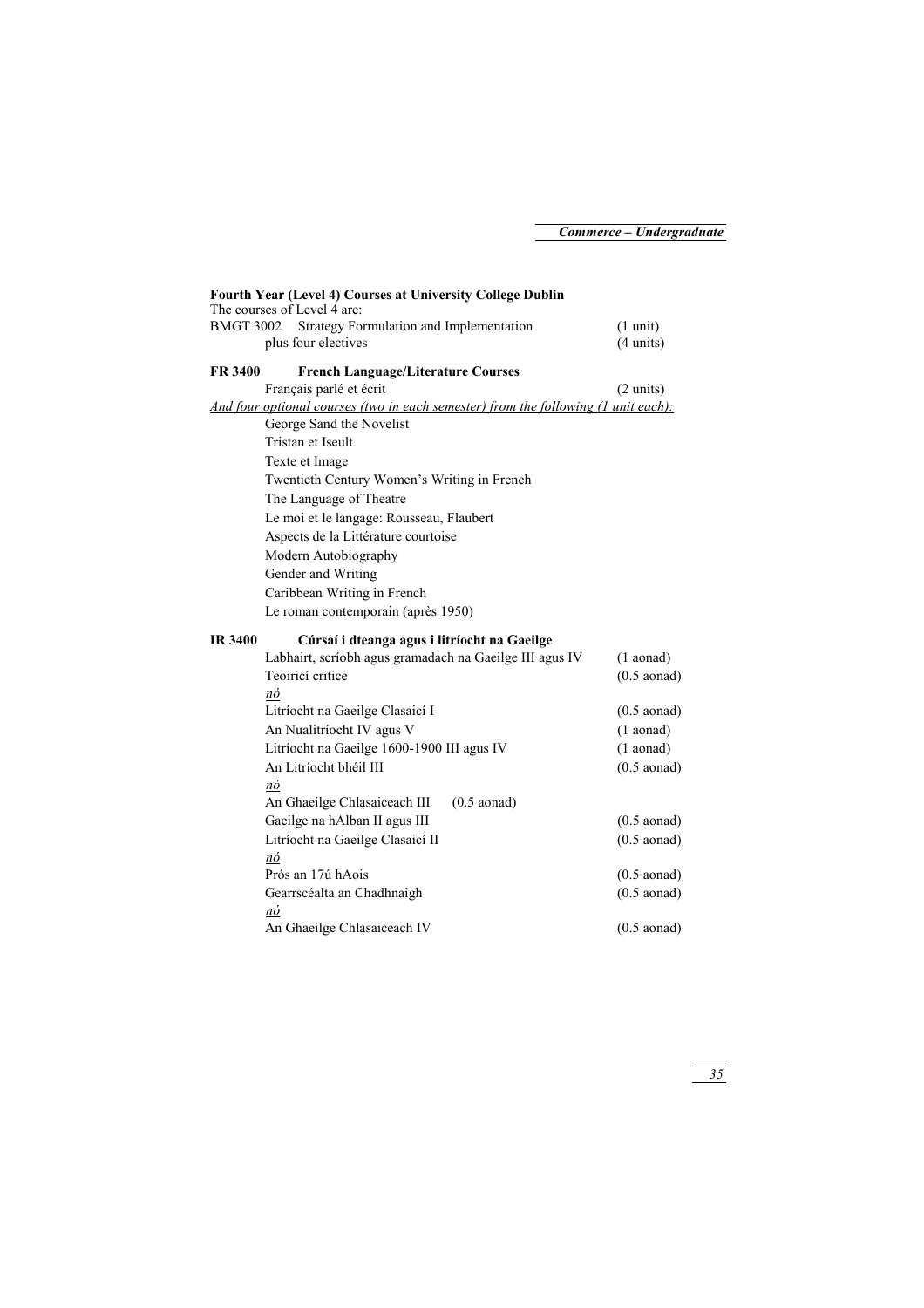| <b>GER 3400</b>                                  | <b>German Language/Literature Courses</b>                                  |                       |
|--------------------------------------------------|----------------------------------------------------------------------------|-----------------------|
|                                                  | Language Classes (Textstunde)                                              | $(2 \text{ units})$   |
|                                                  | Grundkurs Literatur                                                        | $(2 \text{ units})$   |
|                                                  | Investitionsrechung - [Special Course for BComm                            |                       |
|                                                  | (International) students only in Semester 1]                               | $(1 \text{ unit})$    |
|                                                  | <u>One course to be chosen from the following (1 unit each):</u>           |                       |
|                                                  | Gegenwartsdramen                                                           |                       |
|                                                  | Viennese Drama around 1900: Arthur Schnitzler and<br>Hugo von Hofmannsthal |                       |
|                                                  | Deutschland 1871-1945                                                      |                       |
|                                                  | Natur und Katastrophe in Erzählungen des 19. Jahrhunderts                  |                       |
|                                                  | Sprachkritik und Sprachpflege seit dem 17. Jahrhundert                     |                       |
| <b>ITAL 3400</b>                                 | <b>Italian Language/Culture Courses</b>                                    |                       |
|                                                  | Italian Language                                                           | $(3 \text{ units})$   |
|                                                  | Aspects of Italian Cultural History                                        | $(3 \text{ units})$   |
| SPAN 3400                                        | <b>Spanish Language/Literature Courses</b>                                 |                       |
|                                                  | Spanish Language                                                           | $(2 \text{ units})$   |
|                                                  | Four courses to be chosen from the following (1 unit each):                |                       |
|                                                  | Traducción literaria: teoría y práctica                                    | $(1 \text{ unit})$    |
| Golden-Age Drama                                 |                                                                            | $(1 \text{ unit})$    |
| Novel under Franco                               |                                                                            | $(1 \text{ units})$   |
| Medieval Spanish Literature II                   |                                                                            | $(1 \text{ unit})$    |
| Fiction, History and Story in Hispanic Narrative |                                                                            | $(1 \text{ unit})$    |
|                                                  | La expresión escrita                                                       | $(1 \text{ unit})$    |
|                                                  | Poetry of the Generation of 1927                                           | $(1 \text{ units})$   |
|                                                  | Nineteenth-Century Novel                                                   | $(1 \text{ unit})$    |
|                                                  | Ficción hispanoamericana contemporánea                                     | $(1 \text{ unit})$    |
|                                                  | Don Quijote I                                                              | $(0.5 \text{ units})$ |
|                                                  | Romantic Drama                                                             | $(0.5 \text{ units})$ |
|                                                  | The Origins of the Latin-American "Boom" Novel                             | $(0.5 \text{ units})$ |
|                                                  | Historical Linguistics of Spanish                                          | $(0.5 \text{ units})$ |
|                                                  | Modern Spanish History                                                     | $(0.5 \text{ units})$ |
|                                                  | Golden-Age History                                                         | $(0.5 \text{ units})$ |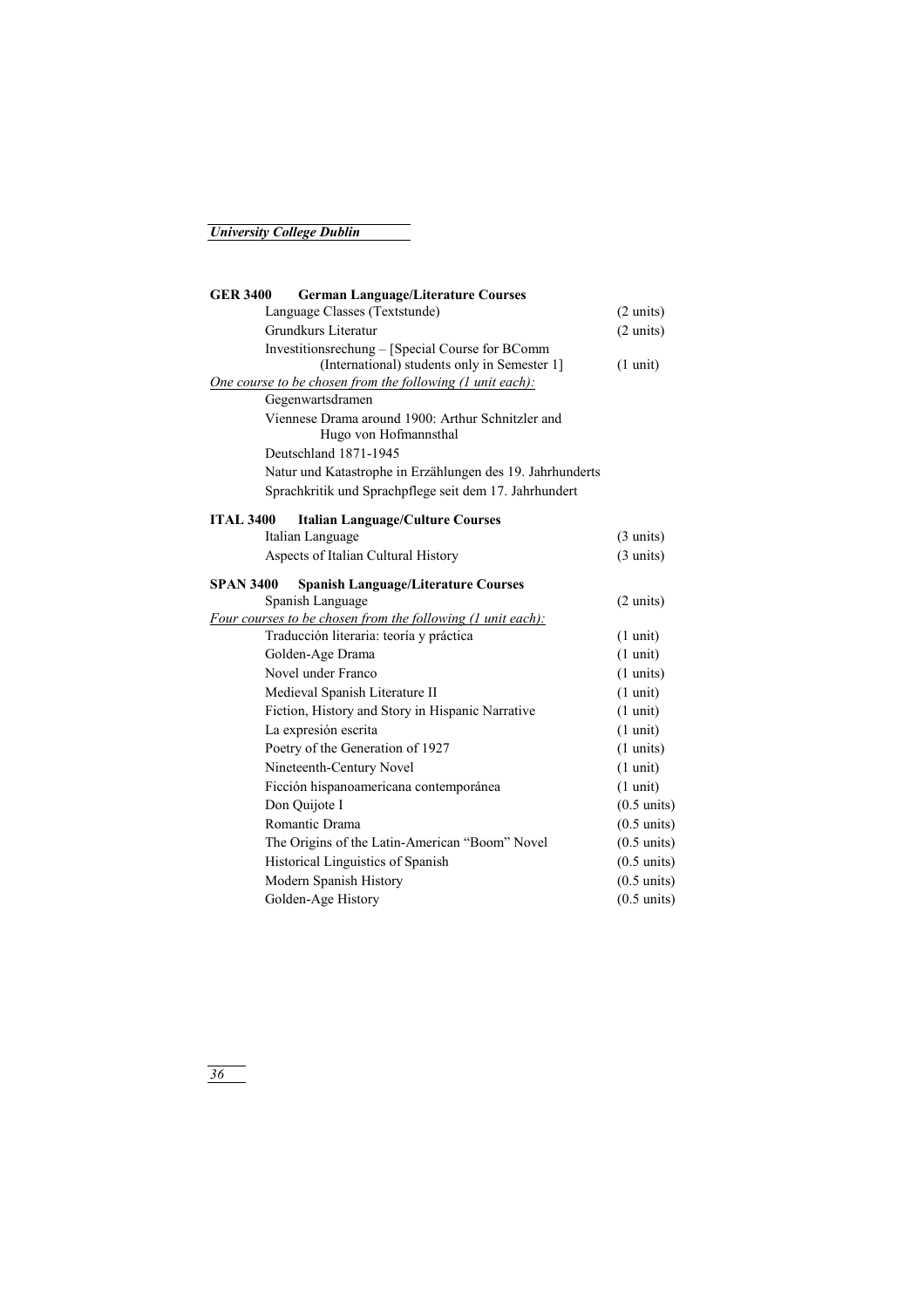# *First Year (Level 1) Courses*

## **ACC 1006 Financial Accounting 1 (3 units)**

Balance sheet equation; debit credit convention; income measurement; period and adjustments; journals and daybooks including control accounts; preparation of final accounts for retailers, manufacturers, sole traders and companies; published accounts; regulatory framework; companies acts requirements; cash flow statements; partnership accounts including admission and retirement of partners; changes in profit sharing ratios; final accounts; preparation of accounts from incomplete records; bank reconciliations; correction of errors.

## **BMGT 1005 Management Principles and Business Environment (2 units)**

## *(a) Management Principles and the Functions of Business*

Competent management is critical to the success of a business. Management is a complex subject in that it has to deal with people at work as well as handling all of the constraints and difficulties of operating in a dynamic environment. This introductory course leads the student through the historical development of management theory. It examines the job of the manager, the planning, organising, staffing, directing and controlling roles played by every manager. Having outlined varying tasks, which go to make up the manager's job, the course then examines the various functional areas of business where these tasks are performed. The functions examined are marketing, finance, manufacturing, personnel and industrial relations. The course is taught by the lecture method supplemented by readings.

## *(b) The Structure of Irish Business*

The structure of output and employment in Irish business: Comparative structures of business in EU and other countries; analysis of the natural resource-based sectors, i.e. agribusiness, mining, oil and gas. Analysis of the manufacturing sectors and assessment of the role of foreign-based, indigenous and state firms; comparative analyses of the performance of various sectors in Ireland; international comparisons for manufacturing industry; analysis of the wholesale and retail sectors of distribution; analysis of the service sector in Irish business and its potential for development; assessment of the support structures for business in Ireland.

## **ECON 1115 Principles of Microeconomics (1 unit)**

Elementary microeconomics: introduction to supply, demand and markets. Economic decision-making by households: Demand, labour supply, etc. The economics of the firm: production, costs, output under competitive and monopolistic conditions. Market failure and the role of government.

## **ECON 1116 Principles of Macroeconomics (2 units)**

National income accounting. The basic income-expenditure model; principles of fiscal and monetary policy; exchange rates and balance of payments; economic growth – a brief introduction and overview.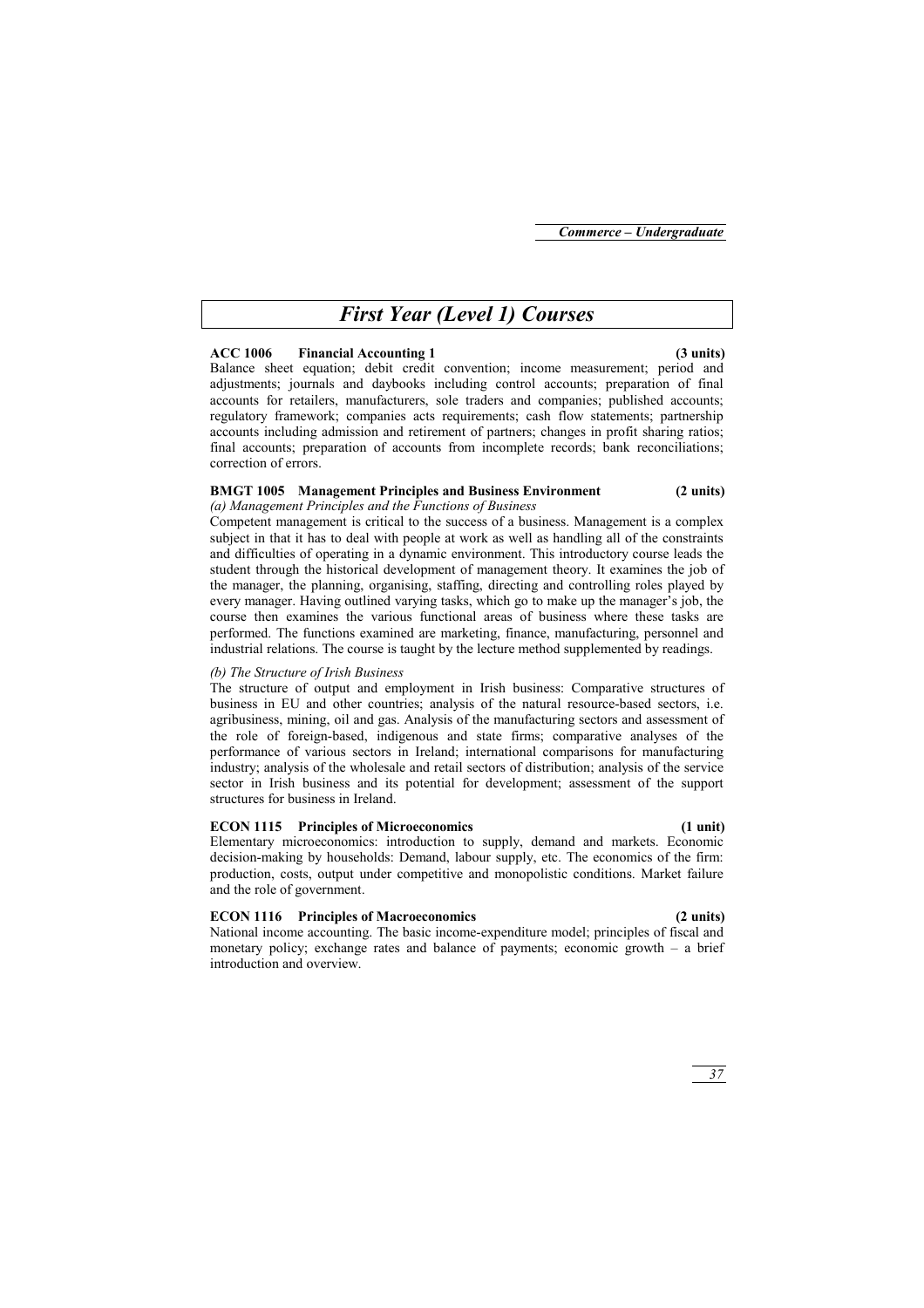## **MATH 1700 Mathematics (2 units)**

## *Mathematics:*

Finite Mathematics, Financial Mathematics, Matrices, Systems of linear equations, Determinants, Inverse matrices, Application of matrix theory.

## *Calculus:*

Polynomial functions, Exponential and natural logarithm functions, Differentiation – product, quotient and chain rule, Maxima and minima, Single variable optimisation, Partial differentiation, Unconstrained bivariate optimisation – Lagrange multipliers, Indefinite and definite integrals, Integration techniques – integration by substitution and parts.

## **MIS 1007 Introduction to Computers and Information Systems (1 unit)**  In today's competitive and complex business environments, information systems (IS) and information technology (IT) are essential tools for business organisations. Consequently, computers and information systems have become an important part of our everyday work and social environments. As members of society, it is important to understand what computers and information systems are all about. As future business professionals, it is especially important to know how to use and apply these technologies. The objectives of this course are to provide students with basic knowledge about computers and information systems, and to help them develop the skills needed to use and take advantage of these technologies. The course is comprised of two hours of lectures plus two hours of practical "hands-on" tutorials per week. The topics covered include an overview of computer hardware, operating and applications software, word-processing, spreadsheet design, software development, an introduction to the role of information and information systems in business, and discussion of the social impacts of computing.

# *Second Year (Level 2) Courses*

## **ACC 2002 Management Accounting**

Accountant's role in the organisation. Classification of costs. Job costs; process costs; analysis of cost behaviour; cost-volume-profit analysis. Budget and profit planning; systems design; responsibility accounting and motivation, standard costs; flexible budgets; relevant costs for decision making.

## **BMGT 1004 Organisational Behaviour (2 units)**

## *(a) Individual Behaviour*

Theories of motivation and satisfaction and their relation to performance. Practical approaches to motivation. Human abilities and aptitudes – their assessment and acquisition. Cognitive processes – perception, problem-solving and decision-making.

## *(b) Group Behaviour*

Group formation and development; group structure; leadership; group processes – communication, motivation, decision-making, influence, conflict management.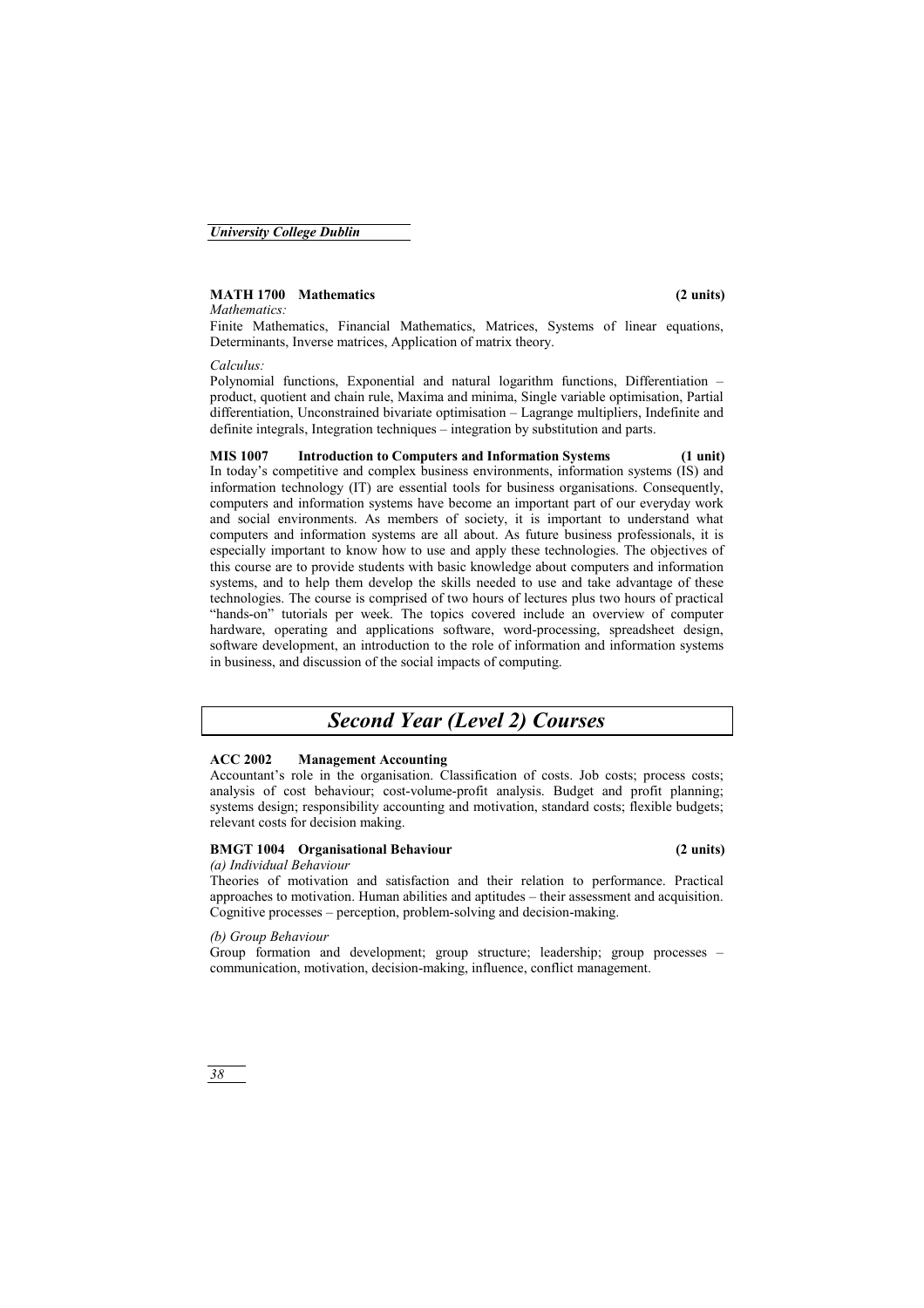## **BMGT 2002 Business Logistics and Operations Management**

This course is designed to provide students with an understanding of how the modern product is created and delivered. The main topics are as follows: approaches to product design; options for process design; techniques for production capacity planning; structure of facility location decisions; management of physical procurement, the sourcing, purchasing and handling of materials; principles of production scheduling, push versus pull systems, materials requirements planning (MRP), lean manufacturing; the management of physical distribution channel design, customer service goals, trends in supplier-buyer relationships, just-in-time (JIT) delivery principles; inventory management; the use of quantitative techniques in supply chain management; the role of value chains and networks in competitive strategy; advanced manufacturing concepts; innovation and the management of technology.

## **FIN 2002 Finance**

Joint Stock Company. Principles of taxation. Present values and wealth. Investment appraisal. Value additivity. The cost of capital. Portfolio Theory. Risk versus Return. Sources of Finance. Agency theory. Gearing. Capital structure. Dividend decision. Financial analysis and planning. Working capital management. Valuation of options. Mergers and takeovers. International financial management. Valuation of companies.

## **HRM 2002 Managing Employee Relations**

This series of lectures will introduce students to management-employee relations at the collective and at the individual level. At the collective level, it will consider the attitudes and goals and organisation of the parties, the framework of law within which industrial relations is conducted, the working practices and procedures adopted by the parties, and some recent trends and developments in industrial relations in Ireland, including the growing emphasis on strategic approaches to the management of industrial relations. At the individual level, the following topics will be examined: the nature/changing nature of work, managing flexible organisations and the evolution of the personnel function in contributing to corporate effectiveness; strategies choice facing the personnel function in managing workforces; implementing personnel objectives in today's organisations. The objectives, role and functions of the personnel department will also be reviewed.

## **MIS 2002 Database Systems Development and Information Management**

Information is a critical resource for business organisations that, like other critical organisational resources, must be well managed. This course examines the business, organisational and technical issues of information management. At the technical level, the course focuses on the use of relational database management tools and techniques for supporting data management and information systems development. There is a substantial practical component to the course, involving the use of contemporary database management software and programming tools to develop database and information systems.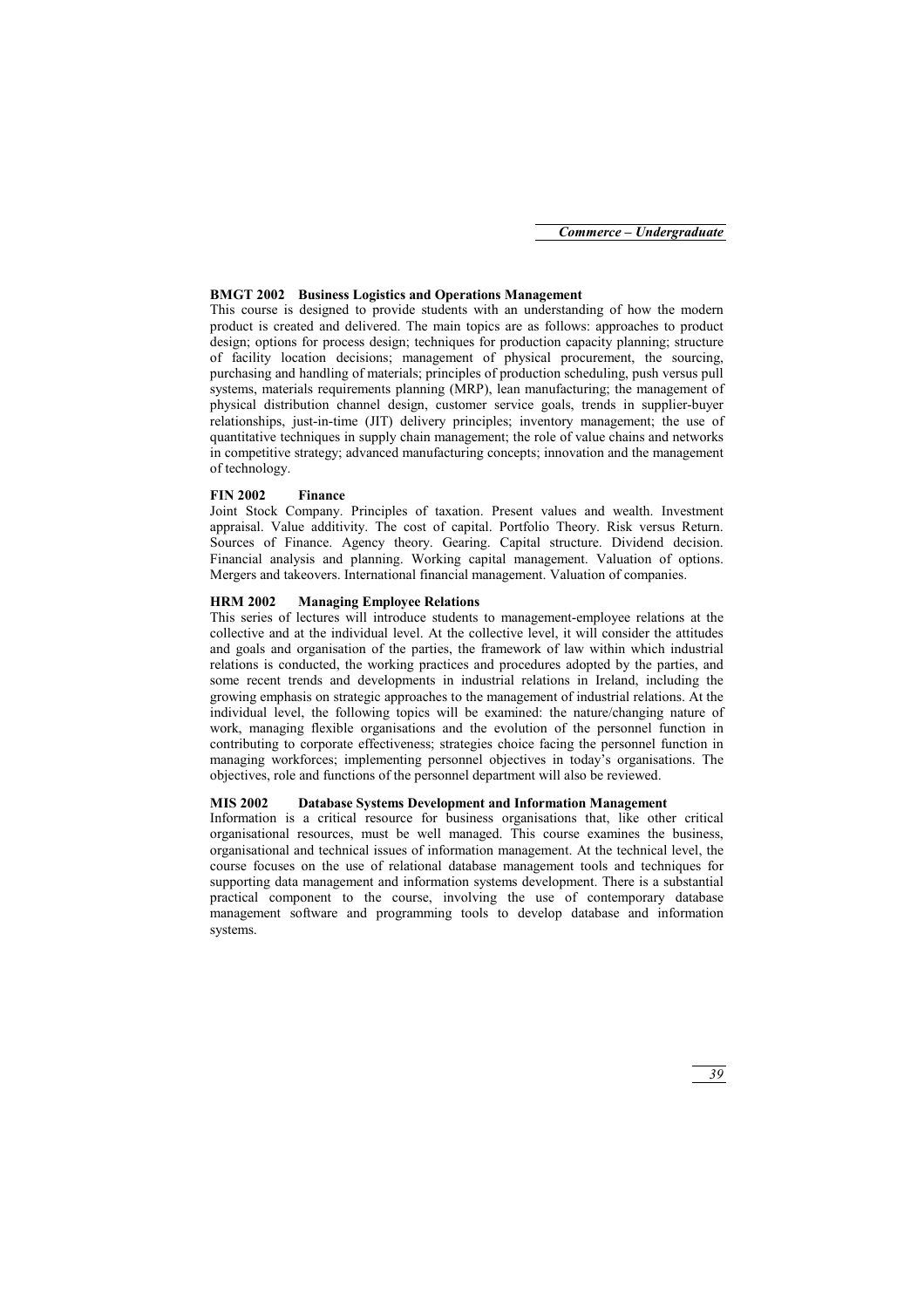## **MKT 2002 Marketing**

Marketing is a concern for all people and organisations. We all live by exchanging something. Marketing is the study of exchange processes in society: how transactions are initiated, motivated, facilitated and completed. The topics covered in the course are: the role of marketing in society; the scope of marketing in the organisation; analytical methods used in marketing analysis; understanding consumer, industrial and service markets; understanding and analysing competitors and informing marketing decisions.

# *Fourth Year (Level 4) Programme Core and Elective Courses*

## **ACC 3002 Financial Accounting 3**

Accounting for groups: holding, subsidiary and associated companies; consolidated balance sheets, consolidated profit and loss accounts; goodwill; statutory, stock exchange and professional requirements; presenting the results of operations. Foreign currency translation. Accounting for leases and hire purchase transactions.

## **ACC 3005 Accounting Theory and Contemporary Issues**

The objectives of financial statements; the conceptual framework; measurement of assets, liabilities, revenues and expenses; income measurement; accounting for inflation; the accounting standard setting process; financial accounting in the European Union.

## **ACC 3008 Cost Management**

The role of management accounting and the search for relevant information including the *Information Mosaic*. The development and history of management accounting. Emerging themes in cost/management accounting including customer, competitor and quality focus and professional ethics. Financial and non-financial information including the *Balanced Scorecard*.

Cost objects and different cost classification systems including the distinction between 'cost' and 'expense'. The presentation of cost statements. Value added and non-value added activities and value analysis. Modern cost structures. Cost management – a cross functional perspective.

The importance of stock valuation in profit determination together with absorption versus direct costing. Cost assignment with the difference and importance of cost apportionment and allocation. Methods of cost apportionment including service department apportionments. The costing of joint and by products for product costing and decision making purposes. The issues concerning overhead absorption rates (OHARs) including plant wide or departmental OHARs, levels of activity and selection of cost drivers.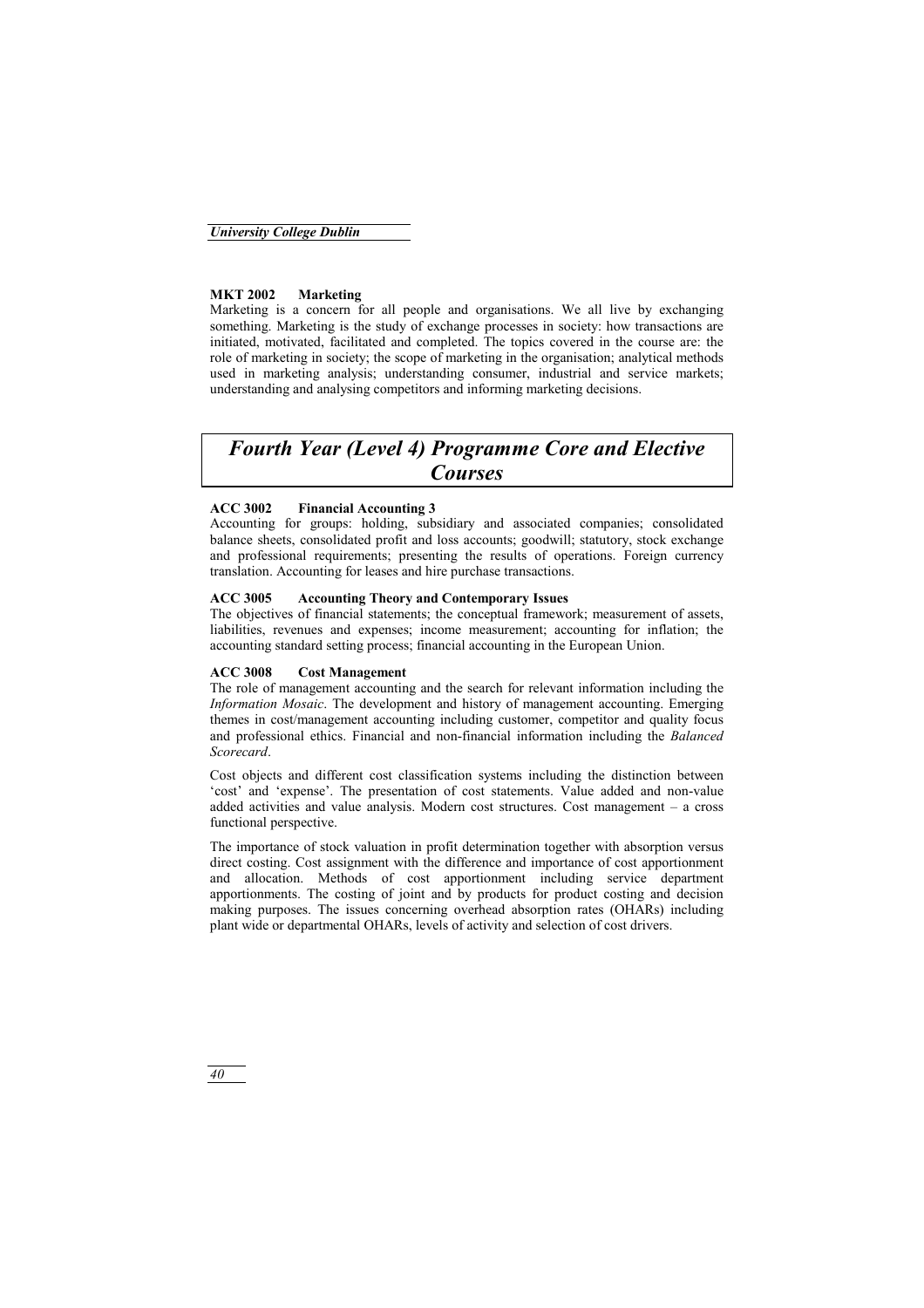Traditional and contemporary cost management systems. Activity drivers and cost behaviour. Activity based costing including research findings on ABC and the use of activities and cost drivers for costing. The phenomenon of under/over-recovery of overheads and their disposition. Cost management and control of materials, labour and overheads. Recording and reconciling cost flows including backflush accounting. The nature of job costing and pricing policies and methods. The paradox of 'pricing for profit' but making a loss. Process costing methods (FIFO and Average) including spoilage.

World Class Manufacturing (WCM) including JIT systems and implications for management accounting practice. Performance measurement including quality and cost of quality reports. Activity based cost management and recent developments in ABC including customer profitability. Internal and external benchmarking. Strategic cost management including creating and sustaining a competitive advantage. Value-chain framework, linkages and activities. International issues in cost management. Research findings on cost management systems.

## **ACC 3011 Advanced Management Accounting**

Decision making in structured and unstructured situations and professional ethics. Cost analysis and relevant costs for decision making and profit planning in "what if" situations. Accounting statements in contribution format and their relevance in decision making. Establishing cost relationships in linear and non-linear situations including the learning curve. Tests of linearity and confidence intervals. Decision making situations including pricing, special order situations, slack capacity, new products and make or buy decisions. Target costing. Non-quantifiable factors and their relevance in managerial decision making. The concept of a limiting factor and the decision matrix involving products and limiting factors. Computer applications of linear programming and sensitivity analysis. Limitations of linear programming. Capital investment decisions.

The concept of uncertainty/risk and its relevance to managerial decision making. The construction of payoff tables and criteria for evaluation: expected monetary value (EMV), maximax, miximin and least regret.

The structure and process of management control. Levers of control. The control decision point and the control action point. Achieving financial control through budgets. Contemporary responsibility accounting and behavioural dimensions of control. Preparation of operational budgets and review of the master budget. Zero based budgeting and flexible budgeting for financial control.

Variance calculation and reporting. Revenue variances – operational or strategic implications. Setting standard costs, direct cost and overhead variances. Absorption costing/direct costing – the profit implications. Profit analysis and the variance investigation decision.

The control structure. Different structures including divisional or strategic business units (SBUs). The issue of decentralisation and centralisation. Methods of performance evaluation including the Balanced Scorecard.

Transfer pricing including profit switching. Deterministic models for setting transfer prices. Macro economic implications of profit switching prices.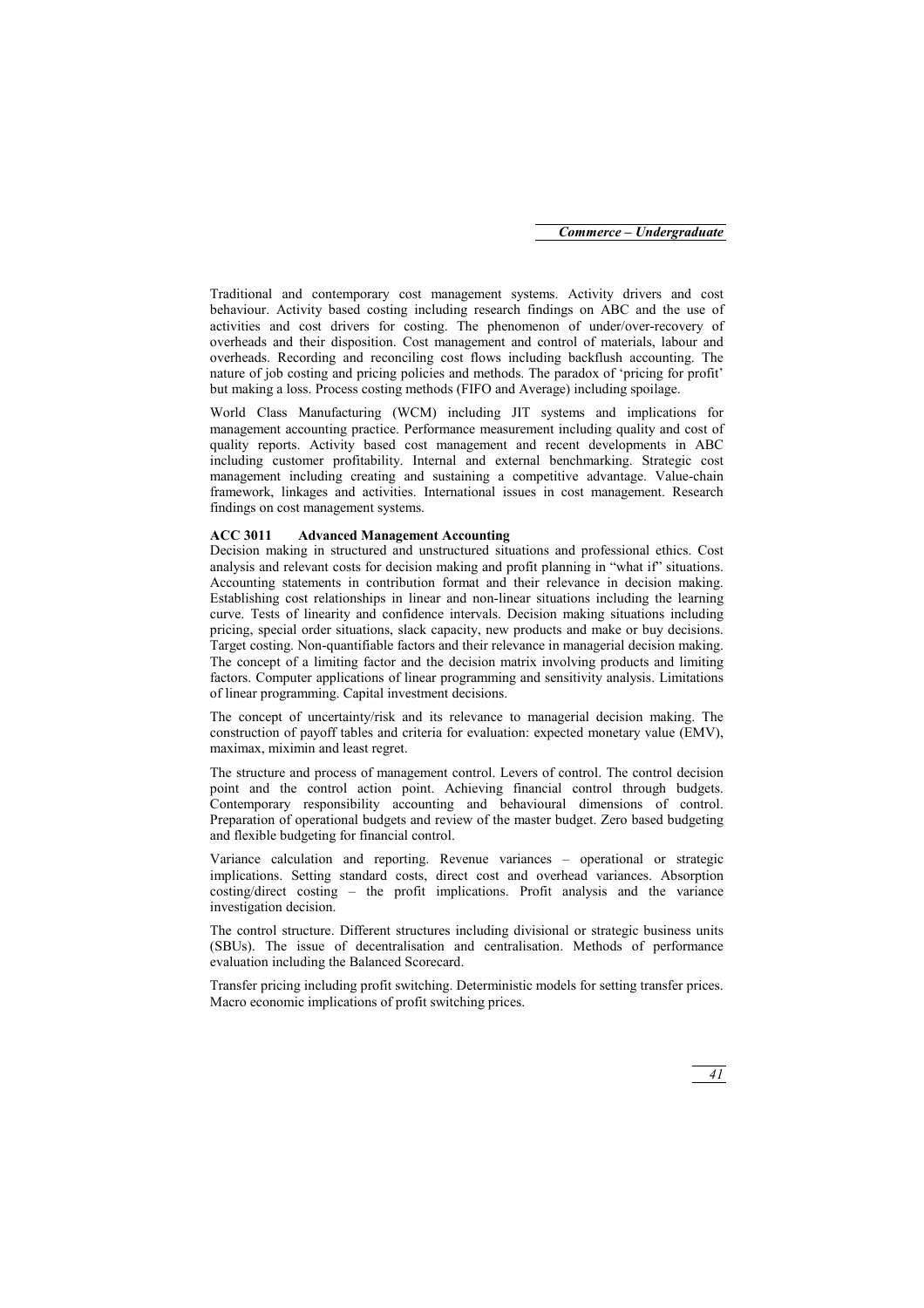## *University College Dublin*

Miscellaneous management accounting topics including competitor and environmental analysis, customer profitability and supplier performance, and the importance of product life. World Class Manufacturing (WCM) including JIT systems and the accounting implications. Research findings on management accounting practices.

## **ACC 3014 Taxation**

The role of taxation in the economy; differing systems of taxation; definition of the tax base; income versus capital. Residence and domicile; sources of income; basis of assessment; computation of taxable income; reliefs and allowances. Capital Gains Tax: definitions; reliefs, allowances and exemptions. Capital Acquisitions Tax: gifts and inheritances; basis of assessment. Corporation Tax: taxable profits; close companies and distributions. Value Added Tax: taxable transactions; operation of the system.

## **ACC 3018 Company Law**

Formation of partnerships; relations between partners; admission and retirement of partners; dissolution of partnership. Formation and incorporation of companies; memorandum of association and *ultra vires*; articles of association; share capital and securities; directors; meetings; minorities; auditors; liquidations and receiverships. Economic torts; conspiracy; intimidation; inducement of breach of contract; trade disputes; fraud and injurious falsehood; employers' liability; conflict of laws; retention of title clauses.

## **BMGT 3002 Strategy Formulation and Implementation**

The concepts of general management and corporate strategy. Models for strategy formulation. Analysis of industries and competitors. Analysis of corporate resources and competitive advantage. Identification and evaluation of strategic alternatives including expansion, diversification and retrenchment. The implementation of strategy. The design of policies and procedures for strategy implementation. Review of current research on the work and behaviour of senior managers in Ireland and elsewhere. Implications of new techniques and practices generally for the management of business enterprises.

## **BMGT 3006 Enterprise Development, Entrepreneurship and Innovation**

Strategic positioning of the new firm; preparing the plans for marketing, operations, people and finance. The course will also deal with new venture launch, corporate renewal and corporate turnaround. Models of the new venture formation process; entrepreneurs; new business ideas; innovation; environmental analysis; supports and incentives for entrepreneurship. The course will include lectures, case studies and an individual project.

## **BMGT 3009 Management of Manufacturing Systems**

New product development; process choice and design; capacity planning; plant location and layout; productivity and performance; management of operations; aggregate production planning; policy and strategic issues in manufacturing.

## **BMGT 3012 Management of Services**

Categorisation of services; process perspective; facility planning and location decisions; management of service operations; managing customer service quality; current trends and strategic issues in service design and delivery.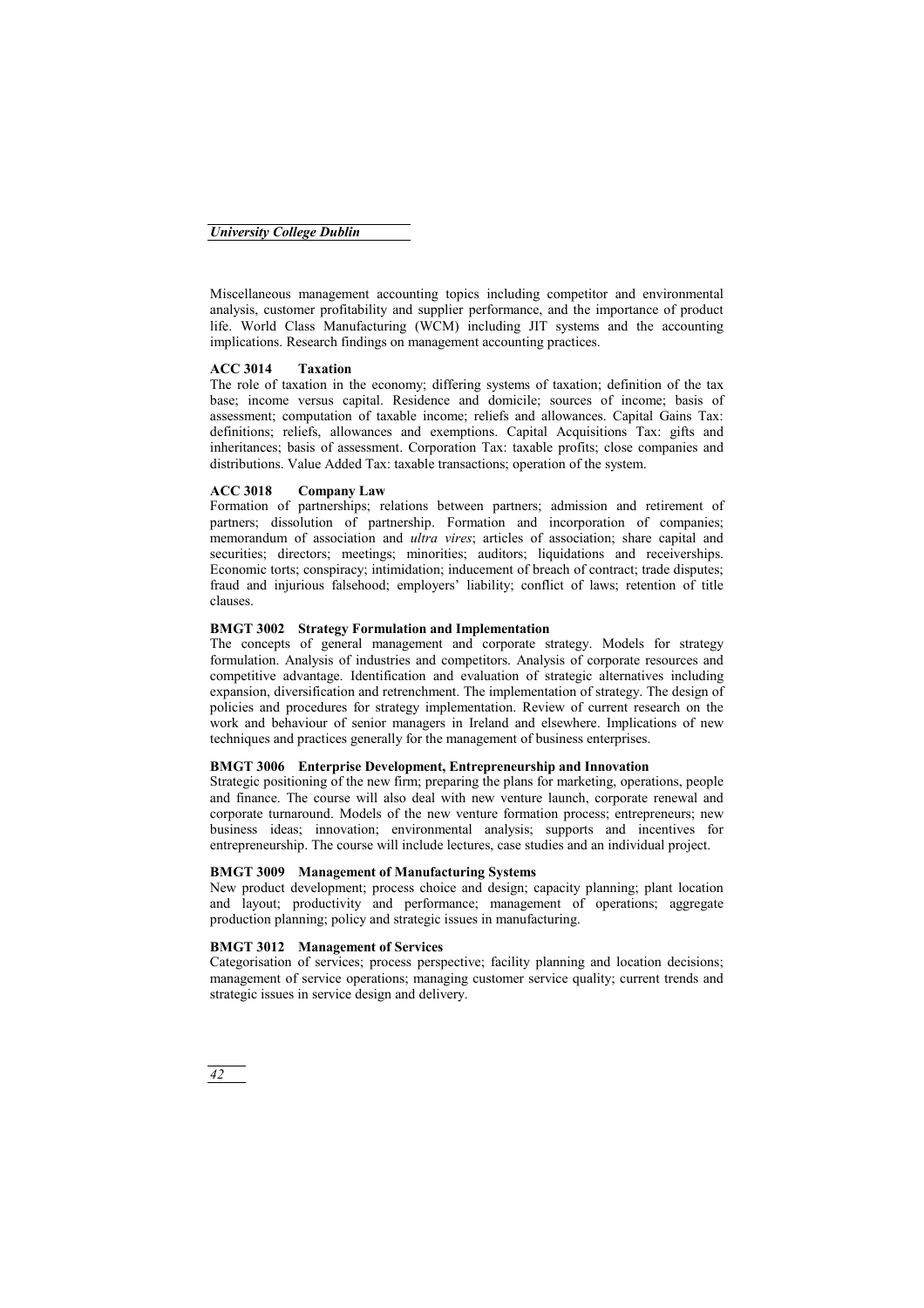## **BMGT 3015 Supply Chain Management**

Elements of production systems; trends in vertical integration; physical procurement processes; physical distribution channels; demand forecasting and order processing; overall design of the value chain to achieve and maintain competitiveness.

## **BMGT 3018 Management of Innovation**

Nature and scope of innovation and technology management at the level of the firm. Technology and industry structure. Technology and competitiveness. Integrating technology into corporate strategy.

## **BMGT 3021 Quality Management**

Contemporary perspectives; design of quality goals, information feedback and control systems; product and process improvement cycles; motivation and reward; organisational implications; total quality management and international standards.

## **BMGT 3024 Managing Business Ethics**

This course will cover methods of dealing with ethical issues in a constructive way in real business situations. As future managers, students will gain an awareness of contemporary ethical issues that often underlie general business actions and affect subsequent organisational performance. Some examples of topics examined: decision making, personal integrity, conflicts of interest, organisational effectiveness, acquisitions and restructuring, employee rights and relations, insider trading, advertising, product safety, business practices and control, doing business abroad.

## **BMGT 3027 Managing Change**

Change and its causes. Unplanned change. Models and processes of planned organisational change. Open systems theory and its relevance to organisations. The diagnosis of organisational problems. Overview of human process, techno-structural, human resource and strategic change interventions. Selecting interventions. Implementing planned change in organisations. Strategic change.

## **BMGT 3030 International Business**

The international business environment; internationalisation process of the firm; economic and political systems; human and cultural environment; trade theory; management and organisation of international business; industrial environments and global strategies; global business alliances; information and control systems for global business; political risk; multinationals in Ireland. Global competition; strategic alliances; the competitive advantage of nations; business with industrialised, developing and historically planned economies; international finance; role of information technology; structure in international organisations.

## **BMGT 3033 European Industry and Business Enterprise**

The EU competitiveness in the world economy; the impact of EMU on trade and industry; internal market-industrial progress and prospects; importance, progress and prospects of selected industrial sectors in the major nations of the EEA; the role of small and medium enterprise; industrial and competition policies; pattern of mergers and acquisitions; the impact of inward investment; high and low growth sectors; the evolution of state owned enterprise; developments in the former command economies of Europe.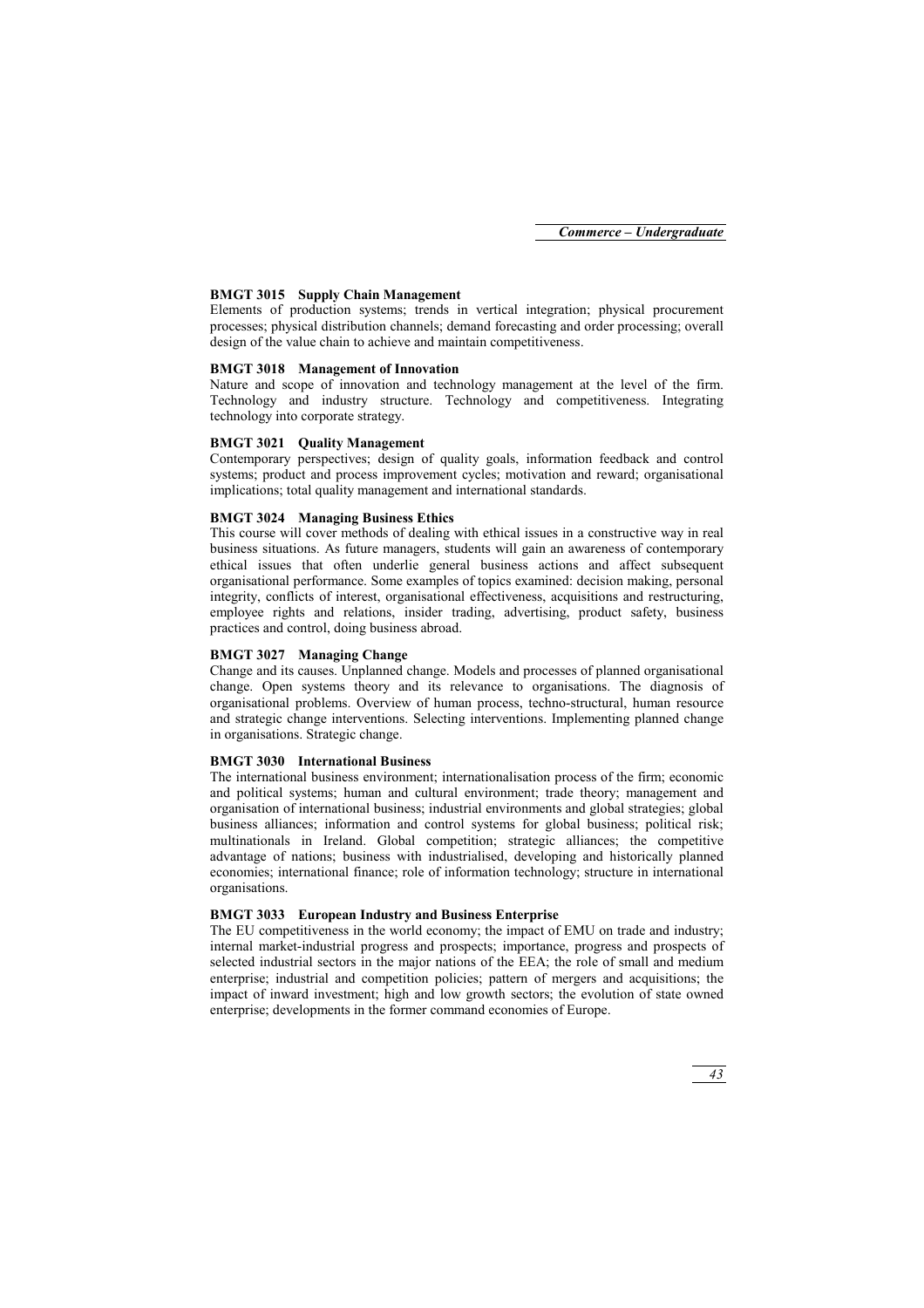## *University College Dublin*

## **BMGT 3036 Institutions, Administration and Politics, Policy-making of the EU**

An examination of the origins and evolution of the European Union. The factors which led to the enactment of the Treaty of Rome. Developments in the EU since the Treaty. The institutions of the EU: their role, functions and power. The impact of European law on business. The course will also deal with the origins, institutions, policy-making process and policy issues of the European Union. Particular attention will be paid to competition policy, the completion of the internal market, trade policy, industrial policy and monetary integration and their impact on the European business environment.

## **BMGT 3039 Public Administration, Public Finance and Government Framework**

Philosophical approaches to public administration; the civil service and state-sponsored bodies; local government; public finance; co-ordination, planning and control in central government. The Devlin Report and the civil service. The White Papers and Reports on Local Government Reform. The rise and decline of regionalism. Reform and restructuring the public service – the experience in Ireland and other OECD states. Privatisation. The citizen and the state: An examination of measures to improve citizen/administration relations in the developed state. Improving public financial management. Public policy development: the State and planning.

## **ECON 3280 Applied Econometrics I**

This course is an introduction to econometric techniques. The core section of the course relates to methods of estimating single equations using multiple regression.

## **ECON 3281 Applied Econometrics II**

This course applies the techniques covered in ECON 3280 to test the predictions of models frequently used in economics and finance. Topics include applications of the CAPM, estimating consumer demand functions, and the relationship between advertising and sales. The course makes extensive use of UCD microcomputer facilities.

## **ECON 3282 Industrial/Managerial Economics**

This course is concerned with the applications of economic principles and methodologies in the decision-making process within the firm or organisation. It seeks to establish rules and principles to facilitate the attainment of the desired economic goals of management.

## **ECON 3283 Macroeconomics**

This course is a theoretical macroeconomics course. The focus is on open economy macro, covering fixed and flexible exchange rates. The topics for discussion include: the intertemporal budget constraint; labour markets; economic growth; money, money demand and monetary policy; aggregate demand and aggregate supply; fiscal policy and the theory of economic stabilisation.

## **ECON 3284 International Monetary Economics**

This course will cover four main areas: (i) the balance of payments and the current account, (ii) exchange rate determination under floating rates, (iii) macroeconomic policy under fixed and floating rates, and (iv) the costs and benefits of exchange rate independence.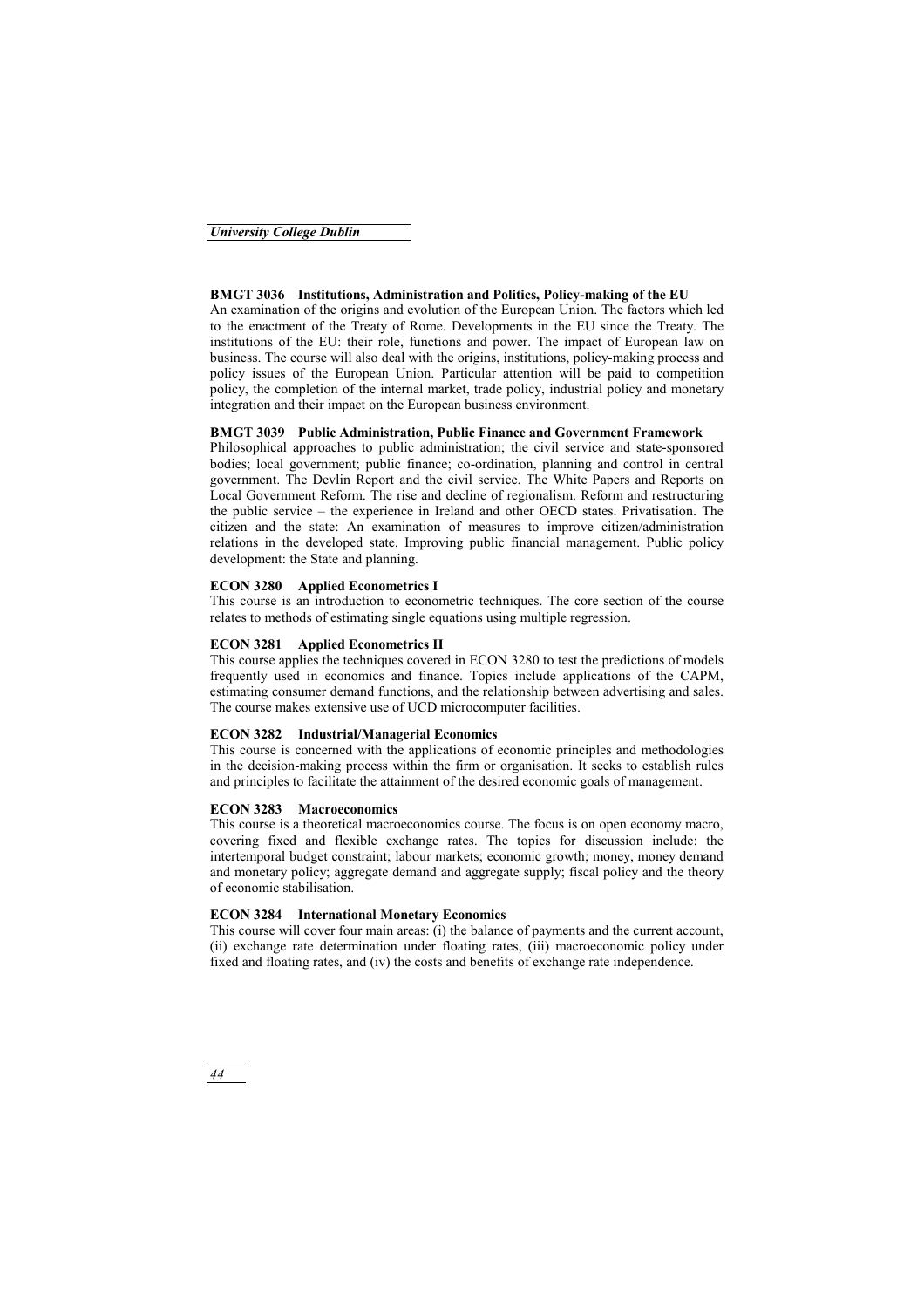## **ECON 3285 International Economics (Trade)**

This course examines theoretical and policy aspects of international trade. In particular, it is concerned with such issues as why trade takes place, the analysis of the benefits that accrue from trade and the welfare effects of protection and economic integration.

## **ECON 3286 Public Sector Economics**

This course analyses the level and composition of public sector production, the efficiency of non-profit public sector firms and the growth of the public sector. In addition, it examines the financing of the public sector and the economic aspects of the organisation of government.

## **ECON 3287 Applied Macroeconomics**

This course is an applied course which examines the performance of the economy and considers the major policy issues confronting the government. The course looks at fiscal, monetary, exchange rate, incomes, industrial, factor and product market policies. The factors affecting the performance of the economy in the long run and the short run are also considered.

## **FIN 3002 Aspects of Financial Theory**

This course introduces students to the main emphases of modern financial theory with particular reference to capital market consumption and investment decisions; utility theory; portfolio optimisation, equilibrium financial assets, pricing models and the pricing of contingent claims.

## **FIN 3007 Investment and Portfolio Management**

This course is intended to give a broad appreciation of security analysis and portfolio management. Topics to be covered include: CAPM, APT and security market pricing, option pricing models, portfolio theory, application to domestic and international markets, risk management for various asset categories.

## **FIN 3012 Financial Institution Management**

The course deals with the management of financial institutions with special emphasis on the following: banking and financial institution theories, bank regulation, risk management in banking, strategic management, asset liability management, bank lending, capital and liquidity management and global banking.

## **FIN 3016 Treasury Management**

The course is designed to provide students with a practical understanding of treasury management. Topics include: interest rate and interest rate risk analysis, foreign exchange and exchange rate risk analysis, securities investment and derivative products analysis.

## **FIN 3020 Financial Management**

This is a case study course applying the techniques learned by students in FIN2002. Topics include financial analysis and planning, cost of capital, capital structure, project appraisal, working capital management and mergers and acquisitions.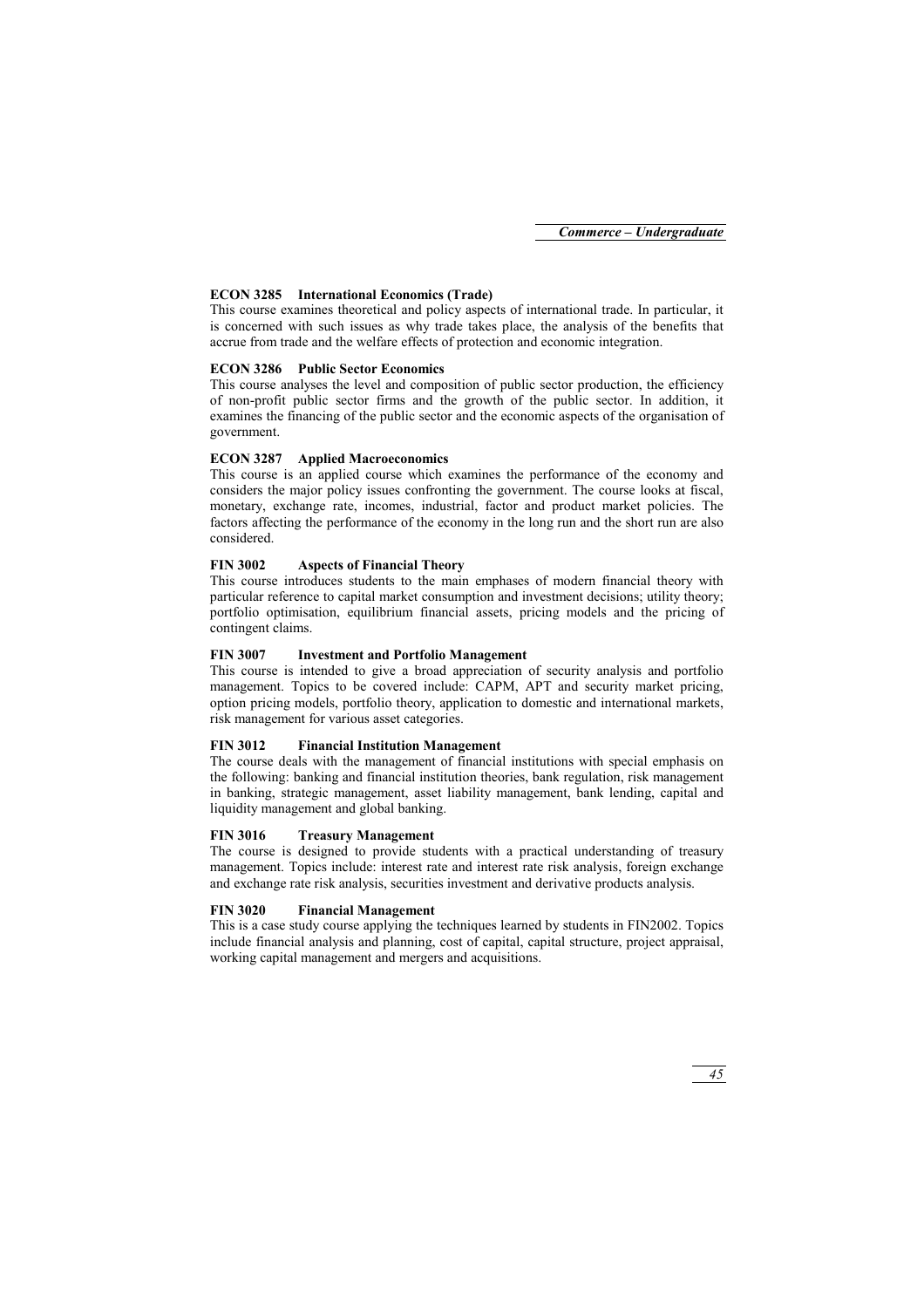## **FIN 3024 International Financial Management**

As the international company becomes the norm rather than the exception, the need to internationalise the tools of financial analysis is apparent. The objective of this course is to provide a conceptual framework within which the key financial decisions of the multinational firm can be analysed.

## **FIN 3029 Nature and Role of Insurance Markets**

Life and general classifications, compulsory and voluntary, mixed insurance markets, market characteristics (concentration levels, penetration), regulatory structures, market participants, economics of insurance.

## **FIN 3032 Insurance Claims and Underwriting**

The underwriting cycle, ratio analysis, claims process, loss adjustment, loss assessment, premium determination, regulatory requirements for claims management.

## **FIN 3035 Insurance Regulation**

Irish Insurance Law, Insurance Acts 1909-1994, supervisory bodies and powers, authorisation requirements, European law, the framework directives, investment intermediaries legislation.

## **FIN 3038 Reinsurance**

Market participants, captive insurance, reinsurance, facultative and treaty. IFSC structure, taxation, reinsurance regulation in Ireland, EU reinsurance regulation, specific reinsurance issues (property, casualty, marine).

## **FIN 3041 Pension Fund Management**

Types of pension funds, state benefits, contributions and benefits, law of pension funds, taxation of pension funds, AVCs, ageing population, Pay-As-You-Go, funded schemes.

## **HRM 3002 Human Resource Management Techniques**

The course is primarily concerned with providing an examination of the specialist human resource functions within Irish organisations: human resource planning, recruitment and selection, job evaluation, performance appraisal, rewards, an understanding of issues such as health and safety, welfare and employment termination. All of the above will be assessed within the broader context of organisation change and development.

## **HRM 3005 European Industrial Relations and HRM**

This course is designed to introduce students to current issues and developments in European industrial relations and human resource management. Students are first provided with an understanding of industrial relations systems in five European countries, namely Britain, France, Germany, Italy and Sweden. The second part of the course makes a comparative analysis of a number of key issues; the growth and decline of trade unions, the role of the state, employers' organisations, the impact of multinationals on countries' industrial relations systems and the move towards developing a 'Social Europe' within the EU. Attention will also be drawn to the implications of the European Work Council's Directive and a Working Time Directive.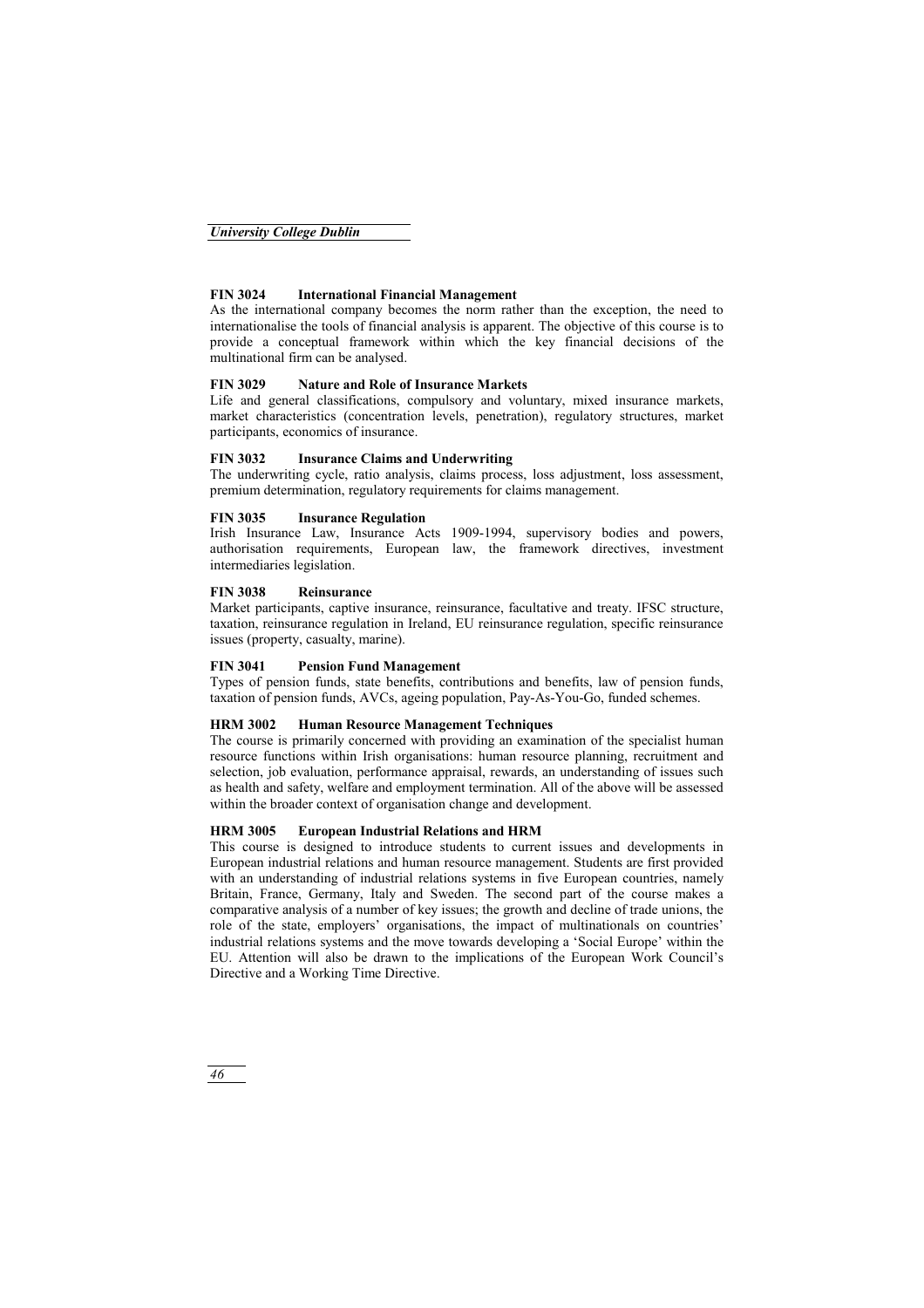## **HRM 3008 Negotiation and Conflict Resolution**

This course focuses on the development of the student's analytical and judgmental skills as a foundation for sound negotiation practice. It aims to give students an understanding of the various processes which are typically at work when an industrial relations issue is under negotiation; it attempts to sensitise students to the different forces which can influence the behaviour of the parties; and it provides a comprehensive framework which allows evaluation at both the tactical and the strategic levels of analysis.

## **HRM 3011 Human Resource Development**

How adults learn at work. Training and development within the organisation. The delivery of training and development. National policy and practice on management development. Topical issues. Future developments.

## **HRM 3014 Managing Diversity and Gender Relations in Employment**

Topics covered will include: Labour market structures; women in the workplace; work and family dynamics; institutional initiatives to promote equality of opportunity; the law as a mechanism of change; the task of managing diversity in employment.

## **MIS 3002 Information Systems Development and Implementation**

Information systems and information technology are essential resources for business organisations. This course begins by identifying the strategic and organisational roles of information technology, and then proceeds to examine the processes of information systems development (requirements analysis, methodologies, tools and techniques) and information systems implementation (approaches, roles, responsibilities, risk and change management). Students will be required to complete a major project involving the analysis, specification and implementation plan for an information system that satisfies a business or organisational need.

## **MIS 3005 Management of Information Systems**

This course addresses the following topics:

Managing application portfolio resources; managing client/server systems; developing and managing customer expectations; problem, change and recovery management; managing centralised and distributed operations; network management. A major segment of the course will address the area of information systems security and control, to include:

- physical and logical security;
- hardware and software controls:
- encryption techniques;
- audit and security for networks and telecommunication-based systems;
- legal and ethical issues.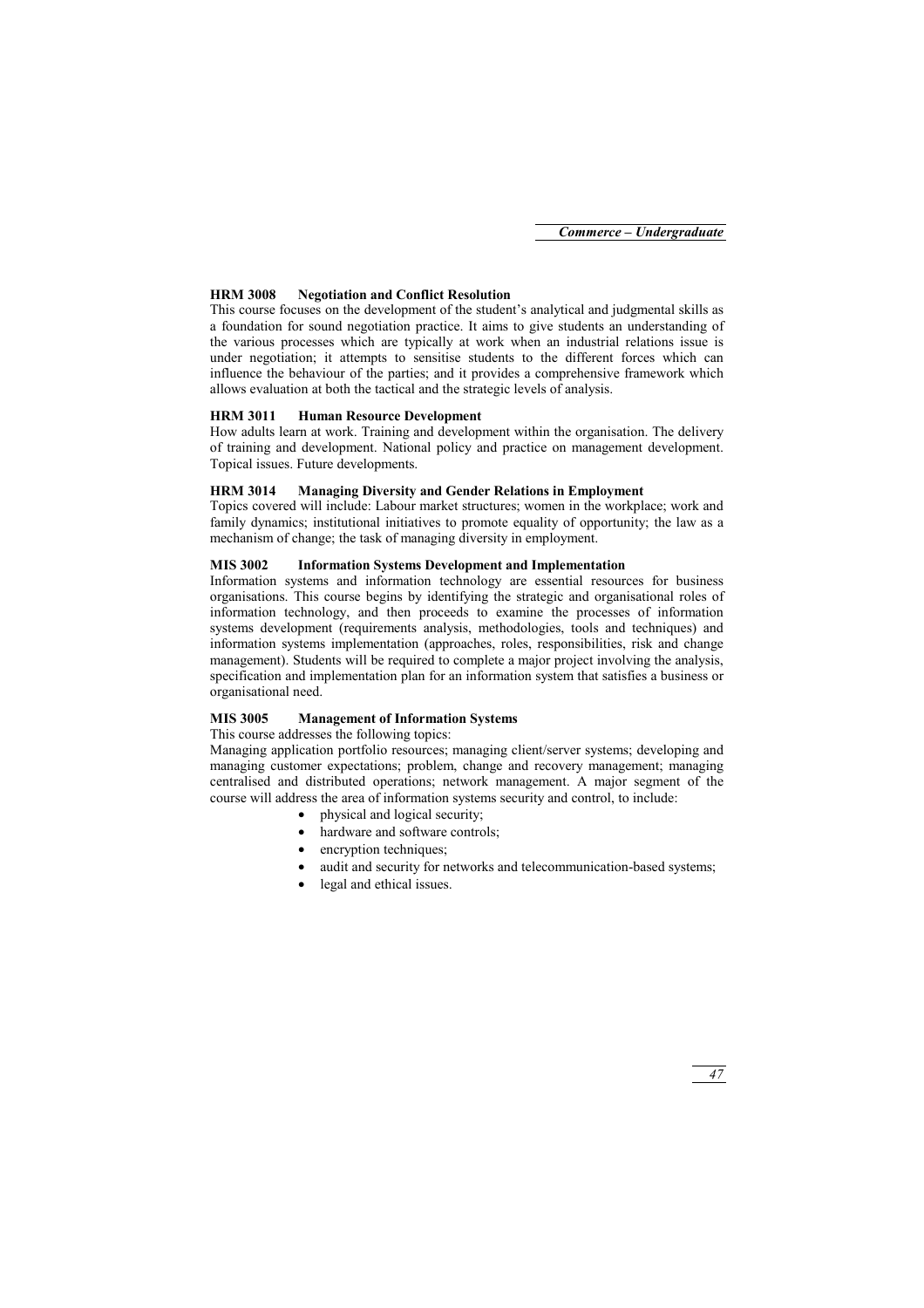## *University College Dublin*

## **MIS 3008 Advanced Topics in Management Information Systems**

This course addresses in particular emerging issues in management information systems, be they related to hardware, software, telecommunications, application philosophies or combinations of these. In recent years, the MIS landscape has been changed by technologies such as groupware, client/server architectures, object-oriented techniques in data modelling and systems development, workflow automation, the Internet, Intranet and Electronic Commerce and other emerging technologies. A number of these topics, not necessarily all of those listed above, will be covered in the course in an attempt to identify their structural characteristics and their applicability in the world of business. The course will have a practical orientation.

## **MIS 3011 Networking and Internet Applications**

This course considers the integration of networked information systems and telecommunications using current and emerging technologies.

It extends conventional information systems theory by introducing the concepts of client/server distributed operations and open communications standards. These technologies are discussed within and beyond the organisation.

Topics include current networking standards and practices, networking and telecommunications hardware, software and integration, network management, Intranet and Internet, Electronic Commerce design issues and applications. The main technologies discussed will be illustrated with relevant project work.

## **MIS 3014 Decision Applications**

This management science course reflects the fact that decision making in the real world involves decision structures, individual value judgements, uncertainty, and non-linear relationships. Topics include: decision theory, evaluation of information; utility functions, conflicting objectives; multi-criteria decision analysis, trade-offs, relative importance; competitive decision making, games, Markov processes; queuing; inventory; simulation; curve fitting; and Lagrangian optimisation. Live decision applications involve group-work, computer software, interviewing decision-makers, and testing recent advances in research.

## **MIS 3020 Computer Applications**

Computer systems; logic and architecture; problems, algorithms and programs; programming languages, compilers and interpreters; programming: control structures, data representation (structures), procedures, recursion; analysis of algorithms and programs.

## **MIS 3023 Software Design**

Computer software plays an increasingly important role in all aspects of business. This course discusses the expectations that people have of software and introduces the techniques used to build and maintain high quality software. Topics on the course include: visual programming, structured programming concepts, object orientated programming, software reusability, automated programming tools, user interface design, program debugging and testing, documentation and maintenance.

Advanced techniques in visual programming are introduced. Students are required to undertake a number of practical assignments.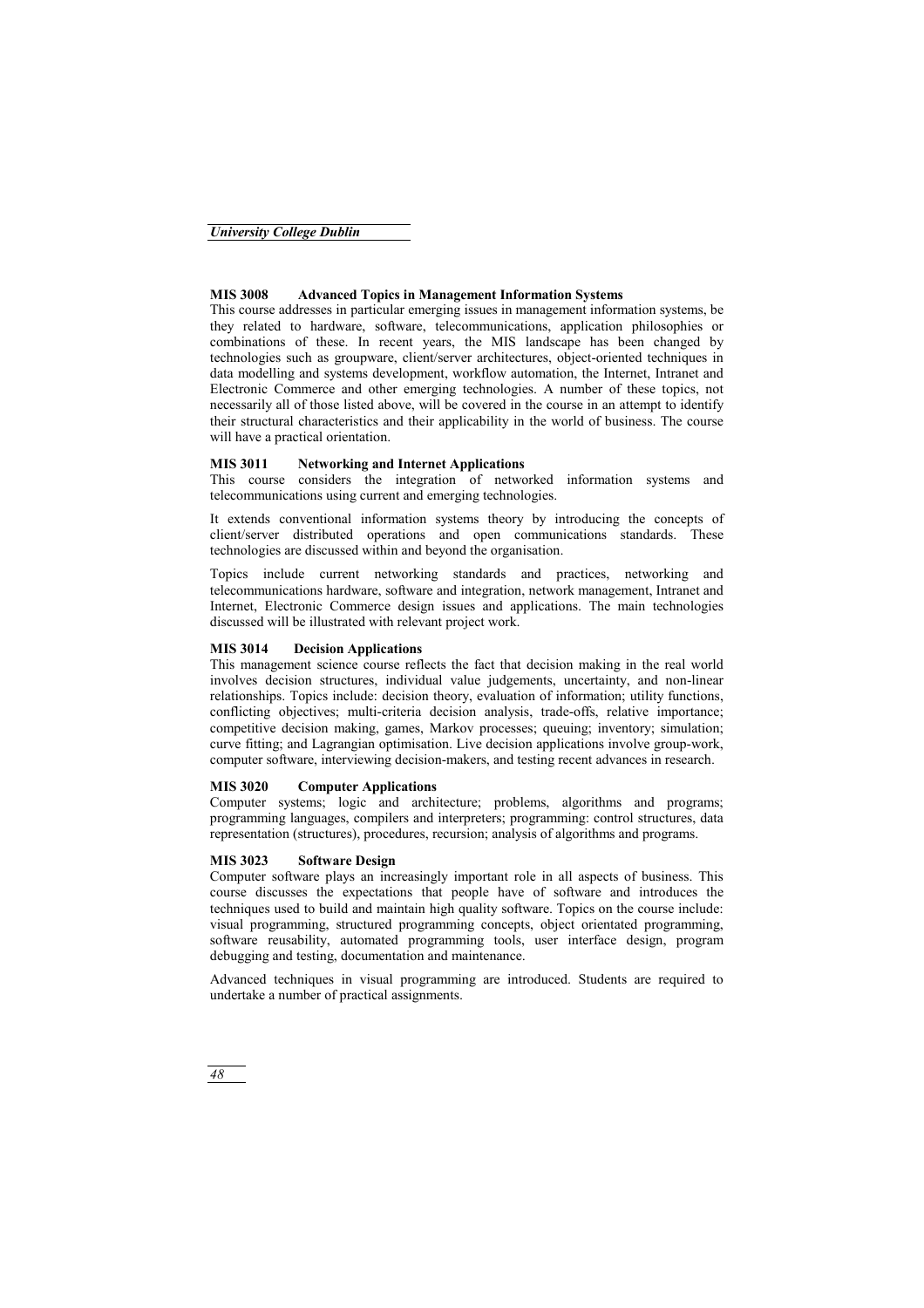## **MIS 3028 Mathematical Decision Support Systems**

The first part of this course focuses on the range of problems from both business and industry that can be formulated as mathematical models. A variety of solution procedures including: Simplex, Dual Simplex, Branch and Bound, Cutting Planes and the Balas Algorithm are introduced. A case study approach is used to examine real world problems, and these formulations are solved by computer packages.

The second part of the course introduces network models. Here a variety of problems are formulated and solved using network algorithms. The range of algorithms include: Network Tours, Shortest Path, Maximum Flow, Spanning Tree, the Minimum Cost Flow.

## **MKT 3002 Consumer and Buyer Behaviour**

In the first part of this course, concern rests with consumer buying behaviour: what consumers buy, why they buy, when, where and how they buy. The course examines consumers as individuals, in their social and cultural setting, and in their decision-making processes. In the second part of the course, the buying behaviour of organisations, the network of relationships among buyers and sellers, partners and governments, how strategies are formed in industrial markets, and how the marketing mix for industrial products may be developed and implemented are examined.

## **MKT 3005 Services Marketing**

This course examines the service economy, characteristics and classifications of services, theoretical models of service, measuring service quality, improving profitability with services marketing, services marketing mix, operations and human resource implications, relationship marketing, internal marketing.

## **MKT 3008 International Marketing**

This course examines the international marketing environment, assesses the potential for products and services in the context of different cultures, risk and uncertainties and demonstrates how companies compete in international markets.

## **MKT 3011 Marketing Communications**

Modern companies must manage complex marketing communications systems with their consumers, middlemen and various publics. This course examines the behavioural foundations of marketing communications, media advertising, sales promotion, direct marketing, public relations, personal selling and sales management.

## **MKT 3014 Marketing Research**

This course develops skills in questionnaire design, observation techniques, the use of focus groups, acquisition and evaluation of secondary data, analysis and statistical techniques and report writing and presentation of results.

## **MKT 3017 Strategic Marketing Management**

The purpose of this course is to examine how companies adapt and respond to a continuously changing marketplace. The strategic role of marketing, market opportunity analysis, relationships between corporate, business-level and marketing strategies, strategic marketing planning, implementing and controlling strategic marketing programmes are the topics examined.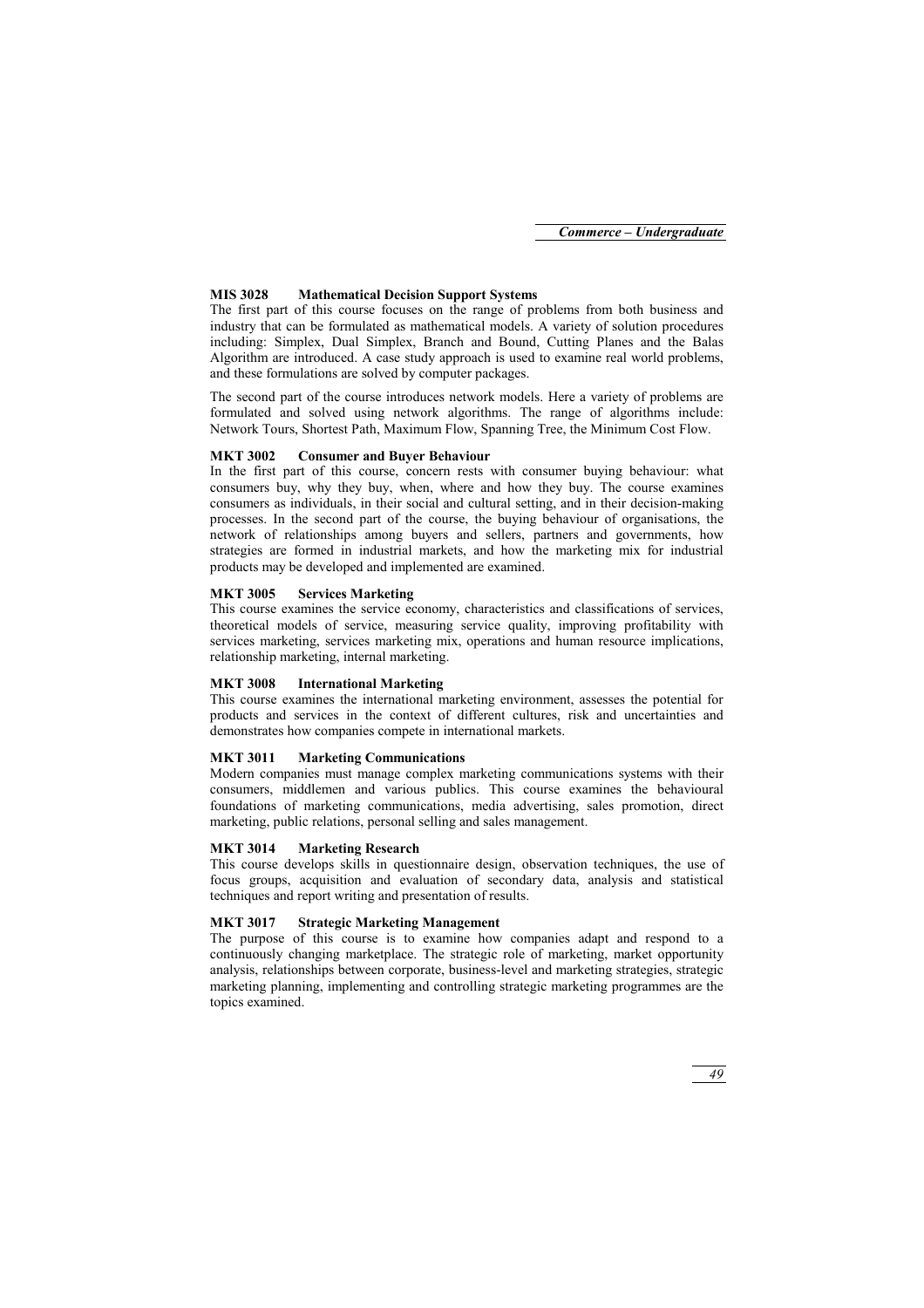## *Language Syllabi: Level 1*

# *FR 1400 French Courses*

## **French Language (2 units)**

This post-Leaving Certificate course concentrates on the written language. The aim of the course is to help students achieve a high level of comprehension of written French and a high standard of accuracy in writing French at a basic level. It is taught primarily through small-group work and in French. Students do regular work in grammar revision, *redaction* and *analyse de texts*. Each student must have the *Collins-Robert French Dictionary* and Jacqueline Ollivier, *Grammaire française.* 

## **Introduction to French Literature (2 units)**

This course will introduce students to French literature from the eighteenth century to the present day, through close study of a range of literary texts, representing prose fiction, poetry and drama. The course will seek to develop students' critical skills through textual analysis and through the broader exploration of themes and structures. The course is taught through weekly lectures and tutorials, some in English and some in French. The prescribed texts are: *An Anthology of French Poetry*; *An Anthology of French Short Stories* (both available from the French Department) and two plays to be confirmed.

## **France Actuelle (2 units)**

Under the title of *La France actuelle*, this course introduces students to realities of presentday France. It is taught in French by native French speakers. Emphasis is on small-group work. This course is examined by a written examination which concentrates on knowledge of course content, and an oral examination which concentrates on the ability to communicate in spoken French. The prescribed text is Guy Michaud and Alain Kimmel, *Le nouveau Guide France* (Hachette, 1990).

# *IR 1400 Cúrsaí na Gaeilge*

Cúrsa cuimsitheach acadúil é siollabas na Nua-Ghaeilge a bhfuil mar aidhm leis eolas domhain a thabhairt ar an nGaeilge agus ar an oidhreacht liteartha agus chultúrtha a bhaineann léi. Sa chéad bhliain déantar staidéar téacsúil ar an scríbhneoireacht chomhaimseartha. Sa dara agus sa tríú bliain déantar cúrsa leanúnach céime i léann na Gaeilge idir theanga is litríocht.

Is í an Ghaeilge gnáth-theanga na Roinne agus is trí Ghaeilge a dhéantar an cúrsa iomlán. Éilítear caighdeán ard i labhairt agus i scríobh na teanga agus, mar sin, déantar cúram faoi leith de labhairt, scríobh agus ghramadach na Gaeilge sa chúrsa trí chéile. Tá cnuasach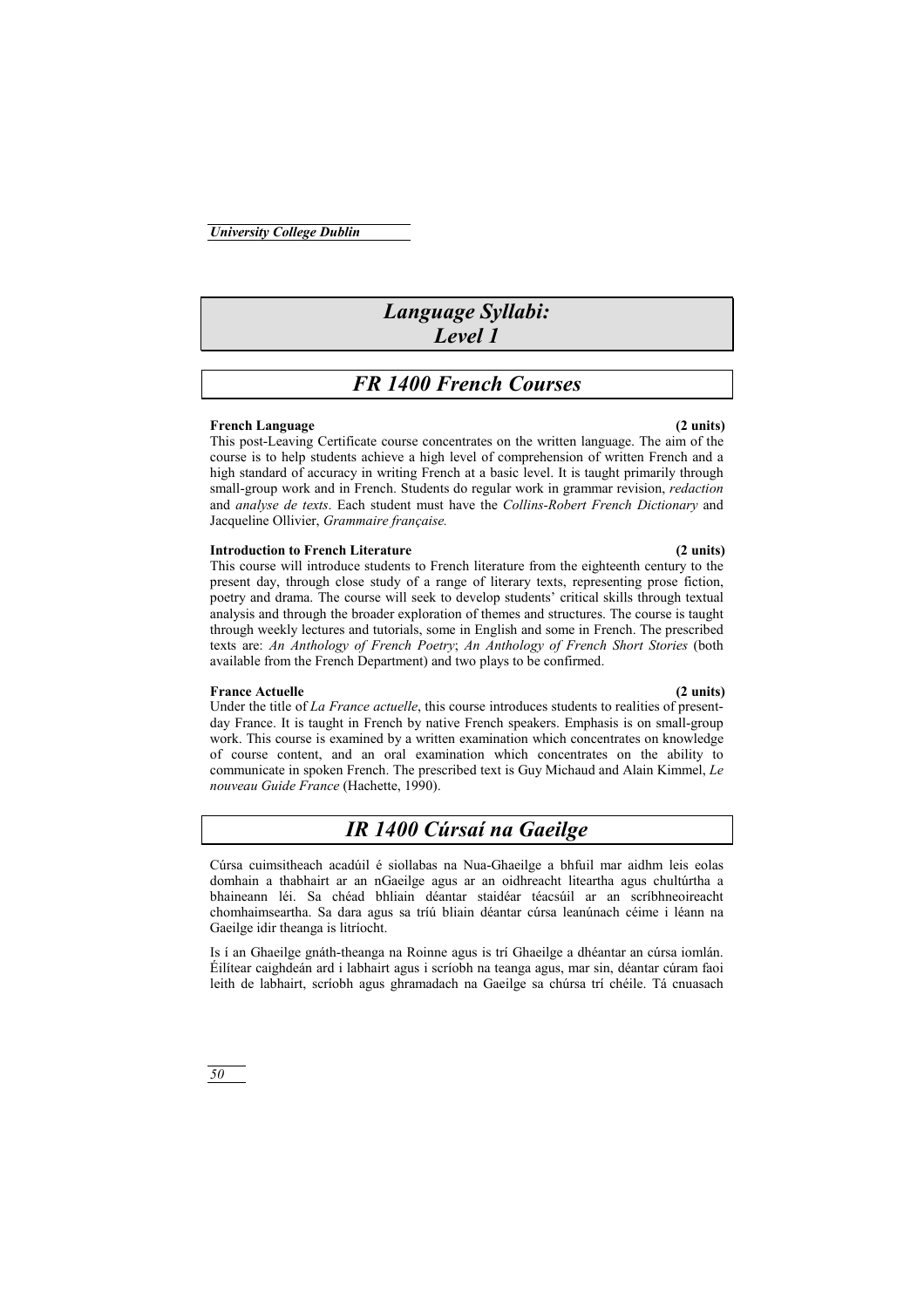*51* 

cuimsitheach ábhair sa Teanglann idir sheanchas, cheol is amhránaíocht ón uile cheantar Gaeltachta.

Scríbhneoireacht an lae inniu (1 aonad) Oidhreacht na Gaeilge (1 aonad) Cúlra na nualitríochta (1 aonad) Labhairt na Gaeilge } (3 aonad) Scríobh na Gaeilge

*GER 1400 German Courses* 

## **German Language (3 units)**

Students will have three language classes per week throughout the year. This course follows a very focused and coherent programme. The year begins with an "Einstufungstest" which tests students' ability in German. This will be used to assign students to a group which is appropriate for their level and needs.

## **Modern German Literature (2 units)**

The lecture introduces students primarily to modern German literature. The lecture programme aims at enhancing students' analytical skills by addressing the following themes: how to read in a foreign language; what is a narrative?; characterisation and narrative viewpoint; time and space in narratives; what is a drama?; what is a tragedy?; modern drama; language in poetry.

The lecture programme will be supported by a literature seminar (2 hours per week) which explores the themes and topics covered by the lectures. Close reading of the core texts will be practised. Some secondary material will be discussed in class.

## **German Language and Linguistics (1 units)**

This course aims at introducing first year students to basic concepts of linguistics (phonology, morphology, syntax and pragmatics) in order to enable them to analyse modern spoken and written German. For this reason all theoretical concepts will be explored with reference to examples from the German language. The course will be taught through English. This course will be backed up by practical tutorials.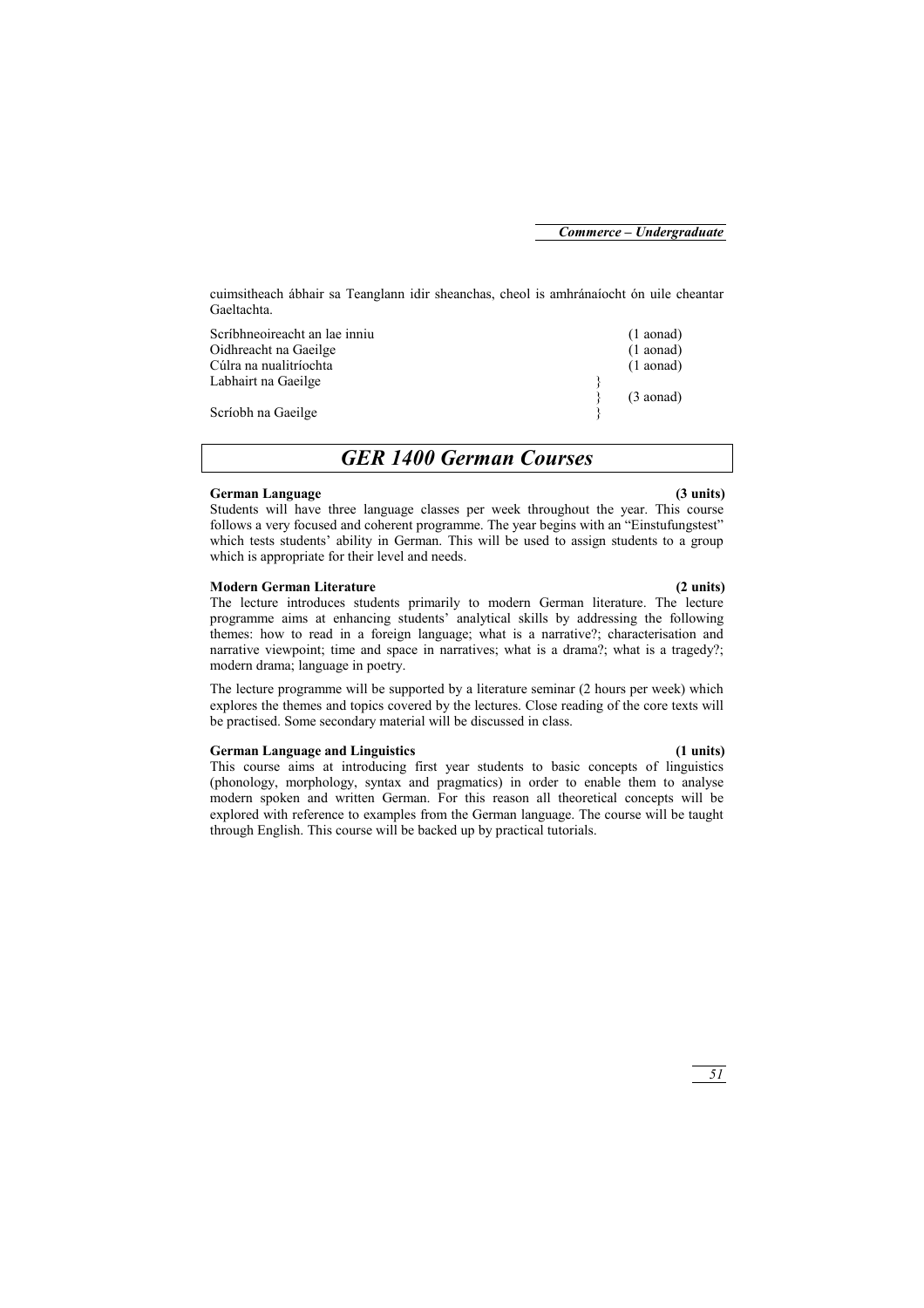# *ITAL 1400 Italian Courses*

## **Italian Language (3 units)**

This is a course in both written and spoken Italian. Its aim is to develop all four language skills but particularly three of them: Comprehension of written Italian, comprehension and self-expression in spoken Italian.

## **Introduction to Italian History and Literary Prose (1 unit)**

The history course covers the period between the Risorgimento and the present day. Italian literary prose is introduced mainly by means of a sequence of short stories accompanied by English translation.

## **Modern Italian Literature (2 units)**

This course focuses closely on a small number of twentieth-century literary texts, chosen partly for their representative value, partly for their linguistic accessibility and partly for their suitability as objects of literary study.

# *SPAN 1400 Spanish Courses*

## **Spanish Language (3 units)**

Language work, involving reading, writing, speaking and listening; the language laboratory will be used.

## **Introduction to Contemporary Spain (1 unit)**

This course provides a brief introduction to Spain and to Spanish history and culture.

## **Spanish Literature (2 units)**

This course provides an introduction to literature in Spanish. A set of prescribed literary texts will be examined. A list of these texts will be provided at the start of the session.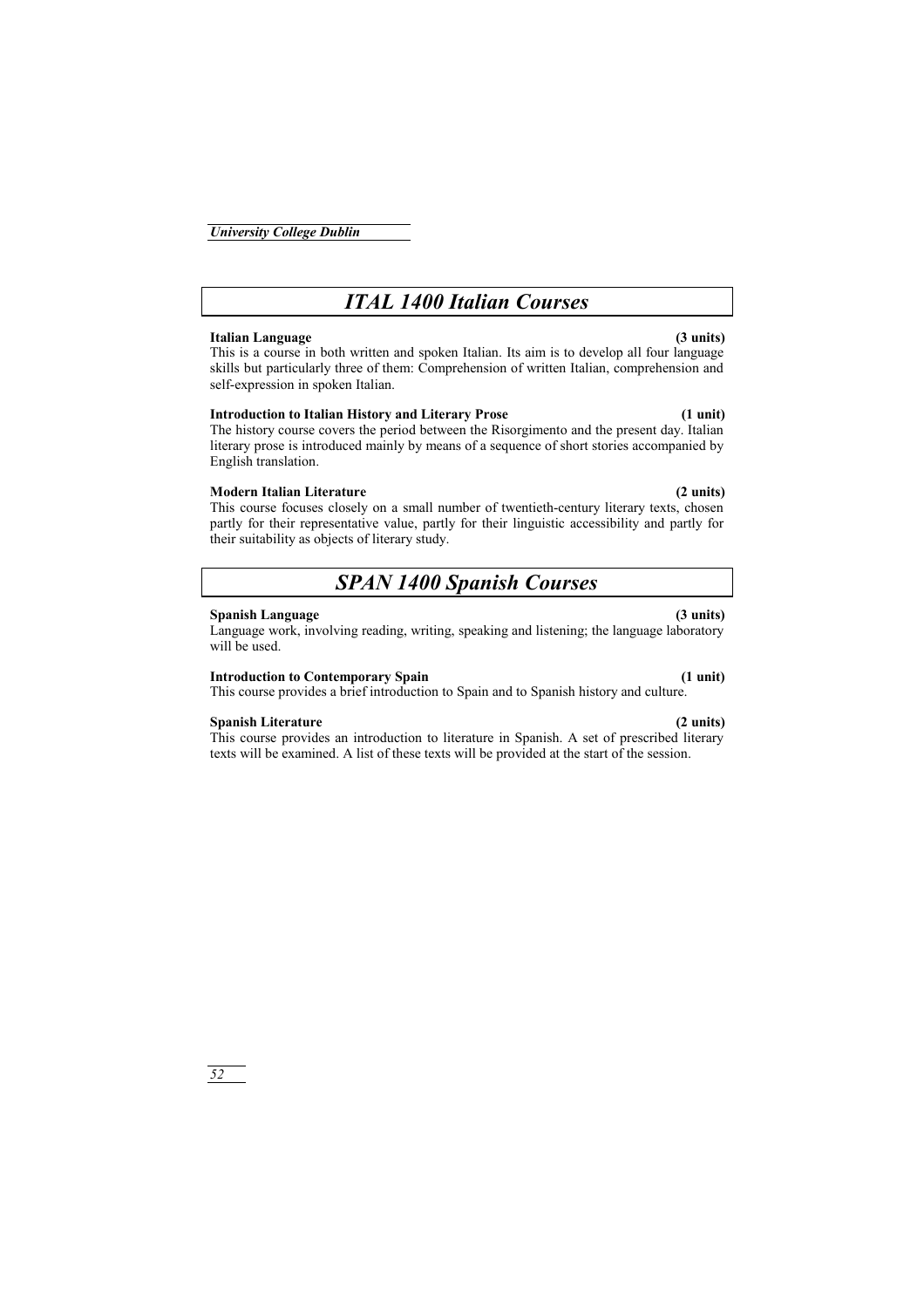# *Language Syllabi: Level 2*

# *FR 2400 French Courses*

## **Français parlé et écrit (2 units)**

This course, over two semesters, will help students to develop their language skills to a high level of competence and to approach the analytic study of language and its functioning.

## **Reading the Nineteenth Century – Core Course (2 units)**

This core course, over two semesters, will deal with major developments in the novel in nineteenth century France.

## **Introduction to French Theatre – Core Course (1 unit)**

This first semester core course introduces students to major examples of comedy and tragedy and to the analysis of dramatic texts.

## **Introduction a l'Âge des Lumières (1 unit)**

Second semester literature/non-language option taught by weekly lectures and tutorials. **OR** 

## **Textes clef du Moyen Âge et de la Renaissance (1 unit)**

Second semester literature/non-language option taught by weekly lectures and tutorials.

# *IR 2400 Cúrsaí Na Gaeilge*

| An Chéad Seimeastar:                |               |
|-------------------------------------|---------------|
| Labhairt agus scríobh na Gaeilge I  | $(0.5$ aonad) |
| An Nualitríocht I                   | $(0.5$ aonad) |
| Teangeolaíocht na Gaeilge I         | $(0.5$ aonad) |
| Litríocht na Gaeilge 1600-1900 I    | $(0.5$ aonad) |
| An Litríocht Bhéil I                | $(0.5$ aonad) |
| An Ghaeilge Chlasaiceach I          | $(0.5$ aonad) |
| An Dara Seimeastar:                 |               |
| Labhairt agus scríobh na Gaeilge II | $(0.5$ aonad) |
| Litríocht na Gaeilge 1600-1900 II   | $(0.5$ aonad) |
| An Ghaeilge Chlasaiceach II         | $(0.5$ aonad) |
| Teangeolaíocht na Gaeilge II        | $(0.5$ aonad) |
| An Nualitríocht II                  | $(0.5$ aonad) |
| Gaeilge na hAlban I                 | $(0.5$ aonad) |
|                                     |               |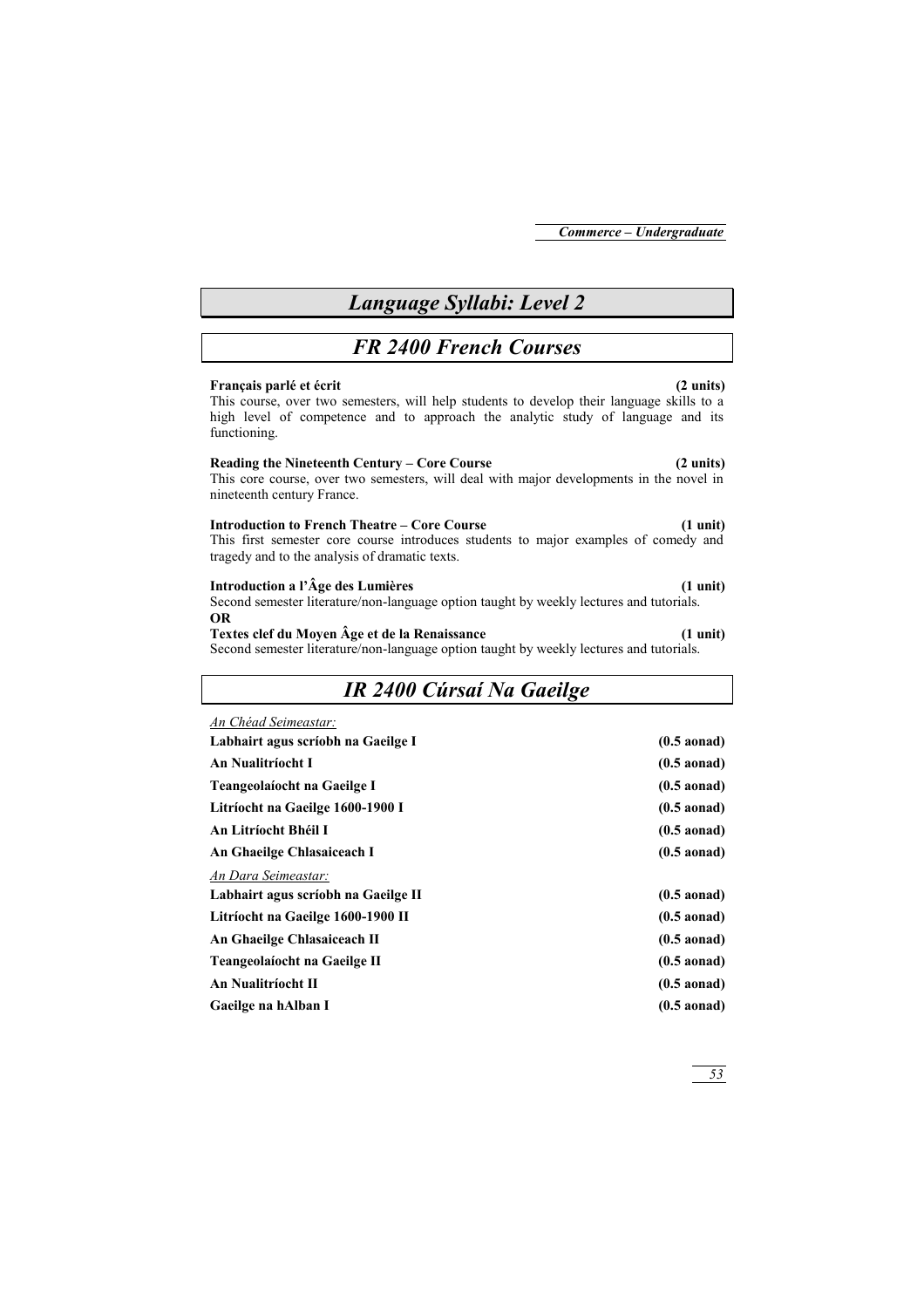# *GER 2400 German Courses*

## **German Language (2 units)**

There will be 3 hours of language classes (Textstunden) per week in semester one, and 2 hours in semester two. In these Textstunden written and spoken language skills are practised, such as grammar, argumentation, narration, forms of summary and presentation. Furthermore, there will be some extra language remedial and conversation classes available.

## **German Literature, 1750-1840 (2 units)**

All students attend this lecture which will deal with literary, philosophical, and cultural developments in the German-speaking world from the mid  $18<sup>th</sup>$  to the mid  $19<sup>th</sup>$  century. Particular attention will be given to an introduction to the Enlightenment, the question of individual autonomy, freedom, the change in the perception of God and nature, secularisation, alienation, and the idea of Germany as reflected in literature. The lecture programme will be supported by a literature seminar (2 hours per week) which explores the themes and topics covered by the lectures.

## **German History (1 unit)**

This lecture which will focus on the development of the German-speaking world from the rise of Prussia in the mid  $18<sup>th</sup>$  century to the foundation of the  $2<sup>nd</sup>$  German Reich in 1871. We will look at Absolutism and Enlightenment, the impact of the French Revolution on Germany, the Napoleonic years, the Vormärz period and the revolution of 1848, the following restoration period and the arrival of Bismarck on the political stage.

## **Finanzierung (1 unit)**

A specialised BWL course offered to BComm (International) students aiming at preparing students for their academic year abroad.

# *ITAL 2400 Italian Courses*

## *Semester 1*

## **Italian Language (1.5 units)**

This course covers comprehension, translation from and into Italian, prose composition and conversation.

## **Italian Language and Literary Culture (0.5 unit)**

This course examines the external (non-technical) history of the Italian language and of the cultural forms in which it manifested itself between its origins and the Renaissance.

## **Italian Literary Texts (1 unit)**

This course covers Italian literary texts including Dante (*Vita nuova*), Calvino, Ginzburg and Sciascia*.*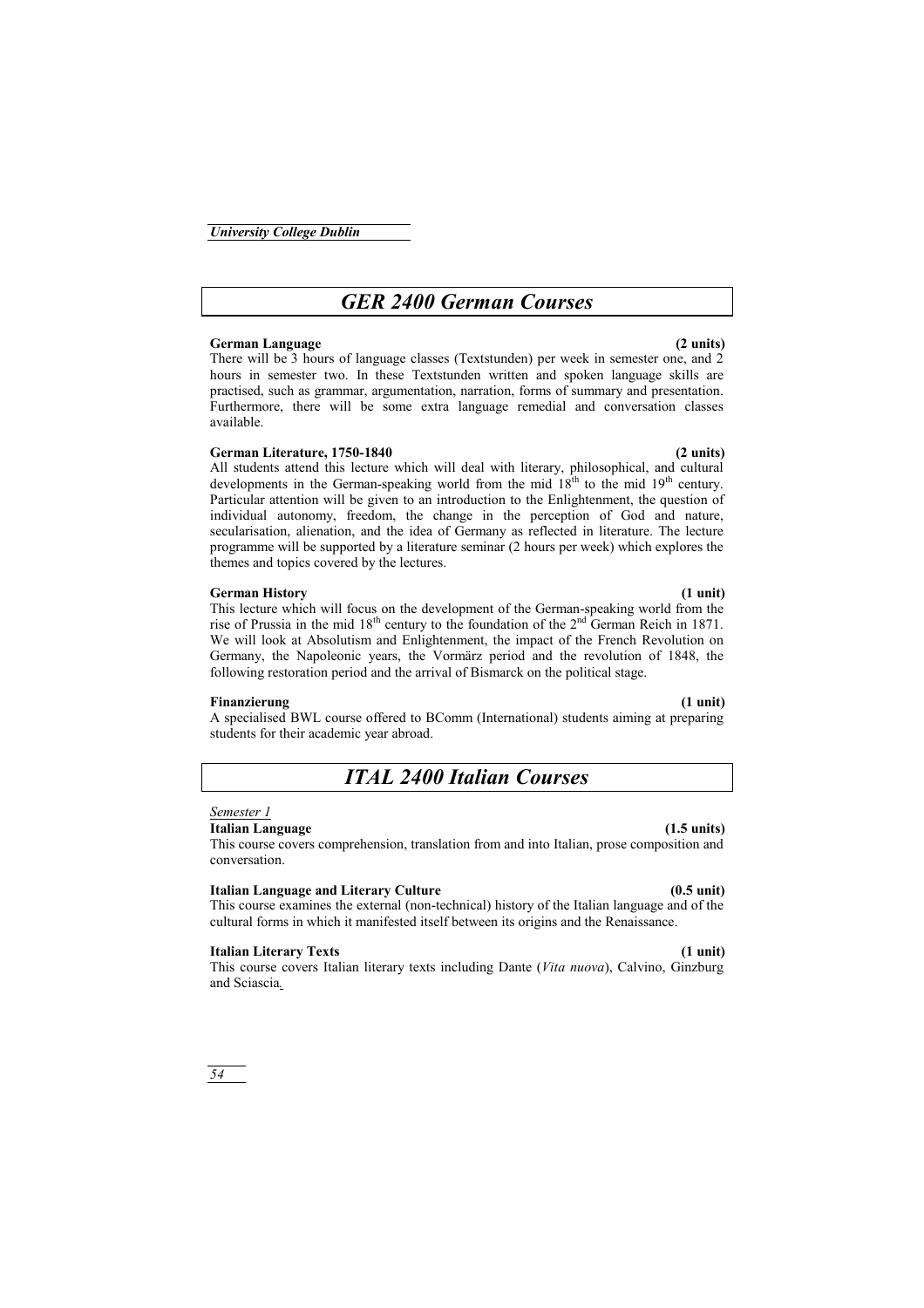## *Semester 2*

## **Italian Language (1.5 units)**

This course covers comprehension, translation from and into Italian, prose composition and conversation.

## **Italian Language and Literary Culture (0.5 unit)**

This course examines the external (non-technical) history of the Italian language and of the cultural forms in which it has manifested itself between the Renaissance and the present.

## **Italian Literary Texts (1 unit)**

Including Dante (*Inferno*), Petrarch (lyric poetry), and Manzoni (*I promessi sposi*).

# *SPAN 2400 Spanish Courses*

## *Semester 1*

## **Spanish Language (1 unit)**

Comprising grammar, translation, oral and practical Spanish.

## **Modern Literature in Spanish (1.5 units)**

A course covering selected texts from major authors of the twentieth century. Texts prescribed for detailed study are in the following areas: (i) Novel; (ii) Verse; (iii) Contemporary Literature. A reduced version of this course is available for students who are taking Portuguese; either part (ii) or part (iii) of the course may be omitted.

## **Medieval Spanish Literature I (0.5 unit)**

*Semester2*

## **Spanish Language (1 unit)**

A continuation of grammar, translation, oral and practical Spanish.

## **Spanish Literature of the Golden Age (1.5 units)**

A course covering selected texts from major authors of the sixteenth and seventeenth centuries. Texts prescribed for detailed study are in the following areas: (i) Novel; (ii) Verse; (iii) Drama. A reduced version of this course is available for students who are taking Portuguese; either part (ii) or part (iii) of the course may be omitted.

## **Spanish Linguistics I (0.5 units)**

A linguistic introduction to Spanish, concentrating on the phonetics and phonology of the modern language.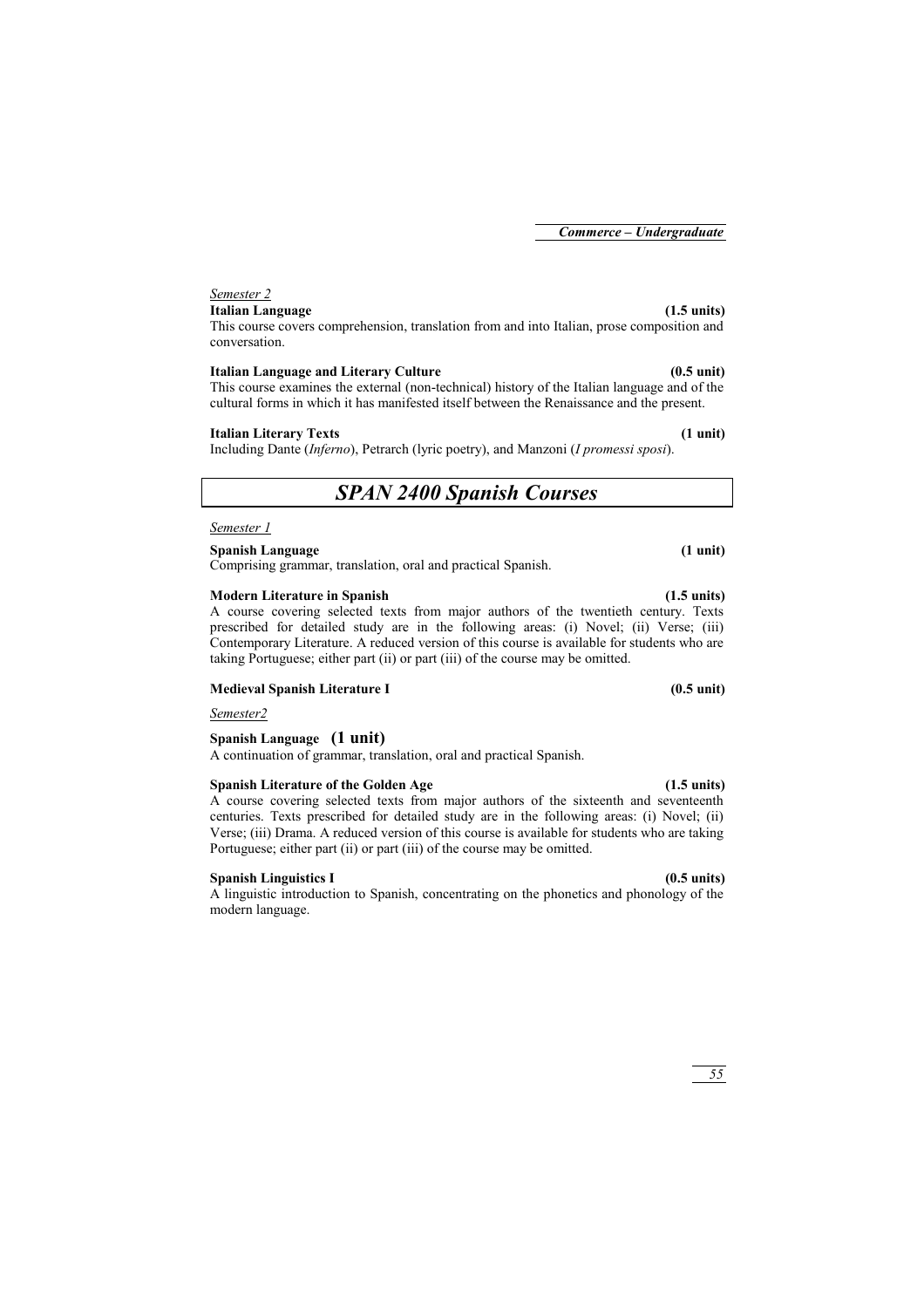## This option, over one semester, examines three novels and focuses on the relationship between the novel and art.

## **Twentieth Century Women's Writing in French (1 unit)**

This option, over one semester, studies a variety of twentieth century texts written by women and focuses on the relationship between women and writing.

## **The Language of Theatre (1 unit)**

This option, over one semester, investigates the developing notion of 'character' in seventeenth century French tragedy and comedy, with close study of plays by Molière and Racine.

## **Le moi et le langage: Rousseau, Flaubert (1 unit)**

This option, over one semester, examines two texts, one autobiographical (Jean-Jacques Rousseau, *Les Confessions*), the other fictional (Gustave Flaubert, *L'Education sentimentale*), regarding them as broadly marking the beginning and the end of

## **Français parlé et écrit (2 units)**

This third-level course, over two semesters, places emphasis on translation techniques and on comparative analysis of French and English texts. Prerequisites: Français parlé et écrit.

## **George Sand the Novelist (1 unit)**

This first semester option will study three of George Sand's most popular novels (1831- 1846) and will relate them to the social changes and the literary and philosophical movements of the time.

## **Swedish language: Uttal, grammatik, ordforrat (2 units) Introduction to the history of the Swedish language (1 unit)**

- **Hapsburgs, Hohenzollern & Vasa Empires. The place of Sweden in Pre-Napoleonic Europe (1 unit)**
- **Introduction to Swedish Cultural history (1 unit)**

# *Language Syllabi: Level 4*

# *FR 3400 French Courses*

# *SWED 2400 Swedish Courses*

**Intensive Course: Swedish language (1 unit)** 

## **Texte et Image (1 unit)**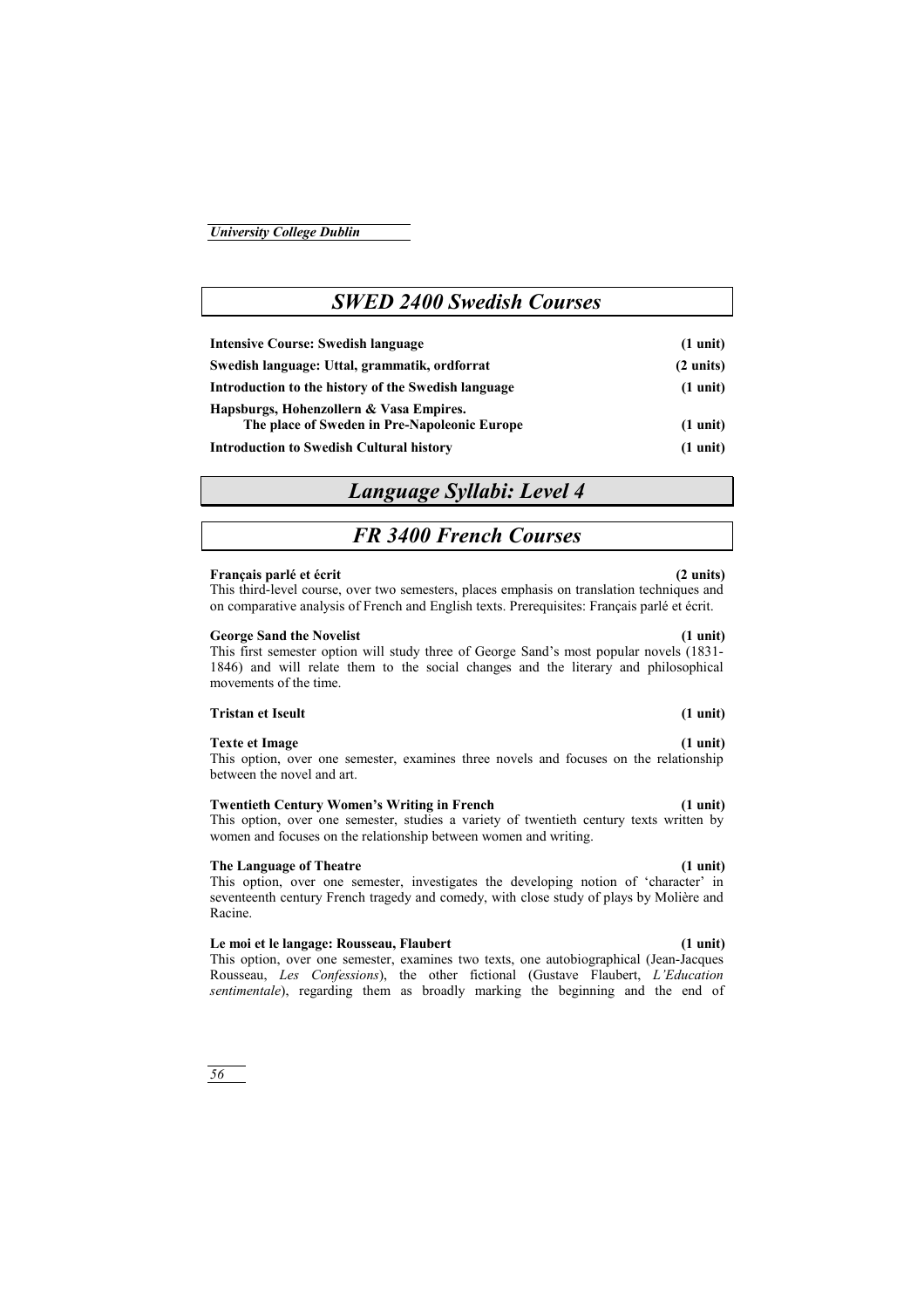Romanticism in France. The course focuses on the relations of the individual and language in the two texts.

## **Aspects de la Littérature courtoise (1 unit)**

This option, over one semester, provides an introduction to Arthurian romance and to the main aspects of 'courtly' ideology and literature.

## **Modern Autobiography (1 unit)**

This option, over one semester, examines the state of autobiography as a literary genre and studies autobiographical writings by Sartre, Duras and Sarraute.

## **Gender and Writing (1 unit)**

This option, over one semester, will approach three texts of both male and female authorship (Genet, Cixous and Duras) which are concerned with gender and which challenge the imagination of sexual difference in terms of opposition.

## **Caribbean Writing in French (1 unit)**

This option, over one semester, examines texts by three writers of Caribbean origin (Saint-Jean Perse, Jacques Roumain and Simon Schwarzbart) and relates the texts to the complex issues arising from a colonial inheritance.

## **Le roman contemporain (après 1950) (1 unit)**

This option, over one semester, examines experiments in the modern French novel as represented by Modiano, Tournier and Beckett.

*Note:* Courses are subject to change from year to year. A booklet is available from the French Department with detailed course descriptions and prescribed texts for the current degree programme.

# *IR 3400 Cúrsaí na Gaeilge*

|  |  |  | An Chéad Seimeastar: |  |
|--|--|--|----------------------|--|
|--|--|--|----------------------|--|

| Teoiricí Critice I<br>$(0.5$ aonad)                         |  |
|-------------------------------------------------------------|--|
| nó                                                          |  |
| Litríocht na Gaeilge Clasaicí I<br>$(0.5 \text{ aonad})$    |  |
| An Nualitríocht IV<br>$(0.5 \text{ aonad})$                 |  |
| Litríocht na Gaeilge 1600-1900 III<br>$(0.5 \text{ aonad})$ |  |
| An Litríocht Bhéil III<br>$(0.5 \text{ aonad})$             |  |
| nó                                                          |  |
| An Ghaeilge Chlasaiceach III<br>$(0.5 \text{ aonad})$       |  |
| Gaeilge na hAlban II<br>$(0.5$ aonad)                       |  |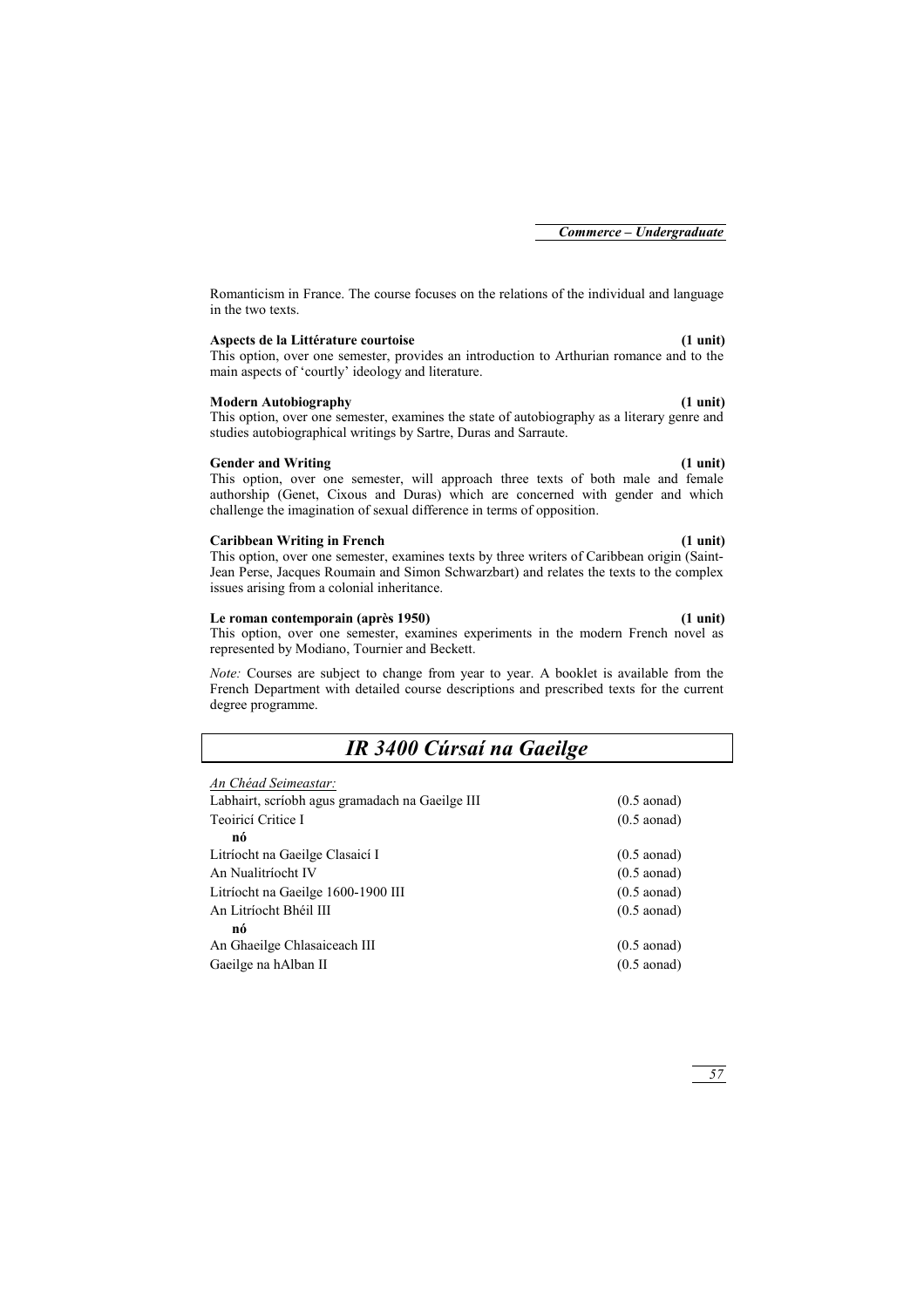## *University College Dublin*

| An Dara Seimeastar:                          |                       |
|----------------------------------------------|-----------------------|
| Labhairt, scríobh is gramadach na Gaeilge IV | $(0.5 \text{ aonad})$ |
| Litríocht na Gaeilge Clasaicí II             | $(0.5 \text{ aonad})$ |
| nó                                           |                       |
| Prós an 17ú hAois                            | $(0.5 \text{ aonad})$ |
| Nualitríocht V (0.5 aonad)                   |                       |
| Litríocht na Gaeilge 1600-1900 IV            | $(0.5 \text{ aonad})$ |
| Gearrscéalta an Chadhnaigh                   | $(0.5 \text{ aonad})$ |
| nó                                           |                       |
| An Ghaeilge Chlasaiceach IV                  | $(0.5 \text{ aonad})$ |
| Gaeilge na hAlban III                        | $(0.5 \text{ aonad})$ |
|                                              |                       |

## *GER 3400 German Courses*

## **Language Classes (Textstunde)**

This course is the core element of the language teaching in the final year in German. Students are grouped into classes on the basis of an 'Einstufungstest' at the beginning of the year. The course is structured around certain types of texts, registers and genres. Writing a "Kommentar" (writing a commentary), and "Erörterung" (essay in German) are the central written tasks. There is continuous assessment throughout the year (4 tests). In addition to these core elements, relevant grammatical topics are covered. Final year students are expected to enter the year with a sound knowledge of German grammar.

Please note: As in all other years the Department operates a language barrier: if a student fails two of the language elements s/he does not pass the year.

## **Grundkurs Literatur**

This course covers German Literature from Realism to (Post-) Modernism. The Grundkurs in final year aims at introducing students not only to key authors and texts of the modernist period (Franz Kafka, Thomas Mann, Robert Walser, Bert Brecht etc.) but also to the way in which literary movements evolve, react to each other and respond to social changes. The course is therefore interdisciplinary: emphasising the interplay between text and context it examines the ways in which philosophical, psychological, political and historical discourses are reflected in literary texts. The lecture programme will be supported by a literature seminar (2 hours per week) which explores the themes and topics covered by the lectures. Close reading of the core texts will be practised. Students are expected to engage with secondary material.

## **Investitionsrechung – Special Course for BComm (International) students only in Semester 1**

Elective Elements: Special Subjects (choice of 1 in Semester 2)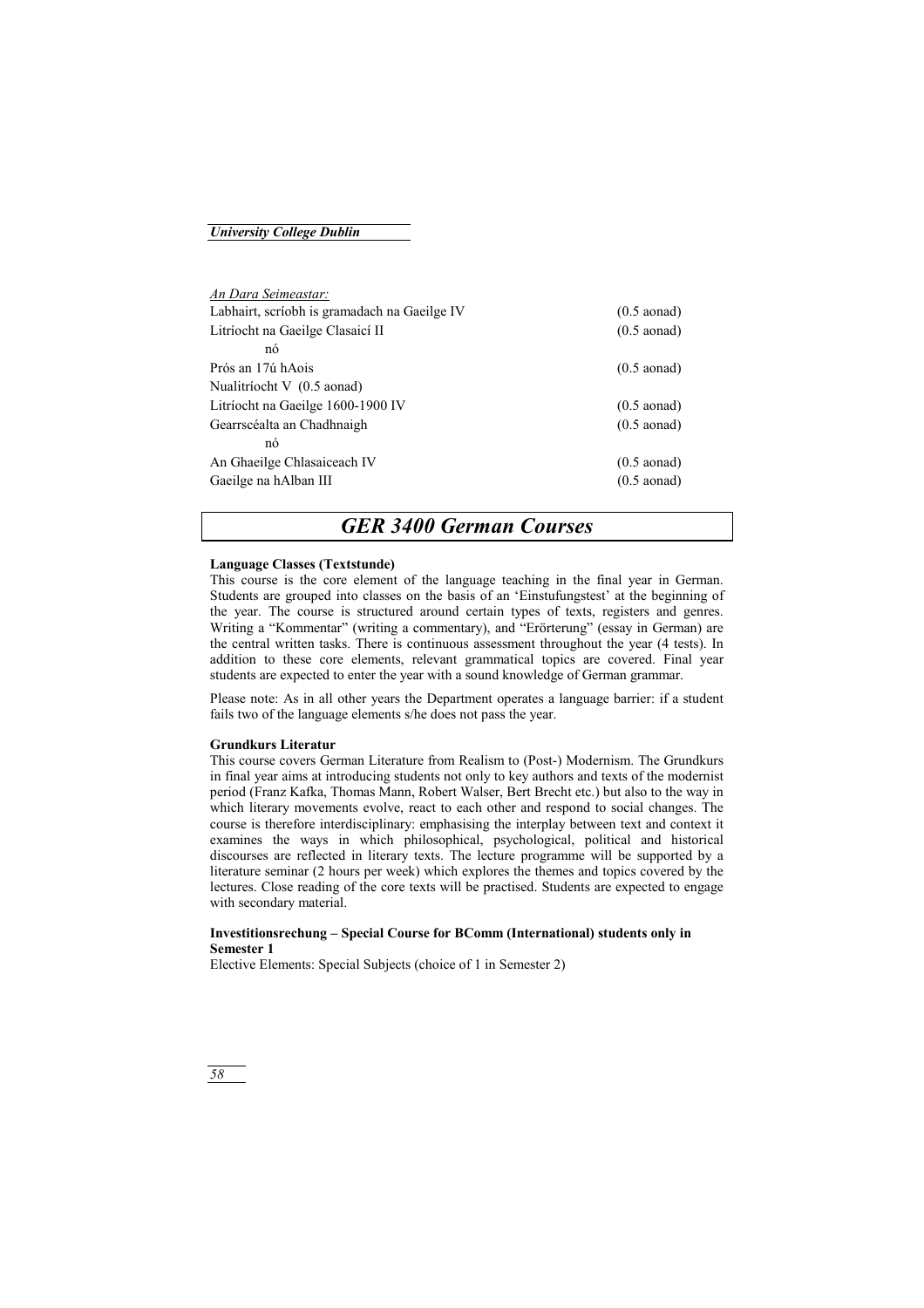## **Gegenwartsdramen**

In the contemporary age of mass media and communications technology, drama, as a basis for the theatre, has been subject to radical reconsideration. In this course we will be exploring a number of plays by some of the most significant German language dramatists of the 1980s and 1990s. We will focus our attention on their critique of modern society; the radical means which they employ to present social and personal identity; and their treatment of the thorny question of theatrical/dramatic representation *per se*.

## **Viennese Drama around 1900: Arthur Schnitzler and Hugo von Hofmannsthal**

Schnitzler and Hofmannsthal were central figures of Viennese Modernism around 1900. Their work constitutes an important contribution to modernist literature. The course will predominantly concentrate on their dramatic production but will occasionally consider other genres (narratives, poems etc.). The course is meant to be a widening and deepening of aspects dealt with in the Grundkurs.

## **Deutschland 1871-1945**

This course focuses on the development of the German national identity between 1871, the birth of the 2<sup>nd</sup> German Reich, and 1945, the total defeat after the "total war" instigated by Adolf Hitler. The course will examine Germany's changing national identities in this period and the idea of Germanness.

## **Natur und Katastrophe in Erzählungen des 19. Jahrhunderts**

Natural catastrophes – earthquakes, landslides, fire and flooding – have always had a special place in the "writing" of culture. Starting with the Old Testament, stories of catastrophes can serve to either reinforce or to undermine the existing moral order. This option examines the representation of catastrophe as a borderline experience in terms of the relationship between human beings and nature, human sexual identity and bourgeois morality.

## **Sprachkritik und Sprachpflege seit dem 17. Jahrhundert**

In this course we will be investigating attitudes towards language in Germany since the Baroque age. In particular, we will be concerned with finding out why attributes such as "good" and "bad" are given to language varieties and on what kind of evidence and opinions these attributes are based.

Note: Please note that the optional courses on offer change from year to year. Every effort is made to ensure a similar balance of courses but this cannot be guaranteed.

# *ITAL 3400 Italian Courses*

## *Semester 1*

## **Italian Language (1.5 units)**

This is a third-level course covering comprehension, translation from and into Italian, prose composition and conversation.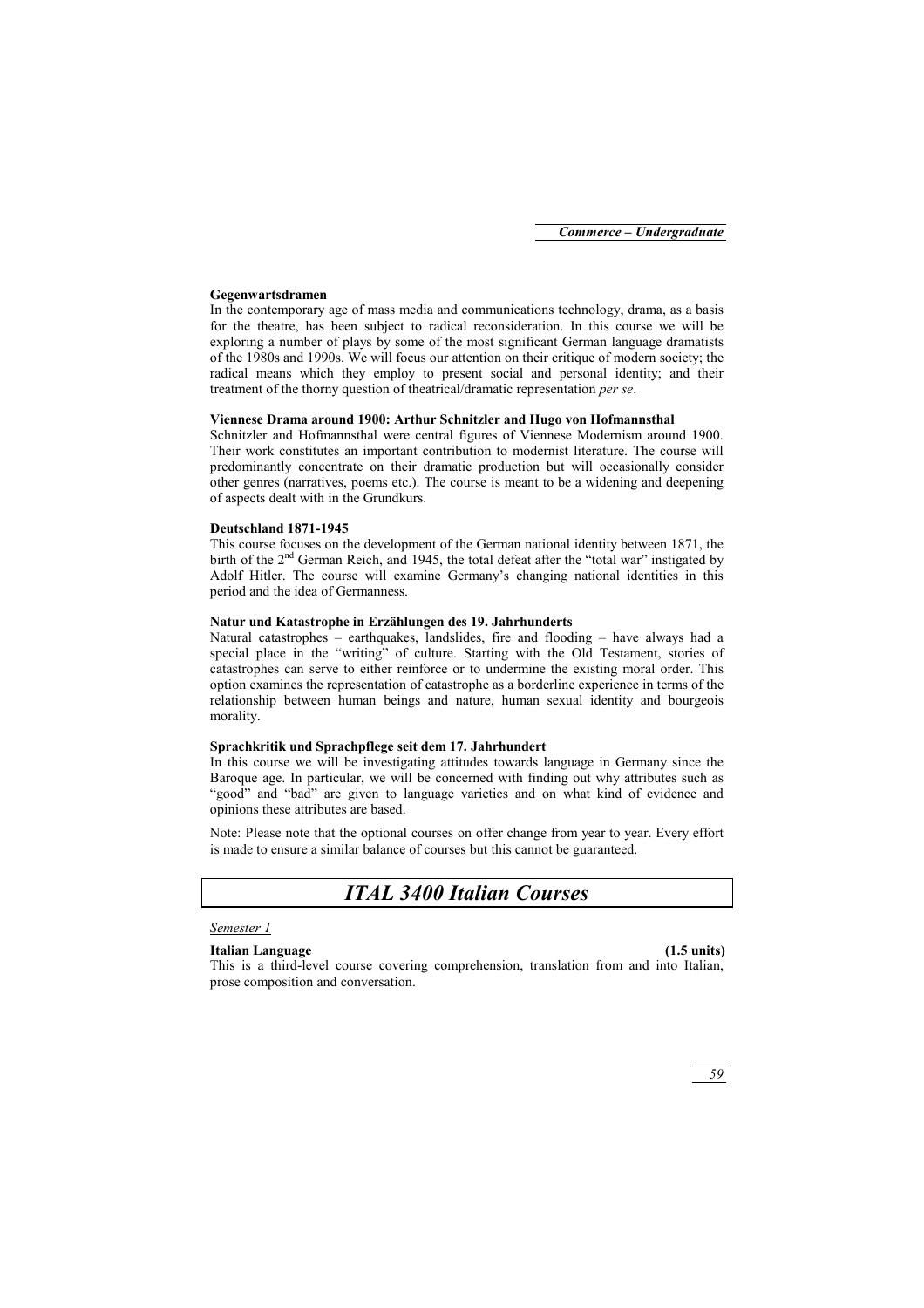## **Aspects of Italian Cultural History (1.5 units)**

In this course, the student examines aspects of Italian cultural history including Dante (*Purgatorio*), eighteenth and early nineteenth century literature (Goldoni, Alfieri, Foscolo), and an optional area of study.

## *Semester 2*

## **Italian Language (1.5 units)**

This is a sequel to IT 311 and covers in greater detail comprehension, translation from and into Italian, prose composition and conversation.

## **Aspects of Italian Cultural History (1.5 units)**

This course covers Ariosto (*Orlando furioso*), Machiavelli (political writings) Modernist Fiction and an optional area of study to be selected from the following:

> Italian Sociolinguistics Dante, *Paradiso* Leopardi Selected Writings of Luigi Pirandello Selected Twentieth-Century Women Writers.

*N.B. These optional elements are not necessarily all available in any one year*.

# *SPAN 3400 Spanish Courses*

| <b>First Semester:</b>                                       |                       |
|--------------------------------------------------------------|-----------------------|
| <b>Spanish Language</b>                                      | $(1 \text{ unit})$    |
| Comprising grammar, translation, oral and practical Spanish. |                       |
| Traducción literaria: teoría y práctica                      | $(1 \text{ unit})$    |
|                                                              |                       |
| <b>Golden-Age Drama</b>                                      | $(1 \text{ unit})$    |
| <b>Novel under Franco</b>                                    | $(1 \text{ units})$   |
| <b>Medieval Spanish Literature II</b>                        | $(1 \text{ unit})$    |
| <b>Fiction, History and Story in Hispanic Narrative</b>      | $(1 \text{ unit})$    |
| La expresión escrita                                         | $(1 \text{ unit})$    |
| Second Semester:                                             |                       |
| <b>Spanish Language</b>                                      | $(1 \text{ unit})$    |
| Comprising grammar, translation, oral and practical Spanish. |                       |
| Poetry of the Generation of 1927                             | $(1 \text{ unit})$    |
| <b>Nineteenth-Century Novel</b>                              | $(1 \text{ unit})$    |
| Ficción hispanoamericana contemporánea                       | $(1 \text{ unit})$    |
| Don Quijote I                                                | $(0.5 \text{ units})$ |
|                                                              |                       |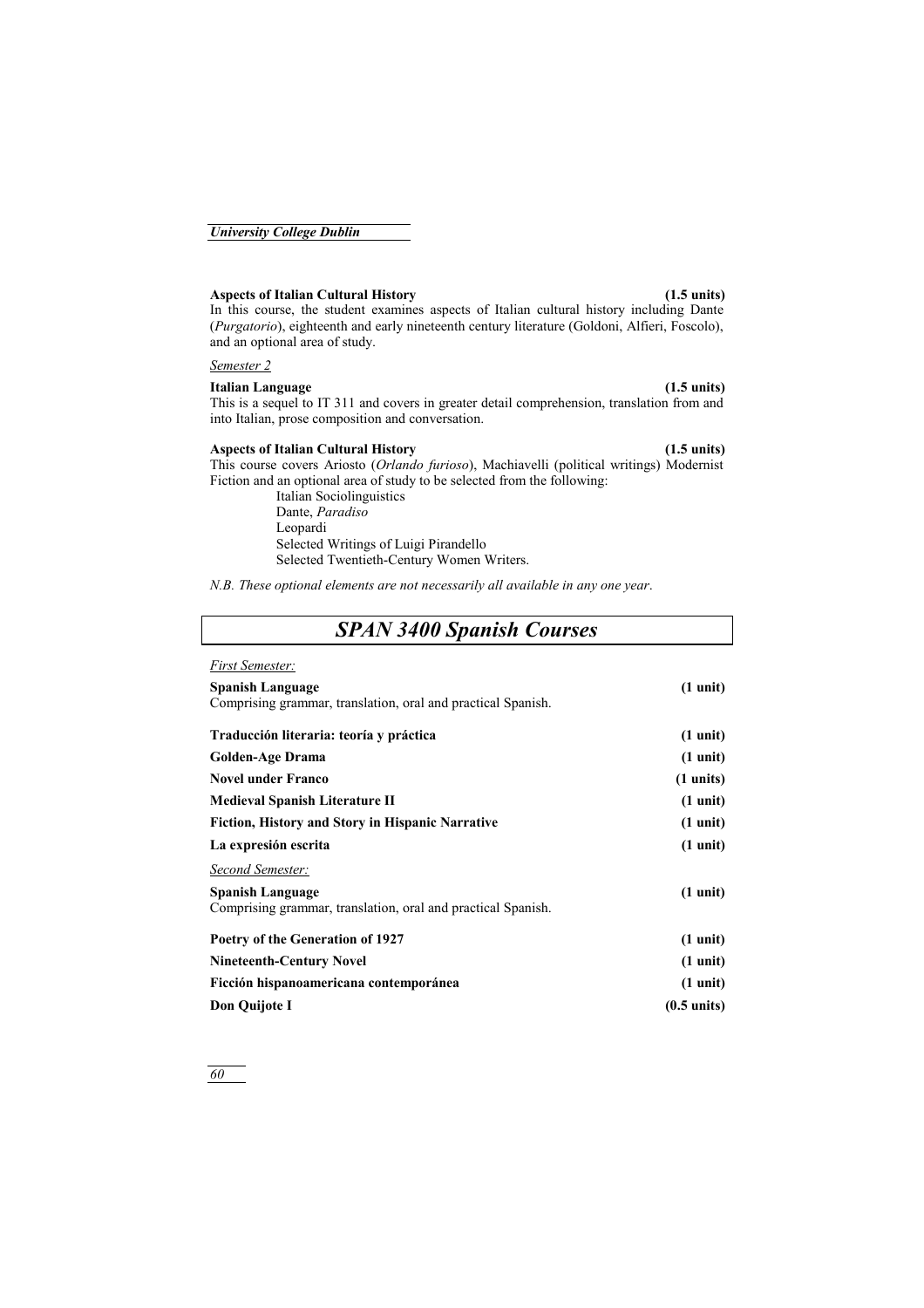| <b>Romantic Drama</b>                          | $(0.5 \text{ units})$ |
|------------------------------------------------|-----------------------|
| The Origins of the Latin-American "Boom" Novel | $(0.5 \text{ units})$ |
| <b>Historical Linguistics of Spanish</b>       | $(0.5 \text{ units})$ |
| <b>Modern Spanish History</b>                  | $(0.5 \text{ units})$ |
| <b>Golden-Age History</b>                      | $(0.5 \text{ units})$ |

*Notes for Final-Year Students:*

- Students must accumulate six units over two semesters.
- Courses Spanish Language courses are compulsory.
- Choice and combination of non-language courses will be made after consultation with the Spanish Department.
- Courses in Portuguese (0.5 units each) are available to day students of Spanish who attained an acceptable standard in the language component in both Spanish and Portuguese.
- The Spanish Department does not guarantee the availability of all courses in any given year, and reserves the right to re-allocate courses to different semesters.
- Details of prescribed texts are available from the Department.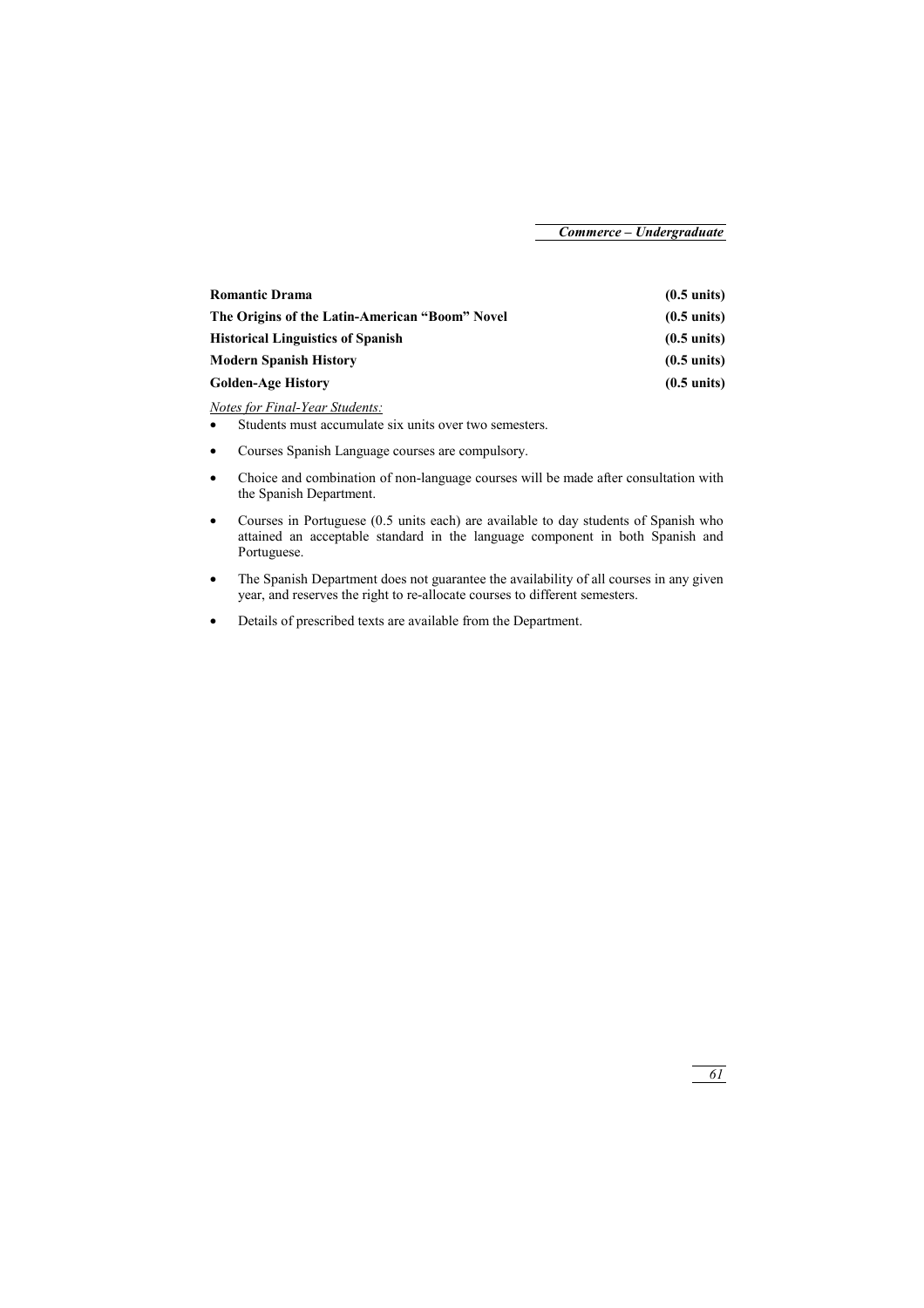# **Degree of Bachelor of Commerce in the "Centro De Estudios Superiores Universitarios De Galicia" (Cesuga)**

*This programme is designed for applicants located in La Coruña, Galicia, Spain. The programme is offered through the medium of Spanish and English.* 

# *Regulations*

- 1 The Degree of Bachelor of Commerce is a primary degree in the Faculty of Commerce.
- 2 Approved courses of study must be attended for at least four years after matriculation.
- 3 Since October 1995, the degree has been offered in a unitised form and the terms used in this context are as follows:
	- (i) A unit is a set of approximately 24 hours of lectures for non-semesterised courses and 36 hours for semesterised courses.
	- (ii) A course is comprised of one or more units. Each course will be followed by an examination.
	- (iii) Please note the following definition of terms:
		- . *Course:* A series of lectures, associated coursework (if any) and the examinations associated with the course.
		- . *Course Work:* All essays, projects, mid-term examinations etc. that contribute towards the final mark for a course in addition to the final written examination paper.
		- . *Examination Offering:* There are two examinations associated with each course: the first examination, termed the First Offering, held immediately after the course and the second examination, termed the Second Offering, held at a later date.

*. Deferral of Examination:* Where the first examination offering associated with a course is not taken for *whatever reason.* 

- (iv) Students who do not obtain the credits associated with a course by the second examination offering may be required to re-register for that course, re-attend, complete any assigned course work, pass the examination and pay the associated fee.
- (v) Credits will be given for each set of course units passed. Each level of the degree programme contains 75 credits.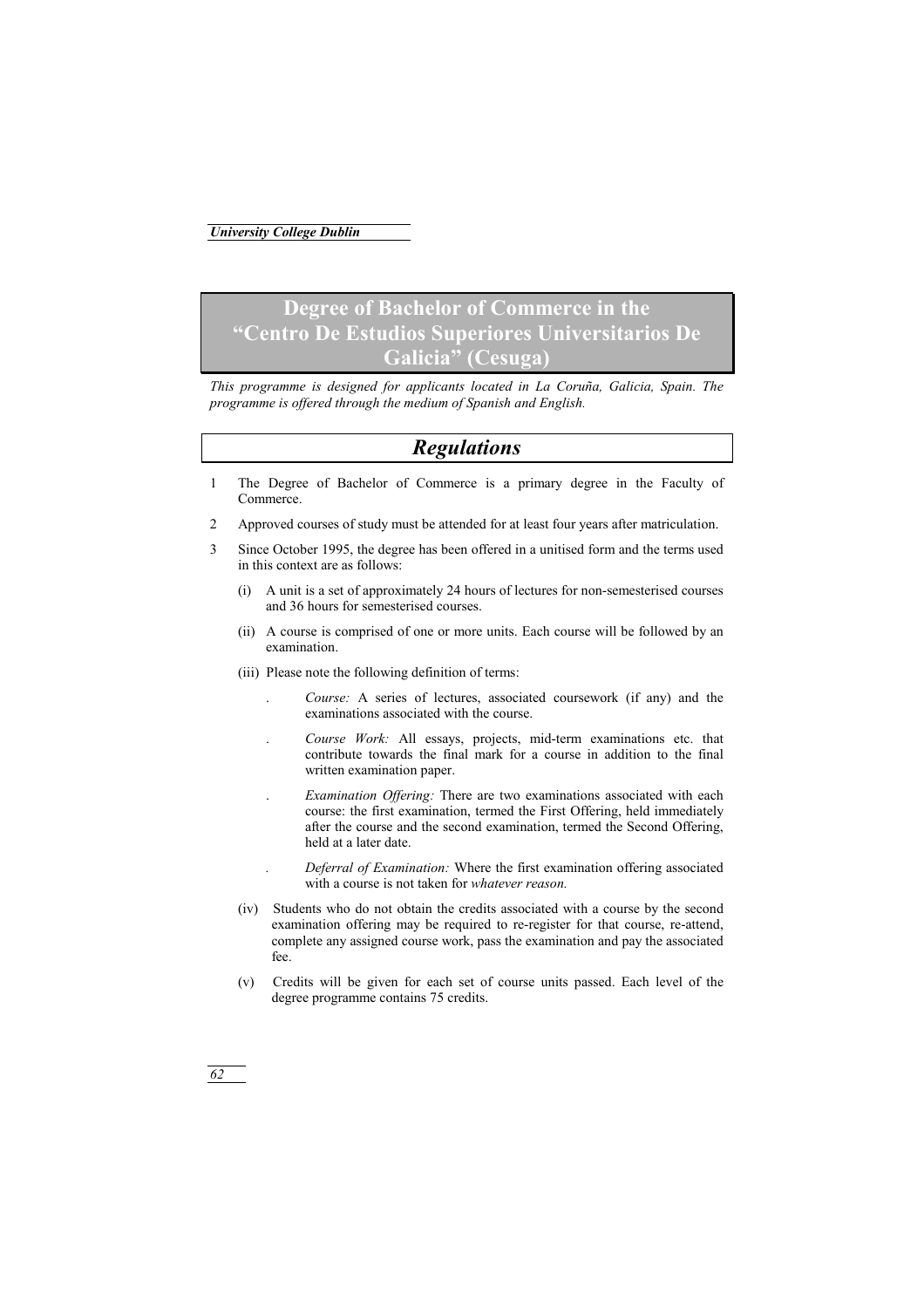| Level 1 (First Year)  |      |                     | Credits |
|-----------------------|------|---------------------|---------|
| <b>BMGT</b>           | 1701 | $(2 \text{ units})$ | 7.50    |
| <b>BMGT</b>           | 1703 | $(4 \text{ units})$ | 12.00   |
| <b>BMGT</b>           | 1704 | $(2 \text{ units})$ | 8.00    |
| <b>ACC</b>            | 1704 | $(1 \text{ unit})$  | 3.75    |
| <b>ACC</b>            | 1705 | $(1 \text{ unit})$  | 3.75    |
| <b>ECON</b>           | 1303 | $(1 \text{ unit})$  | 3.75    |
| <b>ECON</b>           | 1304 | $(2 \text{ units})$ | 7.50    |
| <b>MATH</b>           | 1704 | $(2 \text{ units})$ | 10.00   |
| <b>MIS</b>            | 1702 | $(1 \text{ unit})$  | 3.75    |
| <b>MKT</b>            | 2713 | $(2 \text{ units})$ | 7.50    |
| <b>HRM</b>            | 2709 | $(2 \text{ units})$ | 7.50    |
| Total                 |      |                     | 75.00   |
| Level 2 (Second Year) |      |                     | Credits |
| <b>ACC</b>            | 1701 | $(3 \text{ units})$ | 11.25   |
| <b>BMGT</b>           | 1702 | $(2 \text{ units})$ | 7.50    |
| <b>BMGT</b>           | 2701 | $(2 \text{ units})$ | 7.50    |
| <b>BMGT</b>           | 2702 | $(2 \text{ units})$ | 7.50    |
| <b>ACC</b>            | 2706 | $(2 \text{ units})$ | 7.00    |
| <b>ACC</b>            | 2707 | $(1 \text{ unit})$  | 3.75    |
| <b>FIN</b>            | 2719 | $(2 \text{ units})$ | 7.50    |
| <b>FIN</b>            | 2718 | $(1 \text{ unit})$  | 4.25    |
| <b>MIS</b>            | 2717 | $(1 \text{ unit})$  | 3.75    |
| <b>MIS</b>            | 2718 | $(2 \text{ units})$ | 7.50    |
| <b>MIS</b>            | 1701 | $(2 \text{ units})$ | 7.50    |
| Total                 |      |                     |         |
|                       |      |                     | 75.00   |
| Level 3 (Third Year)  |      |                     | Credits |
| <b>ACC</b>            | 2715 | $(2 \text{ units})$ | 8.00    |
| <b>ACC</b>            | 2716 | $(2 \text{ units})$ | 8.00    |
| <b>BMGT</b>           | 2716 | $(2 \text{ units})$ | 8.00    |
| <b>BMGT</b>           | 3701 | $(2 \text{ units})$ | 7.50    |
| <b>BMGT</b>           | 3702 | $(2 \text{ units})$ | 7.50    |
| <b>HRM</b>            | 3702 | $(1 \text{ unit})$  | 4.00    |
| <b>HRM</b>            | 3703 | $(1 \text{ unit})$  | 4.00    |
| <b>ECON</b>           | 2363 | $(2 \text{ units})$ | 8.00    |
| <b>ECON</b>           | 2364 | $(1 \text{ unit})$  | 4.00    |
| <b>ECON</b>           | 2365 | $(1 \text{ unit})$  | 4.00    |
| <b>ECON</b>           | 2366 | $(1 \text{ unit})$  | 4.00    |
| <b>MIS</b>            | 3701 | $(1 \text{ unit})$  | 4.00    |
| MKT                   | 3701 | $(1 \text{ unit})$  | 4.00    |
| Total                 |      |                     | 75.00   |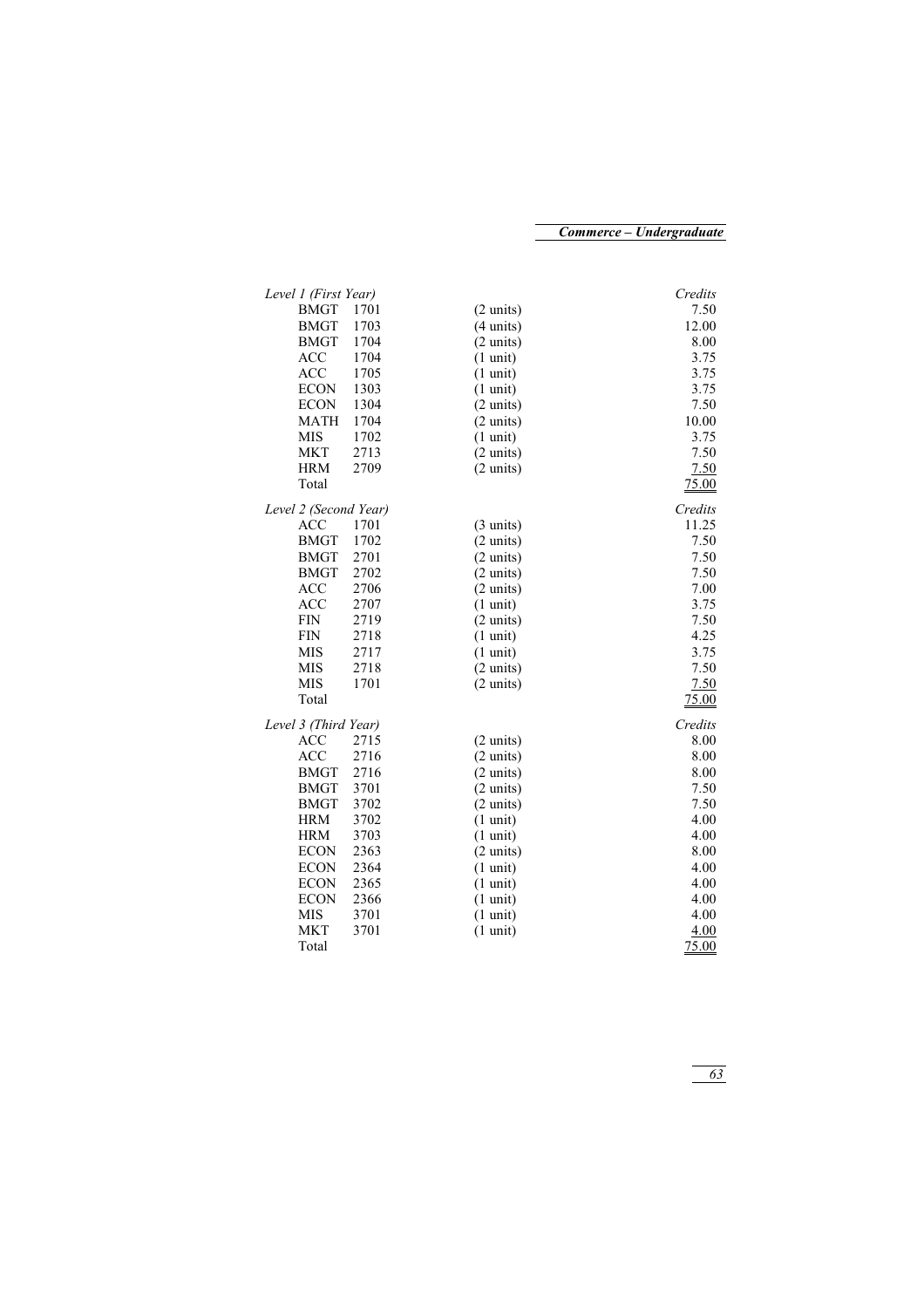## *University College Dublin*

| Level 4 (Fourth Year) |      |                     | Credits |
|-----------------------|------|---------------------|---------|
| ACC                   | 3701 | $(1 \text{ unit})$  | 4.00    |
| <b>ACC</b>            | 3702 | $(1 \text{ unit})$  | 4.00    |
| <b>ACC</b>            | 3704 | $(1 \text{ unit})$  | 5.00    |
| <b>ACC</b>            | 3707 | $(1 \text{ unit})$  | 5.00    |
| FIN                   | 3721 | $(1 \text{ unit})$  | 4.00    |
| <b>FIN</b>            | 3712 | $(1 \text{ unit})$  | 4.00    |
| FIN                   | 3713 | $(1 \text{ unit})$  | 4.00    |
| <b>BMGT</b>           | 3712 | $(2 \text{ units})$ | 10.00   |
| BMGT                  | 3706 | $(3 \text{ units})$ | 10.00   |
| BMGT                  | 3713 | $(1 \text{ unit})$  | 4.00    |
| <b>BMGT</b>           | 3714 | $(1 \text{ unit})$  | 4.00    |
| BMGT                  | 3715 | $(2 \text{ units})$ | 6.00    |
| BMGT                  | 3703 | $(2 \text{ units})$ | 7.00    |
| <b>MKT</b>            | 3703 | $(1 \text{ unit})$  | 4.00    |
| Total                 |      |                     | 75.00   |

- 4 The degree is composed of a number of courses which are given at four levels. Level 1 courses are offered at the commencement of the degree programme. These are followed by Level 2 courses. Level 3 and Level 4 courses are taken in the final stages of the degree programme. Courses in all levels are semesterised and examinations are held at the end of each course. Examinations take place at the end of the semester in which the subject is taught and one repeat examination is offered. The repeat examination for semester I and semester II examinations are held in September. In the event that a course is changed or modified, then no additional repeat examinations for that course will be offered. A student may not repeat any examination that the student has already passed. A student is deemed to have completed his/her degree requirements as soon as all required courses have been passed.
- 5 *Progress from Level 1 to Level 2:*
	- (i) Students who obtain a total of 75 credits on the combined results of the Semester I and Semester II examinations of the Level 1 courses are eligible for unrestricted entry into Level 2 (second year) courses.
	- (ii) Students who obtain 52 or more credits, but less than 75 credits, may progress to the subsequent level and attend courses at that level. However, any examinations not passed must be repeated.
	- (iii) Students who obtain less than 52 credits in the combined results at the end of Semester I and Semester II examinations of the first year may not remain in the Faculty of Commerce programme. The Faculty may waive this rule in exceptional circumstances.
- 6 Please note: the Bachelor of Commerce programme is currently in the process of review and it is likely that substantial changes will take place in the programme of study in all levels from the academic year 2002/2003 onwards.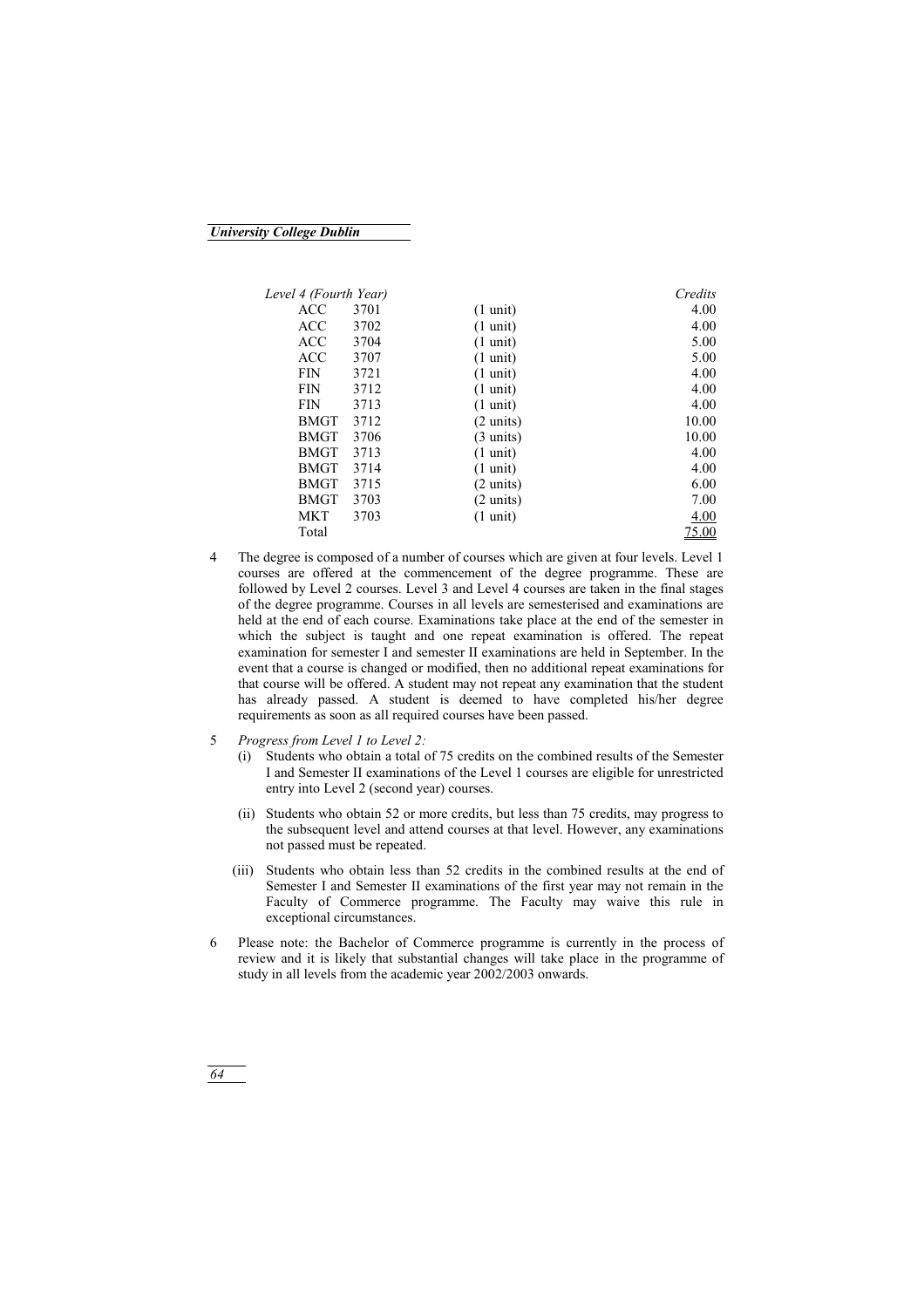- 7 Students may not take courses from more than two consecutive levels in any one academic year. Examinations of more than two consecutive levels may not be taken at the same time.
- 8 Honours may be awarded in each course and in the degree as a whole. The honours standard in each course will be awarded on the basis of performance in the courses of Level 3 and Level 4.
- 9 Progress from Level 2 to Level 3 and to Level 4 may be constrained by regulation.
- 10 Students who do not obtain the credits associated with a course by the second examination offering may be required to re-register for that course, re-attend and pay the associated fee. Students should note that courses may change from year to year, may not be offered in certain years and may be dropped entirely from the programme. This will require the substitution of a course(s) by additional course(s) and will entail re-registration, re-attendance and the payment of appropriate fees.
- 11 Course work:

Where a mark is given for course work a pass mark will not be awarded for the course unless at least 35% is attained in the written examination in that course.

The course work mark shall only be counted for the first examination offering of any course. The second offering examination mark shall, therefore, be based entirely on the second offering examination paper.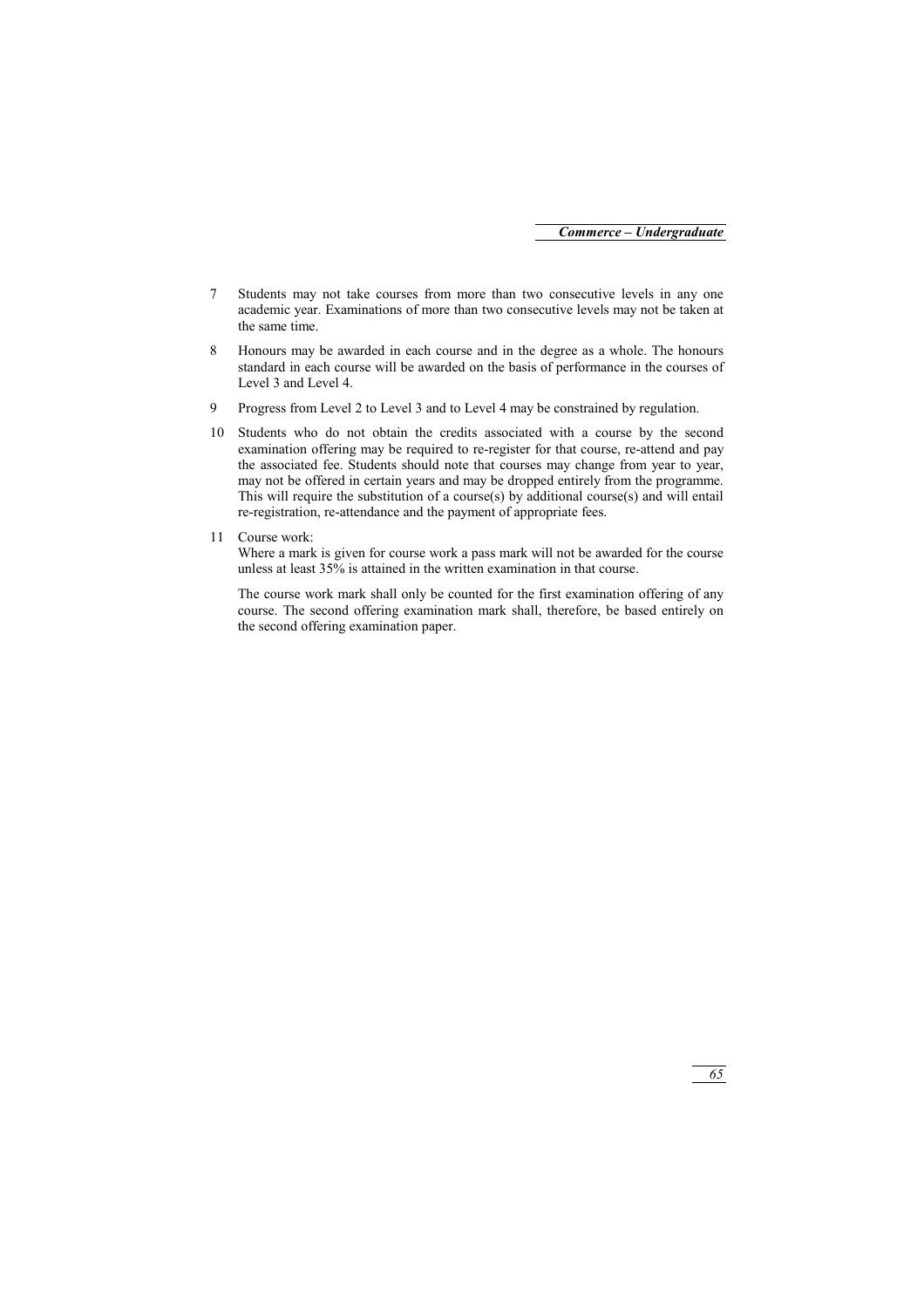## *Syllabus of Courses for the Degree of Bachelor of Commerce in the "Centro De Estudios Superiores Universitarios De Galicia" (Cesuga)*

## **First Year (Level 1) Courses**

Level 1 courses include:

|                  |       |                                                   | Credits |
|------------------|-------|---------------------------------------------------|---------|
| <b>BMGT 1701</b> |       | Management Principles                             | 7.50    |
| <b>ECON 1303</b> |       | Micro-Economics                                   | 3.75    |
| <b>ECON 1304</b> |       | Macro-Economics                                   | 7.50    |
| <b>MATH 1704</b> |       | Mathematics                                       | 10.00   |
| <b>BMGT 1703</b> |       | Business Communications, I                        | 12.00   |
| <b>BMGT 1704</b> |       | Business Communications, II                       | 8.00    |
| ACC.             | 1704  | Spanish Civil Law, I                              | 3.75    |
| ACC.             | 1705  | Spanish Civil Law, II                             | 3.75    |
| <b>MKT</b>       | 2713  | Marketing Management                              | 7.50    |
| <b>HRM</b>       | 2709  | Managing Employee Relations                       | 7.50    |
| <b>MIS</b>       | 1702  | Introduction to Computers and Information Systems | 3.75    |
|                  | Total |                                                   | 75.00   |

## **Second Year (Level 2) Courses**

Level 2 courses include:

|                  |       |                                                         | Credits |
|------------------|-------|---------------------------------------------------------|---------|
| ACC.             | 1701  | <b>Financial Accounting</b>                             | 11.25   |
| <b>BMGT 1702</b> |       | Organisational Behaviour                                | 7.50    |
| <b>BMGT 2701</b> |       | Business Communications, III                            | 7.50    |
| <b>BMGT 2702</b> |       | Business Communications, IV                             | 7.50    |
| ACC.             | 2706  | Spanish Business Law, I                                 | 7.00    |
| <b>ACC</b>       | 2707  | Spanish Business Law, II                                | 3.75    |
| <b>MIS</b>       | 2718  | Introduction to Management Science                      | 7.50    |
| <b>FIN</b>       | 2718  | <b>Ouantitative Finance</b>                             | 4.25    |
| <b>FIN</b>       | 2719  | Finance                                                 | 7.50    |
| <b>MIS</b>       | 2717  | Database Systems Development and Information Management | 3.75    |
| <b>MIS</b>       | 1701  | <b>Business Statistics</b>                              | 7.50    |
|                  | Total |                                                         | 75.00   |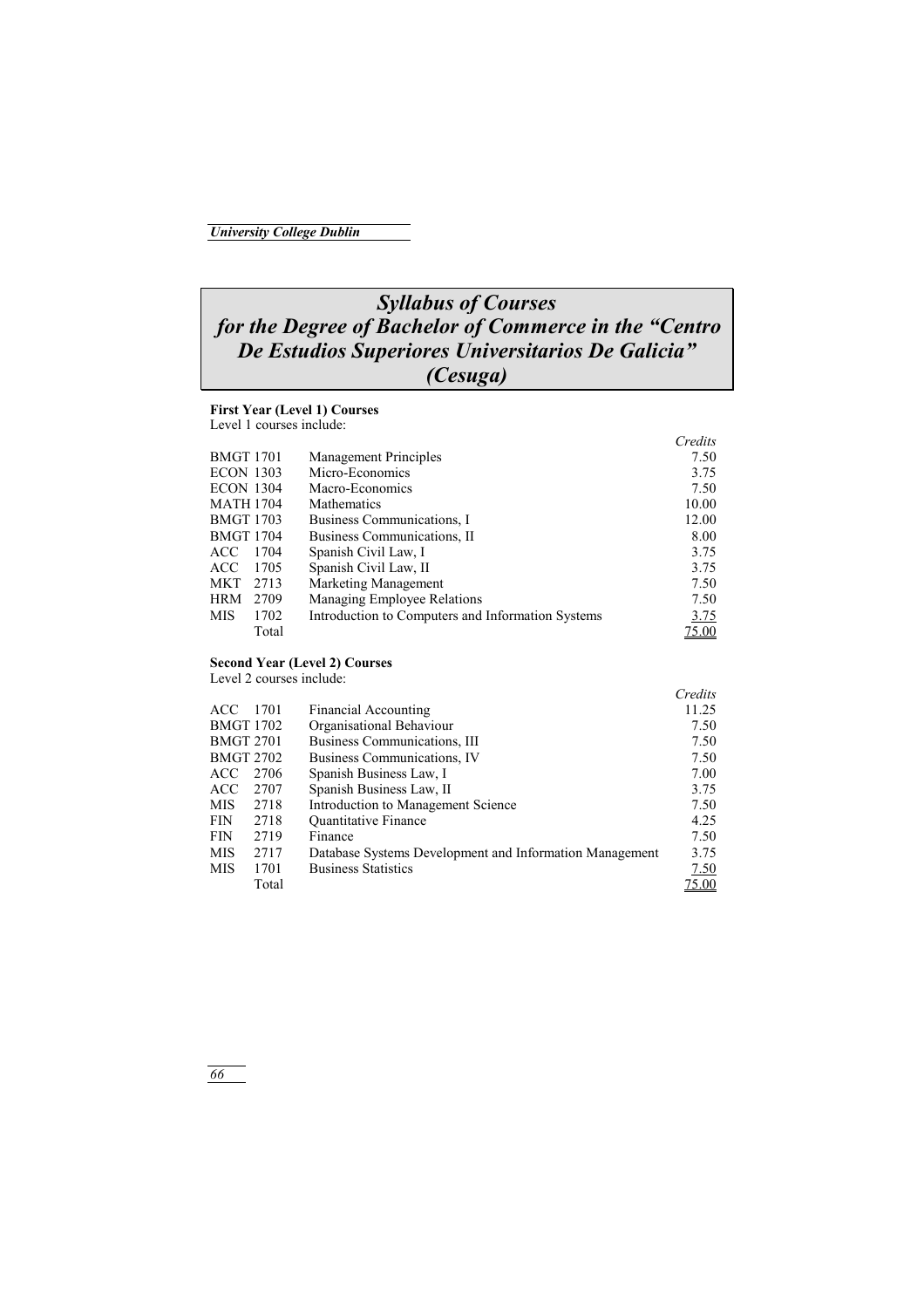## **Third Year (Level 3) Courses**

Level 3 courses include:

|                  |       |                                              | Credits |
|------------------|-------|----------------------------------------------|---------|
| ACC 2715         |       | Management Accounting                        | 8.00    |
| ACC 2716         |       | <b>Financial Accounting</b>                  | 8.00    |
| <b>BMGT 2716</b> |       | Business Logistics and Operations Management | 8.00    |
| <b>BMGT 3701</b> |       | Business Communications V                    | 7.50    |
| <b>ECON 2363</b> |       | Intermediate Micro-Economics                 | 8.00    |
| <b>ECON 2364</b> |       | Applied Econometrics I                       | 4.00    |
| MIS.             | 3701  | Advanced Topics in MIS                       | 4.00    |
| HRM 3702         |       | Spanish Labour Law I                         | 4.00    |
| <b>ECON 2365</b> |       | Applied Econometrics II                      | 4.00    |
| <b>ECON 2366</b> |       | <b>International Monetary Economics</b>      | 4.00    |
| MKT 3701         |       | Marketing Research                           | 4.00    |
| <b>BMGT 3702</b> |       | <b>Business Communications VI</b>            | 7.50    |
| <b>HRM</b>       | 3703  | Spanish Labour Law II                        | 4.00    |
|                  | Total |                                              | 75.00   |

## **Fourth Year (Level 4) Courses**

Level 4 courses include:

|                    |                                              | Credits      |
|--------------------|----------------------------------------------|--------------|
| <b>ACC</b><br>3701 | Spanish Taxation I                           | 4.00         |
| <b>ACC</b><br>3702 | Spanish Taxation II                          | 4.00         |
| <b>ACC</b><br>3704 | <b>Financial Accounting</b>                  | 5.00         |
| <b>ACC</b><br>3707 | <b>Advanced Management Accounting</b>        | 5.00         |
| <b>BMGT 3703</b>   | <b>Business Communications VII</b>           | 7.00         |
| <b>FIN</b><br>3721 | Business and Finance Project                 | 4.00         |
| 3712<br><b>FIN</b> | Investment and Portfolio Management          | 4.00         |
| 3713<br><b>FIN</b> | <b>Financial Institution Management</b>      | 4.00         |
| <b>BMGT 3706</b>   | The Economic Structures of Spain & the World | 10.00        |
| <b>BMGT 3712</b>   | Strategy Formulation & Implementation        | 10.00        |
| MKT 3703           | <b>International Marketing</b>               | 4.00         |
| <b>BMGT 3713</b>   | Managing Change                              | 4.00         |
| <b>BMGT 3714</b>   | <b>International Business</b>                | 4.00         |
| <b>BMGT 3715</b>   | <b>Business Project</b>                      | 6.00         |
| Total              |                                              | <u>75.00</u> |
|                    |                                              |              |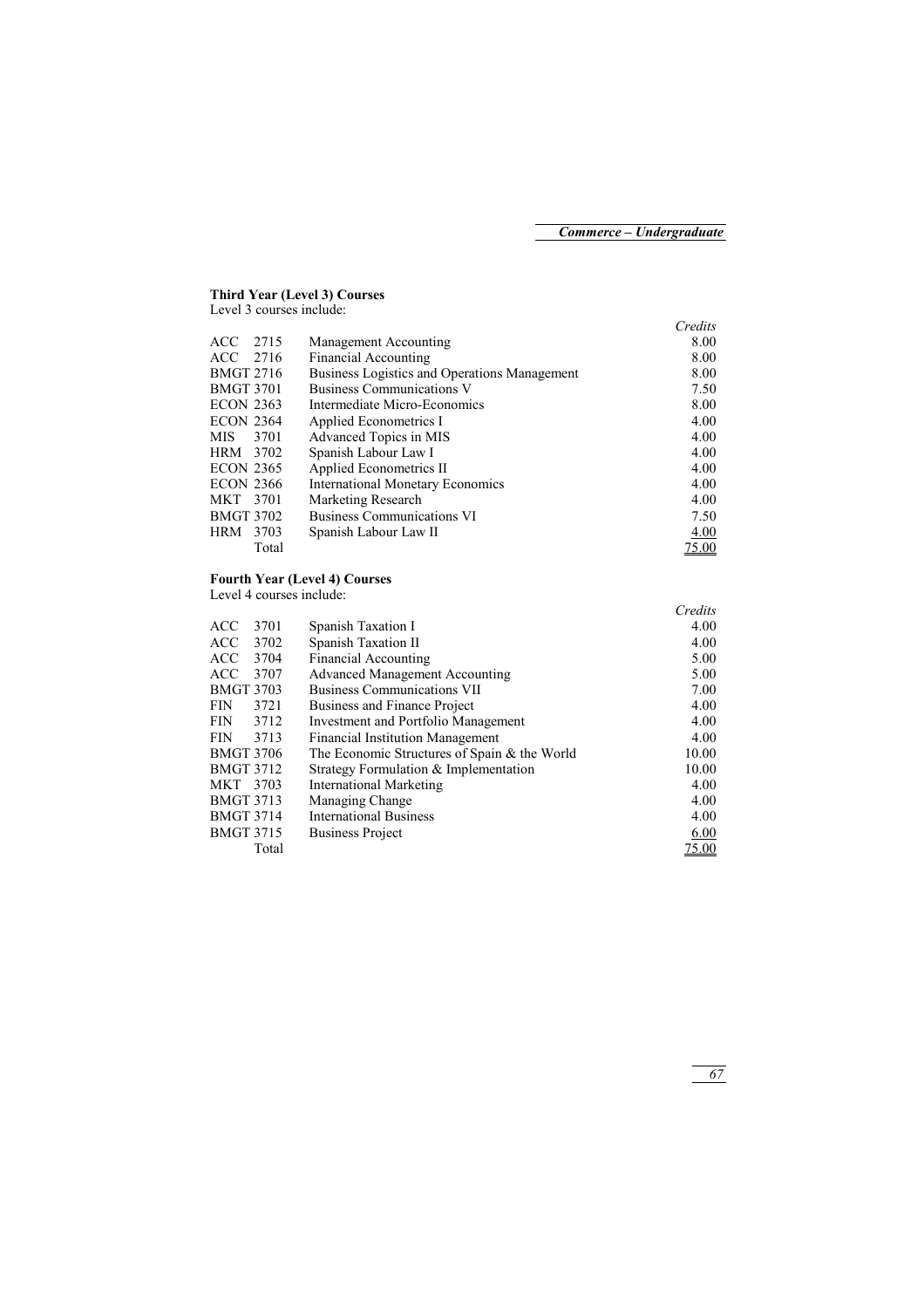# *First Year (Level 1) Courses*

## **ACC 1704 Spanish Civil Law, I (1 unit)**

Concepto del Derecho. Derecho objetivo y subjetivo. La persona fisica y jurídica. Las obligaciones: concepto, elemento y clases. Los Contratos Civiles: características y clasificaciones.

## **ACC 1705 Spanish Civil Law, II (1 unit)**

Los Derechos Reales y el Usufructo. El Derecho de la Propiedad. Las Hipotecas mobiliarias e inmobiliarias. El Derecho de Familia.

## **BMGT 1701 Management Principles (2 units)**

*(a) Management Principles and the Functions of Business* 

Competent management is critical to the success of a business. Management is a complex subject in that it has to deal with people at work as well as handling all of the constraints and difficulties of operating in a dynamic environment. This introductory course leads the student through the historical development of management theory. It examines the job of the manager, the planning, organising, staffing, directing and controlling roles played by every manager. Having outlined varying tasks which go to make up the manager's job, the course then examines the various functional areas of business where those tasks are performed. The functions examined are marketing, finance, manufacturing, personnel and industrial relations. The course is taught by the lecture method supplemented by readings.

## *(b) The Structure of Irish Business*

The structure of output and employment in Irish business: Comparative structures of business in EU and other countries; analysis of the natural resource-based sectors, i.e. agribusiness, mining, oil and gas. Analysis of the manufacturing sectors and assessment of the role of foreign-based, indigenous and state firms; comparative analyses of the performance of various sectors in Ireland; international comparisons for manufacturing industry; analysis of the wholesale and retail sectors of distribution; analysis of the service sector in Irish business and its potential for development; assessment of the support structures for business in Ireland.

## **BMGT 1703 Business Communications (Introduction), I (4 units)**

The aim of this course is to develop the basic English language and communication skills at the pre-intermediate to intermediate level through a wide range of stimulating and realistic communicative activities.

# **BMGT 1704 Business Communications, II (2 units)**

This course covers an introduction to general business English vocabulary and the language of business communication in authentic management situations. The course also provides an introduction to business correspondence and reports.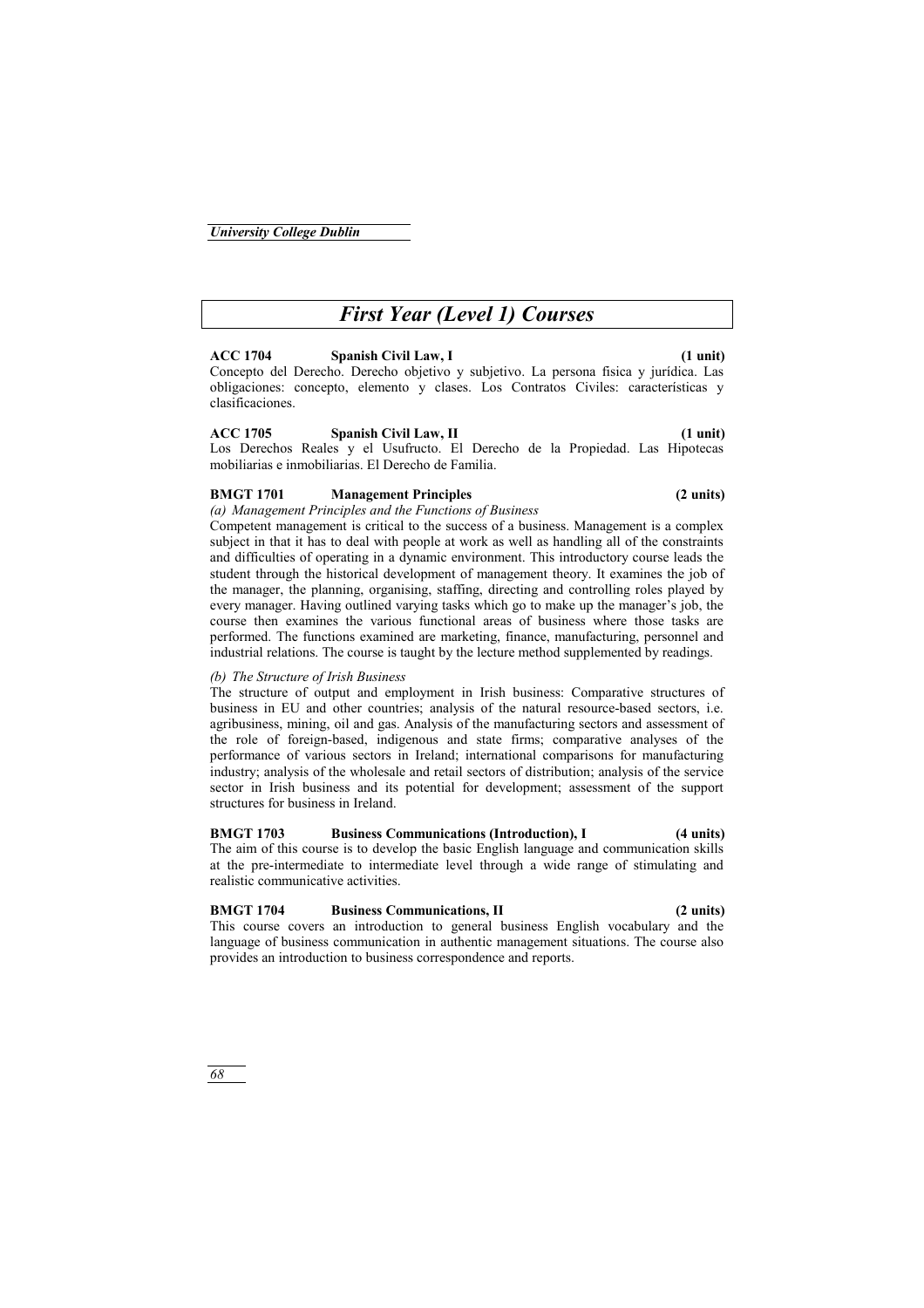## **ECON 1303 Principles of Microeconomics (1 unit)**

Basic analysis of markets. Demand, production and cost functions. Basic comparisons between monopoly and competition. Policy applications.

## **ECON 1304 Principles of Macroeconomics (2 units)**

National income accounting; the basic income-expenditure model; interest rates and economic activity (is-1m); principles of fiscal and monetary policy. Economic growth: A brief overview.

## **HRM 2709 Managing Employee Relations (2 units)**

This series of lectures will introduce students to management-employee relations at the collective and at the individual level. At the collective level, it will consider the attitudes and goals and organisation of the parties, the framework of law within which industrial relations is conducted, the working practices and procedures adopted by the parties, and some recent trends and developments in industrial relations in Ireland and Spain, including the growing emphasis on strategic approaches to the management of industrial relations. At the individual level, the following topics will be examined: the nature/changing nature of work, managing flexible organisations and the evolution of the personnel function in contributing to corporate effectiveness; strategic choice facing the personnel function in managing workforces; implementing personnel objectives in today's organisations. The objectives, role and functions of the personnel department will also be reviewed.

## **MATH 1704 Mathematics (2 units)**

*Finite Mathematics:* 

Description matrices, systems of linear equations, determinants, inverse matrices, application of matrix theory, Markov chains.

## *Calculus:*

Description functions, continuity, differentiation, maxima and minima. Partial derivatives, maxima and minima of functions of more than one variable. Lagrange multipliers.

**MIS 1702 Introduction to Computers and Information Systems (1 unit)**  In today's competitive and complex business environments, information systems (IS) and information technology (IT) are essential tools for business organisations. Consequently, computers and information systems have become an important part of our everyday work and social environments. As members of society, it is important to understand what computers and information systems are all about. As future business professionals, it is especially important to know how to use and apply these technologies. The objectives of this course are to provide students with basic knowledge about computers and information systems, and to help them develop the skills needed to use and take advantage of these technologies. The course is comprised of two hours of lectures plus two hours of practical "hands-on" tutorials per week. The topics covered include an overview of computer hardware, operating and applications software, word processing, spreadsheet design, software development, and introduction to the role of information and information systems in business, and discussion of the social impacts of computing.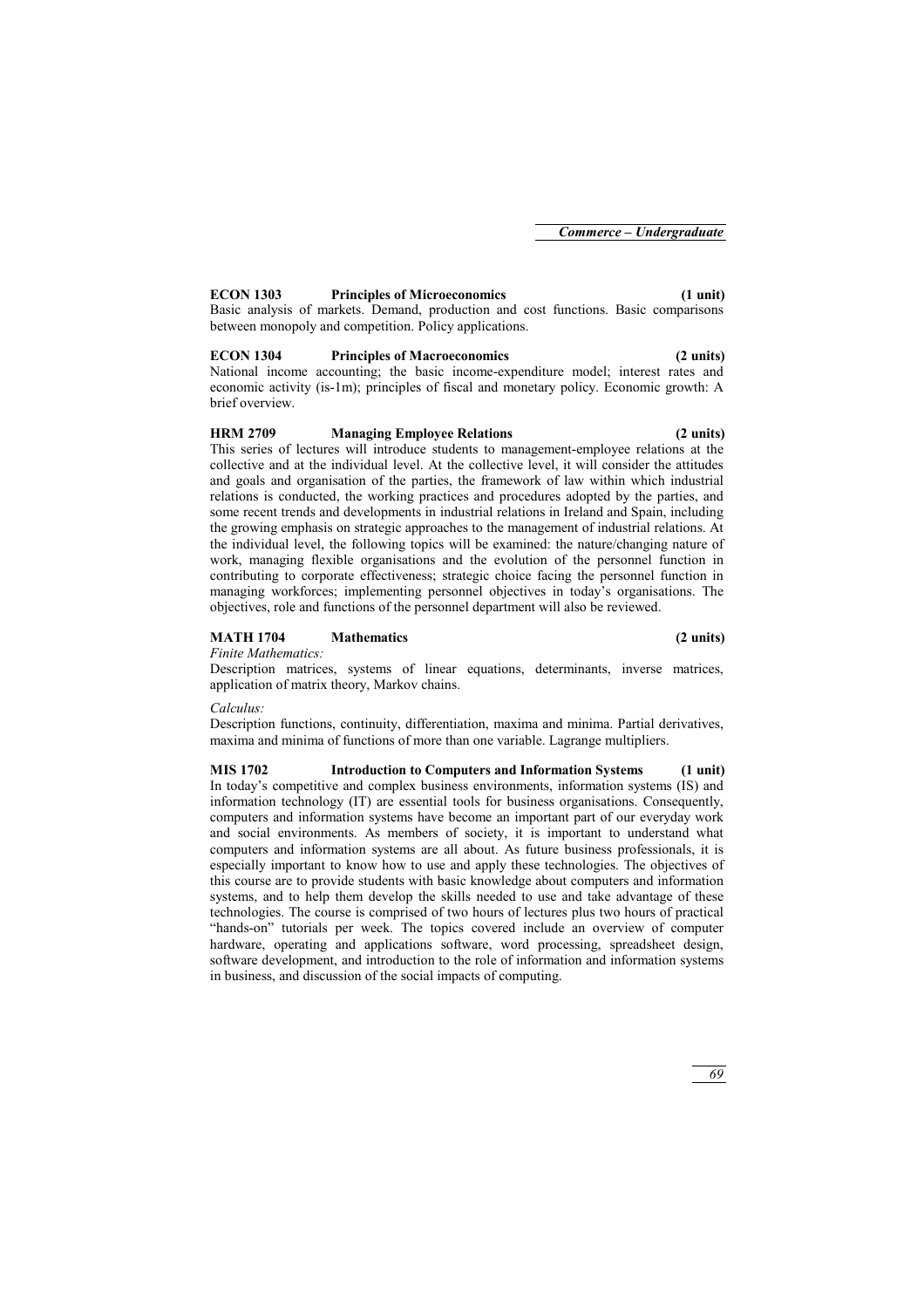*70* 

## **MKT 2713 Marketing Management (2 units)**

Marketing is a concern for all people and organisations. We all live by exchanging something. Marketing is the study of exchange processes in society: How transactions are initiated, motivated, facilitated and completed. The topics covered in the course are: the role of marketing in society, the scope of marketing in the organisation, analytical methods used in marketing analysis, understanding consumer, industrial and service markets, understanding and analysing competitors and informing marketing decisions. The course will also look at the area of marketing management. Marketing management is concerned with choosing target markets; evaluating customer needs and wants; providing, communicating and delivering products and services to satisfy customers and profit to organisations. The topics covered in the course are: product and service decisions, branding, pricing, marketing communications, distribution, marketing planning and implementation.

# *Second Year (Level 2) Courses*

## **ACC 1701 Financial Accounting (3 units)**

Balance sheet equation; debit credit convention; income measurement; period and adjustments; journals and daybooks including control accounts; preparation of final accounts for retailers, manufacturers, sole traders and companies; published accounts; regulatory framework; companies acts requirements; cash flow statements; partnership accounts including admission and retirement of partners; changes in profit sharing ratios; final accounts; preparation of accounts from incomplete records; bank reconciliations; correction of errors.

## **BMGT 1702 Organisational Behaviour (2 units)**

## *(a) Individual Behaviour*

Theories of motivation and satisfaction and their relation to performance. Practical approaches to motivation. Human abilities and aptitudes – their assessment and acquisition. Cognitive processes – perception, problem-solving and decision-making.

## *(b) Group Behaviour*

Group formation and development; group structure; leadership; group processes – communication, motivation, decision-making, influence, conflict management.

## **BMGT 2701 Business Communications, III (2 units)**

In this course, the student's knowledge of business English will be developed up to the intermediate level by focusing on current topics, listening to extracts, practising speaking abilities and reading passages through case study, business simulation and role-plays.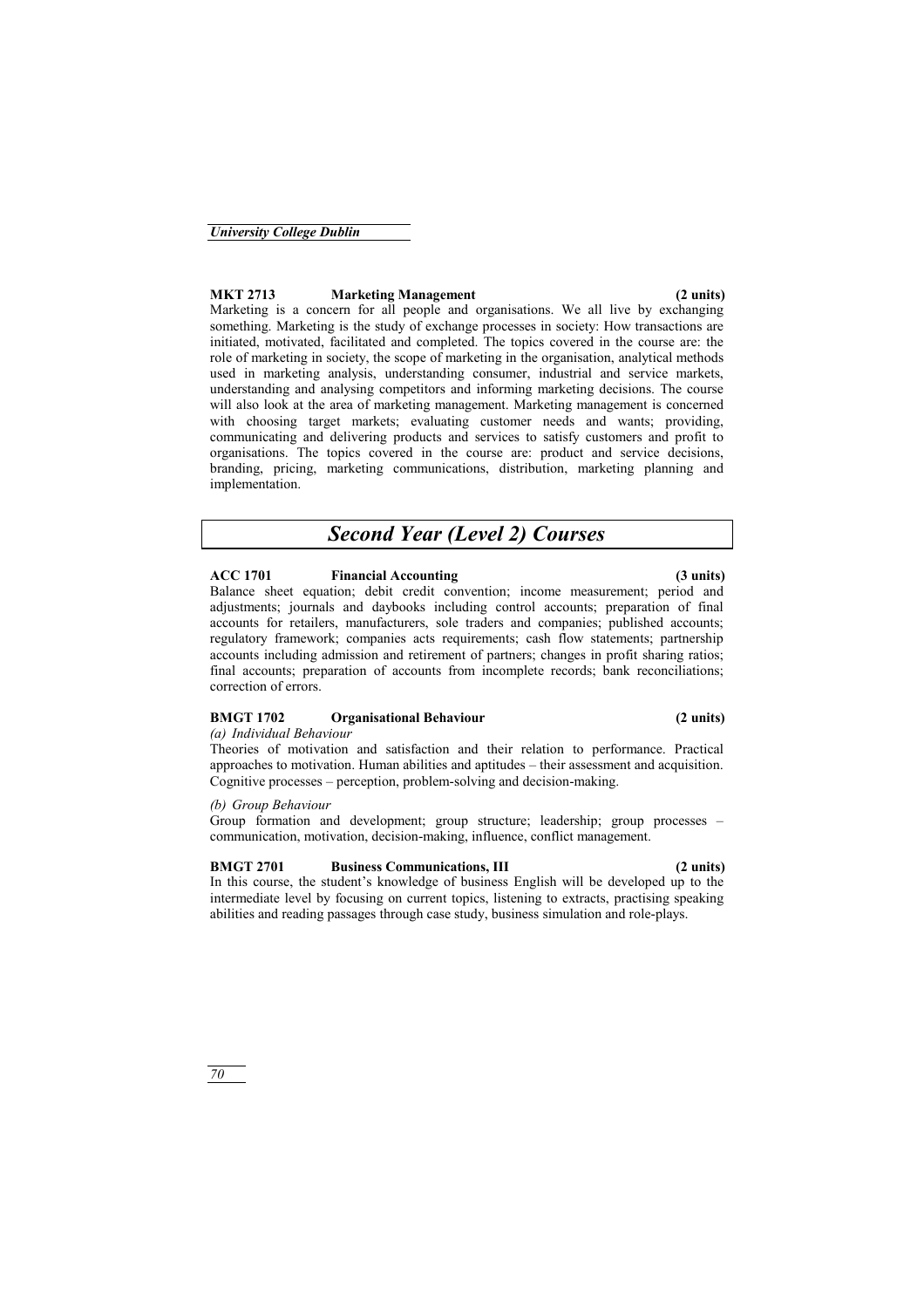## **BMGT 2702 Business Communications, IV (2 units)**

In this course the student's knowledge of business English will be developed up to the upper intermediate level by focusing on English for banking and finance, the Stock Exchange, Human Resource Management, Manufacturing and Marketing. It will also focus on business policy and government and EU topics and provide a structure for understanding and analysing business reports in the press and on television.

## **ACC 2706 Spanish Business Law, I (2 units)**

La Empresa y el Empresario. La Sociedad Mercantil. La Sociedad Anónima. Órganos de la Sociedad Anónima. El Ejercicio Social. La Sociedad de Responsabilidad Limitada. La Sociedad Cooperativa.

## **ACC 2707 Spanish Business Law, II (1 unit)**

El Tráfico de la Empresa. El Contrato Mercantil y su tipología. Los Títulos de crédito: Letra de Cambio, Cheque, Pagaré etc. Tipología de los Contratos Financieros. La Suspensión de Pagos; Requisitos y procedimiento. La Quiebra: concepto y desarrollo legal.

## **FIN 2719 Finance (2 units)**

Joint Stock Company. Principles of Taxation. Present Values and Wealth. Investment Appraisal. Value Additivity. The Cost of Capital. Portfolio Theory. Risk versus Return. Sources of Finance. Agency Theory. Gearing. Capital Structure. Dividend Decision. Financial Analysis and Planning. Working Capital Management. Valuation of Options. Mergers and Take-overs. International Financial Management. Valuation of Companies.

## **FIN 2718 Quantitative Finance (1 unit)**

This course covers the fundamental principles of finance; financial capital; financial mathematics; financial transactions. Also covered are: financial systems of capitalisation and simple interest, compound interest, financial applications.

## **MIS 1701 Business Statistics (2 units)**

Introduction to Probability and Statistics for Business.

Descriptive statistics (means, variances, frequency distributions, constructing graphs and tables). Probability theory and probability distributions, including uniform, binomial, normal, t-distribution, chi-squared and F-distribution. Decision-making under uncertainty and Bayes' law. Sampling with and without replacement. Classical hypothesis testing with applications. Analysis of variance. Multivariate ordinary least squares model. R-squared, ttest of regression co-efficients, Durban-Watson statistic, autocorrelation, heteroskedasticity. Time-series models and forecasting models, including stochastic processes. Applications to quality control. (Optional) principal components and factor analysis.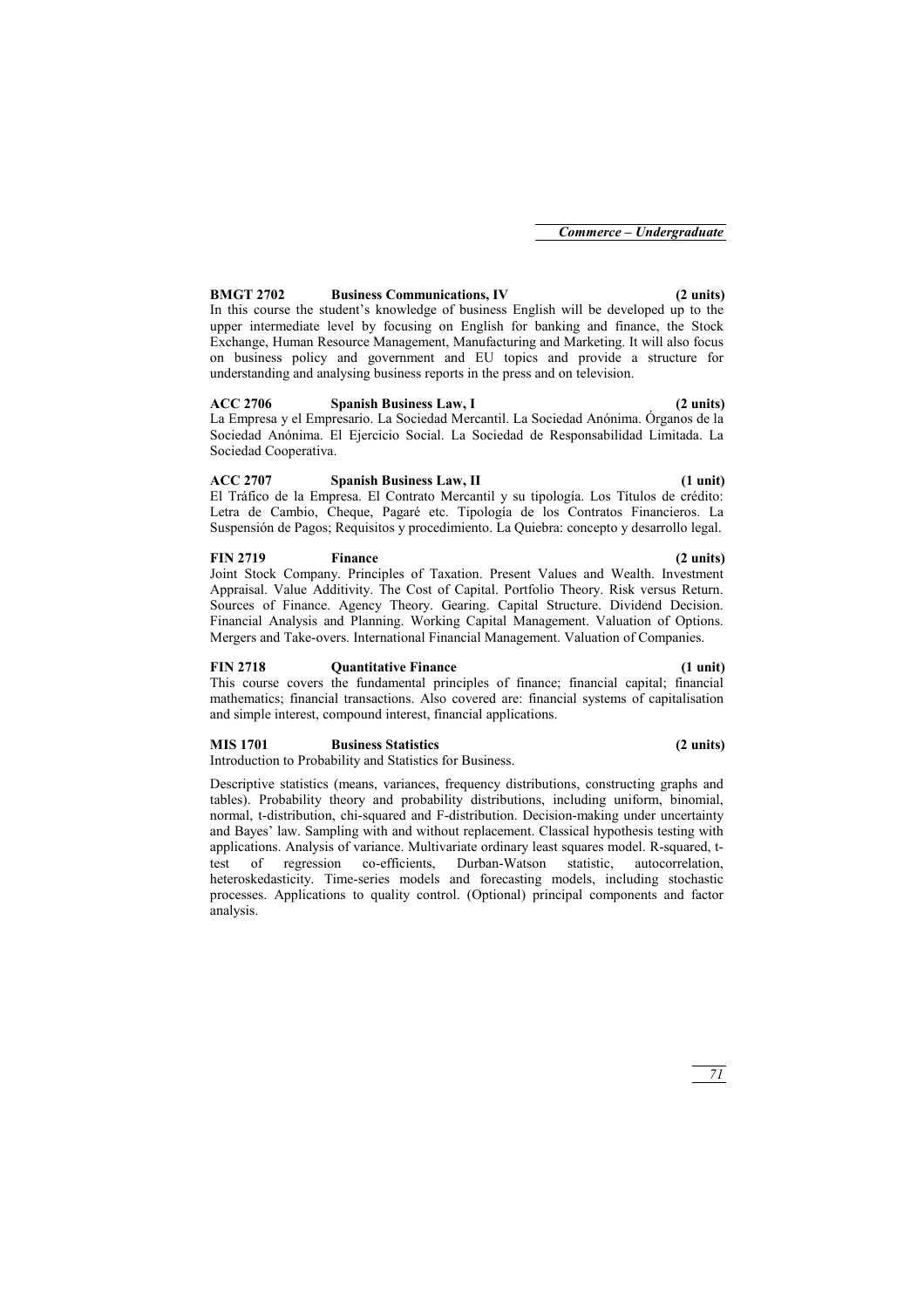## **MIS 2717 Database Systems Development and Information Management** (1 unit)

Information is a critical resource for business organisations that, like other critical organisational resources, must be well managed. This course examines the business, organisational and technical issues of information management. At the technical level, the course focuses on the use of relational database management tools and techniques for supporting data management and information systems development. There is a substantial practical component to the course, involving the use of contemporary database management software and programming tools to develop database and information systems.

## **MIS 2718 Introduction to Management Science (2 units)**

Management science incorporates both the formulation of mathematical models that encapsulate real world management problems, and the development and application of algorithms or techniques that aim to provide solutions to these problems. The specific topics covered include linear programming, network optimisation, inventory – theory and applications, optimisation theory, applications of optimisation software and spreadsheets, graphical applications and management of databases.

# *Third Year (Level 3) Courses*

## **ACC 2715 Management Accounting (2 units)**

Accountant's role in the organisation. Classification of costs. Job costs; process costs; analysis of cost behaviour; cost-volume-profit analysis. Budget and profit planning; systems design; responsibility accounting and motivation, standard costs; flexible budgets; relevant costs for decision making.

## **ACC 2716 Financial Accounting, II (2 units)**

Corporate governance, financial statement analysis, financial reporting environment, preparation of published accounts, reporting financial performance (FRS 3), traditional accounting conventions, standard setting process, accounting principles, fixed assets, stocks, intangibles, post balance sheet events and contingencies, economic valuation concepts, environmental and social reporting.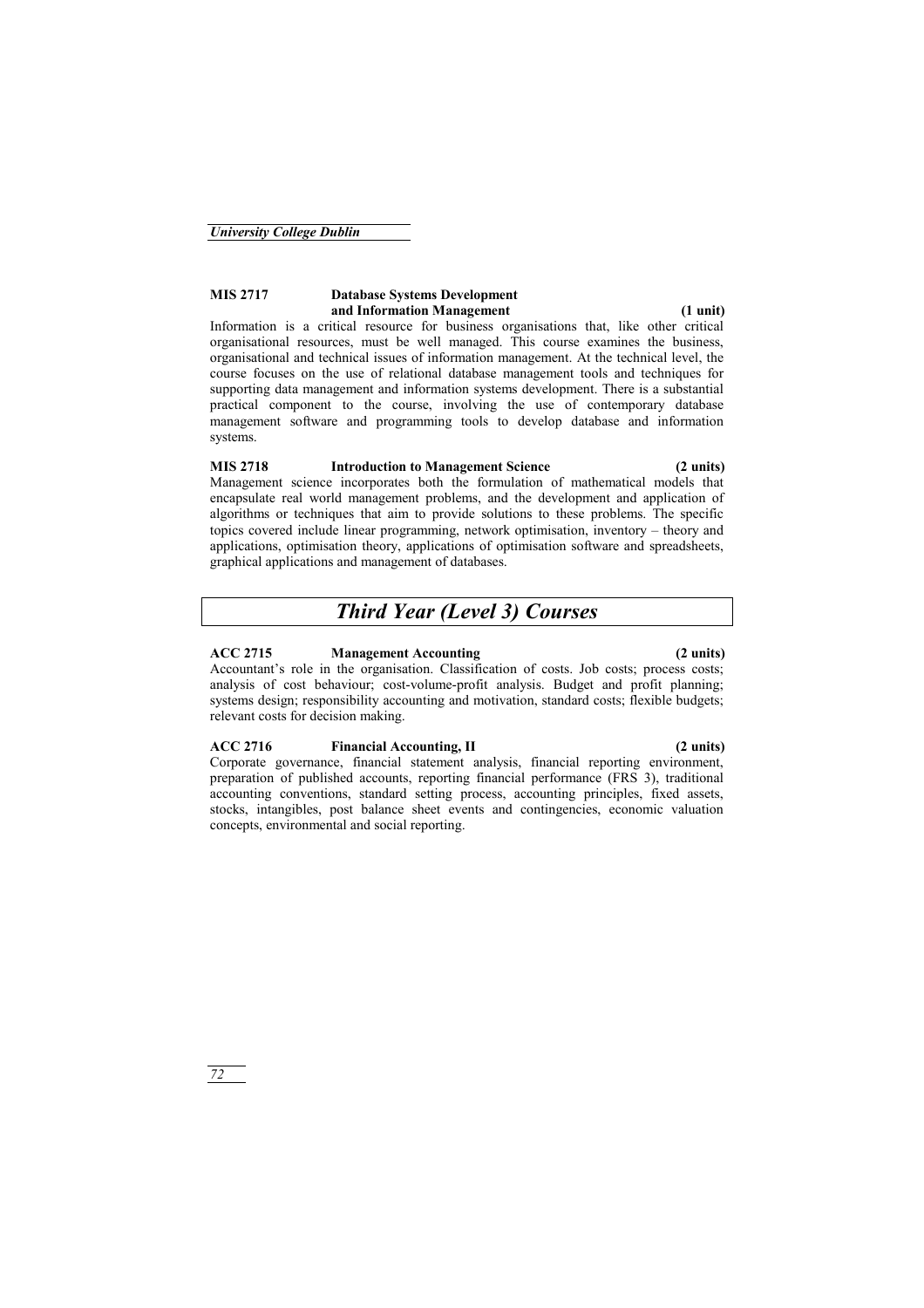**BMGT 2716 Business Logistics and Operations Management (2 units)**  This course is designed to provide students with an understanding of how the modern product is created and delivered. The main topics are as follows: approaches to product design; options for process design; techniques for production capacity planning; structure of facility location decisions; management of physical procurement, the sourcing, purchasing and handling of materials; principles of production scheduling, push versus pull systems, materials requirements planning (MRP), lean manufacturing; the management of physical distribution channel design, customer service goals, trends in supplier-buyer relationships, just-in-time (JIT) delivery principles; inventory management; the use of quantitative techniques in supply chain management; the role of value chains and networks in competitive strategy; advanced manufacturing concepts; innovation and the management of technology.

### **BMGT 3701 Business Communications, V (2 units)**

The aim of this course is to provide skills, strategies and vocabulary up to the upperintermediate level. The student will be able to analyse and develop business management skills through case studies. The topics covered are: use and structure of business reports, how to present business information at meetings, understanding the internal functions of departments in a company, transport and delivery terms, international trade terms and manufacturing regulations.

#### **BMGT 3702 Business Communications, VI (2 units)**  This is an advanced level course covering a wide range of topics in oral and written modes: developing vocabulary for use in organisations, business language used in developing and presenting business and marketing plans, techniques for conducting business meetings and negotiations. Role plays, simulation exercises, discussions and written assignments are used extensively.

## **HRM 3702 Spanish Labour Law, I (1 unit)**

El Trabajo y su configuración jurídica. El Estatuto de los Trabajadores: naturaleza, estructura y ámbito de aplicación. El Contrato de Trabajo: concepto, naturaleza y clases. Sujetos y contenidos del contrato laboral. Tipos de contratos laborales. Suspensión y extinción de la relación laboral. El despido.

## **HRM 3703 Spanish Labour Law, II (1 unit)**

Los convenios colectivos: naturaleza, sujetos, sistemas de elaboración y negociación. Los conflictos colectivos: planteamiento y resolución. La huelga y el cierre patronal. La solución de los conflictos colectivos: conciliación, mediación y arbitraje. La negociación colectiva. El Sistema de Seguridad Social: General y regímenes especiales.

## **ECON 2363 Intermediate Microeconomics (2 units)**

The theory of consumer and company behaviour. These theoretical tools are used to show the implications for consumer and producer welfare of different market structures (competition, monopoly, oligopoly). The circumstances in which a market economy will operate efficiently, and when it will fail to do so, and the economic role of government, are also discussed.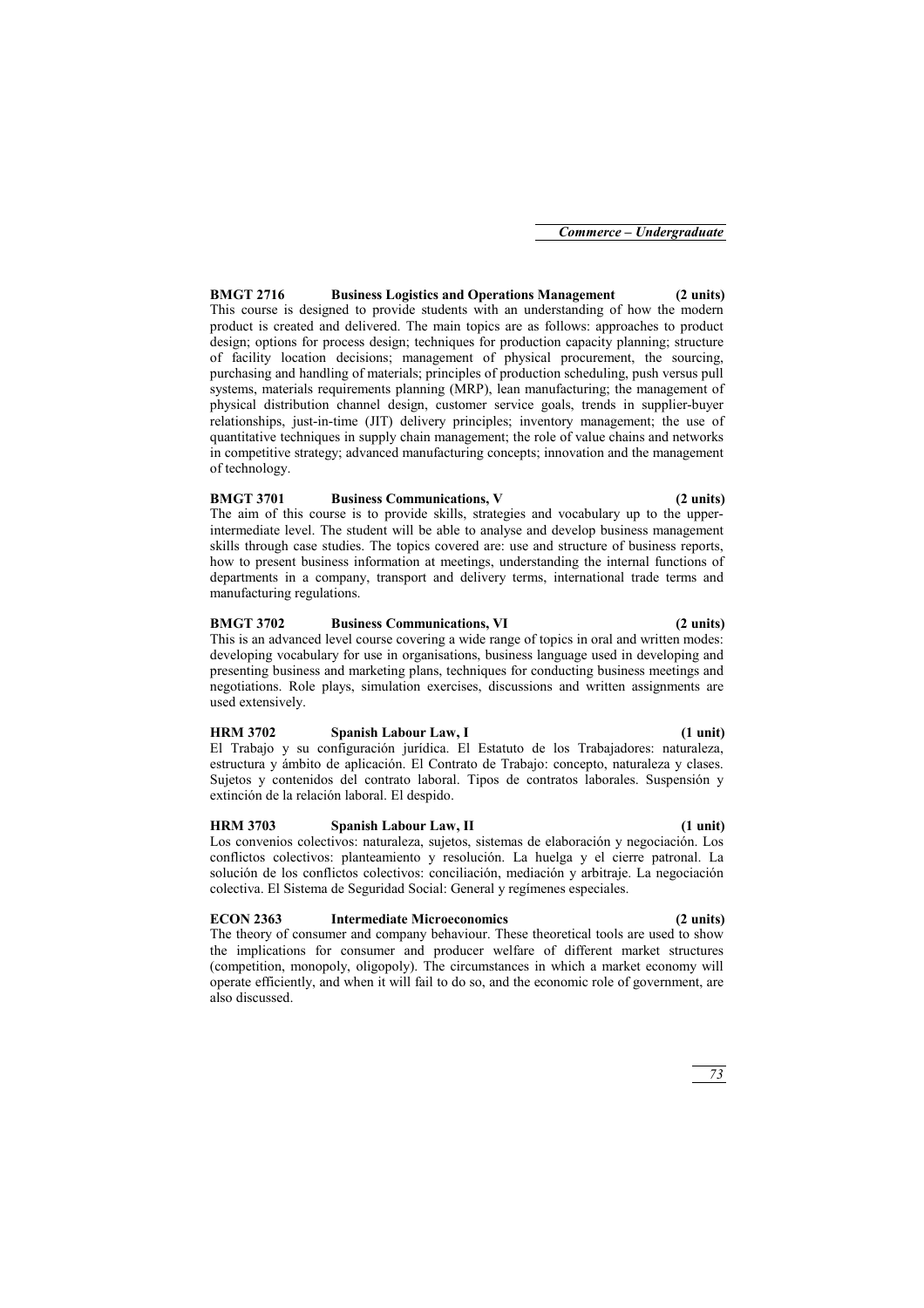## **MIS 3701 Advanced Topics in MIS (1 unit)**

This course addresses emerging issues in management information systems, be they related to software, hardware, telecommunications, application philosophies or combinations of these. In recent years, the MIS landscape has been changed by technologies such as groupware, client/server architectures, object oriented techniques in data modelling and systems development, workflow automation, the Internet, the Intranet, electronic commerce and other emerging technologies. A number of these topics will be covered in the course in an attempt to identify their structural characteristics and their applicability in the world of business.

### **ECON 2364 Applied Econometrics I (1 unit)**

This course is an introduction to econometric techniques. The core section of the course relates to methods of estimating single equations using multiple regression.

### **ECON 2365 Applied Econometrics II (1 unit)**

This course applies the techniques covered in ECON 2364 to test the predictions of models frequently used in economics and finance. Topics include applications of the CAPM, estimating consumer demand functions, and the relationship between advertising and sales.

### **ECON 2366 International Monetary Economics (1 unit)**

This course will cover four main areas; (i) the balance of payments and the current account, (ii) exchange rate determination under floating rates, (iii) macroeconomic policy under fixed and floating rates, and (iv) the costs and benefits of exchange rate independence.

#### **MKT 3701 Marketing Research (1 unit)**

This course develops skills in questionnaire design, observation techniques, the use of focus groups, acquisition and evaluation of secondary data, analysis and statistical techniques and report writing and presentation of results.

# *Fourth Year (Level 4) Courses*

### **ACC 3701 Spanish Taxation, I (1 unit)**

Introducción a los sistemas fiscales. El sistema impositivo español. El Impuesto sobre la Renta de las Personas Físicas. El Impuesto sobre el Patrimonio. El Impuesto sobre Sucesiones y Donaciones. El Impuesto sobre la Renta de Sociedades. El Impuesto sobre Transmisiones Patrimoniales y Actos Jurídicos Documentados.

### **ACC 3702 Spanish Taxation, II (1 unit)**

El Impuesto sobre el Valor Añadido (I.V.A.). Los impuestos especiales y monopolios fiscales. La Renta de Aduanas. Las haciendas territoriales. Los recursos de las haciendas locales. La financiación autonómica. Los recursos de la Seguridad Social.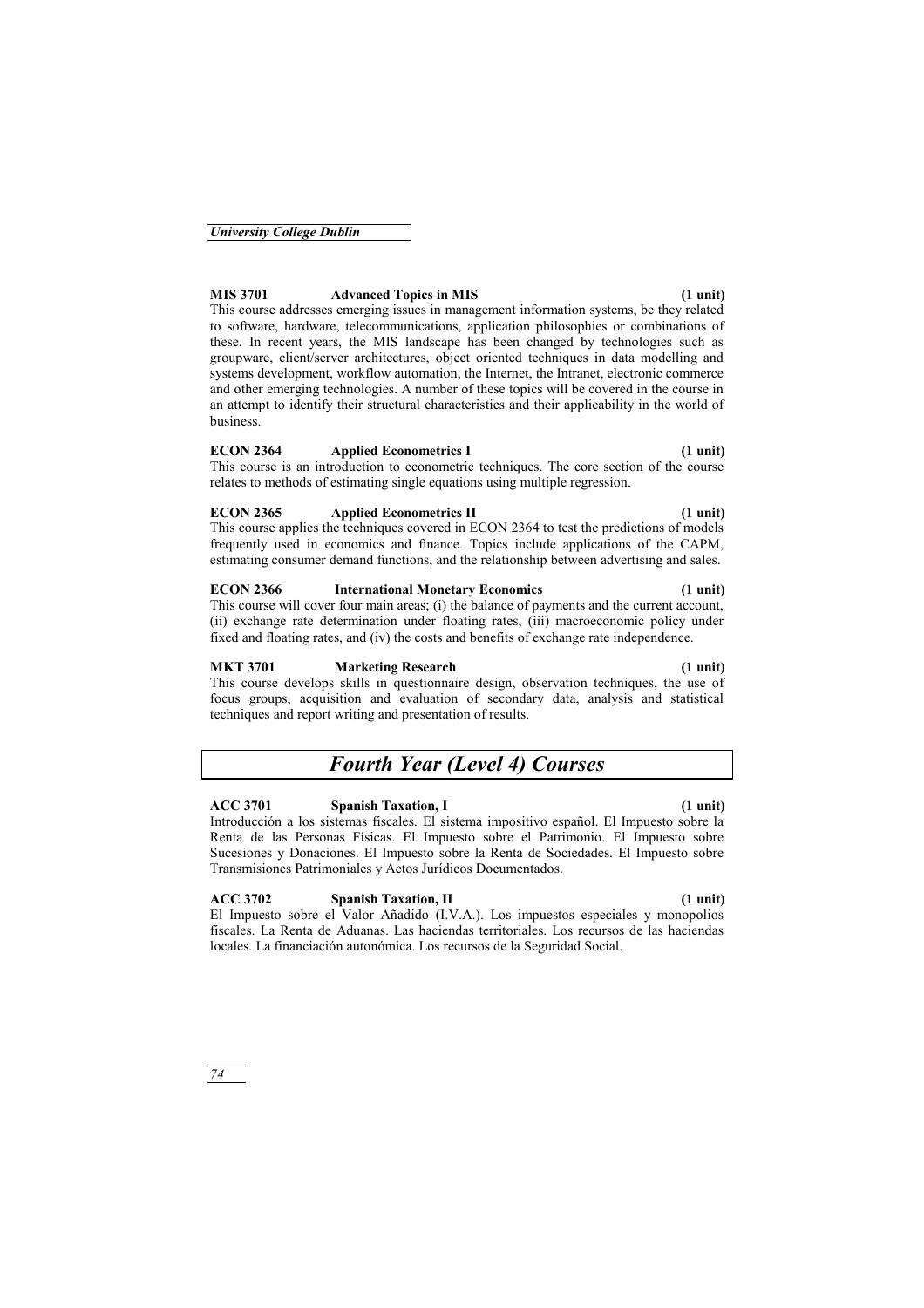## **BMGT 3712 Strategy Formulation and Implementation (2 units)**

The concepts of general management and corporate strategy. Models for strategy formulation. Analysis of industries and competitors. Analysis of corporate resources and competitive advantage. Identification and evaluation of strategic alternatives including expansion, diversification and retrenchment. The implementation of strategy. The design of policies and procedures for strategy implementation. Review of current research on the work and behaviour of senior managers in Ireland and elsewhere. Implications of new techniques and practices generally for the management of business enterprises.

### **BMGT 3706 The Economic Structures of Spain and the World (3 units)**  The aim of this course is to increase students' knowledge of the Spanish economy. The different regions of Spain and their economic structures will also be analysed. The analysis will take place in relation to the economic development and trends of other European countries. Other European countries will also be analysed and economies compared and evaluated.

## **BMGT 3703 Business Communications, VII (2 units)**

The last course will present information at an advanced level covering a wide range of areas, both written and oral.

The basic guidelines will be the following: Development of the vocabulary to be used in company relations; development of marketing strategies; techniques to conduct business meetings efficiently; development of role-play or simulation exercises, discussion topics and written assignments.

## **ACC 3704 Financial Accounting (1 unit)**

Accounting for groups: holding subsidiary and associated companies; consolidated balance sheets, consolidated profit and loss accounts; goodwill; statutory, stock exchange and professional requirements; presenting the results of operations. Foreign currency translation. Accounting for leases and hire purchase transactions.

## **ACC 3707 Advanced Management Accounting (1 unit)**

Decision making in structured and unstructured situations and professional ethics. Cost analysis and relevant costs for decision making and profit planning in "what if" situations. Accounting statements in contribution format and their relevance in decision making. Establishing cost relationships in linear and non-linear situations including the learning curve. Tests of linearity and confidence intervals. Decision making situations including pricing, special order situations, slack capacity, new products and make or buy decisions. Target costing. Non-quantifiable factors and their relevance in managerial decision making. The concept of a limiting factor and the decision matrix involving products and limiting factors. Computer applications of linear programming and sensitivity analysis. Limitations of linear programming. Capital investment decisions.

The concept of uncertainty/risk and its relevance to managerial decision making. The construction of payoff tables and criteria for evaluation: expected monetary value (EMV), maximax, miximin and least regret.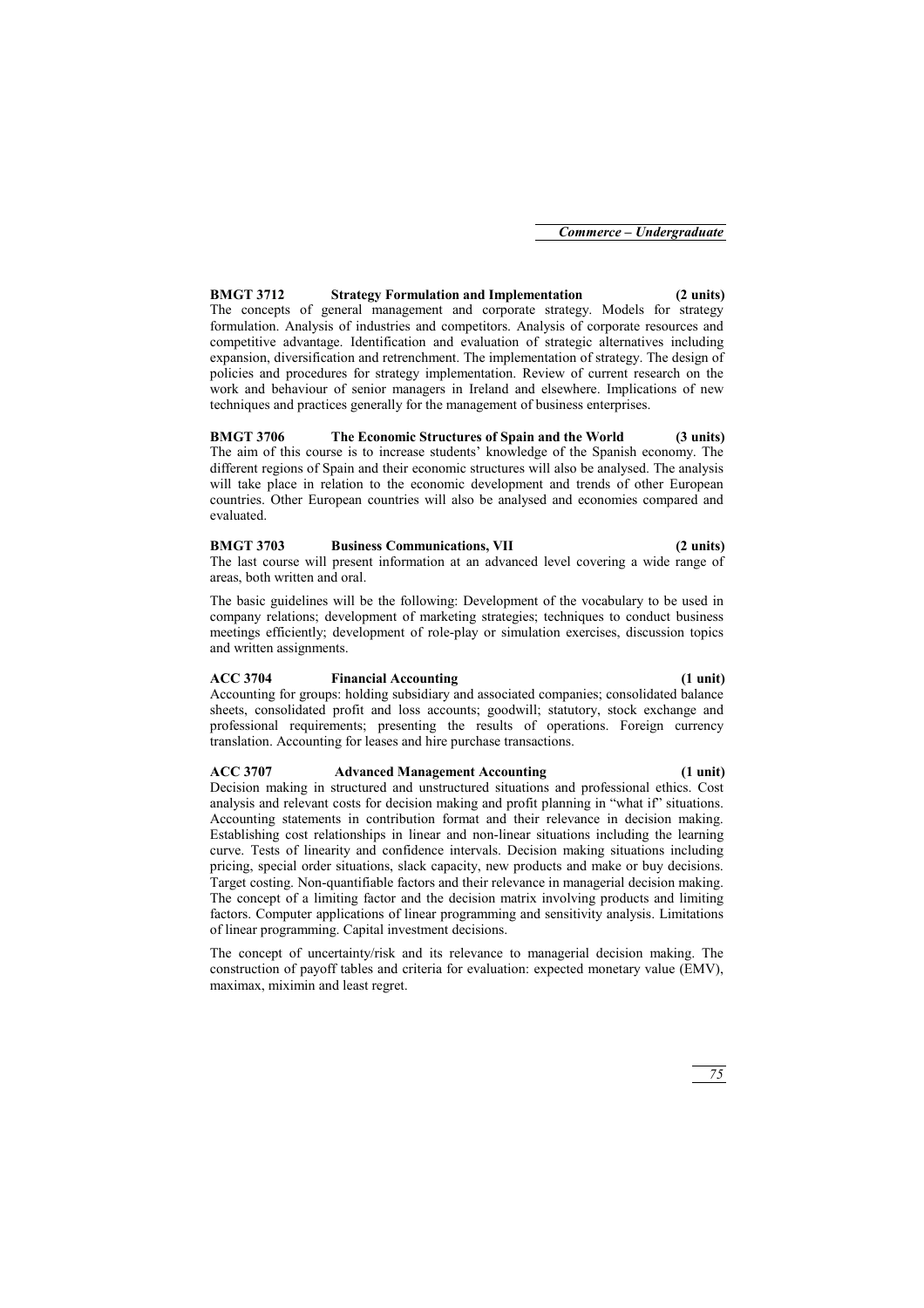*76* 

### *University College Dublin*

The structure and process of management control. Levers of control. The control decision point and the control action point. Achieving financial control through budgets. Contemporary responsibility accounting and behavioural dimensions of control. Preparation of operational budgets and review of the master budget. Zero based budgeting and flexible budgeting for financial control.

Variance calculation and reporting. Revenue variances – operational or strategic implications. Setting standard costs, direct cost and overhead variances. Absorption costing/direct costing – the profit implications. Profit analysis and the variance investigation decision.

The control structure. Different structures including divisional or strategic business units (SBUs). The issue of decentralisation and centralisation. Methods of performance evaluation including the Balanced Scorecard.

Transfer pricing including profit switching. Deterministic models for setting transfer prices. Macro economic implications of profit switching prices.

Miscellaneous management accounting topics including competitor and environmental analysis, customer profitability and supplier performance, and the importance of product life. World Class Manufacturing (WCM) including JIT systems and the accounting implications. Research findings on management accounting practices.

#### **FIN 3721 Business and Finance Project (1 unit)**

This course involves the submission of a major business and financial project.

#### **FIN 3712 Investment and Portfolio Management (1 unit)**

This course is intended to give a broad appreciation of security analysis and portfolio management. Topics to be covered include: CAPM, APT and security market pricing, option pricing models, portfolio theory, application to domestic and international markets, risk management for various asset categories.

### **FIN 3713 Financial Institution Management (1 unit)**

The course deals with the management of financial institutions with special emphasis on the following: banking and financial institutions theories, bank regulation, risk management in banking, strategic management, asset liability management, bank lending, capital and liquidity management and global banking.

### **BMGT 3713 Managing Change (1 unit)**

Change and its causes. Unplanned change. Models and processes of planned organisational change. Open systems theory and its relevance to organisations. The diagnosis of organisational problems. Overview of human process, techno-structural, human resource and strategic change interventions. Selecting interventions. Implementing planned change in organisations. Strategic change.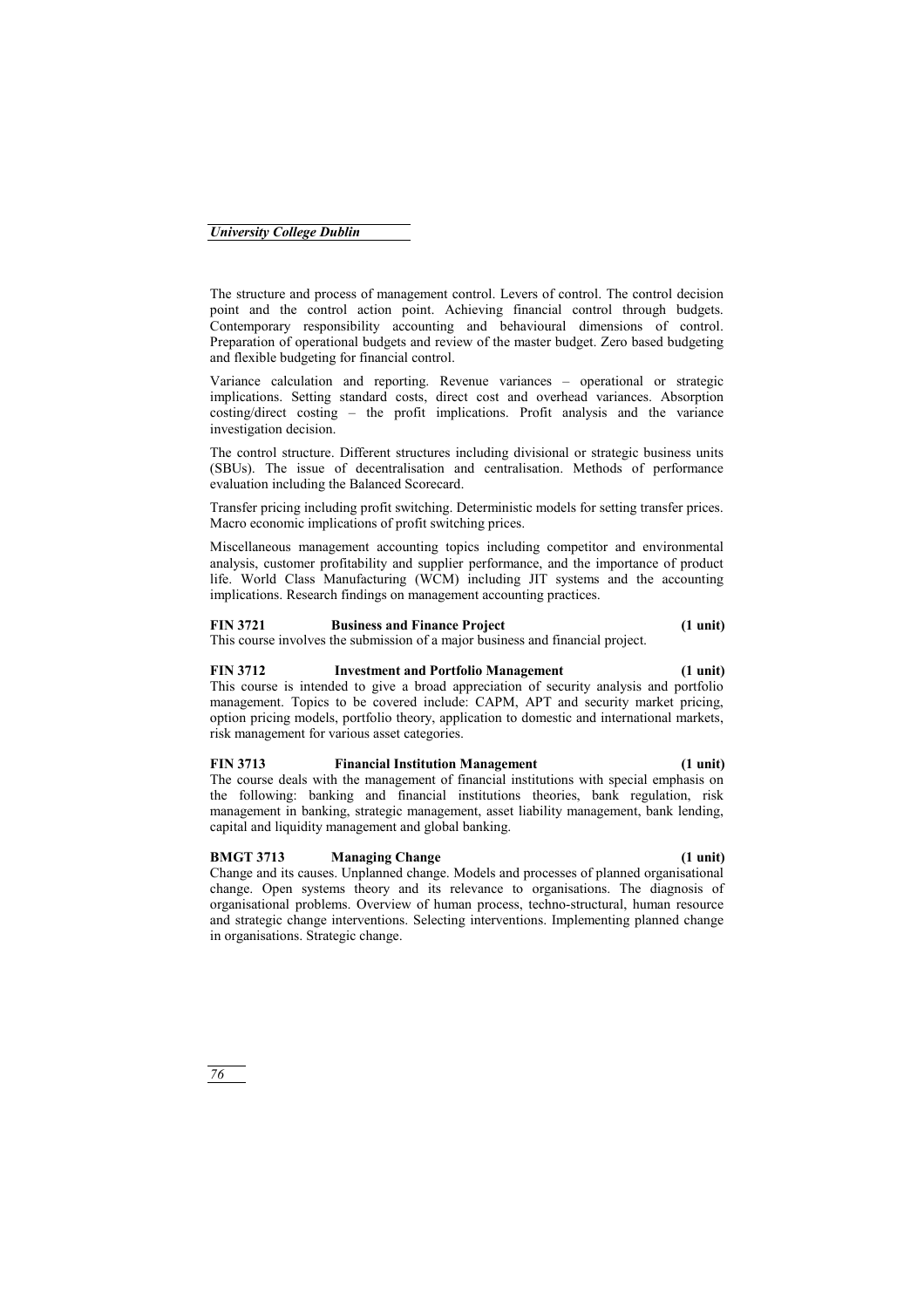### **BMGT 3714 International Business (1 unit)**

The international business environment; internationalisation process of the firm; economic and political systems; human and cultural environment; trade theory; management and organisation of international business; industrial environments and global strategies; global business alliances; information and control systems for global business; political risk; multinationals in Ireland. Global competition; strategic alliances; the competitive advantage of nations; business with industrialised, developing and historically planned economies; international finance; role of information technology; structure in international organisations.

### **MKT 3703 International Marketing (1 unit)**

This course examines the international marketing environment, assesses the potential for products and services in the context of different cultures, risk and uncertainties and demonstrates how companies compete in international markets.

### **BMGT 3715 Business Project (2 units)**

This project-based course involves the completion of various research assignments. The results of these assignments are usually presented in report form.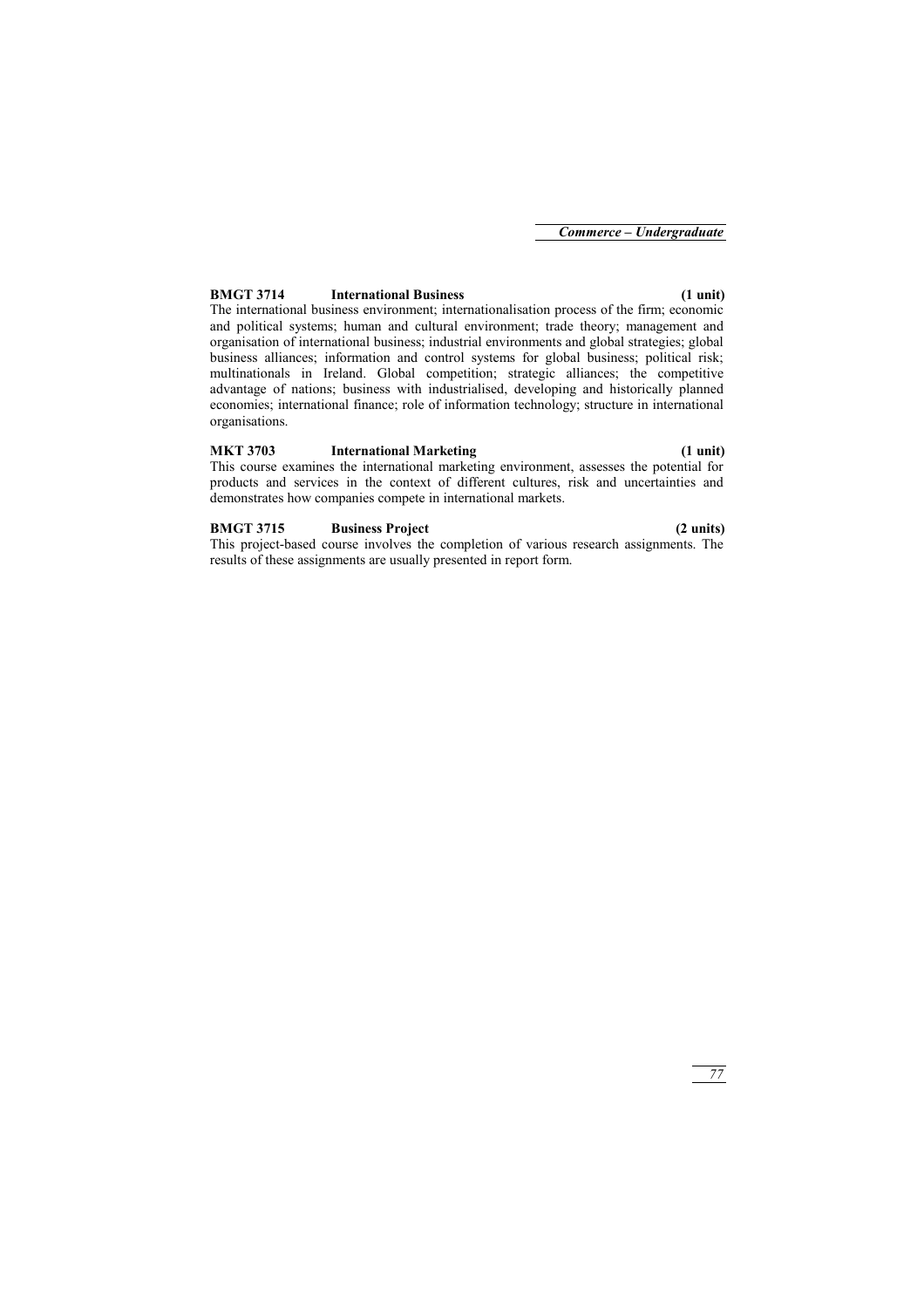# **Degree of Bachelor of Actuarial and Financial Studies**

# *Regulations*

- 1 The Degree of Bachelor of Actuarial and Financial Studies is a degree of the Faculty of Commerce.
- 2 The Degree may be conferred either as a Pass Degree or as a Degree with Honours.
- 3 Approved courses of study must be attended for at least 12 terms after matriculation.
- 4 Candidates for the Degree must have fulfilled the matriculation requirements of the National University of Ireland by passing the Leaving Certificate Examination of the Department of Education in the following subjects:
	- (i) Irish
	- (ii) English
	- (iii) Another recognised language
	- (iv) Mathematics (a minimum of Grade B3 on the Higher paper at the Leaving Certificate Examination)
	- (v) & (vi) Any two recognised subjects not already selected.
- 5 For candidates who entered the programme *before* the 1998/99 academic year, they must pass three examinations:
	- (i) The First University Examination in Actuarial and Financial Studies.
	- (ii) The Second University Examination in Actuarial and Financial Studies.
	- (iii) The Final University Examination in Actuarial and Financial Studies.

For candidates who entered the programme in the 1998/99 academic year or after, they must pass four examinations:

- (i) The First University Examination in Actuarial and Financial Studies.
- (ii) The Second University Examination in Actuarial and Financial Studies.
- (iii) The Third University Examination in Actuarial and Financial Studies.
- (iv) The Final University Examination in Actuarial and Financial Studies.
- 6 The First University Examination in Actuarial and Financial Studies must be passed within two years from the date of entering the course. A business oriented course in a modern language must be passed as part of the First University Examination in Actuarial and Financial Studies. The Second University Examination in Actuarial and Financial Studies must be passed within two years from the date of entering the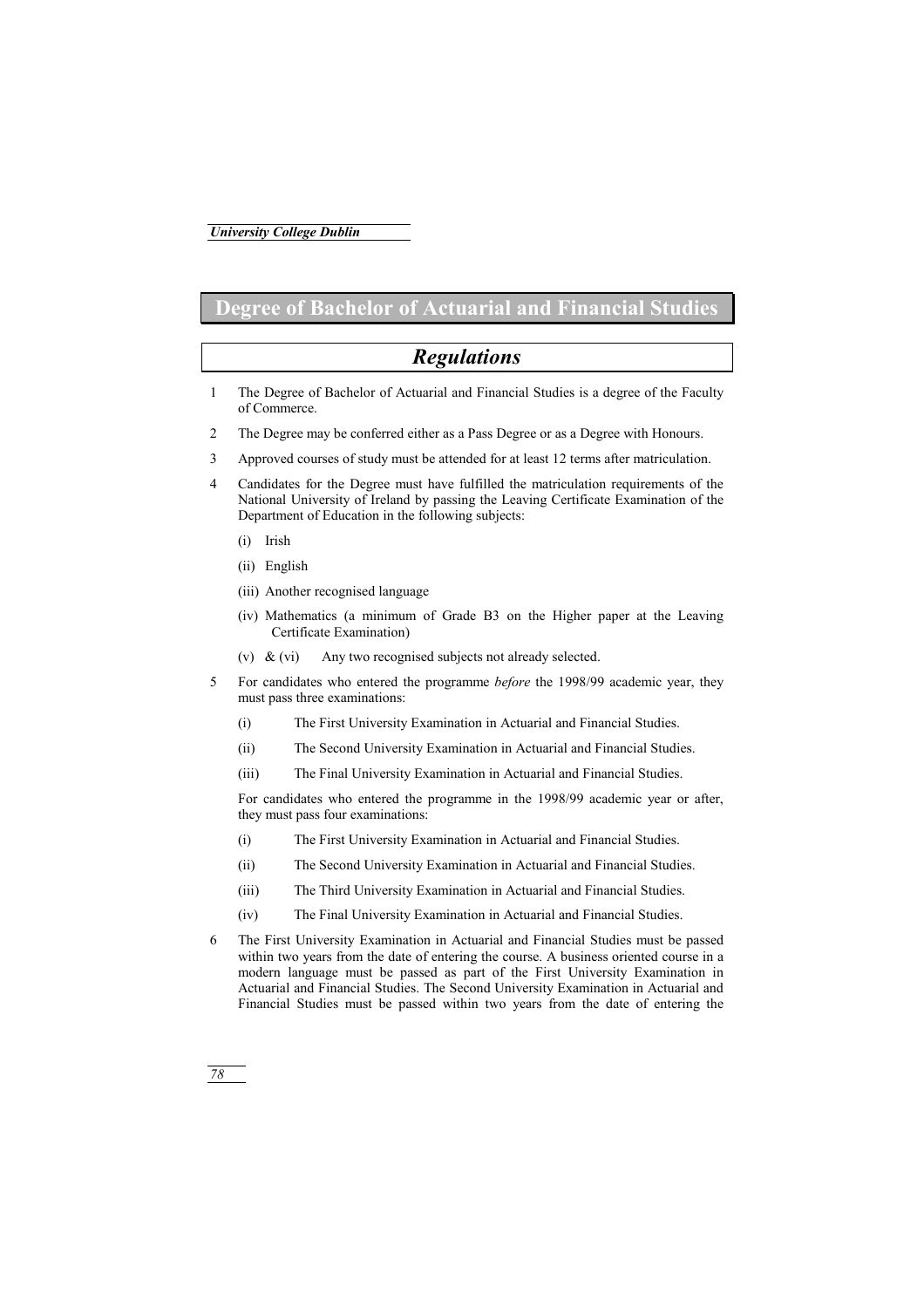second year course. The Third University Examination in Actuarial and Financial Studies must be passed within two years from the date of entering the third year course.

- 7 Candidates will not be allowed to enter the second year course (Level 2) until they have passed the First University Examination. To progress to the third year course (Level 3), students must obtain at least 48 credits from the Level 2 examinations. Candidates will not be allowed to enter the final year course (Level 4) until they have passed the Second University Examination in Actuarial and Financial Studies and have obtained at least 25 credits from the First Semester Level 3 examinations.
- 8 Courses may be semesterised or year-long. There are two examinations associated with each course: the first examination, termed the First Offering, held immediately after the course and the second examination, termed the Second Offering, held at a later date, normally at the end of the subsequent semester for semesterised courses and in Autumn for non-semesterised courses.

Students should note that it is likely that second offering examinations for second semester courses of the previous academic year will be held in the first week of January and in the first week of the second semester.

- 9 Honours may be awarded in each course and in the degree as a whole. The Honours standard in each course will be in accordance with University regulations. For those students who entered the programme before the 1998/99 academic year, honours in the Degree will be awarded on the results of performance in the subjects of Level 2 and Level 3. Where a student passes a Level 2, Level 3 and Level 4 examination after more than one attempt, his or her overall mark will be the average of the first examination and the successful examination.
- 10 The Bachelor of Actuarial and Financial Studies is currently in the process of review and it is likely that substantial changes will take place in the programme of study for all levels from the academic year 2003/2004 onwards. Students who fail to achieve all the business course credits in Level 1 by the second examination offering in the 2002/2003 academic year may not be in a position to take Level 1 examinations based on 2002/2003 courses in subsequent years.

Those students who do not obtain credits associated with a course by the second examination offering in their first cycle of registration for that course, may find that subsequent examination offerings, if any, may not be held at a time which is convenient and they may also find that these subsequent examination offerings may be timetabled at the very same time as other examination offerings which they may still need to take.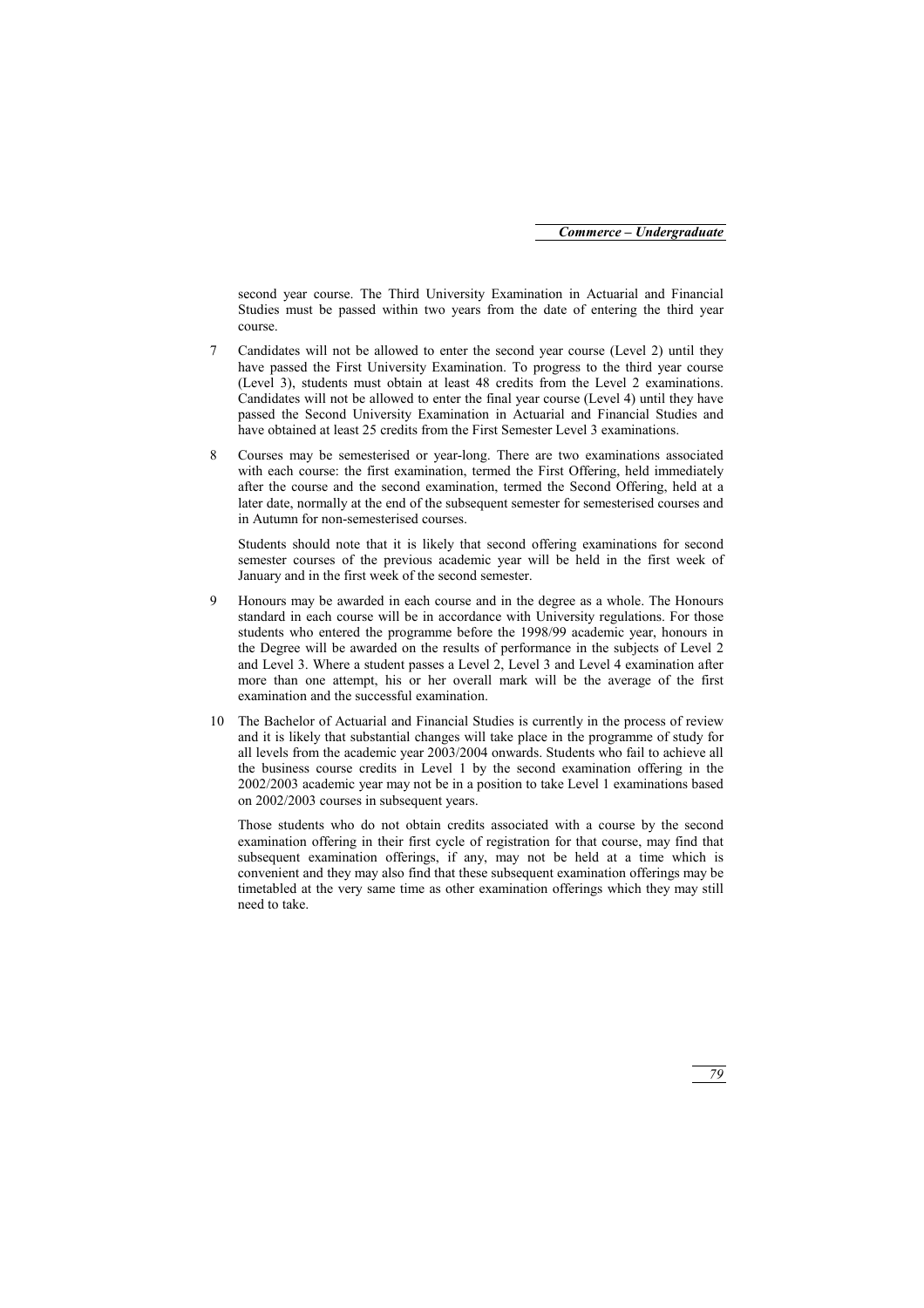# *European Credit Transfer System (ECTS) Credit Scheme for Degree of Bachelor of Actuarial and Financial Studies*

### **First Year Actuarial and Financial Studies**  *Course Title Credits*  MATH 1900 Mathematics 16.0<br>
ECON 1107 Economics 16.0 ECON 1107 Economics STAT 1400- 1404 Statistics 16.0 COMP 1605 Computer Science 12.0  $\sim 60.0$ **Second Year Actuarial and Financial Studies**  *Course Title Credits* **Credits Credits Credits Credits Credits Credits Credits Credits 4.0** Principles of Macroeconomics 4.0 ECON 2207 Principles of Microeconomics 4.0 FIN 2006 Finance 6.0 ACC 1007 Financial Accounting 1 9.0 MATH 2902 Fundamentals of Actuarial and Financial Mathematics 9.0<br>STAT 2441 Introduction to Survival Models 4.0 Introduction to Survival Models STAT 2405- 2407 Statistical Theory 12.0 STAT 2408- 2410 Statistical Methods  $\frac{12.0}{60.0}$  $\sim$  60.0 **Third Year Actuarial and Financial Studies**  *Course Title Credits*

| <b>FIN</b>       | 3043      | Aspects of Financial Theory            | 5.0  |
|------------------|-----------|----------------------------------------|------|
| STAT 3414        |           | Time Series                            | 4.0  |
|                  | STAT 3442 | Survival Models – Life Insurance       | 8.0  |
| STAT 3422        |           | Introduction to Stochastic Models      | 4.0  |
| <b>ECON 3386</b> |           | Economics Option                       | 5.0  |
| MIS.             | 3025      | Information Management for Actuaries   | 4.0  |
| STAT 3045        |           | Professional work placement/internship | 30.0 |
|                  |           |                                        | 60.0 |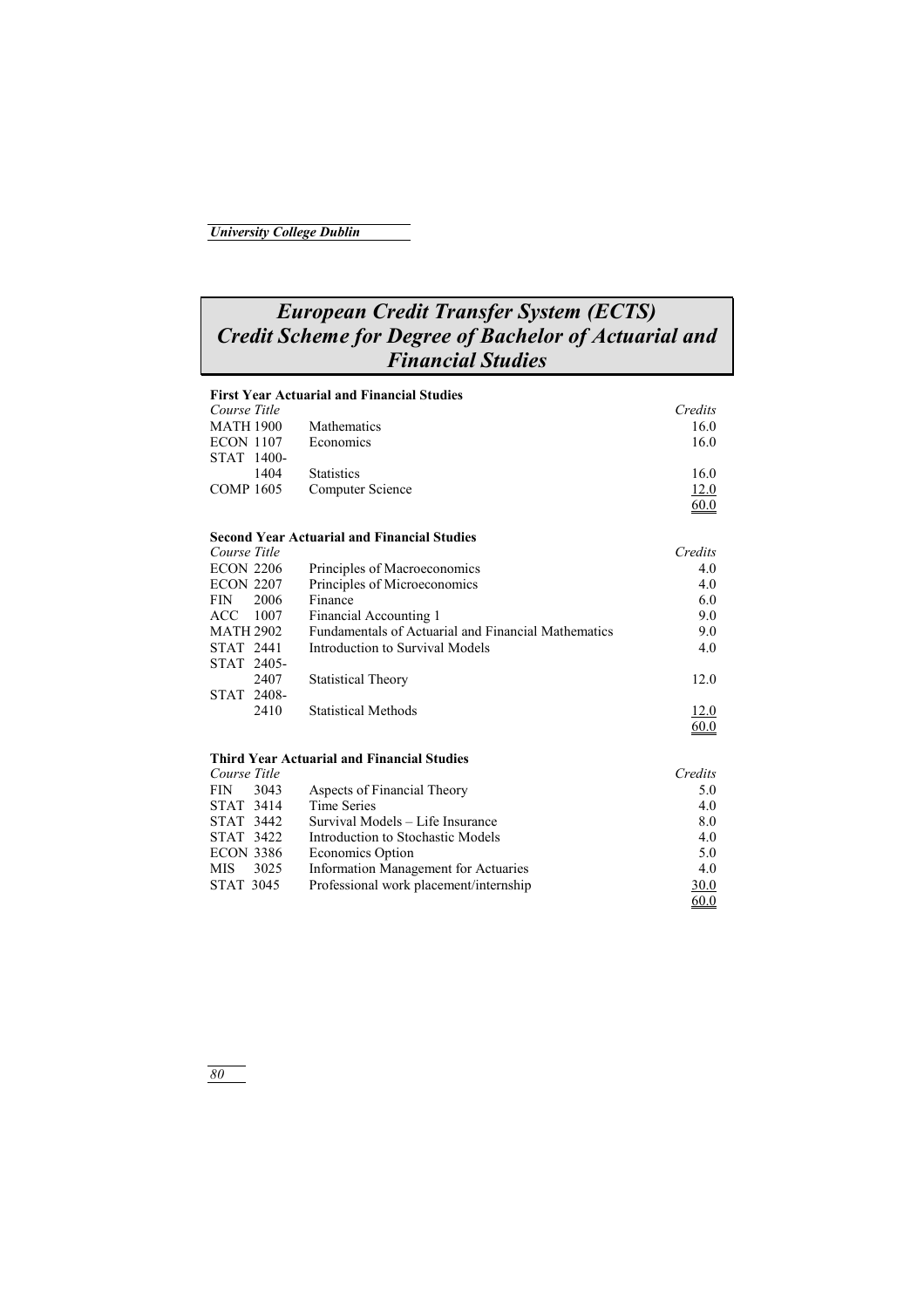## **Fourth Year Actuarial and Financial Studies**

| Course Title     |       | Credits                                             |            |
|------------------|-------|-----------------------------------------------------|------------|
| STAT 4443        |       | Actuarial Mathematics (Life Insurance and Pensions) | 10.0       |
| STAT 4437        |       |                                                     |            |
|                  | /4439 | <b>Stochastic Processes</b>                         | 12.0       |
| STAT 4416-       |       |                                                     |            |
|                  | 4417  | <b>Applied Actuarial Statistics</b>                 | 9.0        |
| <b>ECON 4001</b> |       | <b>Economics Option</b>                             | 4.0        |
| <b>FIN</b>       | 3044  | <b>Actuarial Investments</b>                        | 9.0        |
| <b>FIN</b>       | 3045  | <b>Financial Economics</b>                          | 10.0       |
| <b>FIN</b>       | 3027  | <b>Financial Management</b>                         | <u>6.0</u> |
|                  |       |                                                     | 60.0       |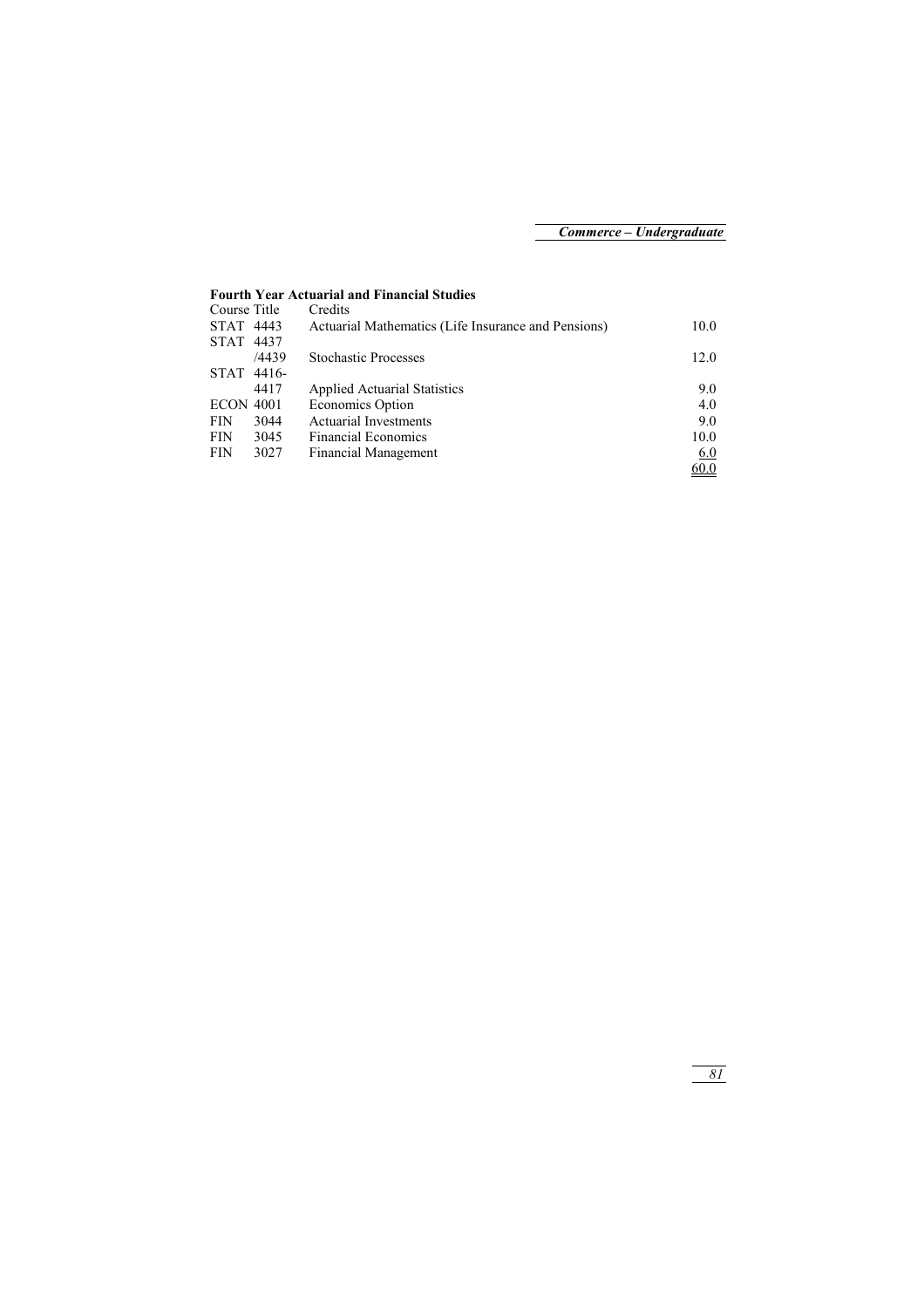*82* 

## *University College Dublin*

# *Bachelor of Actuarial and Financial Studies Format*

# *First Year (Level 1) Courses*

# **MATH 1900 Mathematics (4 units)**

*Analysis*

Ordered fields. The field of real numbers as a complete ordered field. Accumulation points. Sequences. Rigorous treatment of limit, convergence. Infinite series. Tests for convergence. Limits of functions. Continuous functions, their intermediate value and boundedness properties. Differentiable functions. Mean-value theorem. Taylor's theorem. Applications to maximum and minimum computation and curve-sketching. Power series. Radius of convergence, differentiability. Power series expansions for exponential and trigonometrical functions and their inverses. Riemann integration. Differential equations.

#### *Algebra and Geometry*

Matrix algebra. Permutations, sign, parity law. Determinants and their properties. Linear systems, Gauss elimination, Cramer's rule. Eigenvalues, eigenvectors, diagonalizability of matrices. Two-dimensional co-ordinate geometry of straight line, circle, conic. Threedimensional vector geometry.

### **ECON 1107 Economics (4 units)**

*Principles of Macroeconomics (2 units)*

National income accounting, introduction to models of income determination, money, banking and credit, international economic relations, monetary and fiscal policy. Introduction to quantitative methods and their applications in economics.

#### *Principles of Microeconomics (2 units)*

The price system, theory of the firm, factors of production and their markets: microeconomic policy.

### **STAT 1400-1404 Statistics (4 units)**

*An Introduction to Statistics and Probability*

*Descriptive Statistics and Statistical Computing* 

Types of Variables and Data. Stem-and-Leaf Displays. Frequency Distributions. Histograms. Samples and Populations. Transforming Data. Numerical Summary Measures. Summarising Bivariate Data. Introduction to Statistical Programming and MINITAB.

*Introduction to Probability and Statistical Inference*

Probability concepts. Random variables and probability distributions. The binomial distribution. The normal distribution. Checking for normality. The distribution of a sample mean. Point and interval estimation using a single sample. Hypotheses and test procedures. Errors in hypothesis testing. Tests for population means and proportions using a single sample. P-values.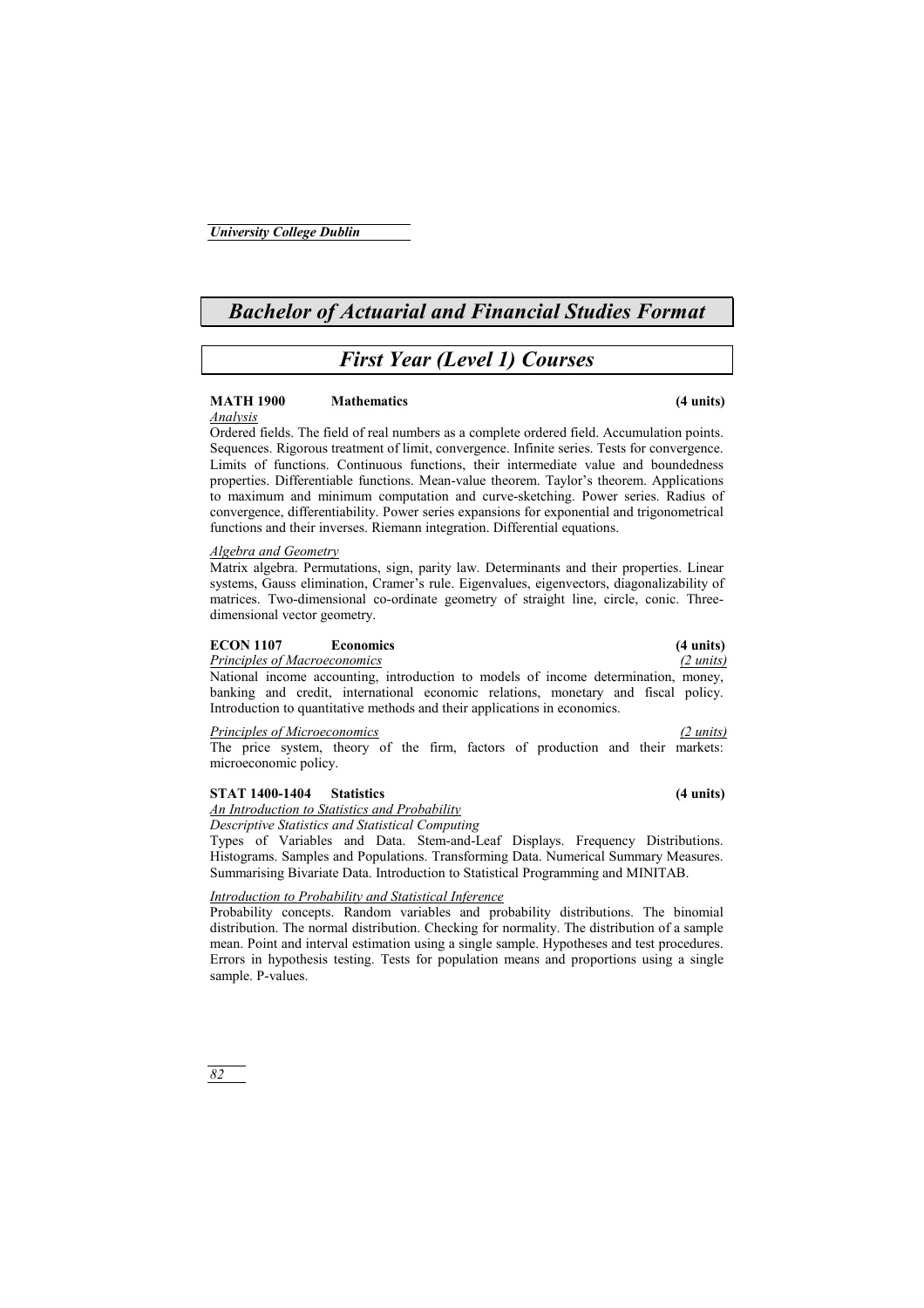# *An Introduction to Statistical Inference*

# *Statistical Inference and Goodness-of-Fit*

Tests and estimation procedures for a difference between two population means or proportions using two independent samples. Tests and estimation procedures for differences using paired data. Distribution free procedures. One- and two-way frequency tables. Hypothesis testing for proportions and independence. Testing the fit for a population.

## *Linear Regression and Analysis of Variance*

The simple linear regression model. Inferences based on the estimated regression line. Inferences on the population correlation. Checking model adequacy. Single factor ANOVA. Multiple comparisons. Randomized block experiment. Two factor ANOVA.

## **COMP 1605 Computer Science (3 units)**

## *Introduction to Computer Programming (2 units)*

Nature of computation; algorithms; correctness and efficiency of algorithms; basic complexity measures; sequence, selection and iteration constructs; program construction using these constructs; reasoning about programs, various methods of problem decomposition; reuse of existing software components.

## *Introduction to Information Technology (1 unit)*

Basic computer hardware; practical usage of current software applications and operating systems; the Internet and World-Wide Web.

## *Modern Business Language (2 units)*

A language course concentrating on business issues.

# *Second Year (Level 2) Courses*

# **STAT 2405-2407 Statistical Theory (3 units)**

## *Statistical Theory I: Probability*

Probability theory. Combinatorics. Random variables: univariate bivariate and multivariate. Moment generating functions. Functions of a random variable. Standard probability laws.

## *Statistical Theory II: Statistical Inference*

(a) Estimation theory: Law of large numbers. Chebyshev inequality. Central limit theorem. Methods of moments and maximum likelihood. Point estimation and interval estimation.

(b) Hypothesis testing: Neyman Pearson Lemma. Likelihood ratio tests.

## *Statistical Theory III: Bayesian Statistics and Stochastic Processes*

Bayesian statistical inference. Stochastic processes. Poisson processes. Birth and death processes. Branching processes.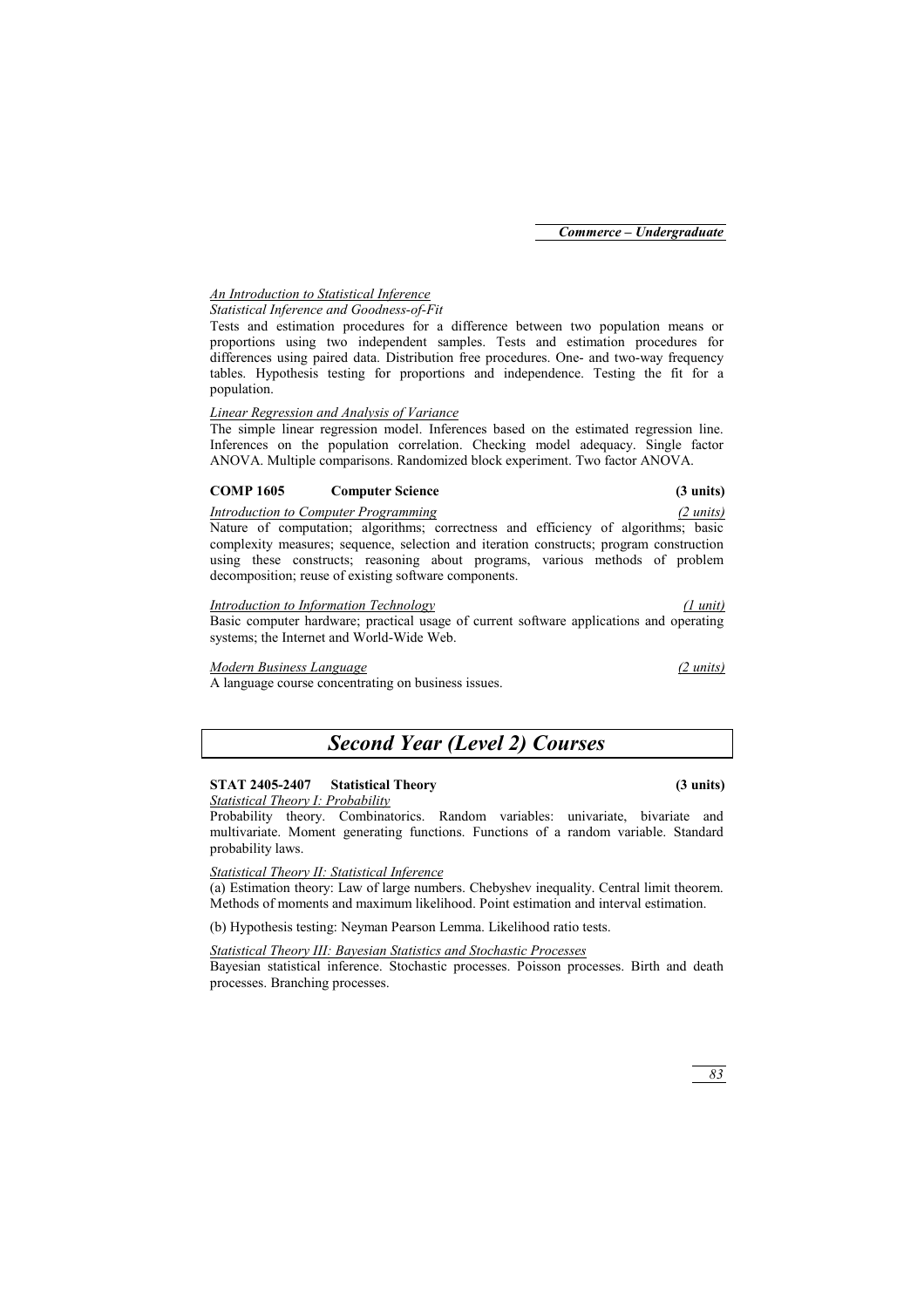# **STAT 2408-2410 Statistical Methods (3 units)**

## *Statistical Methods I*

Simple linear regression. Hypothesis testing and inferences concerning the regression equation. Polynomial and multiple regression. Regression diagnostics and transformations. Selecting the best regression model.

## *Statistical Methods II*

One- and two-way analysis of variance. Fixed, random and mixed effects models. Contrasts. Interaction. Multiple comparison procedures. Introduction to experimental design. Nonparametric statistics. Introduction to generalized linear models.

## *Data Analysis and Statistical Software*

Data screening and cleaning. The SAS software package for data analysis.

## **STAT 2441 An Introduction to Survival Models (1 unit)**

Lifetime as a random variable; survival functions; hazard rate models; multiple state models and transition intensities.

**MATH 2902 Fundamentals of Actuarial and Financial Mathematics (2.5 units)**  Mathematical applications of the following: theory of interest rates; basic compound interest functions and equations of value; annuities certain; nominal rates of interest; discounted cash flow and measures of investment performance; capital redemption policies; valuation of securities; effect of income and capital gains taxes; introduction to stochastic interest rate models.

## **ACC 1007 Financial Accounting 1 (3 units)**

Balance sheet equation; debit credit convention; income measurement; period and adjustments; journals and daybooks including control accounts; preparation of final accounts for retailers, manufacturers, sole traders and companies; published accounts; regulatory framework; companies acts requirements; cash flow statements; partnership accounts including admission and retirement of partners; changes in profit sharing ratios; final accounts; preparation of accounts from incomplete records; bank reconciliations; correction of errors.

## **FIN 2006 Finance (1.5 units)**

Joint stock company. Principles of taxation. Present values and wealth. Investment appraisal. Value additivity. The cost of capital. Portfolio theory. Risk versus return. Sources of finance. Agency theory. Gearing. Capital structure. Dividend decision. Financial analysis and planning. Working capital management. Valuation of options. Mergers and takeovers. International financial management. Valuation of companies.

# **ECON 2206 Principles of Macroeconomics (1 unit)**  An intermediate level course in macroeconomics.

# **ECON 2207 Principles of Microeconomics (1 unit)**

An intermediate level course in microeconomics.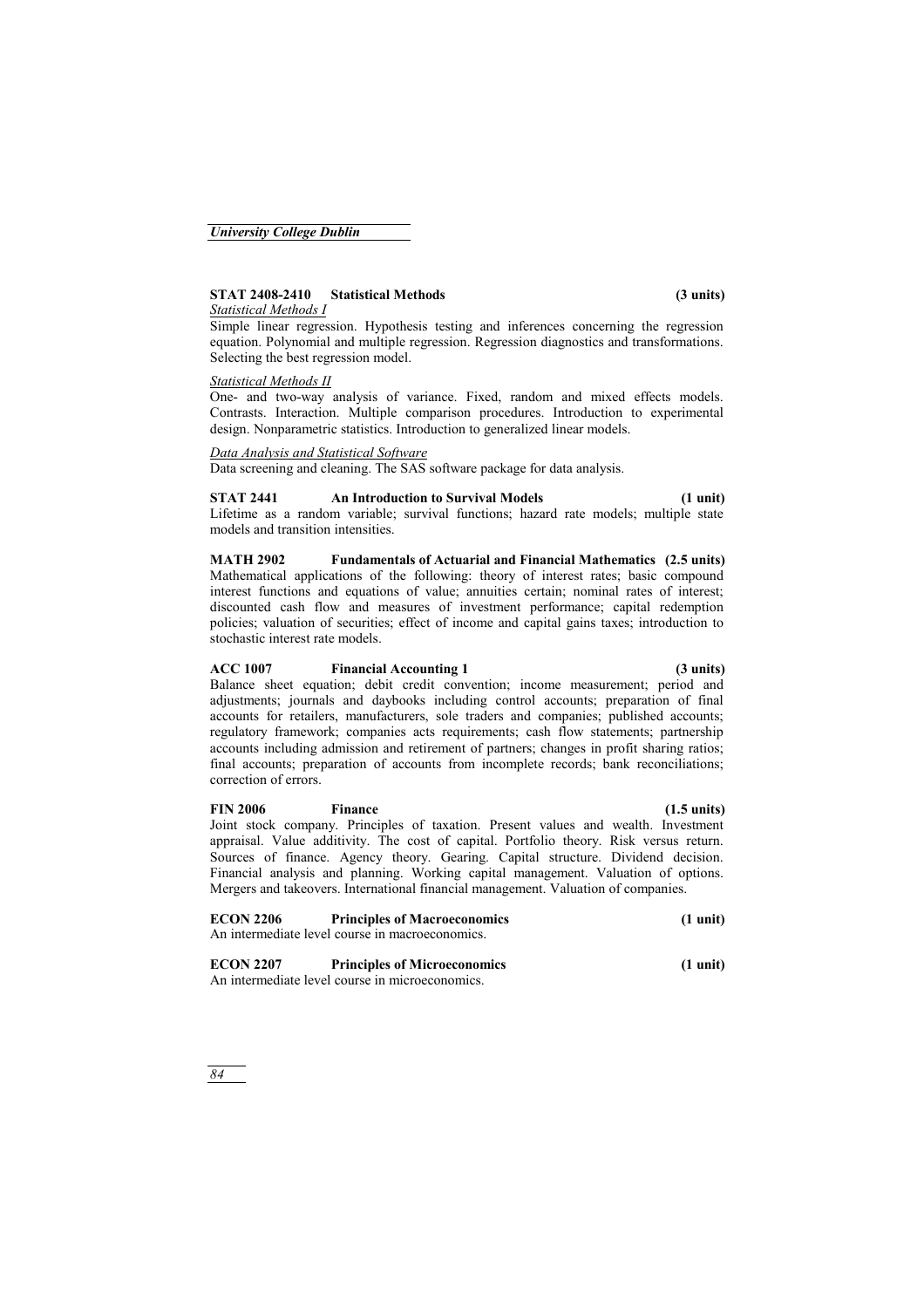# *Third Year (Level 3) Courses*

### *First Semester:*

### **STAT 3414 Time Series (1 unit)**

Characteristics of time series. Autocorrelation and cross-correlation function. Stationary time series. Autoregressive and moving average processes. Nonstationary time series. Model specification and estimation. Model diagnostics. Forecasting. Special topics.

**STAT 3442 Survival Models – Life Insurance (2.5 units)**  Survival models and the life table. Estimating the lifetime distribution  $F<sub>v</sub>(t)$ . The Cox regression model. The two-state Markov model. The general Markov model. Binomial and Poisson models. Graduation and statistical tests. Methods of graduation. Exposed to risk. The evaluation of assurances and annuities. Premiums and reserves.

### **STAT 3422 Introduction to Stochastic Mathematics (1 unit)**

An introduction to the classification and simulation of stochastic processes. Discrete and continuous time models. Stochastic calculus.

### **MIS 3025 Information Management for Actuaries (1 unit)**

Types of information system, data integrity, database management, data security, privacy and social issues arising from data storage and collection. This course includes an important practical component with exercises in Excel and Access, including Visual Basic applications.

## **FIN 3043 Aspects of Financial Theory (1.5 units)**

This course introduces students to the main emphasis of modern financial theory with particular reference to capital market consumption and investment decisions; utility theory; portfolio optimisation, equilibrium financial asset pricing models and the pricing of contingent claims.

### **ECON 3386 Economics Option (1 unit)**

A final year Economics course selected from available recommended options.

### *Second Semester:*

## **STAT 3450 Work Experience**

Students will undergo relevant supervised work experience for six months.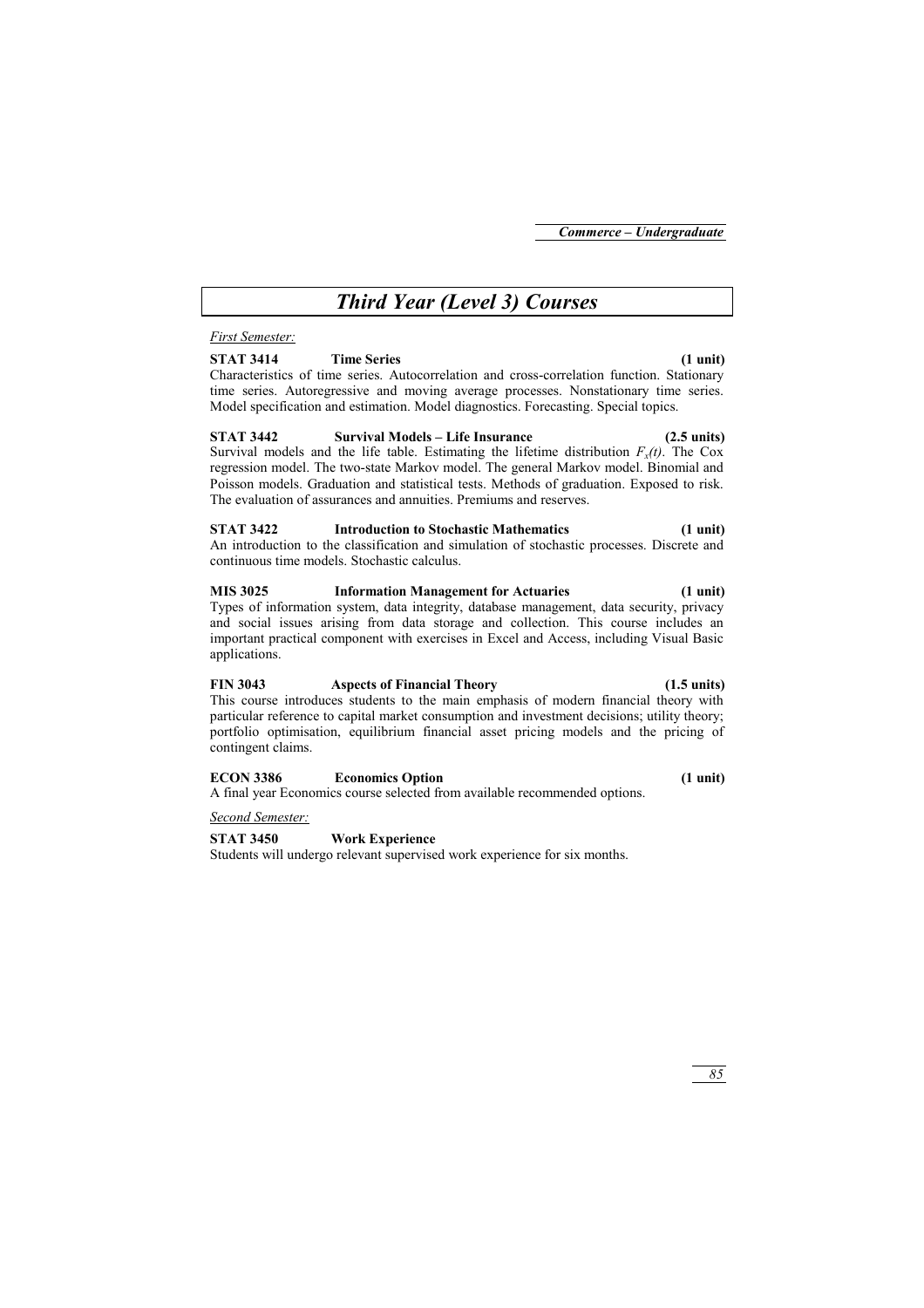# *Fourth Year (Level 4) Courses*

**STAT 4443 Actuarial Mathematics (Life Insurance and Pensions) (2.5 units)**  Select Mortality. Life Insurance and Sickness Contracts. Gross premiums and Reserves. Discounting Emerging Cost Techniques. Asset Shares. Guarantees under Life Insurance Contracts. Factors affecting mortality. Population projection. Valuation of benefits.

### **STAT 4437/4439 Stochastic Processes (4 units)**

*Stochastic Processes 11*

General principles of stochastic processes. Markov chains. Markov processes. Special topics in times series models.

### *Stochastic Processes 111*

Gauss Wiener processes and levy processes. Monte Carlo simulation of stochastic processes. Stochastic actuarial modelling.

### **STAT 4416-4417 Applied Actuarial Statistics (2 units)**

### *Actuarial Statistics I*

Decision Theory. Loss distributions. Risk Models. Run Off Triangles and Experience Rating Systems.

### *Actuarial Statistics II*

Ruin theory. Bayesian Statistics. Credibility Theory. Introduction to Generalised Linear Models.

### **FIN 3044 Actuarial Investments (2 units)**

Characteristics of the main investment assets and their markets; investment indices; market behaviour; legislative and regulatory framework; investment management objectives; individual asset and portfolio valuation; portfolio strategy and management including risk control; performance measurement.

### **FIN 3045 Financial Economics (2 units)**

Utility theory. Stochastic dominance. Measures of investment risk. Portfolio theory. Asset liability modelling. The Efficient Markets Hypothesis. Introduction to the valuation of derivative securities. The Black-Scholes analysis and arbitrage free pricing. Numerical procedures used in derivative pricing and valuation.

### **FIN 3027 Financial Management (1 unit)**

This is a case study course applying the techniques learned by students in FIN 2006. Topics include financial analysis and planning, cost of capital, capital structure, project appraisal, working capital management and mergers and acquisitions.

### **ECON 4001 Economics Option (1 unit)**

A final year Economics course selected from available recommended options.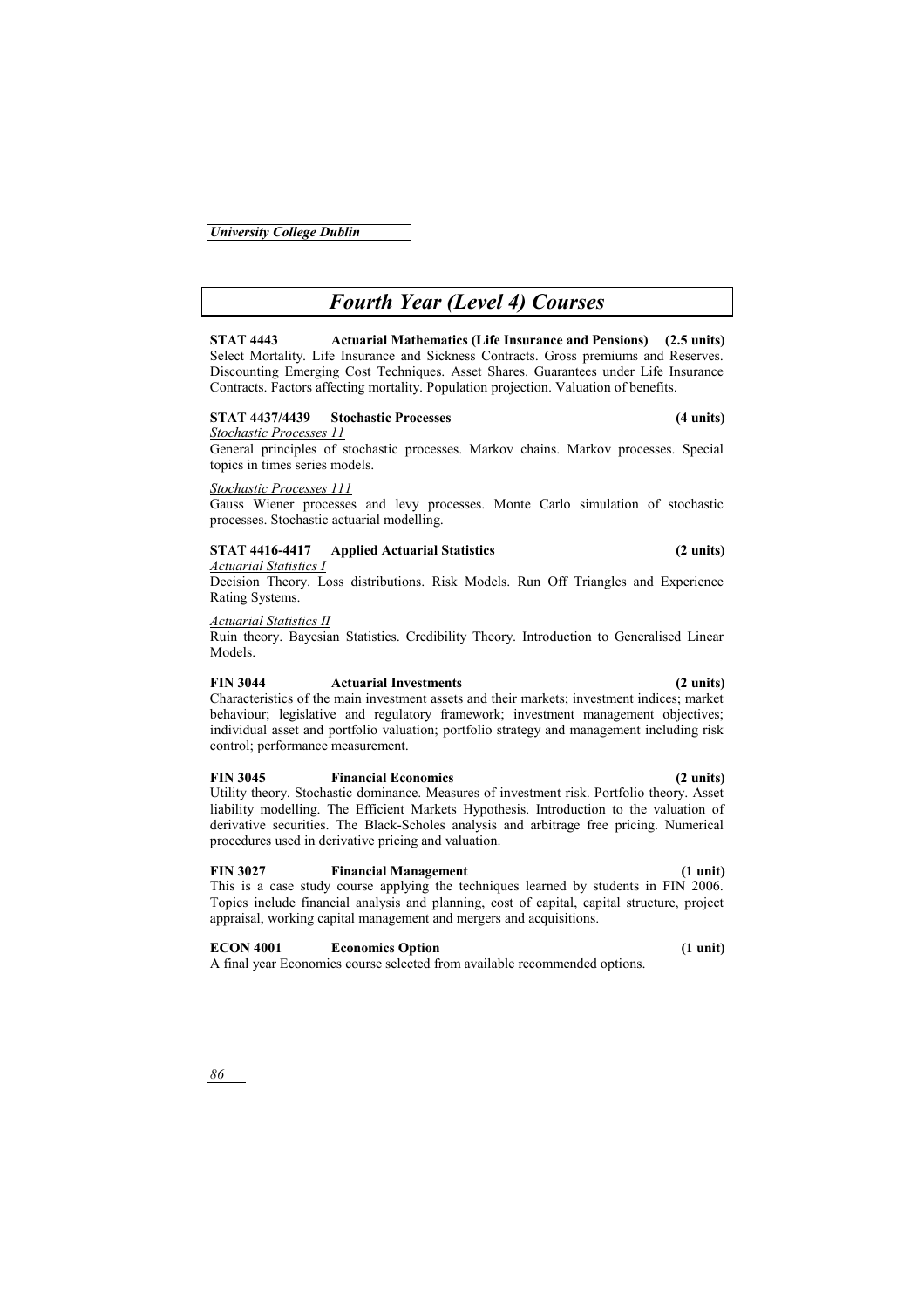# *Programme Structure, Examination Requirements and Marks and Standards*

The programme is full time over four years. Candidates must pass the First University Examination in order to progress to Level 2. To progress to the third year course (Level 3), students must obtain at least 48 credits from the Level 2 examinations. Candidates will not be allowed to enter the final year course (Level 4) until they have passed the Second University Examination in Actuarial and Financial Studies and have obtained at least 25 credits from the First Semester Level 3 examinations. Honours may be awarded in each course and in the degree as a whole. Honours in the degree will be awarded on the basis of a weighted average of the results in Level 2 (20%), Level 3 (20%) and Level 4 (60%). To pass a course, students must obtain a minimum mark of 40% Where a student passes a Level 2, Level 3 or Level 4 examination after more than one attempt, his or her contributing mark will be the average of the first examination and the successful examination or 40%, whichever is the greater. Deferrals of exams are not permitted except in grave circumstances.

In Level 1, students must pass each of the subjects: Mathematics, Economics, Statistics, Computer Science and a Modern Business Language. Examinations in Year One will be given in the summer with repeats in the autumn.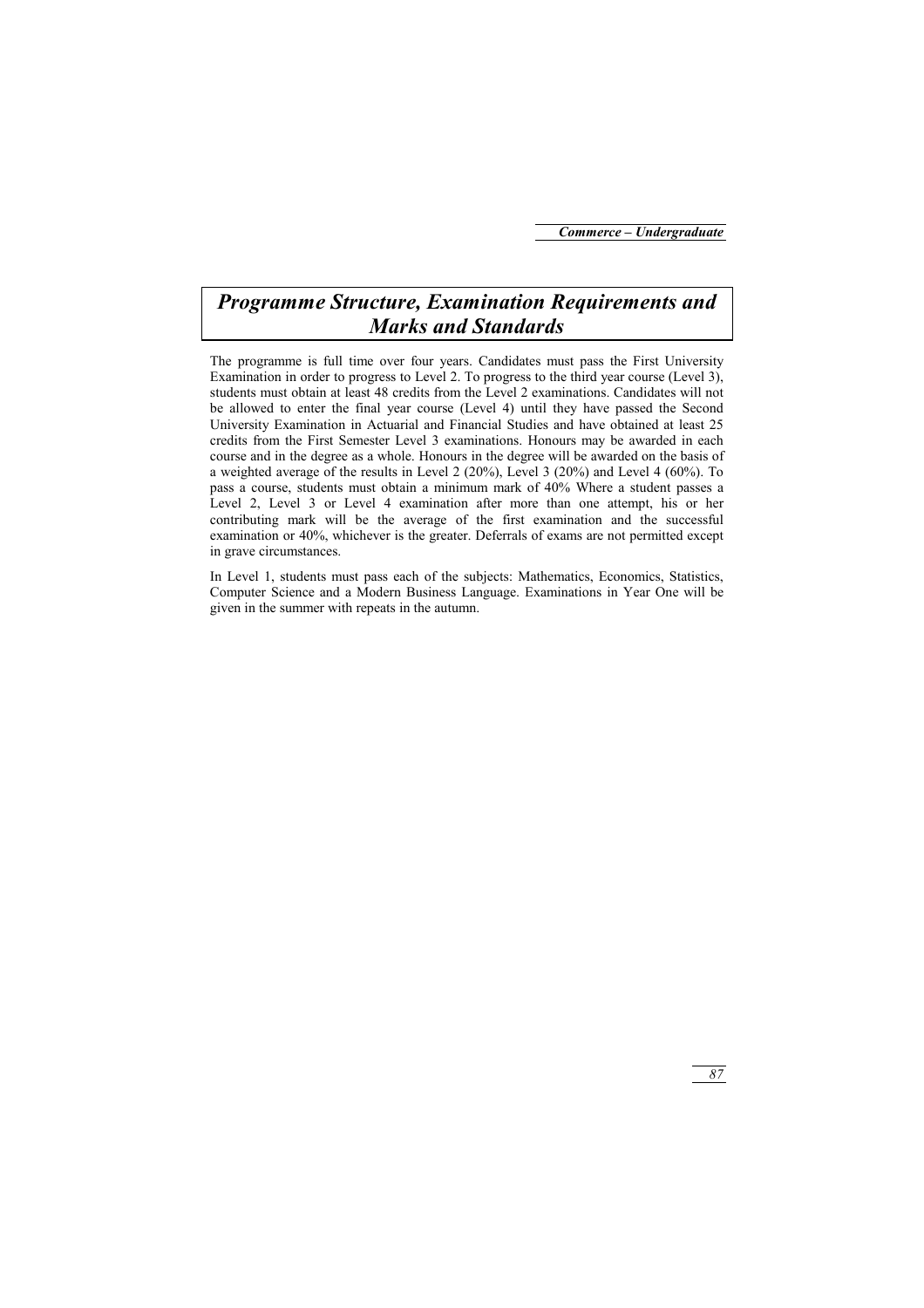# **Degree of Bachelor of Business Studies (Industrial Relations/Human Resources) through Distance Learning**

The Bachelor of Business Studies (BBS) in Industrial Relations/Human Resources, delivered through distance learning methods, is a joint initiative of the Irish Congress of Trade Unions, the Irish Business and Employers Confederation and the Department of Industrial Relations and Human Resources, University College Dublin. The programme of courses is delivered through distance learning with attendance at University College Dublin, on a block release basis, a requirement in each year of the programme. Enquiries should be addressed to the Programme Manager at the Department of Industrial Relations and Human Resources at telephone: (01) 716 8020.

The programme covers a period a four years (minimum) and contains three levels of study. Level 1 takes two years to complete and on its successful completion, a Diploma in Business Studies is awarded. Levels 2 and 3 each take a year to complete and the degree (BBS) is awarded on the successful completion of Level 3 examinations.

The BBS programme was first launched in 1996. The development of the programme was assisted by European ADAPT funding. The initial aim was to design a programme appropriate to the needs of trade union officials and workplace representatives in a modern economy. Indeed, the programme actively seeks to achieve in each intake of students a broad mix of backgrounds and perspectives of industrial relations, thereby enhancing the learning experience. The programme, therefore, is equally suitable to candidates interested in a career in human resource management.

# *Regulations*

- 1. The degree is composed of a number of courses which are given at three levels. Level 1 courses are offered at the commencement of the degree programme and are taken over two years. These are followed by Level 2 courses. Level 3 courses are taken in the final stages of the degree programme.
- 2. Courses are taken individually. The pass mark in each course is 40% and no compensation is allowed. The award of a pass mark in a course is subject to the additional regulations concerning continuous assessment and project-based courses.
- 3. A student may not repeat any examination that the student has already passed. A student is deemed to have completed his/her degree requirements as soon as all required courses have been passed.
- 4. Where a mark is given for course work in a subject, a pass mark will not be awarded for the subject unless at least 35% is attained in the written examination in that subject.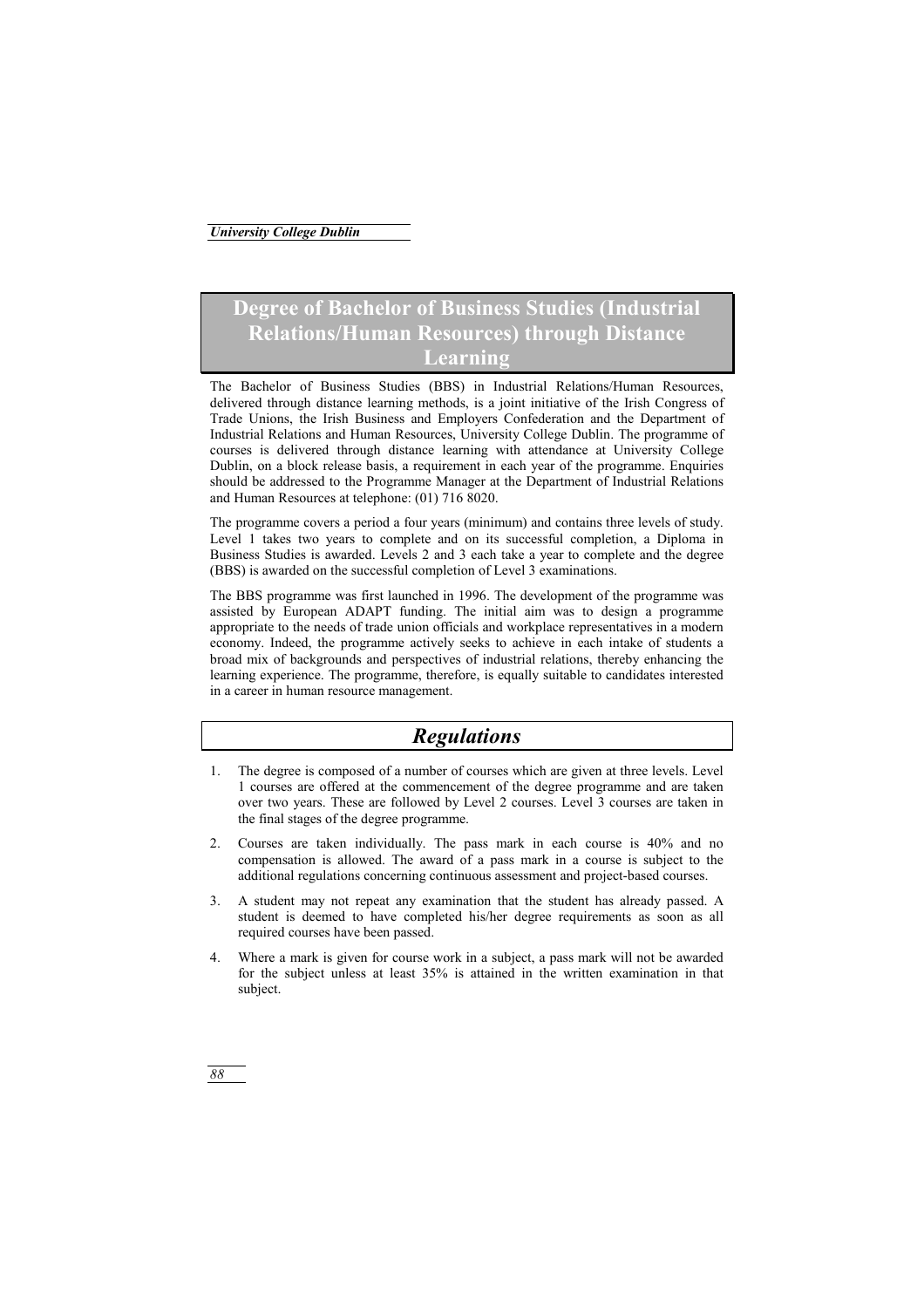5. *Progression from Level to Level:*

Progress from Level 1 to Level 2 is conditional on the satisfactory completion of all courses under Level 1.

Progress from Level 2 to Level 3 is conditional on the satisfactory completion of all courses under Level 2. The Faculty may waiver this rule in exceptional circumstances.

A student cannot attempt any Level 2 examination, while the student has one or more Level 1 examinations outstanding.

# *Summary of Courses for the Diploma in Business Studies (Industrial Relations/Human Resources)*

### **Level 1 (year 1)**

|                  | Courses                                                   |  |
|------------------|-----------------------------------------------------------|--|
| ACC 1706         | Principles of Accounting and Financial Management         |  |
| <b>BMGT 1709</b> | Organisational Behaviour                                  |  |
| <b>HRM 1704</b>  | Institutions and Industrial Relations Practice in Ireland |  |
| <b>HRM 1705</b>  | Labour Law: the Constitution and Statute Law              |  |
| or               |                                                           |  |
| ACC 1707         | Business Law                                              |  |

### **Level 1 (year 2)**

|                  | Courses                                            |  |
|------------------|----------------------------------------------------|--|
| <b>ECON 1101</b> | Principles of Economics                            |  |
| BMGT 1705        | <b>Business Management</b>                         |  |
| <b>HRM 1706</b>  | <b>Employment Legislation</b>                      |  |
| <b>HRM 1703</b>  | Trade Union History and Organisational Development |  |
| or               |                                                    |  |
| <b>HRM 1707</b>  | Introduction to Human Resource Management          |  |
|                  |                                                    |  |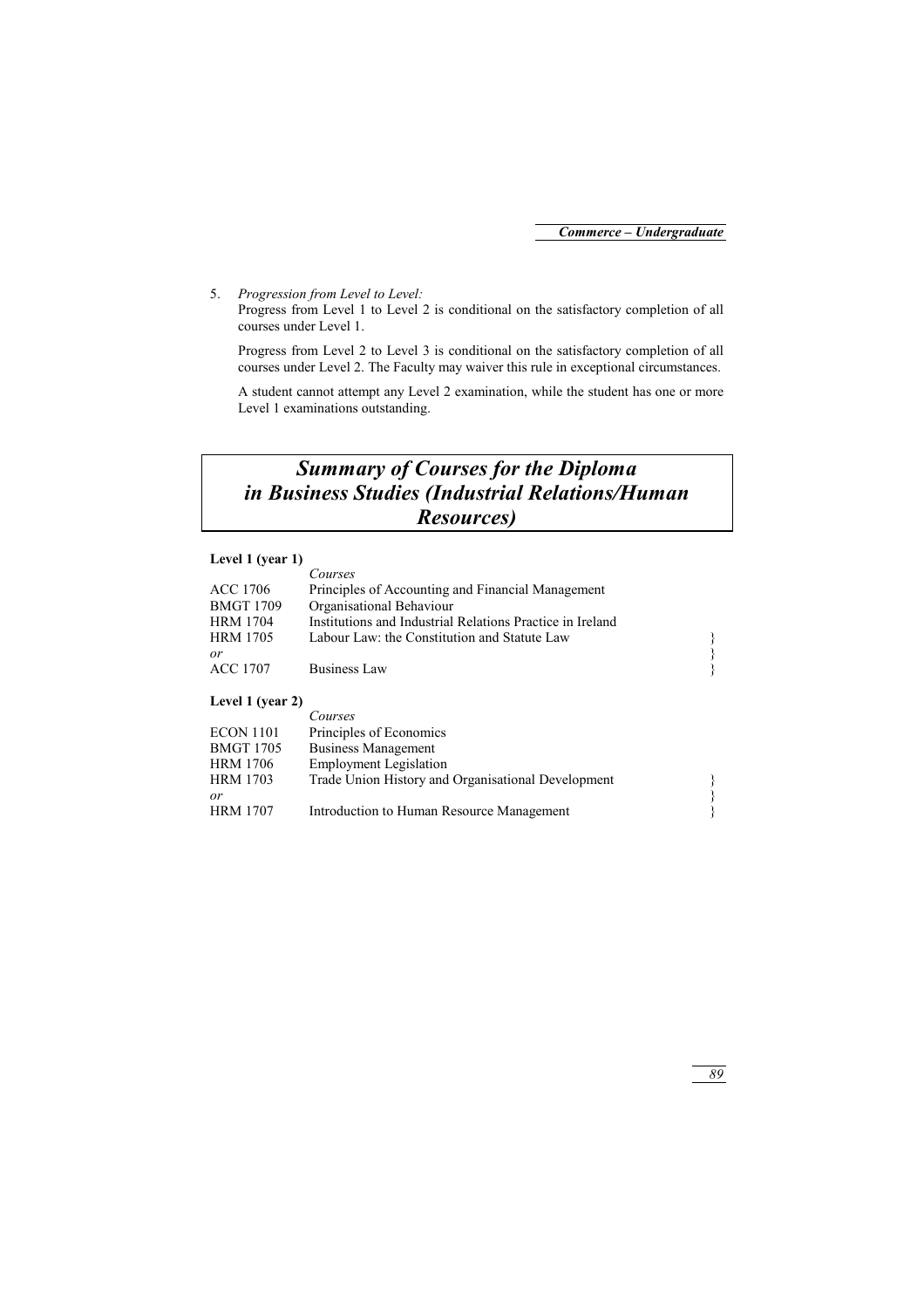# *Summary of Courses for the Degree of Bachelor of Business Studies (Industrial Relations/Human Resources)*

Each level of the degree programme contains courses to the value of 60 credits in accordance with European Union standards, namely the European Credit Transfer System (ECTS). The credits are assigned as follows:

| Level 1 (year 1) |                                                           |         |  |
|------------------|-----------------------------------------------------------|---------|--|
|                  | Courses                                                   | Credits |  |
| <b>ACC 1706</b>  | Principles of Accounting and Financial Management         | 7.5     |  |
| <b>BMGT 1709</b> | Organisational Behaviour                                  | 7.5     |  |
| <b>HRM 1704</b>  | Institutions and Industrial Relations Practice in Ireland | 7.5     |  |
| <b>HRM 1705</b>  | Labour Law: the Constitution and Statute Law              | 7.5     |  |
| or               |                                                           |         |  |
| <b>ACC 1707</b>  | Business Law                                              | 7.5     |  |
|                  | Total                                                     | 30      |  |
| Level 1 (year 2) |                                                           |         |  |
|                  | Courses                                                   | Credits |  |
| <b>ECON 1101</b> | Principles of Economics                                   | 7.5     |  |
| <b>BMGT 1705</b> | <b>Business Management</b>                                | 7.5     |  |
| <b>HRM 1706</b>  | <b>Employment Legislation</b>                             | 7.5     |  |
| <b>HRM 1703</b>  | Trade Union History and Organisational Development        | 7.5     |  |
| or               |                                                           |         |  |
| <b>HRM 1707</b>  | Introduction to Human Resource Management                 | 7.5     |  |
|                  | Total                                                     | 30      |  |

After Level 1 a Diploma will be awarded.

### **Level 2**

|                  | Courses                                                                            | Credits |  |
|------------------|------------------------------------------------------------------------------------|---------|--|
| <b>ECON 1201</b> | Economic Policy and the Global Environment                                         | 12      |  |
| <b>ACC 2708</b>  | Management Accounting                                                              | 12      |  |
| <b>BMGT 2717</b> | Managing Change                                                                    | 12      |  |
| <b>HRM 2706</b>  | Human Resource Management                                                          | 12      |  |
| <b>HRM 2705</b>  | Labour Management Negotiation (Skills/Project-based)*                              | 12      |  |
| or               |                                                                                    |         |  |
| <b>HRM 2710</b>  | Human Resource Management Techniques (Skills/Project-based)*                       | 12      |  |
|                  | Total                                                                              | 60      |  |
|                  | * An oral examination may be required at the discretion of the Eaculty of Commerce |         |  |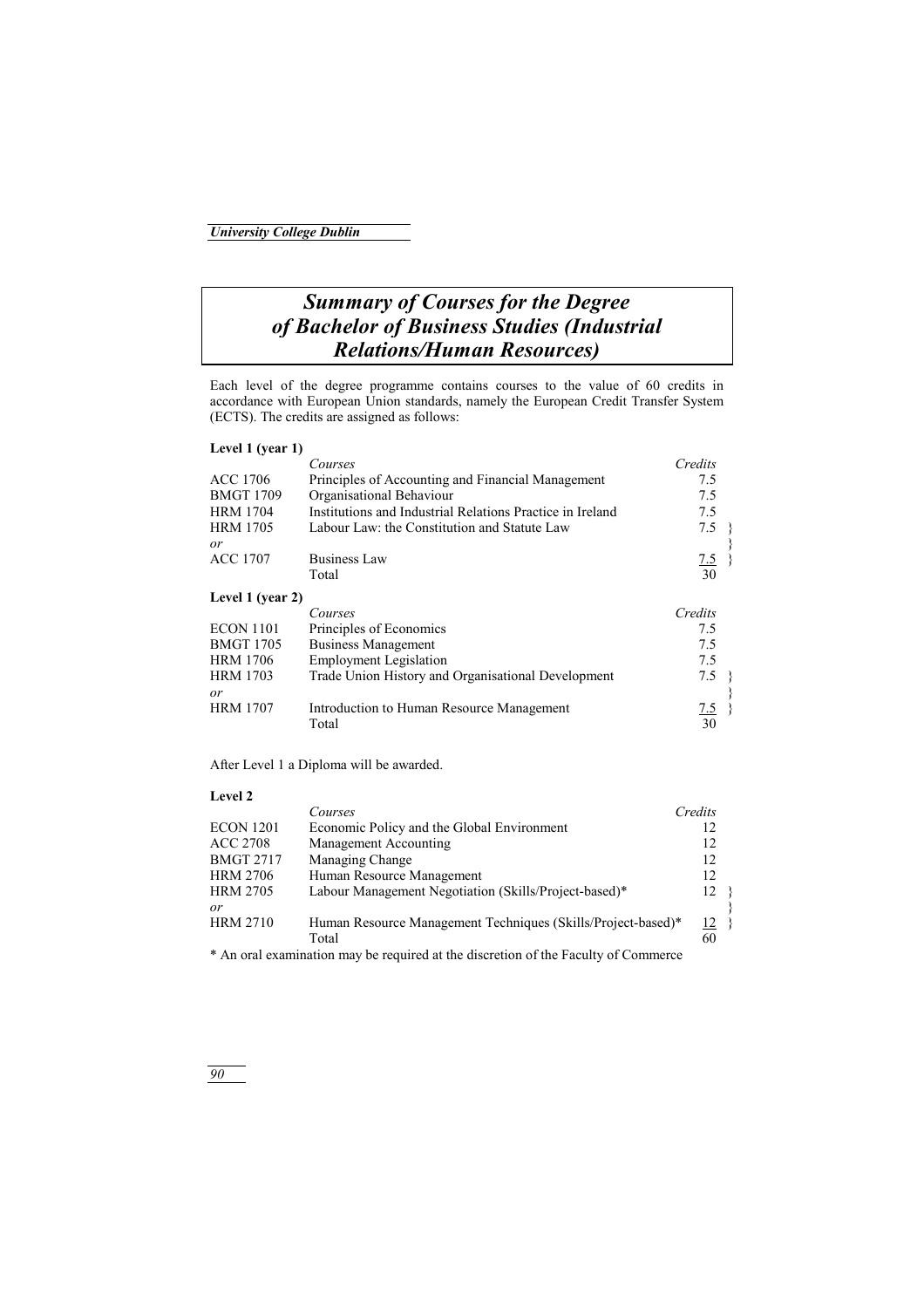| Level 3          |                                                             |         |
|------------------|-------------------------------------------------------------|---------|
|                  | Courses                                                     | Credits |
| <b>BMGT 3716</b> | <b>Business Strategy</b>                                    | 12      |
| <b>HRM 3705</b>  | European Industrial Relations and Human Resource Management | 12      |
| <b>HRM 3707</b>  | Human Resource Development                                  | 12.     |
| <b>HRM 3706</b>  | Critical Issues in Industrial Relations and Human Resource  |         |
|                  | Management in Ireland                                       | 12      |
| <b>HRM 3708</b>  | Research Assignment*                                        | 12      |
|                  | Total                                                       | 60      |
|                  |                                                             |         |

\* An oral examination may be required at the discretion of the Faculty of Commerce.

# *Examination Regulations*

For degree honours classification, a weight of 1/2 will be given to Level 2 examinations and 1/2 to Level 3 examinations. The honours classifications are as follows:

| First Class Honours:           | 70% of aggregate weighted grades                                 |
|--------------------------------|------------------------------------------------------------------|
| Second Class Honours, Grade I: | 62% of aggregate weighted grades                                 |
|                                | Second Class Honours, Grade II: 55% of aggregate weighted grades |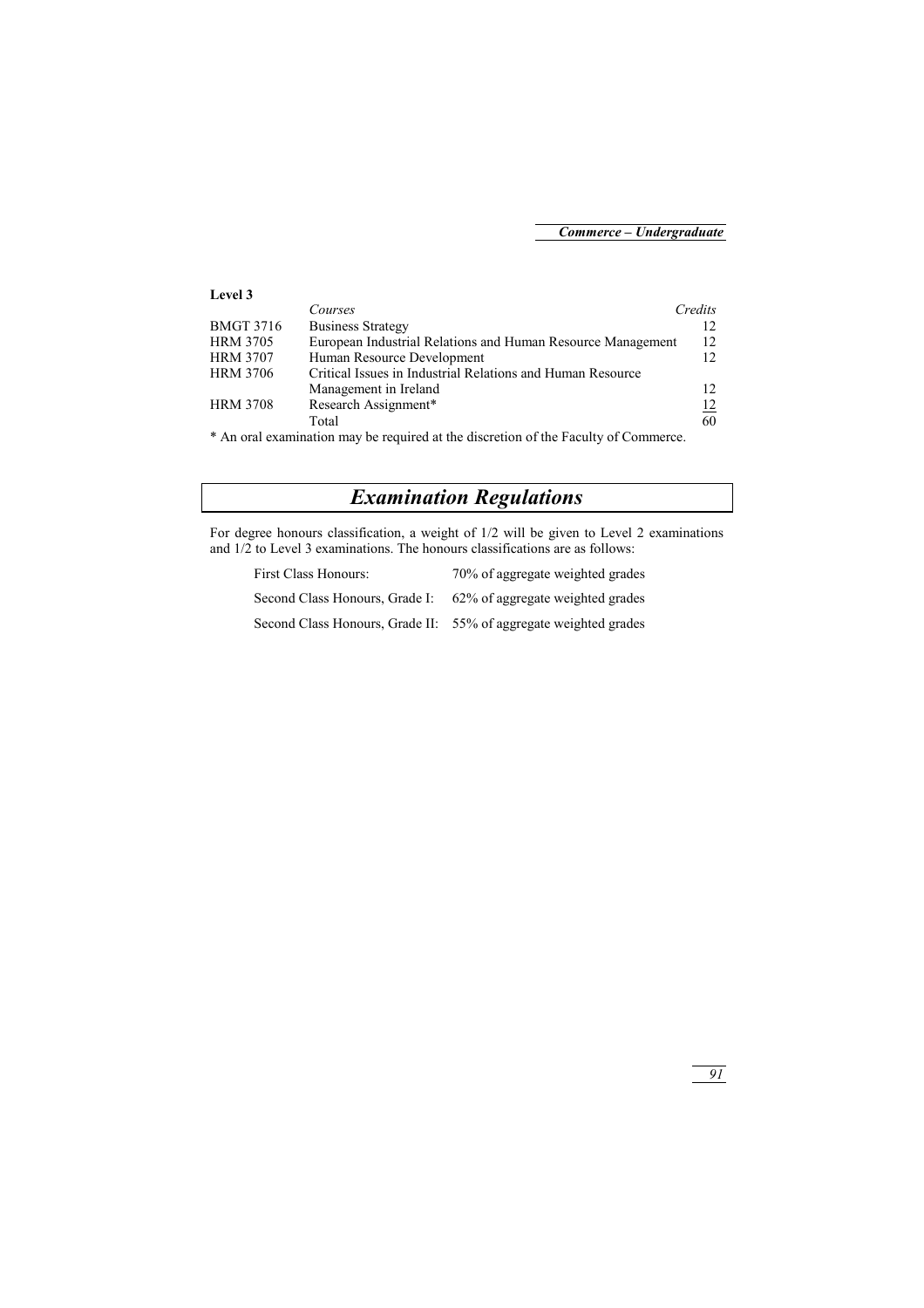# **Certificate in Financial Services**

The Certificate in Financial Services is a Certificate of the Faculty of Commerce and is offered in co-operation with the Institute of Bankers in Ireland. All enquiries in relation to the Certificate should be addressed to the Director of Education, Institute of Bankers in Ireland, Nassau House, Nassau Street, Dublin 2. Students will be required to register as associate members of the Institute of Bankers, if not already members.

The Certificate is awarded on successful completion of eight subjects. A minimum of three subjects must be from each of the two groups of subjects – Business Studies Group and the Financial Services Group. Compensation is not permitted.

|                  | <b>Business Studies Group</b> |                 | <b>Financial Services Group</b>              |
|------------------|-------------------------------|-----------------|----------------------------------------------|
| <b>ACC 1702</b>  | Accounting                    | <b>FIN 1701</b> | Law and Practice of Banking                  |
| <b>ACC 1703</b>  | <b>Financial Reporting</b>    | <b>FIN 1703</b> | Lending and Securities                       |
|                  | and Managerial                | <b>FIN 1705</b> | Financing International Trade                |
|                  | Accounting                    | <b>FIN 1706</b> | Investment Planning 1 (N.I.)                 |
| <b>ECON 1701</b> | Economics                     | <b>FIN 1707</b> | Investment Planning 2 (N.I.)                 |
| <b>HRM 1701</b>  | Managing People               | <b>FIN 1708</b> | Investment Planning 1 (R.O.I.)               |
| <b>MKT 1701</b>  | Marketing                     | <b>FIN 1709</b> | Investment Planning 2 (R.O.I.)               |
|                  |                               | <b>FIN 1710</b> | Legal and Regulatory Aspects of Mutual Funds |
|                  |                               | <b>FIN 1711</b> | Custody and Registration                     |
|                  |                               | FIN 1723        | Fund Accounting and Valuation                |
|                  |                               | FIN 1713        | Mortgage Advice and Practice 1 (N.I.)        |
|                  |                               | <b>FIN 1714</b> | Mortgage Advice and Practice 2 (N.I.)        |
|                  |                               | FIN 1715        | Mortgage Advice and Practice 3 (N.I.)        |
|                  |                               | FIN 1716        | Mortgage Practice 1 (R.O.I.)                 |
|                  |                               | <b>FIN 1717</b> | Mortgage Practice 2 (R.O.I.)                 |
|                  |                               | <b>FIN 1718</b> | Mortgage Practice 3 (R.O.I.)                 |
|                  |                               | <b>FIN 1720</b> | Instalment Credit/Leasing 1                  |
|                  |                               | FIN 1721        | Instalment Credit/Leasing 2                  |
|                  |                               | <b>FIN 1722</b> | Instalment Credit/Leasing 3                  |
|                  |                               | <b>FIN 1724</b> | <b>Banking Operations</b>                    |
|                  |                               | <b>FIN 1725</b> | <b>Business Banking 1</b>                    |
|                  |                               | <b>FIN 1726</b> | Business Banking 2                           |
|                  |                               | <b>FIN 1727</b> | Financial Advisers 1 (N.I.)                  |
|                  |                               | <b>FIN 1728</b> | Financial Advisers 2 (N.I.)                  |
|                  |                               | <b>FIN 1729</b> | Financial Advisers 3 (N.I.)                  |
|                  |                               | <b>FIN 1730</b> | Mortgage Advice and Practice Bridge (N.I.)   |

The syllabus is subject to annual review. Where a subject is discontinued or fundamentally changed, the old syllabus will continue to be recognised for the purpose of completing the Certificate for the following three years. Thereafter, the new subject(s) will be required.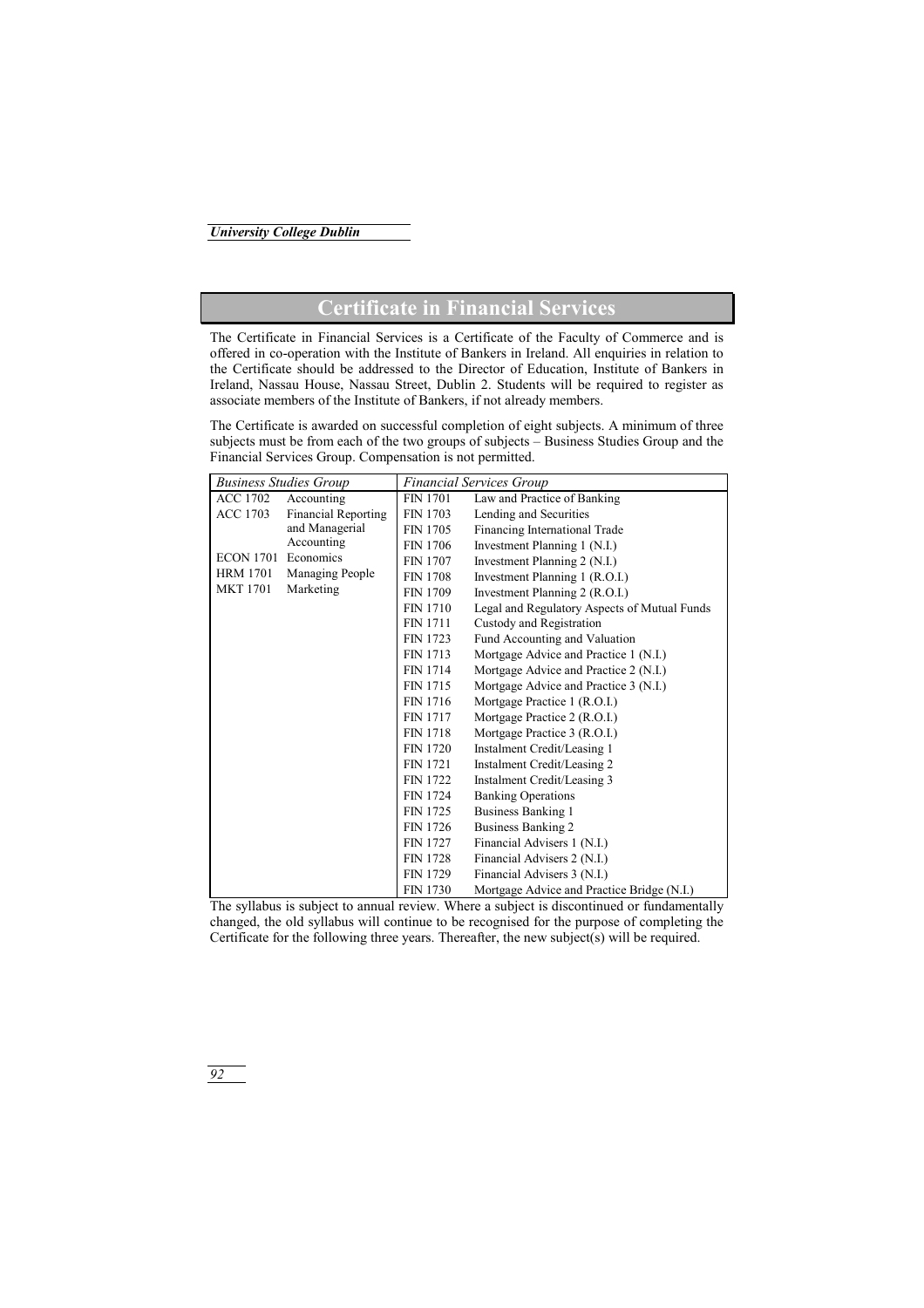# **Diploma in Financial Services**

The Diploma in Financial Services is a Diploma of the Faculty of Commerce and is offered in co-operation with the Institute of Bankers in Ireland. All enquiries in relation to the Diploma should be addressed to the Director of Education, Institute of Bankers in Ireland, Nassau House, Nassau Street, Dublin 2. Students will be required to register as associate members of the Institute of Bankers, if not already members.

The Diploma is composed of a fixed number of courses as follows:

| FIN 2703 | Finance                           |
|----------|-----------------------------------|
| FIN 2704 | Treasury and Risk Management      |
| FIN 2705 | Investment                        |
| FIN 2706 | Lending Assessment and Management |
| ACC 2705 | Law                               |

Students must have passed all Certificate courses before proceeding to Diploma level.

The academic requirements of the Diploma will be satisfied when all the stipulated courses have been passed. Compensation is not permitted.

The syllabus is subject to annual review. Where a subject is discontinued or fundamentally changed, the old syllabus will continue to be recognised for the purpose of completing the Diploma for the following three years. Thereafter, the new subject(s) will be required.

# **Degree of Bachelor of Financial Services**

# *Regulations*

### **Level 3**

- 1 The Degree in Financial Services is a Degree in the Faculty of Commerce, and is offered in co-operation with the Institute of Bankers in Ireland. All enquiries in relation to the degree should be addressed to the Director of Education, Institute of Bankers in Ireland, Nassau House, Nassau Street, Dublin 2. Students will be required to register as associate members of the Institute of Bankers, if not already members.
- 2 Approved courses of study must be followed for at least twelve terms after matriculation. The Faculty may grant exemption from Level 1 of the programme to students with equivalent or similar qualifications or to students with exceptional and relevant experience. Exemptions may also be granted from Level 1 and Level 2 to those who hold the Certificate in Financial Services and the Diploma in Financial **Services**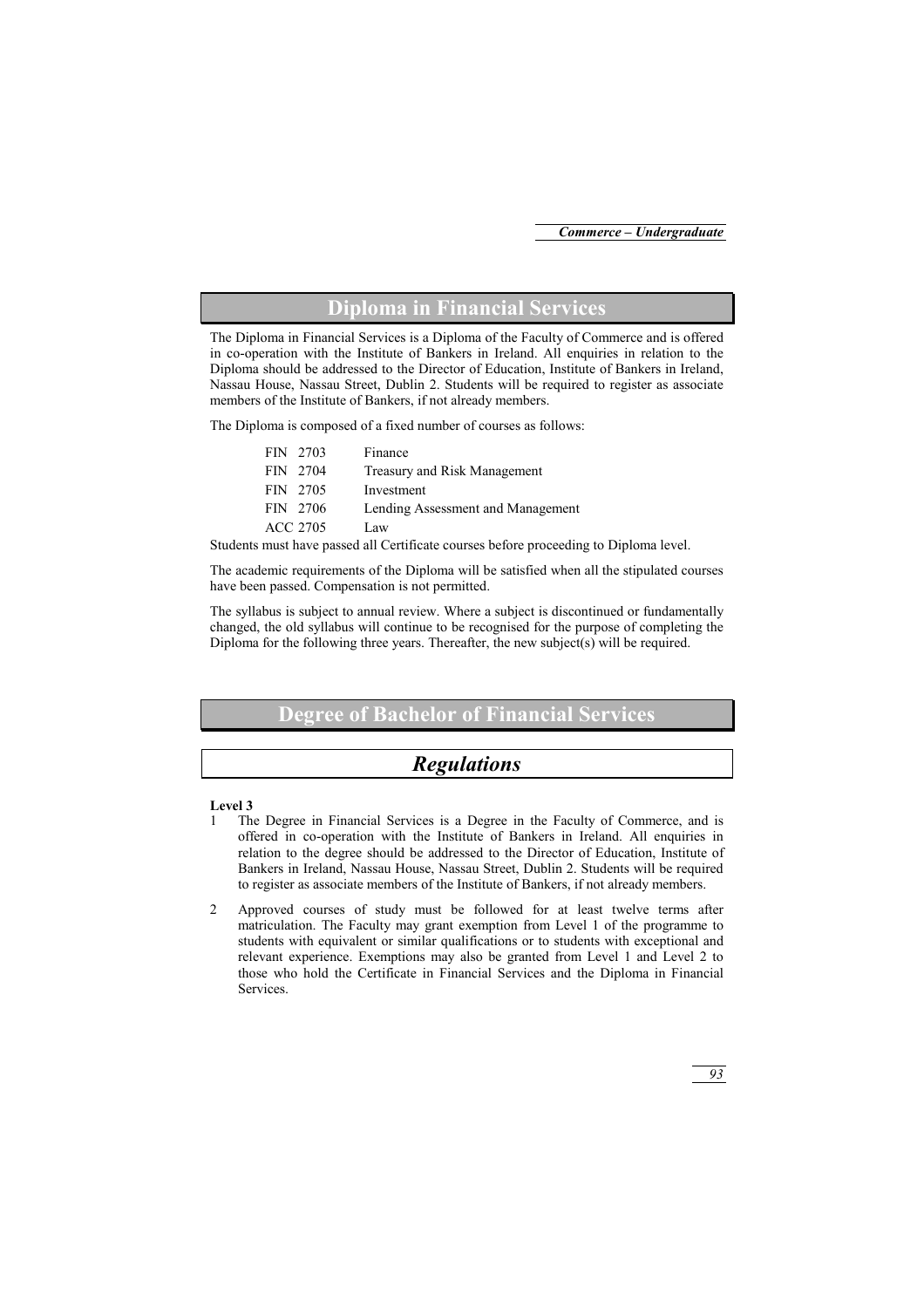- 3 The degree is composed of a fixed number of courses which are given at three levels. The academic requirements of the degree will be satisfied when all the stipulated courses have been passed. Students must pass all courses in any level before proceeding to the next level. The syllabus is subject to annual review. Where a subject is discontinued or fundamentally changed the old syllabus will continue to be recognised for the purpose of completing Level 1 and Level 2 for the following three years. Thereafter, the new subject(s) will be required.
- 4 Students of Levels 2 and 3 courses will be required to attend for lectures at the Belfield campus of University College Dublin on a basis to be prescribed. Such attendance will be on a full-time basis at specified times, not greater than fifteen days in Level 3. The Faculty may waive this requirement for overseas students, subject to whatever other requirements as are thought appropriate.
- 5 Honours may be awarded in each course and in the degree as a whole. The Honours standard in each course will be in accordance with University regulations. Honours in the degree will be awarded on the total mark in the courses for Level 3.
- 6 Awards of the Institute of Bankers in Ireland (Certificate, Diploma in Financial Services) may be made on the basis of performance in Level 1 (Certificate) and Level 2 (Diploma). For regulations relating to such awards, students should consult the Institute of Bankers in Ireland.
- 7 Requirements for Admission

#### *Admission – Minimum Requirements*

Applicants should be in full-time employment in the financial sector.

*Age* 

Eighteen years on 15 October (or within three months of that date) of the year of entry. Under no circumstances will exceptions be made to this regulation.

#### *Education*

Students must have fulfilled the matriculation requirements of the National University of Ireland by passing the Leaving Certificate Examination of the Department of Education in the following subjects:

- (i) Irish
- (ii) English
- (iii) Another recognised language
- (iv) Mathematics
- (v) & (vi) Any two recognised subjects not already selected.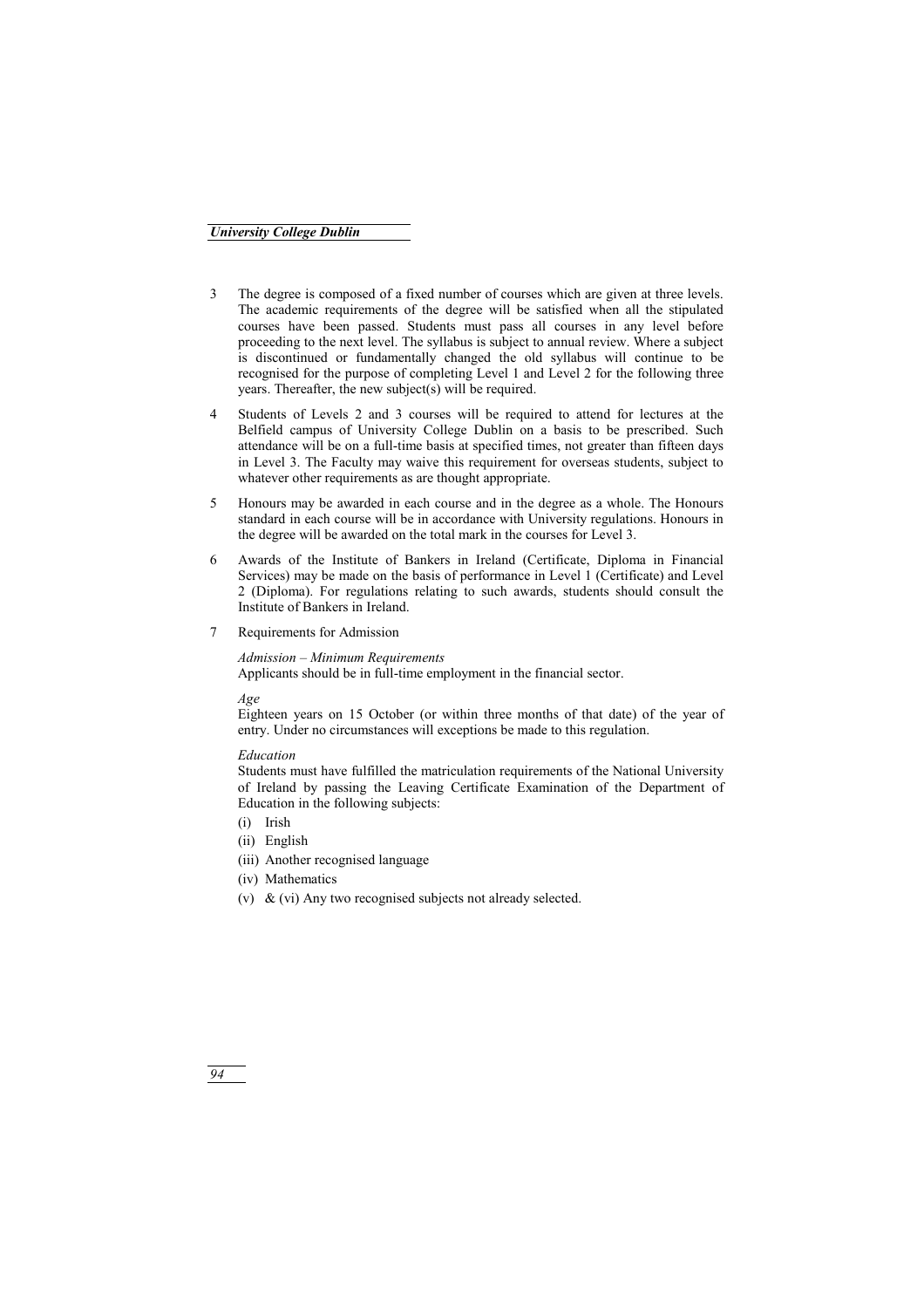Candidates who have taken their school-leaving examinations prior to 1972 and who do not meet the above requirements must fulfil the matriculation requirements in the following:

- (i) Irish
- (ii) English
- (iii) Latin or Greek or a modern continental language
- (iv) Mathematics
- (v) Another subject accepted for matriculation not already selected.

#### *Matriculation on Mature Years*

In exceptional cases, students whose qualifications do not coincide with those specified in the foregoing regulations may be granted matriculation. The following are the conditions under which such a privilege may be granted:

- (a) The minimum age at which an applicant will be considered is 21 years on 15 October of the year of entry;
- (b) Evidence of educational attainment must be produced by the applicant which will satisfy the Dean and the Faculty of Commerce. In general, such evidence must be of the same order as a school leaving certificate, showing an adequate secondary education;
- (c) Applicants' attention is drawn to the matriculation regulations as it is advisable to complete matriculation requirements in the normal way rather than to apply for matriculation on mature years. Applicants requesting this privilege should apply to the Dean of the Faculty of Commerce before 31 March of the year in which this concession is requested.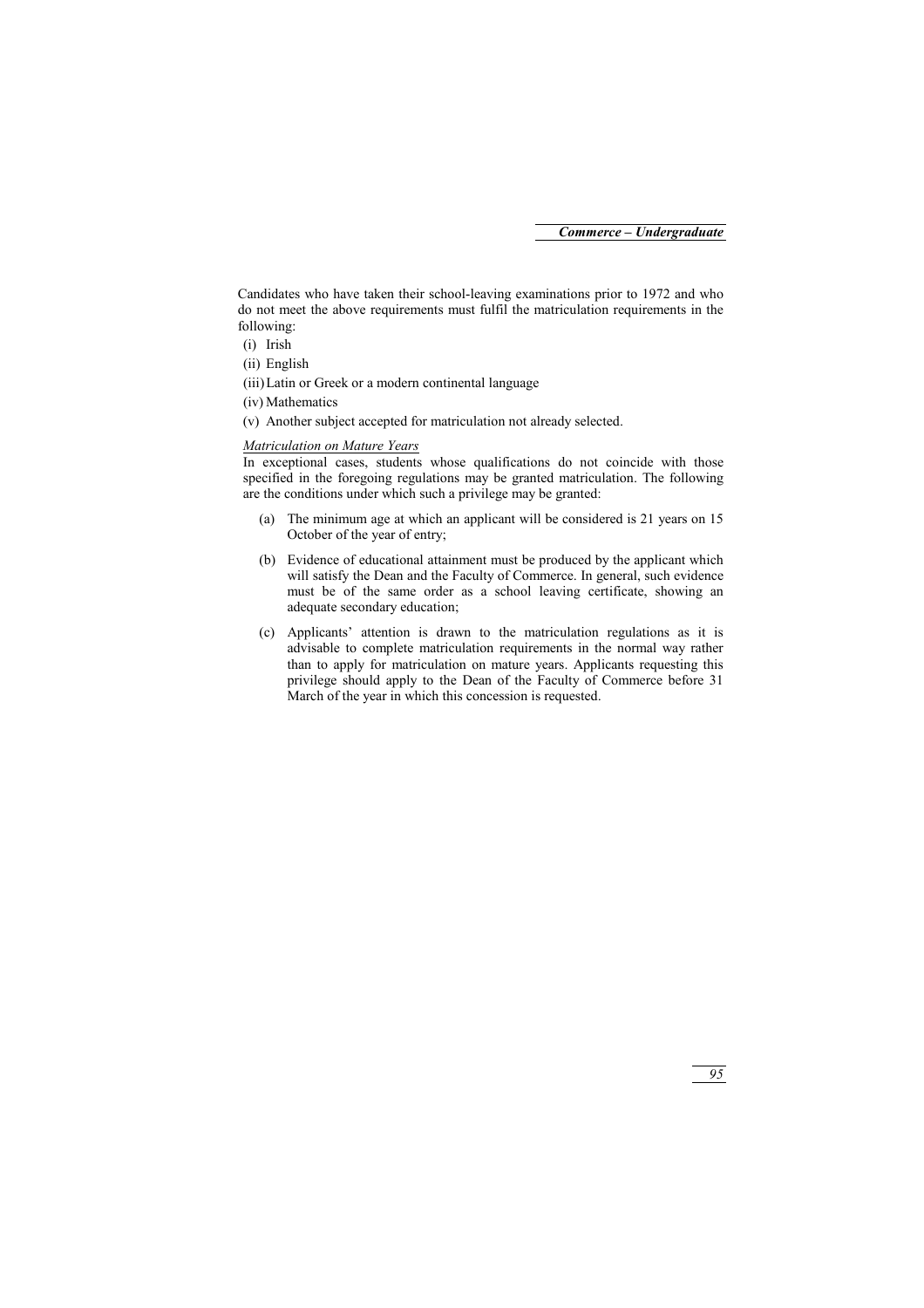# *Summary of Courses for the Degree of Bachelor of Financial Services*

A full description of courses for the Degree of Bachelor of Financial Services is available on application to the Faculty of Commerce.

### **Mode A**

#### **Level 1**

### *Financial Services Group*

|                  | r inancial services Group           |                 |                                       |
|------------------|-------------------------------------|-----------------|---------------------------------------|
| <b>FIN 1701</b>  | Law and Practice of Banking         | <b>FIN 1731</b> | Financial Services Foundation (N.I.)  |
| <b>FIN 1703</b>  | Lending and Securities              | <b>FIN 1732</b> | Financial Services Planning (N.I.)    |
| <b>FIN 1705</b>  | Financing International Trade       | FIN 1733        | Financial Services Advice (N.I.)      |
| <b>FIN 1706</b>  | Investment Planning 1 (N.I.)        | <b>FIN 1734</b> | <b>Financial Services Environment</b> |
| <b>FIN 1707</b>  | Investment Planning 2 (N.I.)        |                 | (R.O.I.)                              |
| <b>FIN 1708</b>  | Investment Planning 1 (R.O.I.)      | <b>FIN 1735</b> | Financial Services Planning (R.O.I.)  |
| <b>FIN 1709</b>  | Investment Planning 2 (R.O.I.)      | <b>FIN 1736</b> | Financial Services Advice (R.O.I.)    |
| <b>FIN 1710</b>  | Legal and Regulatory Aspects of     | <b>FIN 1737</b> | Direct Banking Services 1             |
|                  | Mutual Funds                        | <b>FIN 1738</b> | Direct Banking Services 2             |
| <b>FIN 1711</b>  | Custody and Registration            | FIN 1739        | Factoring & Discounting 1             |
| FIN 1723         | Fund Accounting and Valuation       | <b>FIN 1740</b> | Factoring & Discounting 2             |
| FIN 1713         | Mortgage Advice and Practice 1      | <b>FIN 1741</b> | Insurance Foundation 1                |
|                  | (N.I.)                              | <b>FIN 1742</b> | Insurance Foundation 2                |
| <b>FIN 1714</b>  | Mortgage Advice and Practice 2      | FIN 1743        | <b>Estate Planning and Capital</b>    |
|                  | (N.I.)                              |                 | <b>Acquisitions Tax</b>               |
| <b>FIN 1715</b>  | Mortgage Advice and Practice 3      | <b>FIN 1744</b> | Pensions & Retirement Planning        |
|                  | (N.I.)                              | FIN 1745        | Taxation                              |
| <b>FIN 1716</b>  | Mortgage Practice 1 (R.O.I.)        | <b>FIN 1746</b> | Investment Advice & Practice          |
| <b>FIN 1717</b>  | Mortgage Practice 2 (R.O.I.)        | <b>FIN 1747</b> | Lending/Credit Practice 1             |
| <b>FIN 1718</b>  | Mortgage Practice 3 (R.O.I.)        | <b>FIN 1748</b> | Lending/Credit Practice 2             |
| <b>FIN 1720</b>  | Instalment Credit/Leasing 1         | FIN 1749        | Trade Finance 1                       |
| <b>FIN 1721</b>  | Instalment Credit/Leasing 2         | <b>FIN 1750</b> | Trade Finance 2                       |
| <b>FIN 1722</b>  | Instalment Credit/Leasing 3         | <b>FIN 1751</b> | <b>Financial Maths</b>                |
| <b>FIN 1724</b>  | <b>Banking Operations</b>           | <b>FIN 1752</b> | E-Commerce & IT                       |
| <b>FIN 1725</b>  | Business Banking 1                  |                 |                                       |
| <b>FIN 1726</b>  | Business Banking 2                  |                 |                                       |
| <b>FIN 1727</b>  | Financial Advisers 1 (N.I.)         |                 |                                       |
| <b>FIN 1728</b>  | Financial Advisers 2 (N.I.)         |                 |                                       |
| <b>FIN 1729</b>  | Financial Advisers 3 (N.I.)         |                 |                                       |
| <b>FIN 1730</b>  | Mortgage Advice and Practice Bridge |                 |                                       |
|                  | (N.I.)                              |                 |                                       |
|                  | <b>Business Studies Group</b>       |                 |                                       |
| <b>ACC 1702</b>  | Accounting                          | <b>HRM 1701</b> | Managing People                       |
| <b>ECON 1701</b> | Economics                           | <b>HRM 1702</b> | Legal Aspects of Employment           |
| <b>MKT 1701</b>  | Marketing                           |                 | Law Practice                          |
| <b>ACC 1703</b>  | Financial Reporting and             |                 |                                       |

Students choose eight subjects with a minimum of three from each group.

Managerial Accounting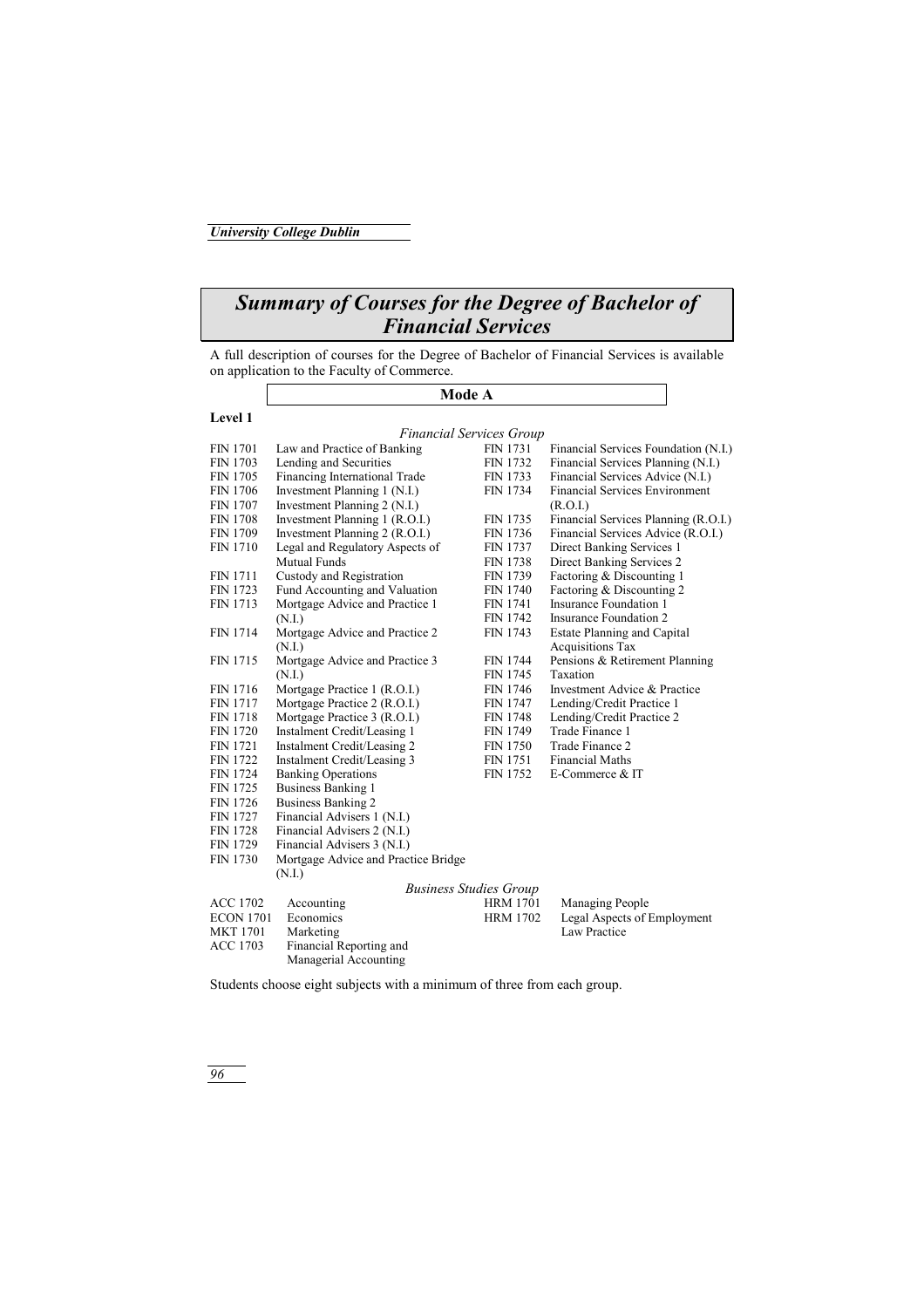## **Level 2**

|              | FIN 2703 Finance                           |
|--------------|--------------------------------------------|
|              | FIN 2704 Treasury and Risk Management      |
|              | FIN 2705 Investment                        |
|              | FIN 2706 Lending Assessment and Management |
| ACC 2705 Law |                                            |
|              | HRM 2703 Employment Law                    |
|              |                                            |

Students must pass five subjects.

## **Level 3**

| <b>BMGT 3707</b> | Business Policy and Strategy         |
|------------------|--------------------------------------|
| FIN 3705         | Management of Financial Institutions |
| HRM 3701         | Strategic Human Resource Management  |
| BMGT 3708        | European Studies                     |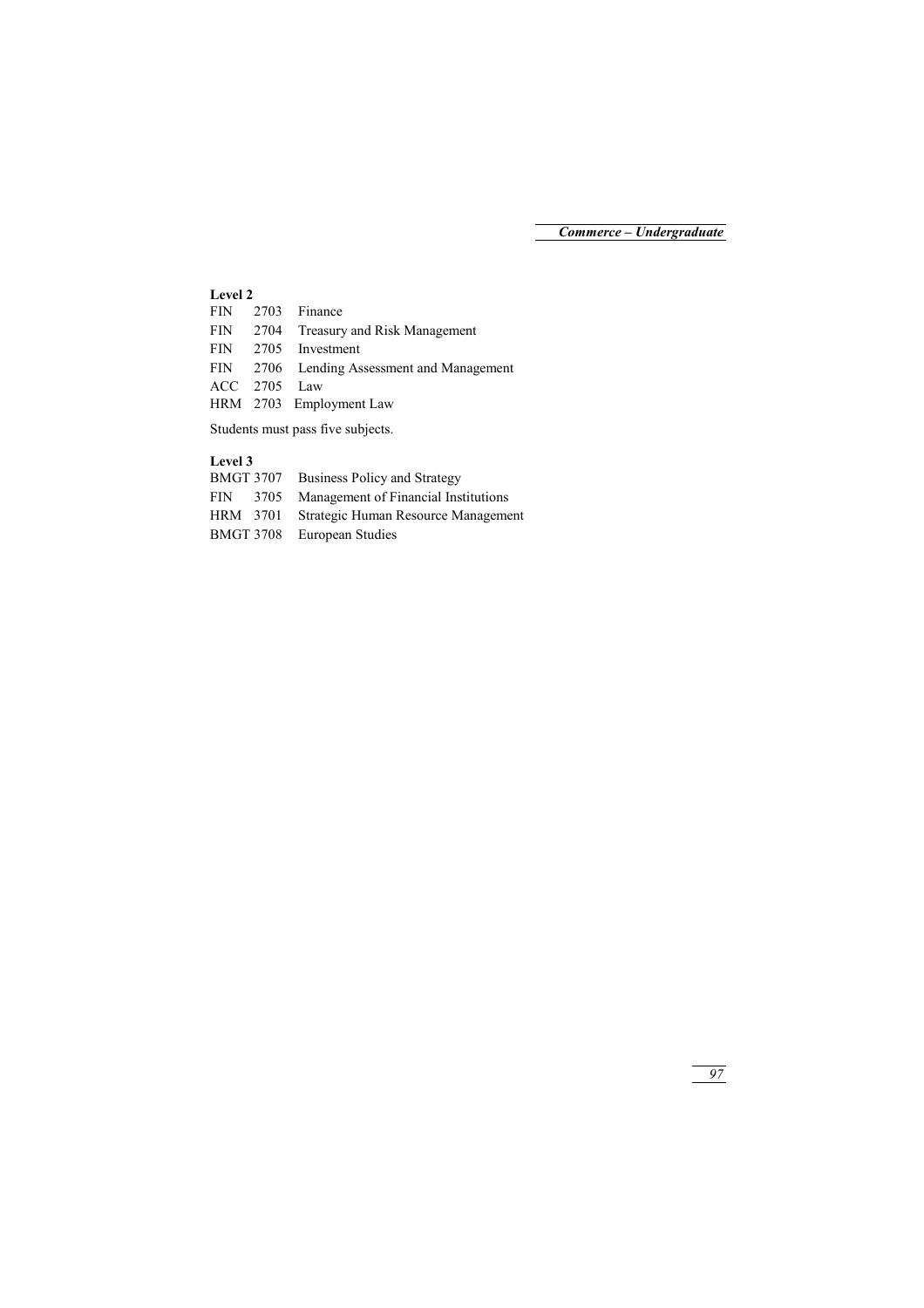# **Degree of Bachelor of Business and Legal Studies (BBLS)**

# *Regulations*

- 1. The Degree of Bachelor of Business and Legal Studies is a joint primary Degree of the Faculty of Commerce and the Faculty of Law.
- 2. The Degree may be conferred either as a Pass Degree or as a Degree with Honours.
- 3. Approved courses of study must be attended for at least twelve terms after matriculation.
- 4. Candidates for the Degree must have fulfilled the Matriculation requirements of the National University of Ireland by passing the Leaving Certificate Examination of the Department of Education in the following subjects:
	- (i) Irish;
	- (ii) English;
	- (iii) Another recognised language;
	- (iv) Mathematics (A minimum of Grade D3 on the Higher paper or Grade B3 on the Ordinary paper at the Leaving Certificate Examination);
	- (v) & (vi) Any two recognised subjects not already selected.
- 5. *General:*
	- 5.1 A unit is a set of approximately twenty-four hours of lectures for nonsemesterised courses and thirty-six hours of lectures for semesterised courses.
	- 5.2 Each course of study is composed of one or more units. Each course will be followed by an examination.
	- 5.3 Credits will be given for each course passed. Each level of the Degree programme contains sixty credits apart from Mode III Level 4 which contains 62 credits.
	- 5.4 No compensation applies in any examination in the degree.
	- 5.5 Examination results are awarded on the basis of individual subjects rather than on an overall award for an individual year of the course. However, in the award of the degree, an overall class will be awarded by aggregating the results of the subjects at Level 3 and Level 4.
	- 5.6 Please note the following definition of terms in relation to business courses:

*Course:* A series of lectures, associated course work (if any) and the examinations associated with the course.

*Course Work:* All essays, projects, mid-term examinations etc. that contribute towards the final mark for a course in addition to the final written examination paper.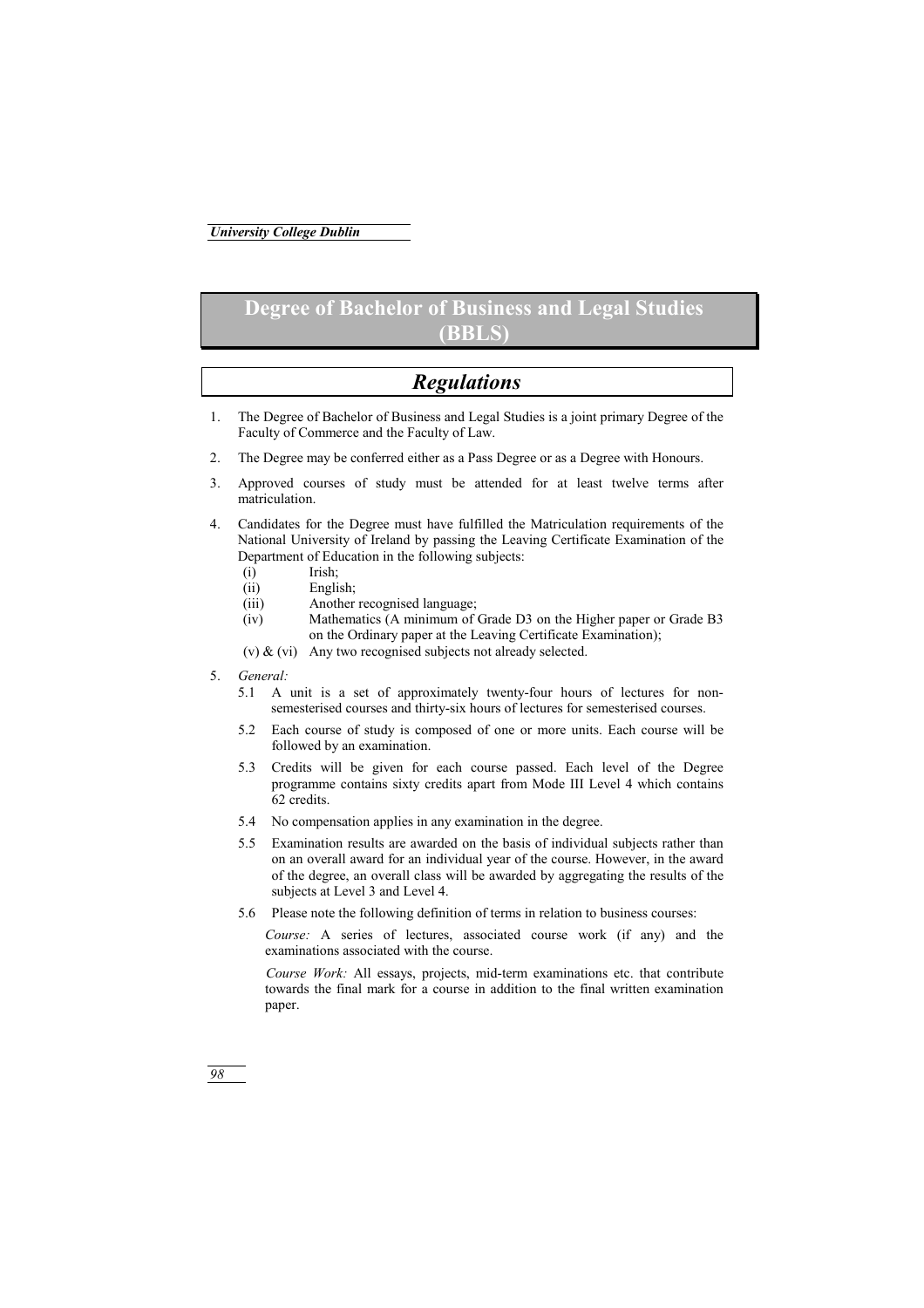*Examination Offering:* There are two examinations associated with each course. The first examination termed the First Offering, held immediately after the course, and the second examination termed the Second Offering, held at a later date, normally at the end of the subsequent semester for semesterised courses and Autumn for non-semesterised courses.

*Deferral of Examination:* Where the first examination offering associated with a course is not taken for *whatever reason.* 

5.7 In relation to business courses, students who do not obtain the credits associated with a course by the second examination offering may be required to re-register for that course, re-attend, complete any assigned course work, pass the course examination and pay the associated fee\*.

\* Please note: the business courses are as prescribed for the academic year 2002/2003. Students should note that the business courses listed for Levels 1, 2, 3 and 4 for the academic year 2003/2004 and subsequent years may change, may be dropped or may be modified.

6. The degree is composed of a number of courses which are given at four levels. Level 1 courses are offered at the commencement of the degree programme. These are followed by Level 2 and Level 3 courses. Level 4 courses are taken in the final stage of the degree programme. The academic requirements of the degree will be satisfied when all the stipulated courses have been passed.

In Level 4 students may choose to specialise in Law or in Business Studies. Depending on the Mode chosen, students may take one or two additional optional subjects in their chosen discipline and drop an optional subject in the other discipline.

Business Studies courses in Levels 2 (except MIS 1002, MIS 1005 and EC 2208), 3 and 4 are semesterised and examinations are held at the end of each course. The second offering examinations for first semester courses will be offered at the end of the second semester of the same year. The second offering examinations for the second semester examinations will take place at the end of the first semester of the following year.

The following refers to business courses:

Students should note that it is likely that second offering examinations for second semester courses of the previous academic year will be held in the first week of January and in the first week of the second semester.

- 7. *Progress from Level 1 to Level 2:*
	- 7.1 Students who obtain a total of sixty credits on the combined results of the Summer and Autumn examinations of the Level 1 courses are eligible for unrestricted entry into Level 2 courses.
	- 7.2 To enter Level 2, students must satisfy the following conditions after combining the results of the Summer and Autumn examinations of Level 1:

7.2.1. obtain thirty credits in business courses, and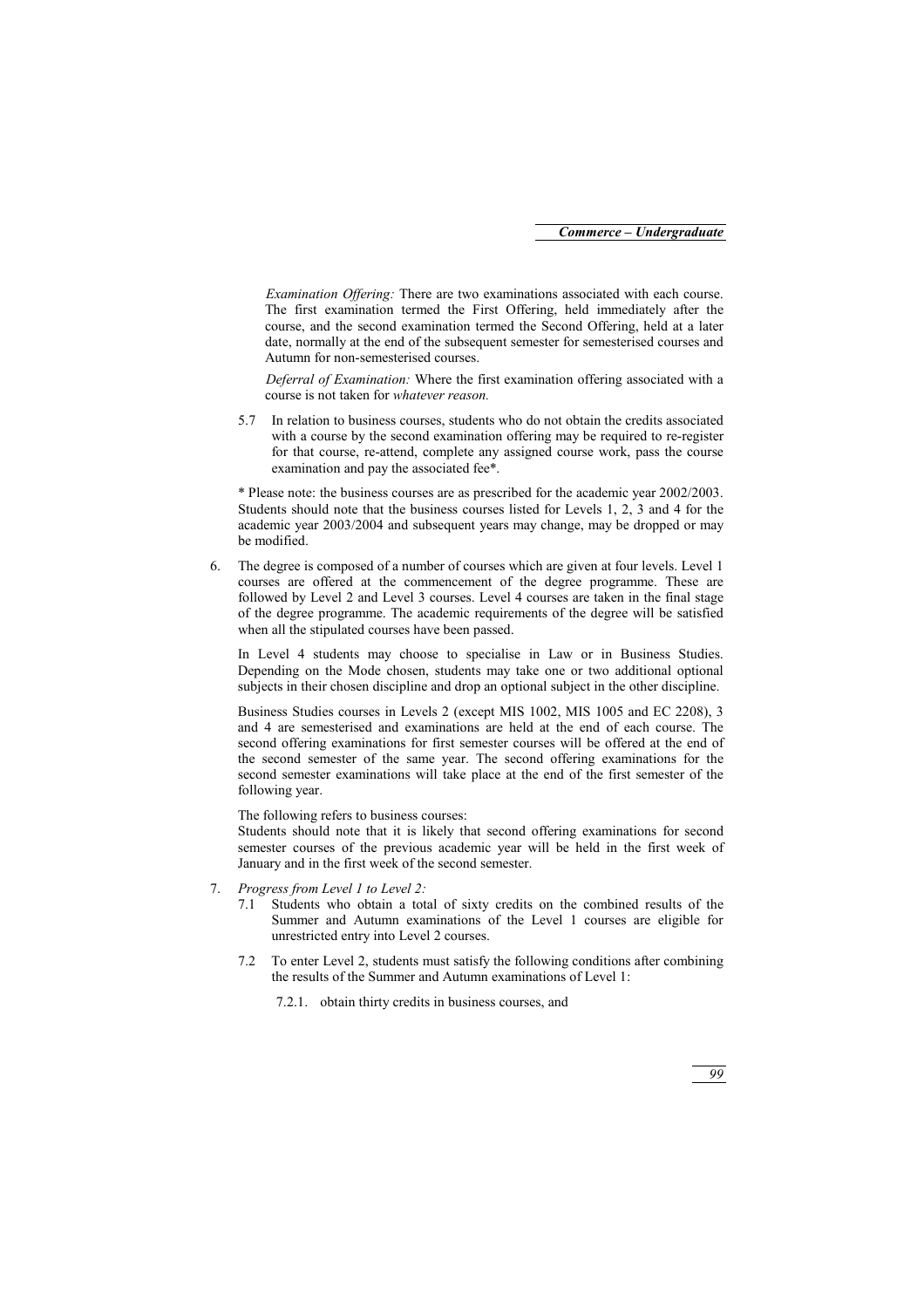- 7.2.2. pass two legal studies subjects. Students are permitted to carry the remaining legal studies subject to Level 2. Students who have not passed at least two legal studies subjects are not eligible for entry into Level 2, but may repeat the subjects failed in the following year's examinations.
- 7.3 If a student satisfies the legal studies requirement as stated in point (b) above, but fails to satisfy the requirements of point (a), then that student cannot progress to Level 2 without the permission of the Faculty of Commerce. Credits for outstanding Level 1 courses must be obtained before entering Level 3.
- 7.4 All courses in BBLS Level 1 must be passed within two years of entering Level 1. Otherwise the student may not remain in the programme.

### *Please Note with regard to Business Courses:*

The business course half of the Bachelor of Business and Legal Studies is currently in the process of review and it is likely that substantial changes will take place in the programme of study for all levels from the academic year 2003/2004 onwards. Students who fail to achieve the thirty business course credits in Level 1 by the second examination offering in the 2002/2003 academic year may not be in a position to take Level 1 examinations based on 2002/2003 courses in subsequent years. The provisions of Rule 14 will then apply.

- 8. Progress from Level 2 to Level 3 (and Level 3 to Level 4):
	- 8.1 Students who pass at least two legal studies courses in Level 2 are eligible to enter Level 3, subject to having passed all Level 1 courses.
	- 8.2 Students who pass at least two legal studies courses in Level 3 are eligible to enter Level 4, subject to having passed all Level 2 courses.
- 9. Where a student passes an examination after more than one attempt, his or her overall mark will be the successful examination mark
- 10. Students cannot be registered for any course(s) nor attempt any examination(s) in course(s) from more than two consecutive levels in any one academic year.
- 11. Examinations of more than two consecutive levels may not be taken at the same sitting.
- 12. If a Law course is terminated or changed, it will not normally be examined in its original form for more than two years. In the event of a business course being changed, modified or terminated, then no other examination for that course will be offered other than the second offering examination.
- 13. A student's choice of Level 4 course electives must be made in writing at the end of the Level 3 academic year.

The following only relates to business courses. A Student's application to choose Level 4 Business electives must be made at the end of the Level 3 academic year. The number of student places in courses is determined by the Faculty of Commerce and an application to register for a course does not guarantee entry into that course. The electives choice can only be changed under exceptional circumstances and is subject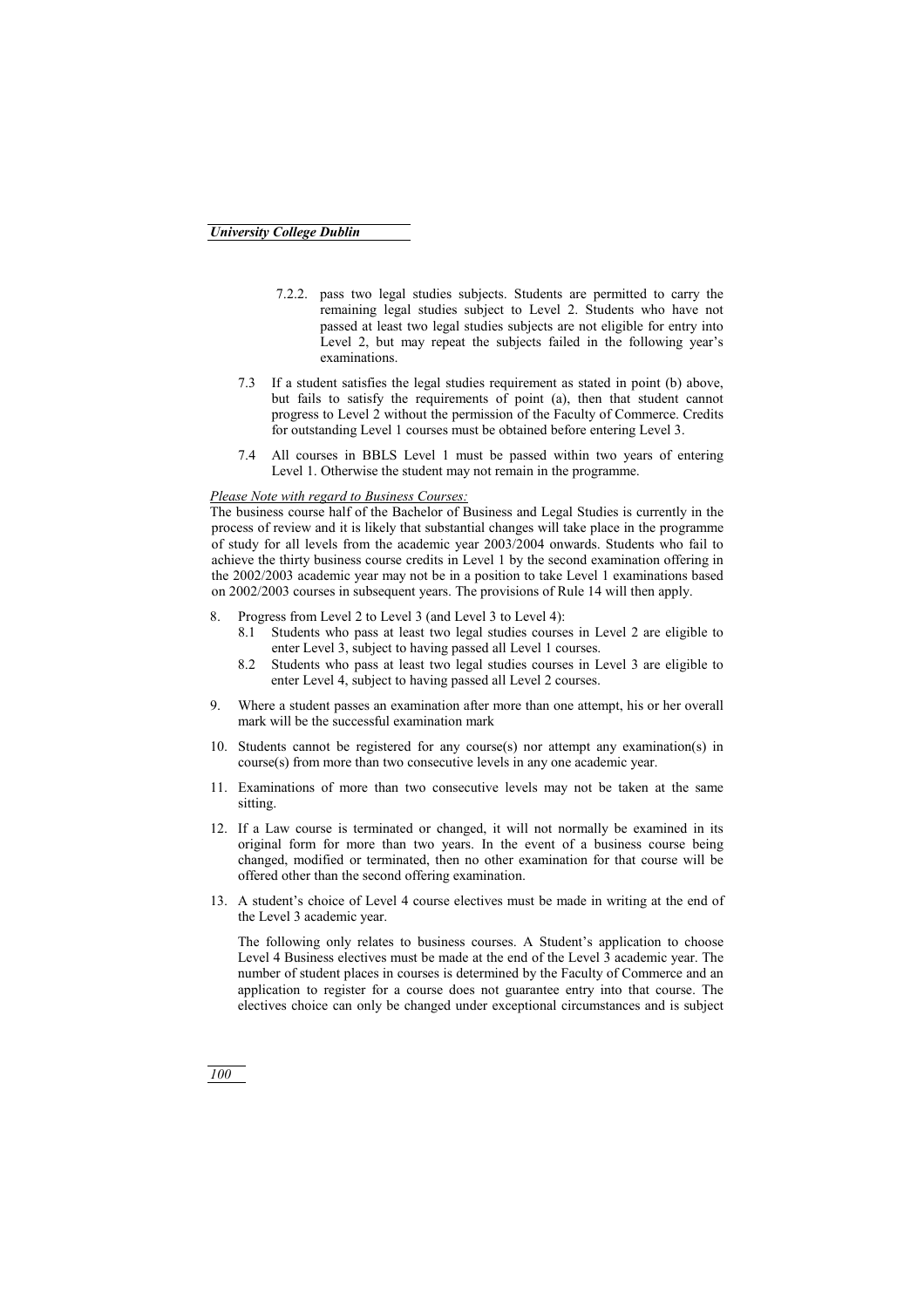to course availability*.* Permission to attempt the examination at the end of any Level 4 course is contingent on the student satisfying the minimum attendance requirement of the course. The minimum attendance requirement of a course cannot be met if a student transfers into the course later than two weeks after the start of that course. Thus, no Level 4 student can be registered for a course, attend a course or attempt an examination unless the student was enrolled in that course no later than two weeks after the start of the course. Formal attendance at a course will be deemed to have commenced when Faculty records show that the student is enrolled for the course.

14. Permission to defer examinations in Law courses must be obtained from the Faculty of Law.

The following relates to business course deferrals. Students who do not obtain the credits associated with a course by the second examination offering may be required to re-register for that course, re-attend and pay the associated fee. Students should note that courses may change from year to year, may not be offered in certain years, and may be dropped entirely from the programme. This will require the substitution of a course(s) by additional course(s) and will entail re-registration, re-attendance and the payment of the appropriate fees.

The following refers to business courses:

Those students who do not obtain credits associated with a course by the second examination offering in their first cycle of registration for that course, may find that subsequent examination offerings, if any, may not be held at a time which is convenient and they may also find that these subsequent examination offerings may be timetabled at the very same time as other examination offerings which they may still need to take.

15. C*ourse Work*

Where a mark is given for course work, a pass mark will not be awarded for the course unless at least 35% is attained in the written examination in that course.

The following only relates to business courses. The course work mark shall only be counted for the first examination offering of any course. The second examination offering mark shall therefore be based entirely on the written second examination offering paper.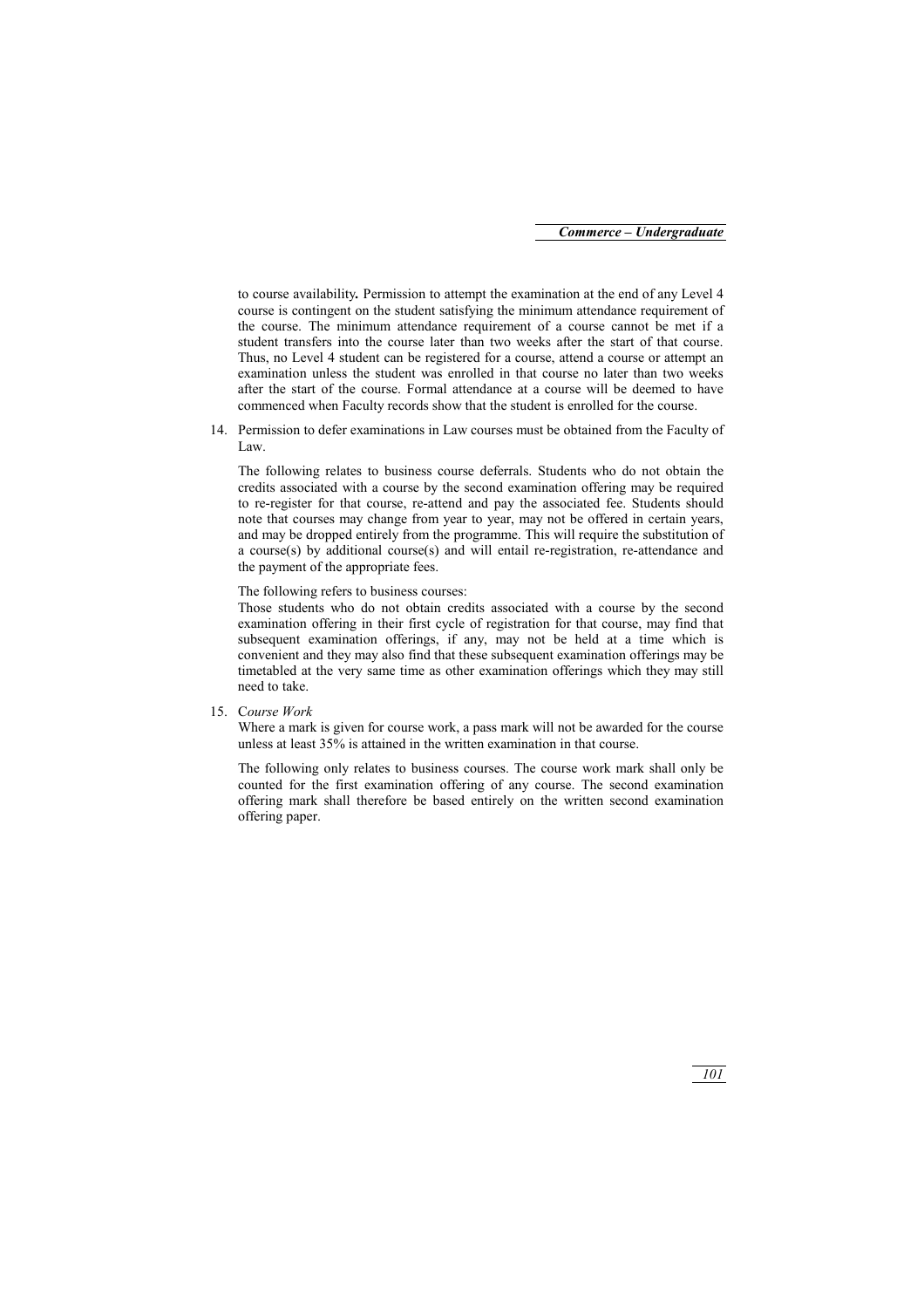# *Degree of Bachelor of Business & Legal Studies (European)*

### **General Description**

The Degree of Bachelor of Business  $\&$  Legal Studies (European) is a four year programme, the third level of which is spent abroad at a European University as an integral element in the degree programme. The year abroad will be spent at an approved university studying both law courses and business courses. Whilst all Level 2 BBLS students may apply to participate in this degree, it is important to stress that the number of students who can take part in the programme will be limited by the number of places available in any given year.

### **Admission Procedure**

Registered Level 2 Business and Legal Studies students may apply to transfer into the Degree of Bachelor of Business & Legal Studies (European) programme. Applications should be submitted before 1 March. A presentation on the Erasmus/Socrates Exchange Programme will be made to students early in the second semester.

Permission to transfer into the Degree of Bachelor of Business & Legal Studies (European) programme is conditional upon the applicant having passed all Level 1 and Level 2 examinations in the session in which such permission is sought. Admission to the degree will be dated from 1 September immediately following the examination; no deferral of the transfer will be allowed.

### **Course Requirements**

Students in this programme must attend an approved European university on a full-time basis for one academic year between the completion of the Level 2 examinations in Business and Legal Studies and enrolment in Level 4 Business and Legal Studies courses.

All courses selected abroad must be notified to, and approved by the two Directors of the Bachelor of Business & Legal Studies Degree.

Registration for Level 4 courses in UCD must follow directly on the year spent abroad.

### **Examinations**

During the year abroad, examinations will be taken in the host university. A satisfactory performance in these examinations will be a condition of entry to Level 4 of the Degree of Bachelor of Business & Legal Studies (European) programme. Students who have not performed satisfactorily and who have not passed examinations at the host university will be required to sit those repeat examinations offered by the host university. The Faculty of Commerce also reserve the right to require students who fail business studies courses abroad to sit and pass equivalent or nominated courses in UCD after the student has returned to UCD. This may have financial implications for fees/grants.

The award of the Degree of Bachelor of Business & Legal Studies (European) will be as for the Bachelor of Business & Legal Studies Degree. Marks obtained during the year abroad will not affect the class of degree awarded at the end of the programme. The final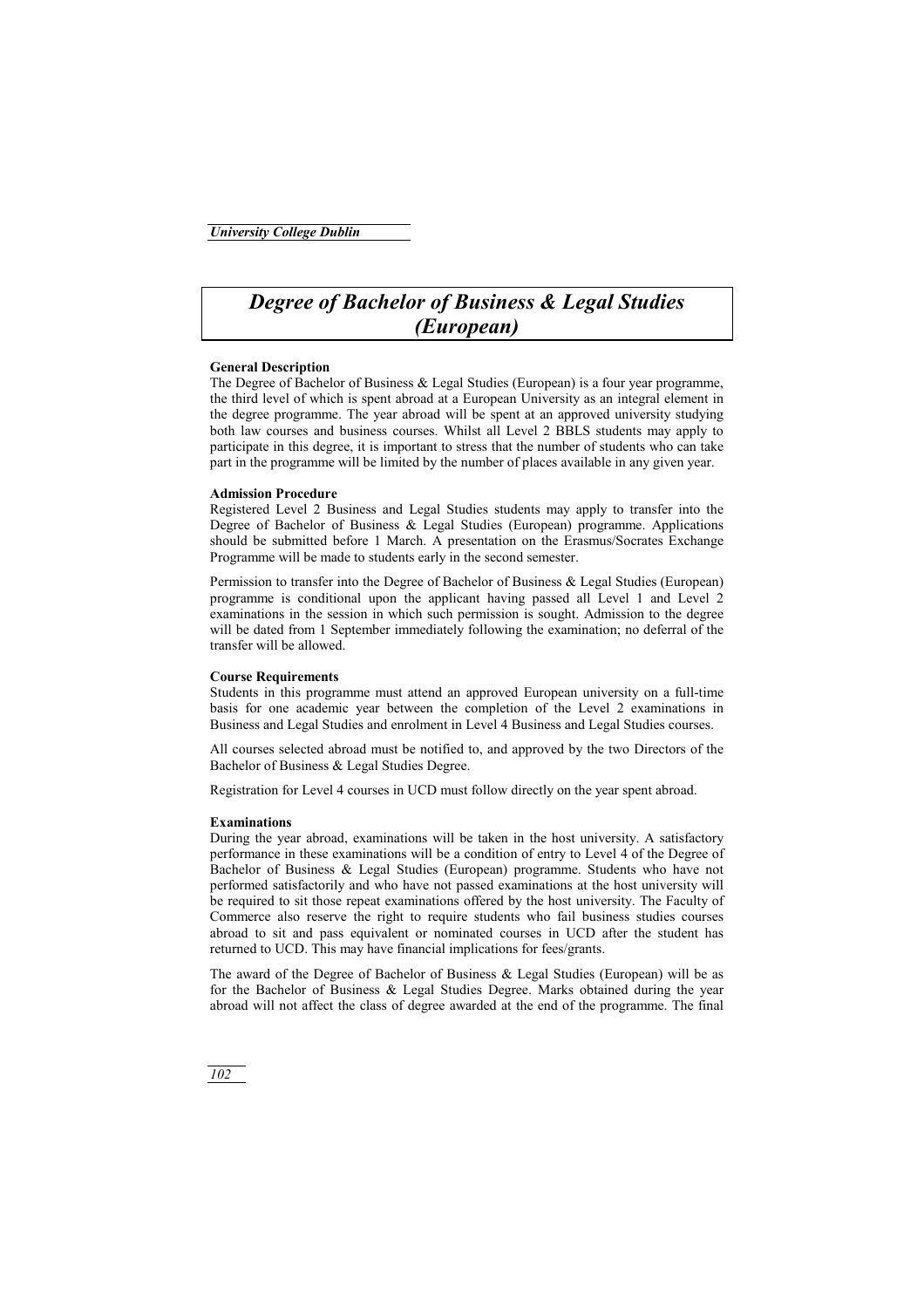degree awarded will be determined purely on the student's performance in their Level 4 examinations.

Students should note that Business or Legal courses may be modified or unavailable in any given year.

*Please note that the above is NOT a separate and distinct degree from the Bachelor of Business & Legal Studies Degree.* 

# *Summary of Courses*

#### **First Year (Level 1)**

| <b>Business Studies Courses</b> |                                                |                     |
|---------------------------------|------------------------------------------------|---------------------|
| <b>BMGT 1002</b>                | Management Principles and Business Environment | $(2 \text{ units})$ |
| <b>BMGT 1007</b>                | Organisational Behaviour                       | $(2 \text{ units})$ |
| ACC.<br>1002                    | Financial Accounting 1                         | $(3 \text{ units})$ |
| <b>ECON 1105</b>                | Principles of Economics                        | $(2 \text{ units})$ |
| Law Studios Courses             |                                                |                     |

# *Law Studies Courses*

| LAW | 1501 | Constitutional Law |
|-----|------|--------------------|
| LAW | 1502 | Law of Contract    |
| LAW | 1503 | Law of Tort        |

#### **Second Year (Level 2)**

### *Business Studies Courses*

| <b>MIS</b>       | 1002 | <b>Business Statistics</b>                        | $(2 \text{ units})$ |
|------------------|------|---------------------------------------------------|---------------------|
| ACC              | 2003 | Management Accounting                             | $(1 \text{ unit})$  |
| ACC              | 2005 | Financial Accounting 2                            | $(1 \text{ unit})$  |
| <b>MIS</b>       | 1005 | Introduction to Computers and Information Systems | $(1 \text{ unit})$  |
| <b>ECON 2208</b> |      | Economics for Law and Business                    | $(1 \text{ unit})$  |

#### *Legal Studies Courses*

 Option 1\*\* Option 2\*\* Option 3\*\*

#### **Third Year (Level 3)**

|                  | <b>Business Studies Courses</b> |                                              |                    |
|------------------|---------------------------------|----------------------------------------------|--------------------|
| <b>FIN</b>       | 2004                            | Finance                                      | $(1 \text{ unit})$ |
| <b>BMGT 2003</b> |                                 | Business Logistics and Operations Management | $(1 \text{ unit})$ |
| <b>HRM</b>       | 2003                            | Managing Employee Relations                  | $(1 \text{ unit})$ |
| <b>MKT</b>       | 2003                            | Marketing                                    | $(1 \text{ unit})$ |
|                  |                                 |                                              |                    |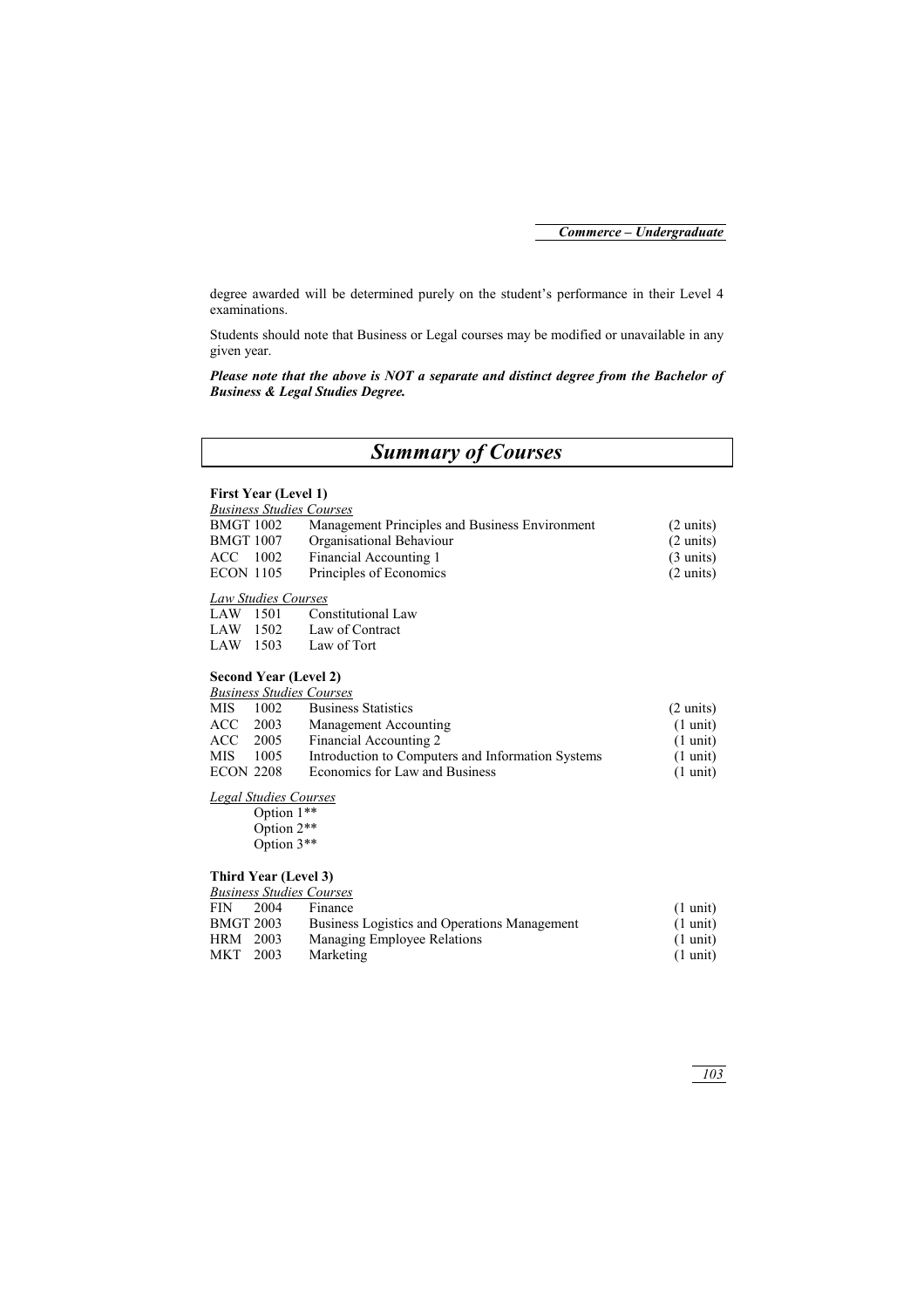### *University College Dublin*

| <b>Legal Studies Courses</b>                                |                     |
|-------------------------------------------------------------|---------------------|
| LAW 3501<br>Law of the European Union                       |                     |
| Option 1**                                                  |                     |
| Option 2**                                                  |                     |
|                                                             |                     |
| Fourth Year (Level 4)                                       |                     |
| <i>MODE I</i>                                               |                     |
| <b>Business Studies Courses</b>                             |                     |
| <b>BMGT 3003</b><br>Strategy Formulation and Implementation | $(1 \text{ unit})$  |
| 4 Options*                                                  | $(4 \text{ units})$ |
|                                                             |                     |
| <b>Legal Studies Courses</b>                                |                     |
| Option 1**                                                  |                     |
| Option 2**                                                  |                     |
| Option 3**                                                  |                     |
| <i>MODE II</i>                                              |                     |
| <b>Business Studies Courses</b>                             |                     |
| <b>BMGT 3003</b><br>Strategy Formulation and Implementation | $(1 \text{ unit})$  |
| 2 Options*                                                  | $(2 \text{ units})$ |
| <b>Legal Studies Courses</b>                                |                     |
| Option 1**                                                  |                     |
| Option 2**                                                  |                     |
| Option 3**                                                  |                     |
| Option 4**                                                  |                     |
| Minor Dissertation                                          |                     |
|                                                             |                     |
| <i>MODE III</i>                                             |                     |
| <b>Business Studies Courses</b>                             |                     |
| <b>BMGT 3003</b><br>Strategy Formulation and Implementation | $(1 \text{ unit})$  |
| 6 Options*                                                  | $(6 \text{ units})$ |
| <b>Legal Studies Courses</b>                                |                     |
| Option 1**                                                  |                     |
| Option 2**                                                  |                     |

*\* Business Studies Options*

Business course electives are taken from courses offered in Level 3 of the Bachelor of Commerce Degree Programme.

These courses, and such other courses which may be available from time to time, will be offered at the discretion of the Faculty of Commerce and each course may not be available in any one year.

The availability of courses to students may be subject to timetable constraints.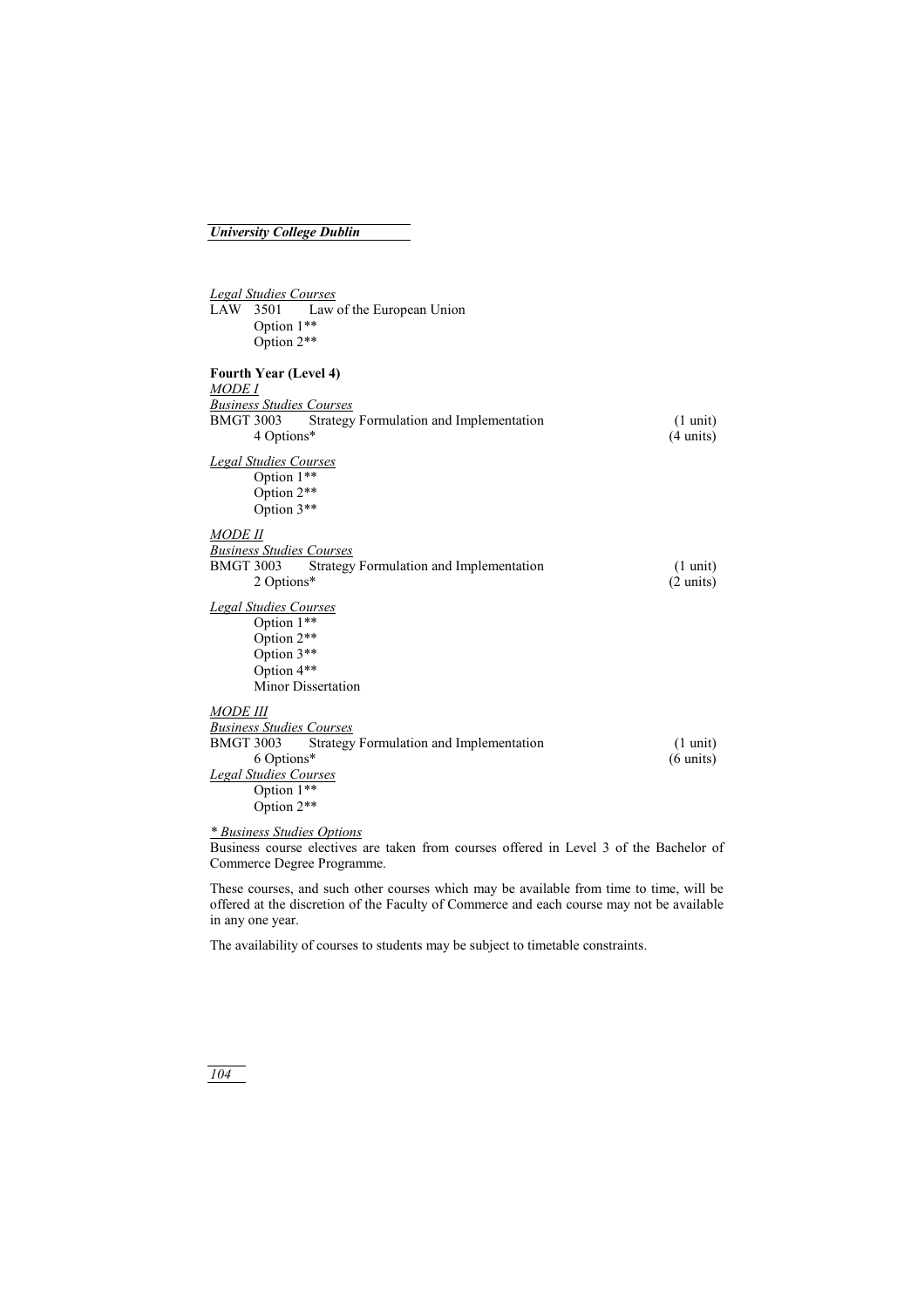*\*\* Legal Studies Options*

Options to be selected from the following list:

| LAW 4506 Banking Law                                       |
|------------------------------------------------------------|
| LAW 4501 Commercial Conflicts of Law                       |
| LAW 2502 Commercial Law and Commercial Transactions        |
| LAW 2501 Company Law and Partnership                       |
| LAW 4502 Competition Law in the European Union and Ireland |
| LAW 3502 Corporate Finance Law                             |
| LAW 2503 Criminal Law                                      |
| LAW 3503 Employment Law                                    |
| LAW 4507 Environmental Law                                 |
| LAW 4503 Equity                                            |
| LAW 4509 Evidence                                          |
| LAW 3508 Financial Services Law and Investor Protection    |
| LAW 4510 Jurisprudence                                     |
| LAW 3504 Insolvency Law                                    |
| LAW 3505 Intellectual Property Law                         |
| LAW 3506 International Business Law                        |
| LAW 2504 Land Law                                          |
| LAW 4505 Revenue Law                                       |

These courses, and such other courses which may be available from time to time, will be offered at the discretion of the Faculty of Law and each course may not be available in any one year.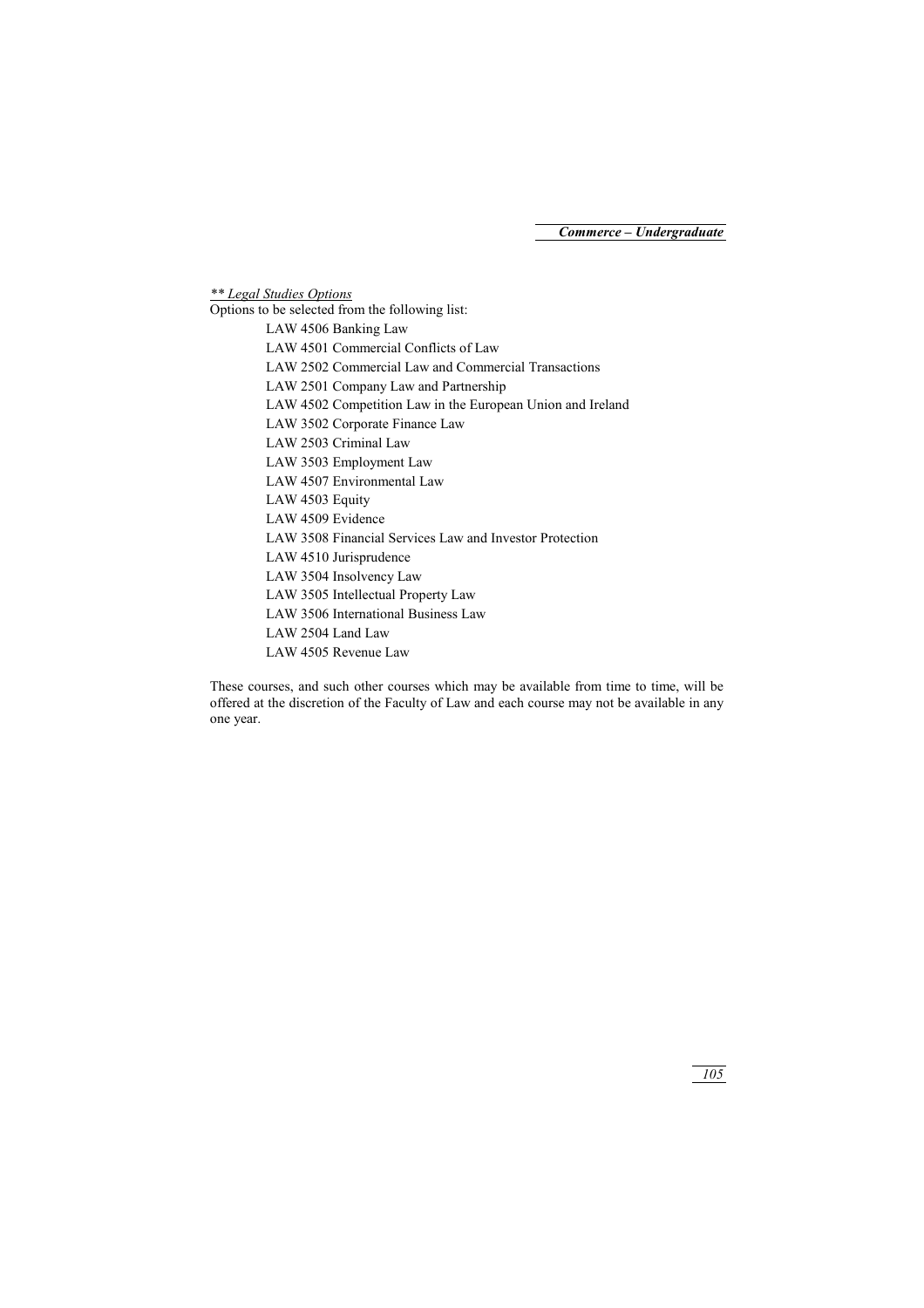# *European Credit Transfer System (ECTS)*

# *Credit Scheme for Degree of Bachelor of Business and Legal Studies*

|                  | First Year (Level 1) Business and Legal Studies |         |
|------------------|-------------------------------------------------|---------|
|                  | Course Title                                    | Credits |
| <b>BMGT 1002</b> | Management Principles and Business Environment  | 7.50    |
| <b>BMGT 1007</b> | Organisational Behaviour                        | 7.50    |
| <b>ACC 1002</b>  | Financial Accounting 1                          | 7.50    |
| <b>ECON 1105</b> | Principles of Economics                         | 7.50    |
| <b>LAW 1501</b>  | Constitutional Law                              | 10.00   |
| LAW 1502         | Law of Contract                                 | 10.00   |
| <b>LAW 1503</b>  | Law of Tort                                     | 10.00   |
|                  | Total:                                          | 60.00   |

|                  | Second Year (Level 2) Business and Legal Studies  |         |
|------------------|---------------------------------------------------|---------|
|                  | Course Title                                      | Credits |
| MIS 1002         | <b>Business Statistics</b>                        | 7.50    |
| ACC 2003         | Management Accounting                             | 6.00    |
| ACC 2005         | Financial Accounting 2                            | 6.00    |
| MIS 1005         | Introduction to Computers and Information Systems | 3.75    |
| <b>ECON 2208</b> | Economics for Law and Business                    | 3.75    |
|                  | Law Subject Option 1                              | 11.00   |
|                  | Law Subject Option 2                              | 11.00   |
|                  | Law Subject Option 3                              | 11.00   |
|                  | Total:                                            | 60.00   |

|                  | Third Year (Level 3) Business and Legal Studies |          |
|------------------|-------------------------------------------------|----------|
|                  | Course Title:                                   | Credits: |
| <b>FIN 2004</b>  | Finance                                         | 6.00     |
| <b>BMGT 2003</b> | Business Logistics and Operations Management    | 6.00     |
| <b>HRM 2003</b>  | Managing Employee Relations                     | 6.00     |
| MKT 2003         | Marketing                                       | 6.00     |
| LAW 3501         | Law of the European Union                       | 12.00    |
|                  | Law Subject Option 1                            | 12.00    |
|                  | Law Subject Option 2                            | 12.00    |
|                  | Total:                                          | 60.00    |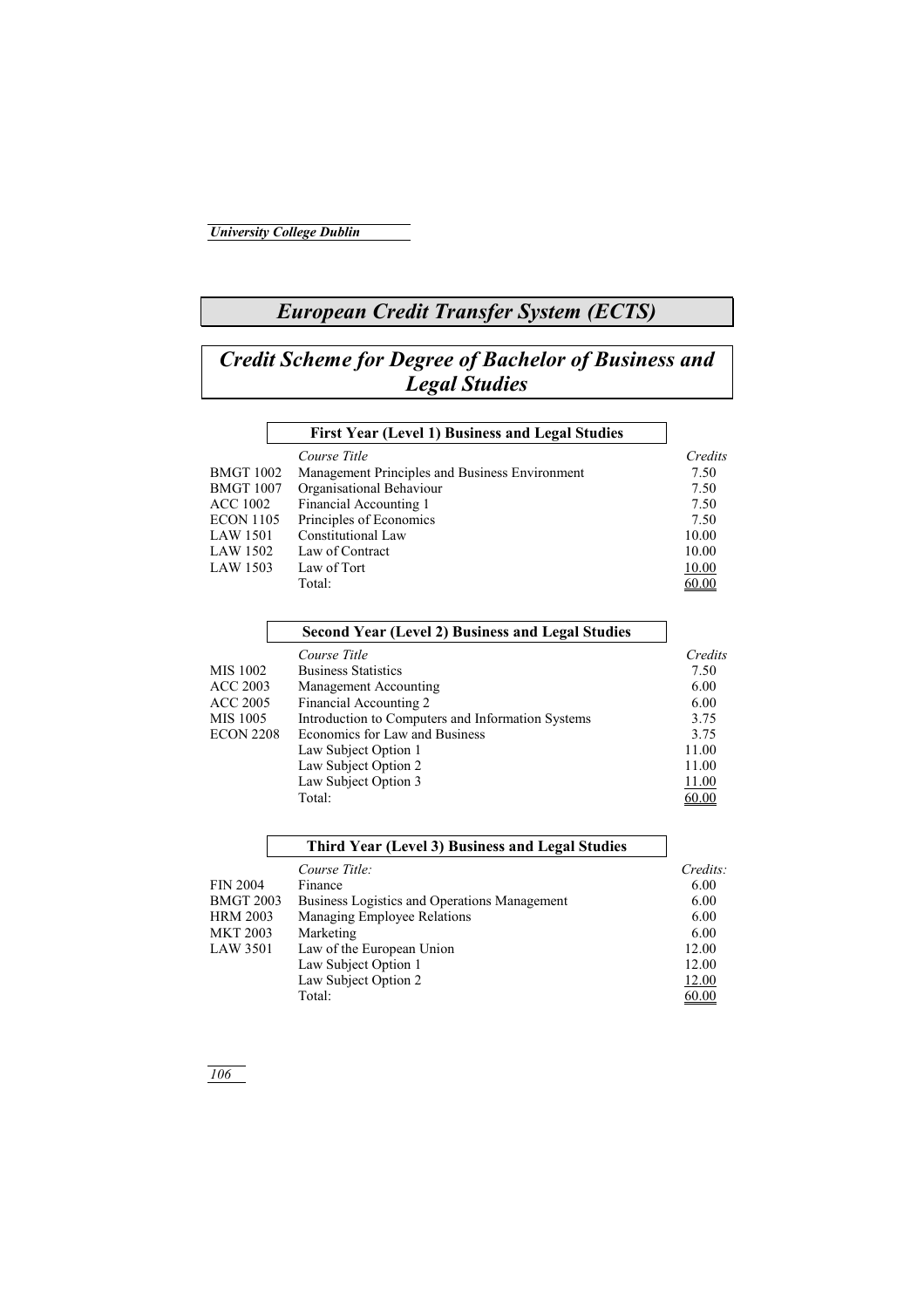# **Fourth Year (Level 4) Business and Legal Studies**

| Mode I                          |                                         |                  |
|---------------------------------|-----------------------------------------|------------------|
| <b>Legal Studies Courses</b>    |                                         | Credits          |
|                                 | Option                                  | 10               |
|                                 | Option                                  | 10               |
|                                 | Option                                  | 10               |
| <b>Business Studies Courses</b> |                                         |                  |
| <b>BMGT 3003</b>                | Strategy Formulation and Implementation | 6                |
|                                 | Option                                  | 6                |
|                                 | Option                                  | 6                |
|                                 | Option                                  | 6                |
|                                 | Option                                  | $\underline{6}$  |
|                                 | Total:                                  | 60               |
| Mode II                         |                                         |                  |
| Legal Studies Courses           |                                         | Credits          |
|                                 | Option                                  | 10               |
|                                 | Option                                  | 10               |
|                                 | Option                                  | 10               |
|                                 | Option                                  | 10               |
|                                 | Minor Dissertation                      | $\overline{2}$   |
| <b>Business Studies Courses</b> |                                         |                  |
| <b>BMGT 3003</b>                | Strategy Formulation and Implementation | 6                |
|                                 | Option                                  | 6                |
|                                 | Option                                  | $6 \overline{6}$ |
|                                 | Total:                                  | 60               |
| Mode III                        |                                         |                  |
| <b>Legal Studies Courses</b>    |                                         | Credits          |
|                                 | Option                                  | 10               |
|                                 | Option                                  | 10               |
| <b>Business Studies Courses</b> |                                         |                  |
| <b>BMGT 3003</b>                | Strategy Formulation and Implementation | 6                |
|                                 | Option                                  | 6                |
|                                 | Option                                  | 6                |
|                                 | Option                                  | 6                |
|                                 | Option                                  | 6                |
|                                 | Option                                  | 6                |
|                                 | Option                                  | $6 \overline{6}$ |
|                                 | Total:                                  | 62               |
|                                 |                                         |                  |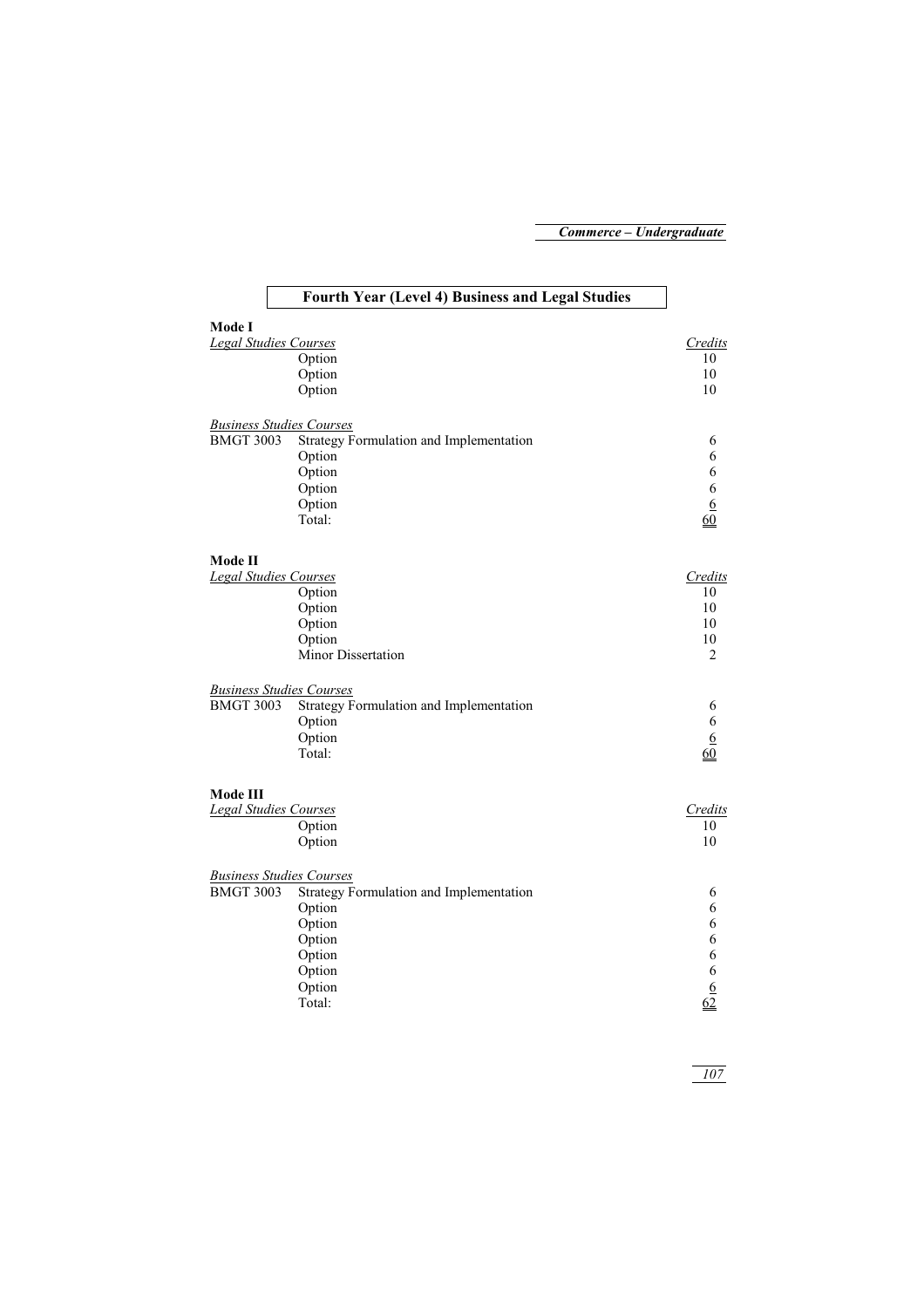# *Syllabus of Courses for the Degree of Bachelor of Business and Legal Studies – Business Courses*

# *First Year – Level 1*

### **ACC 1002 Financial Accounting 1 (3 units)**

Balance sheet equation; debit credit convention; income measurement; period and adjustments; journals and daybooks including control accounts; preparation of final accounts for retailers, manufacturers, sole traders and companies; published accounts; regulatory framework; companies acts requirements; cash flow statements; partnership accounts including admission and retirement of partners; changes in profit sharing ratios; final accounts; preparation of accounts from incomplete records; bank reconciliations; correction of errors.

## **BMGT 1002 Management Principles and Business Environment (2 units)**

#### *(a) Management Principles and the Functions of Business*

Competent management is critical to the success of a business. Management is a complex subject in that it has to deal with people at work as well as handling all of the constraints and difficulties of operating in a dynamic environment. This introductory course leads the student through the historical development of management theory. It examines the job of the manager; the planning, organising, staffing, directing and controlling roles played by every manager. Having outlined varying tasks which go to make up the manager's job, the course then examines the various functional areas of business where these tasks are performed. The functions examined are marketing, finance, manufacturing, personnel and industrial relations. The course is taught by lecture method supplemented by readings.

### *(b) The Structure of Irish Business*

The structure of output and employment in Irish business: Comparative structures of business in EU and other countries; analysis of the natural resource-based sectors, i.e. agribusiness, mining, oil and gas; analysis of the manufacturing sectors and assessment of the role of foreign-based, indigenous and state firms; comparative analyses of the performance of various sectors in Ireland; international comparisons for manufacturing industry; analysis of the wholesale and retail sectors of distribution; analysis of the service sector in Irish business and its potential for development; assessment of the support structures for business in Ireland.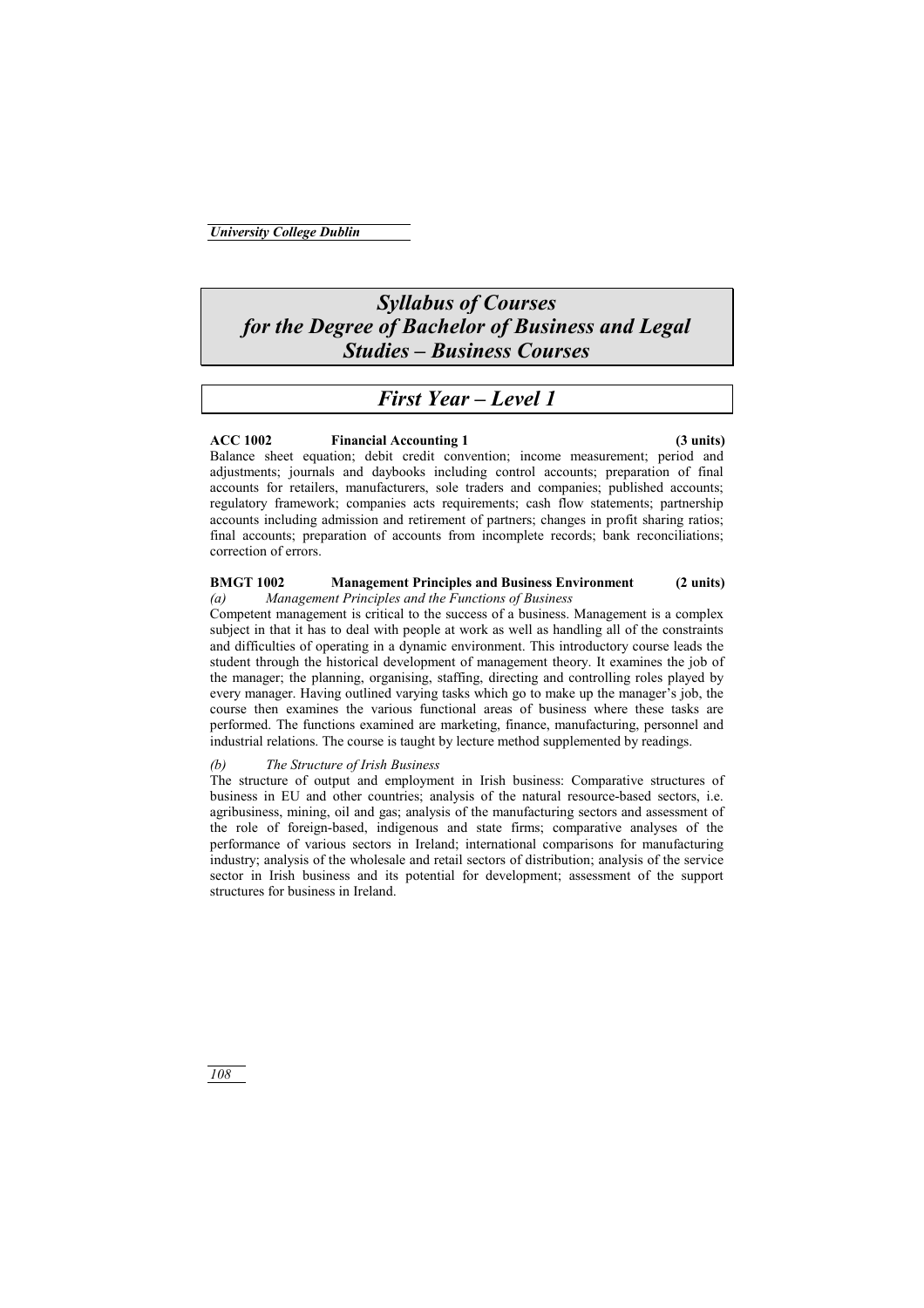## **BMGT 1007 Organisational Behaviour (2 units)**

*(a) Individual Behaviour* 

Theories of motivation and satisfaction and their relation to performance. Practical approaches to motivation. Human abilities and aptitudes – their assessment and acquisition. Cognitive processes – Perception, problem-solving and decision-making.

## *(b) Group Behaviour*

Group formation and development; group structure; leadership; group processes – communication, motivation, decision-making, influence, conflict management.

## **ECON 1105 Principles of Economics (2 units)**

Microeconomics: Basic theory of demand and supply and the functioning of markets. Analysis of competition, monopoly, labour markets, taxation. Macroeconomics: Outline of basic issues in fiscal and monetary policy.

# *Second Year – Level 2*

## **ACC 2003 Management Accounting (1 unit)**

Introduction to management accounting; accountant's role in the organisation; classification of costs; job costs; process costs; analysis of cost behaviour; cost-volumeprofit analysis. Budget profit planning; systems design; responsibility accounting and motivation standard costs; flexible budgets; relevant costs for decision-making.

**ACC 2005 Financial Accounting 2 (Pre-requisite: ACC 1002) (1 unit)**  Partnership accounting, dissolution of partnership, conversion of partnership to limited company. Accounting for stocks, depreciation and revaluation of fixed assets, government grants, research and development, foreign currency transactions and taxation. Published company accounts: regulatory framework, disclosure of accounting policies, post balance sheet events and contingencies, earnings per share, prior year adjustments, cash flow statements. History of development of accounting and accounting regulation, conceptual framework of accounting, theory of income measurement, critique of current financial reporting practice.

## **ECON 2208 Economics for Law and Business (1 unit)**

- *(a)* Microeconomic analysis: Public goods, externalities and other related topics.
- *(b)* Applications to business in managerial economics and economics of the firm's decision-making.
- *(c)* Applications in the legal area, e.g. In the economics of property rights, moral hazard and adverse selection in insurance markets.

*109*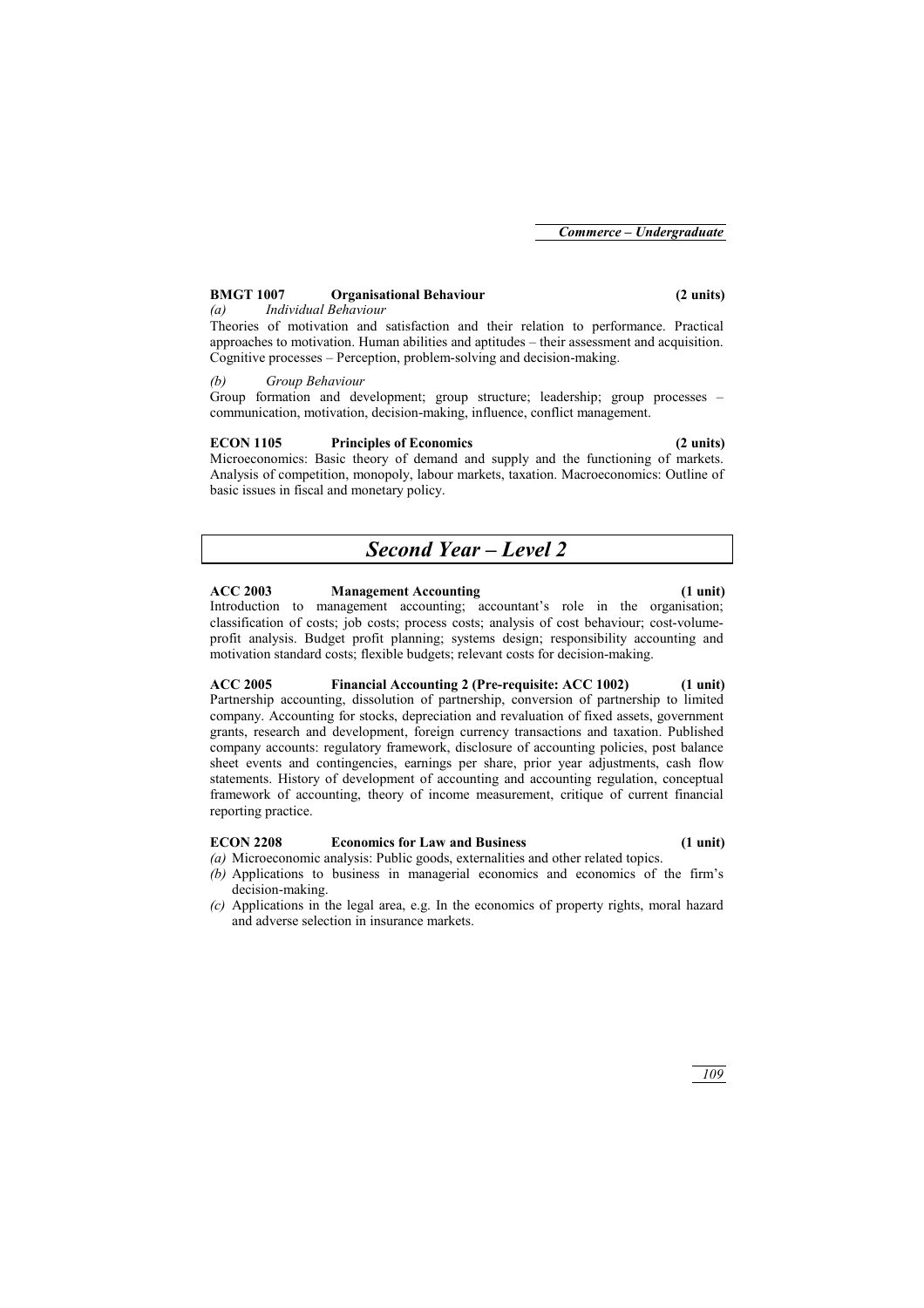#### **MIS 1002 Business Statistics (2 units)**

Introduction to probability and statistics for business. Descriptive statistics (means, variances, frequency distributions, constructing graphs and tables). Probability theory and probability distributions, including uniform, binomial, normal, t-distribution, chi-squared and F-distribution. Decision-making under uncertainty and Bayes' law. Sampling with and without replacement. Classical hypothesis testing with applications. Analysis of variance. Multivariate ordinary least squares model. R-squared, t-tests of regression co-efficients, Durbin-Watson statistics, autocorrelation, heteroskedasticity. Time-series models and forecasting models, including stochastic processes. Applications to quality control. (Optional) principal components and factor analysis.

**MIS 1005 Introduction to Computers and Information Systems (1 unit)**  In today's competitive and complex business environments, information systems (IS) and information technology (IT) are essential tools for business organisations. Consequently, computers and information systems have become an important part of our everyday work and social environments. As members of society, it is important to understand what computers and information systems are all about. As future business professionals, it is especially important to know how to use and apply these technologies. The objectives of this course are to provide students with basic knowledge about computers and information systems, and to help them develop the skills needed to use and take advantage of these technologies. The course is comprised of two hours of lectures plus two hours of practical "hands-on" tutorials per week. The topics covered include an overview of computer hardware, operating and applications software, word-processing, spreadsheet design, software development, an introduction to the role of information and information systems in business, and discussion of the social impacts of computing.

# *Third Year – Level 3*

### **BMGT 2003 Business Logistics and Operations Management**

This course is designed to provide students with an understanding of how the modern product is created and delivered. The main topics are as follows: approaches to product design; options for process design; techniques for production capacity planning; structure of facility location decisions; management of physical procurement, the sourcing, purchasing and handling of materials; principles of production scheduling, push versus pull systems, materials requirements planning (MRP), lean manufacturing; the management of physical distribution channel design, customer service goals, trends in supplier-buyer relationships, just-in-time (JIT) delivery principles; inventory management; the use of quantitative techniques in supply chain management; the role of value chains and networks in competitive strategy; advanced manufacturing concepts; innovation and the management of technology.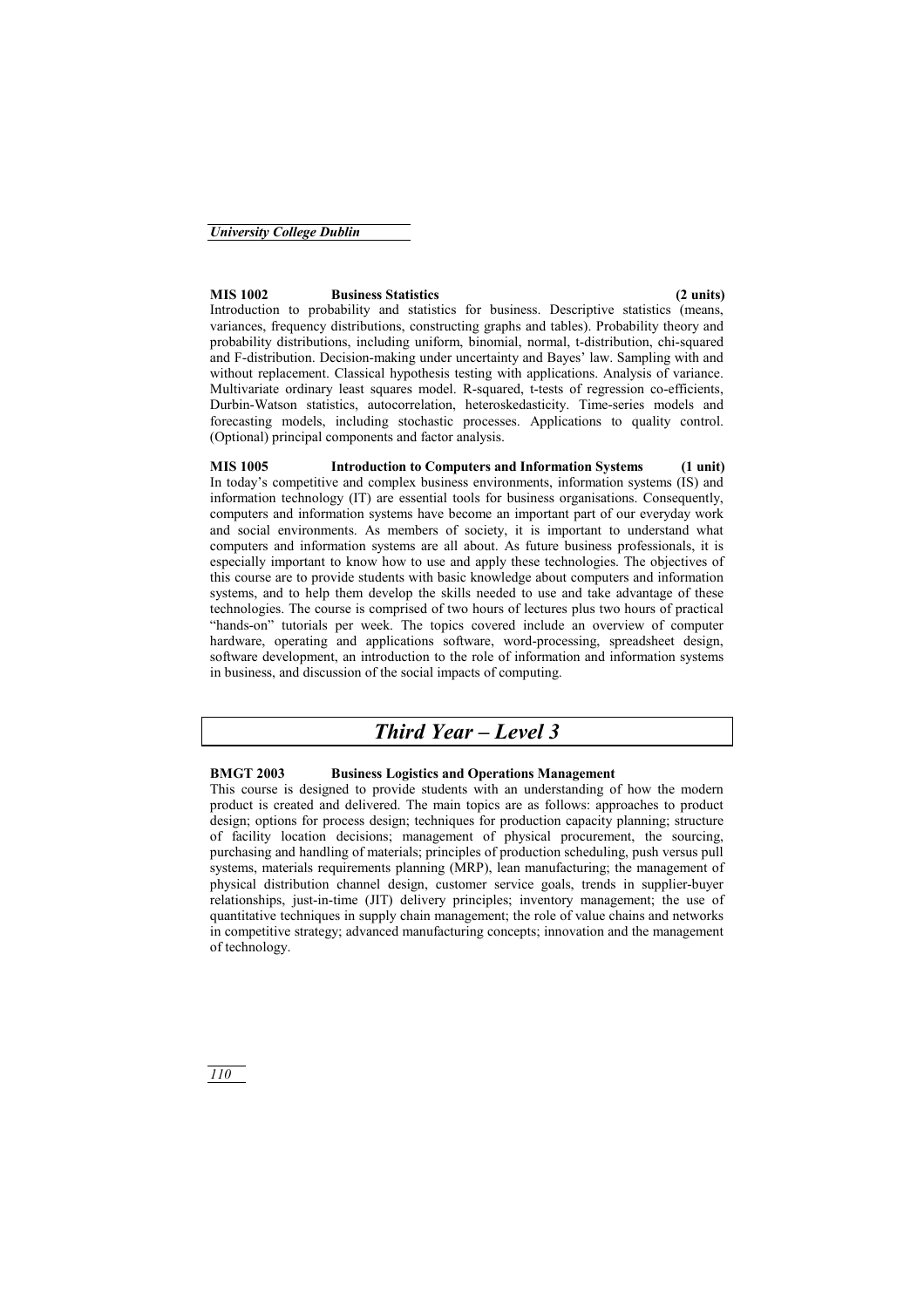## **FIN 2004 Finance**

Joint Stock Company. Principles of taxation. Present values and wealth. Investment appraisal. Value additivity. The cost of capital. Portfolio Theory. Risk versus Return. Sources of Finance. Agency theory. Gearing. Capital structure. Dividend decision. Financial analysis and planning. Working capital management. Valuation of options. Mergers and takeovers. International financial management. Valuation of companies.

## **HRM 2003 Managing Employee Relations**

This series of lectures will introduce students to management-employee relations at the collective and at the individual level. At the collective level, it will consider the attitudes and goals and organisation of the parties, the framework of law within which industrial relations is conducted, the working practices and procedures adopted by the parties, and some recent trends and developments in industrial relations in Ireland, including the growing emphasis on strategic approaches to the management of industrial relations. At the individual level, the following topics will be examined: the nature/changing nature of work, managing flexible organisations and the evolution of the personnel function in contributing to corporate effectiveness; strategies choice facing the personnel function in managing workforces; implementing personnel objectives in today's organisations. The objectives, role and functions of the personnel department will also be reviewed.

## **MKT 2003 Marketing**

Marketing is a concern for all people and organisations. We all live by exchanging something. Marketing is the study of exchange processes in society: how transactions are initiated, motivated, facilitated and completed. The topics covered in the course are: the role of marketing in society; the scope of marketing in the organisation; analytical methods used in marketing analysis; understanding consumer, industrial and service markets; understanding and analysing competitors and informing marketing decisions.

# *Fourth Year – Level 4*

## **BMGT 3003 Strategy Formulation and Implementation**

The concepts of general management and corporate strategy. Models for strategy formulation. Analysis of industries and competitors. Analysis of corporate resources and competitive advantage. Identification and evaluation of strategic alternatives including expansion, diversification and retrenchment. The implementation of strategy. The design of policies and procedures for strategy implementation. Review of current research on the work and behaviour of senior managers in Ireland and elsewhere. Implications of new techniques and practices generally for the management of business enterprises.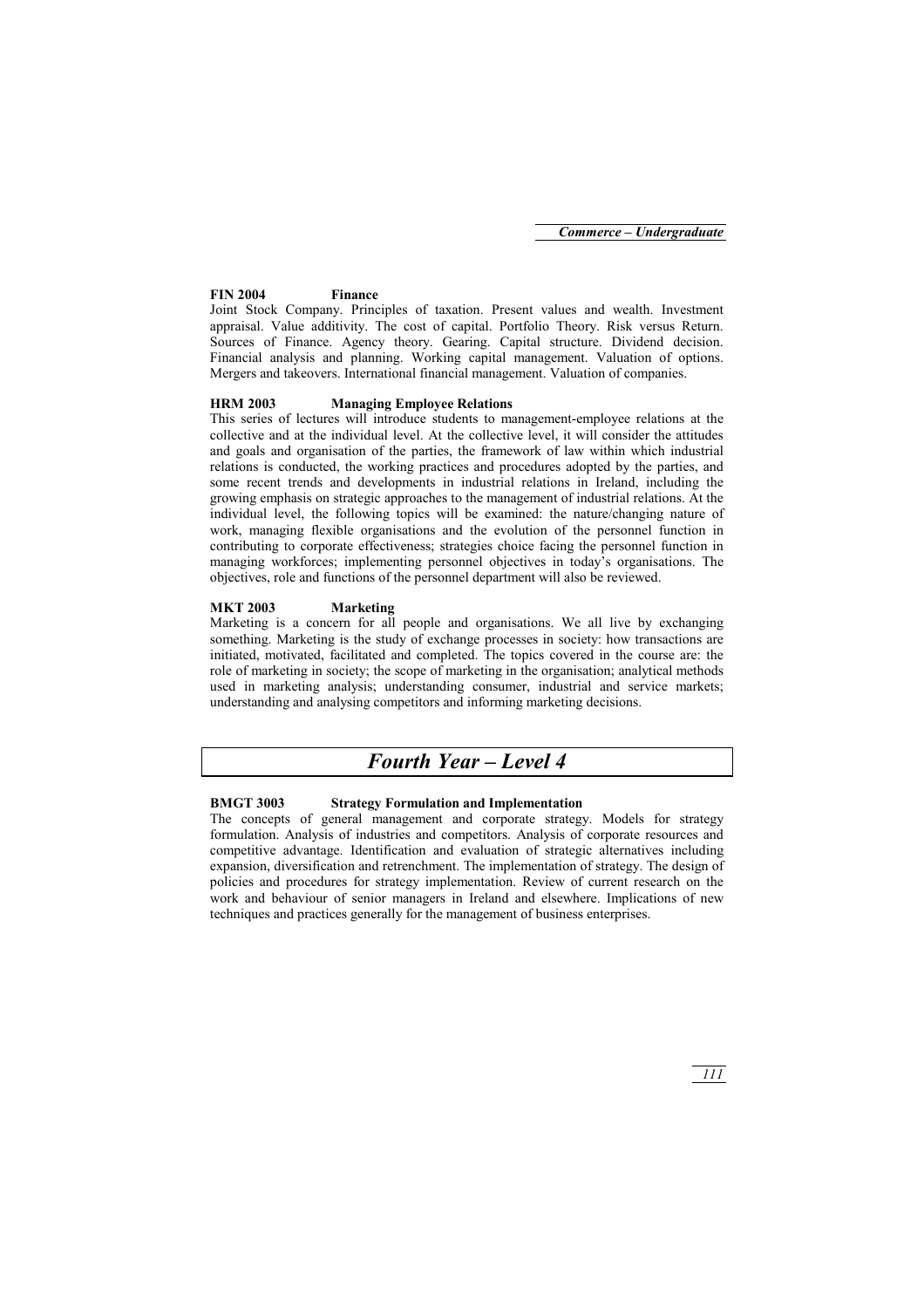# *Fourth Year – Level 4 – Business Electives*

## **ACC 3003 Financial Accounting 3**

Accounting for groups: holding, subsidiary and associated companies; consolidated balance sheets, consolidated profit and loss accounts; goodwill; statutory, stock exchange and professional requirements; presenting the results of operations. Foreign currency translation. Accounting for leases and hire purchase transactions.

#### **ACC 3006 Accounting Theory and Contemporary Issues**

The objectives of financial statements; the conceptual framework; measurement of assets, liabilities, revenues and expenses; income measurement; accounting for inflation; the accounting standard setting process; financial accounting in the European Union.

#### **ACC 3009 Cost Management**

The role of management accounting and the search for relevant information including the *Information Mosaic*. The development and history of management accounting. Emerging themes in cost/management accounting including customer, competitor and quality focus and professional ethics. Financial and non-financial information including the *Balanced Scorecard*.

Cost objects and different cost classification systems including the distinction between 'cost' and 'expense'. The presentation of cost statements. Value added and non-value added activities and value analysis. Modern cost structures. Cost management – a cross functional perspective.

The importance of stock valuation in profit determination together with absorption versus direct costing. Cost assignment with the difference and importance of cost apportionment and allocation. Methods of cost apportionment including service department apportionments. The costing of joint and by products for product costing and decision making purposes. The issues concerning overhead absorption rates (OHARs) including plant wide or departmental OHARs, levels of activity and selection of cost drivers.

Traditional and contemporary cost management systems. Activity drivers and cost behaviour. Activity based costing including research findings on ABC and the use of activities and cost drivers for costing. The phenomenon of under/over-recovery of overheads and their disposition. Cost management and control of materials, labour and overheads. Recording and reconciling cost flows including backflush accounting. The nature of job costing and pricing policies and methods. The paradox of 'pricing for profit' but making a loss. Process costing methods (FIFO and Average) including spoilage.

World Class Manufacturing (WCM) including JIT systems and implications for management accounting practice. Performance measurement including quality and cost of quality reports. Activity based cost management and recent developments in ABC including customer profitability. Internal and external benchmarking. Strategic cost management including creating and sustaining a competitive advantage. Value-chain framework, linkages and activities. International issues in cost management. Research findings on cost management systems.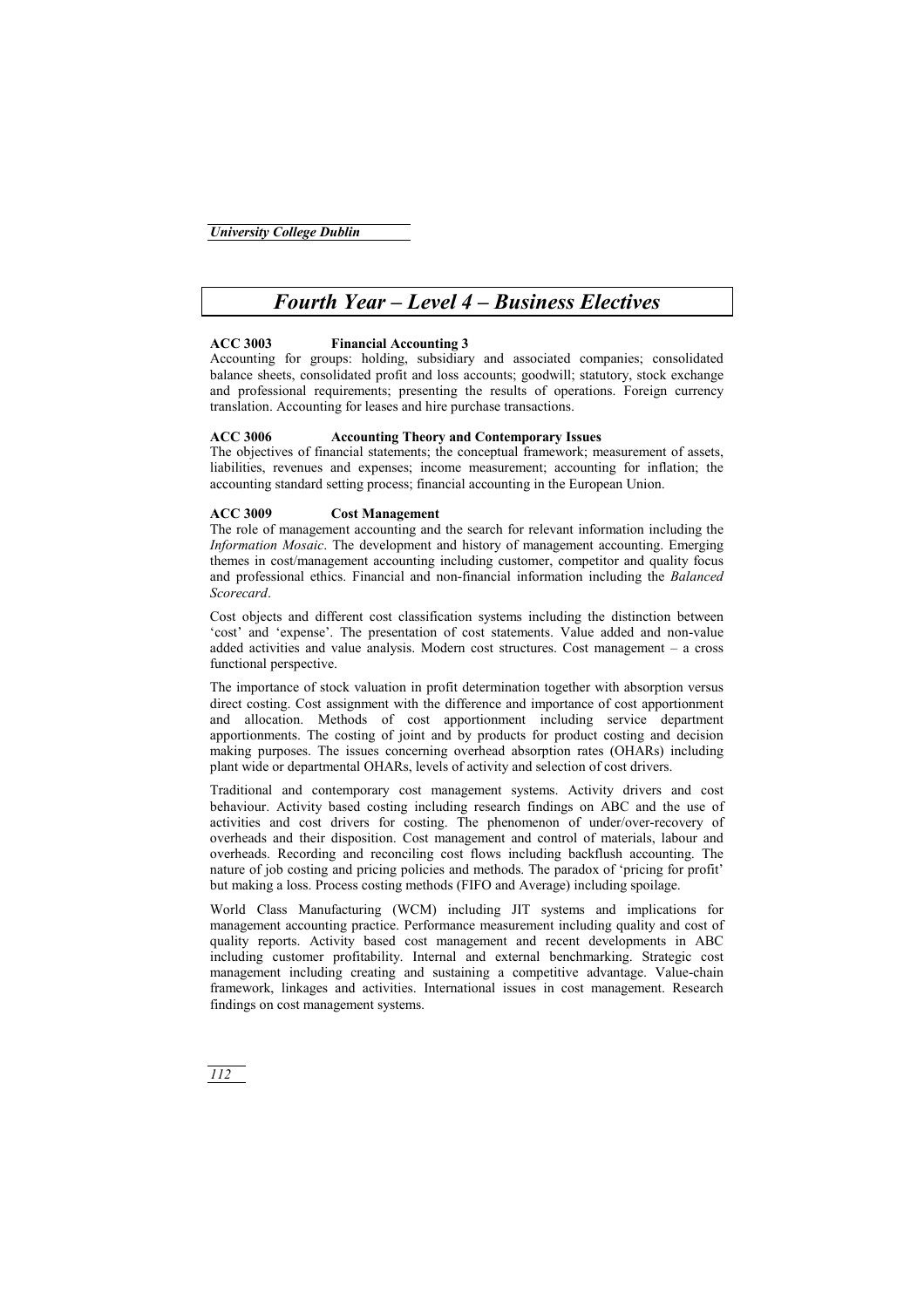#### **ACC 3012 Advanced Management Accounting**

Decision making in structured and unstructured situations and professional ethics. Cost analysis and relevant costs for decision making and profit planning in "what if" situations. Accounting statements in contribution format and their relevance in decision making. Establishing cost relationships in linear and non-linear situations including the learning curve. Tests of linearity and confidence intervals. Decision making situations including pricing, special order situations, slack capacity, new products and make or buy decisions. Target costing. Non-quantifiable factors and their relevance in managerial decision making. The concept of a limiting factor and the decision matrix involving products and limiting factors. Computer applications of linear programming and sensitivity analysis. Limitations of linear programming. Capital investment decisions.

The concept of uncertainty/risk and its relevance to managerial decision making. The construction of payoff tables and criteria for evaluation: expected monetary value (EMV), maximax, miximin and least regret.

The structure and process of management control. Levers of control. The control decision point and the control action point. Achieving financial control through budgets. Contemporary responsibility accounting and behavioural dimensions of control. Preparation of operational budgets and review of the master budget. Zero based budgeting and flexible budgeting for financial control.

Variance calculation and reporting. Revenue variances – operational or strategic implications. Setting standard costs, direct cost and overhead variances. Absorption costing/direct costing – the profit implications. Profit analysis and the variance investigation decision.

The control structure. Different structures including divisional or strategic business units (SBUs). The issue of decentralisation and centralisation. Methods of performance evaluation including the Balanced Scorecard.

Transfer pricing including profit switching. Deterministic models for setting transfer prices. Macro economic implications of profit switching prices.

Miscellaneous management accounting topics including competitor and environmental analysis, customer profitability and supplier performance, and the importance of product life. World Class Manufacturing (WCM) including JIT systems and the accounting implications. Research findings on management accounting practices.

#### **ACC 3015 Taxation**

The role of taxation in the economy; differing systems of taxation; definition of the tax base; income versus capital. Residence and domicile; sources of income; basis of assessment; computation of taxable income; reliefs and allowances. Capital Gains Tax: definitions; reliefs, allowances and exemptions. Capital Acquisitions Tax: gifts and inheritances; basis of assessment. Corporation Tax: taxable profits; close companies and distributions. Value Added Tax: taxable transactions; operation of the system.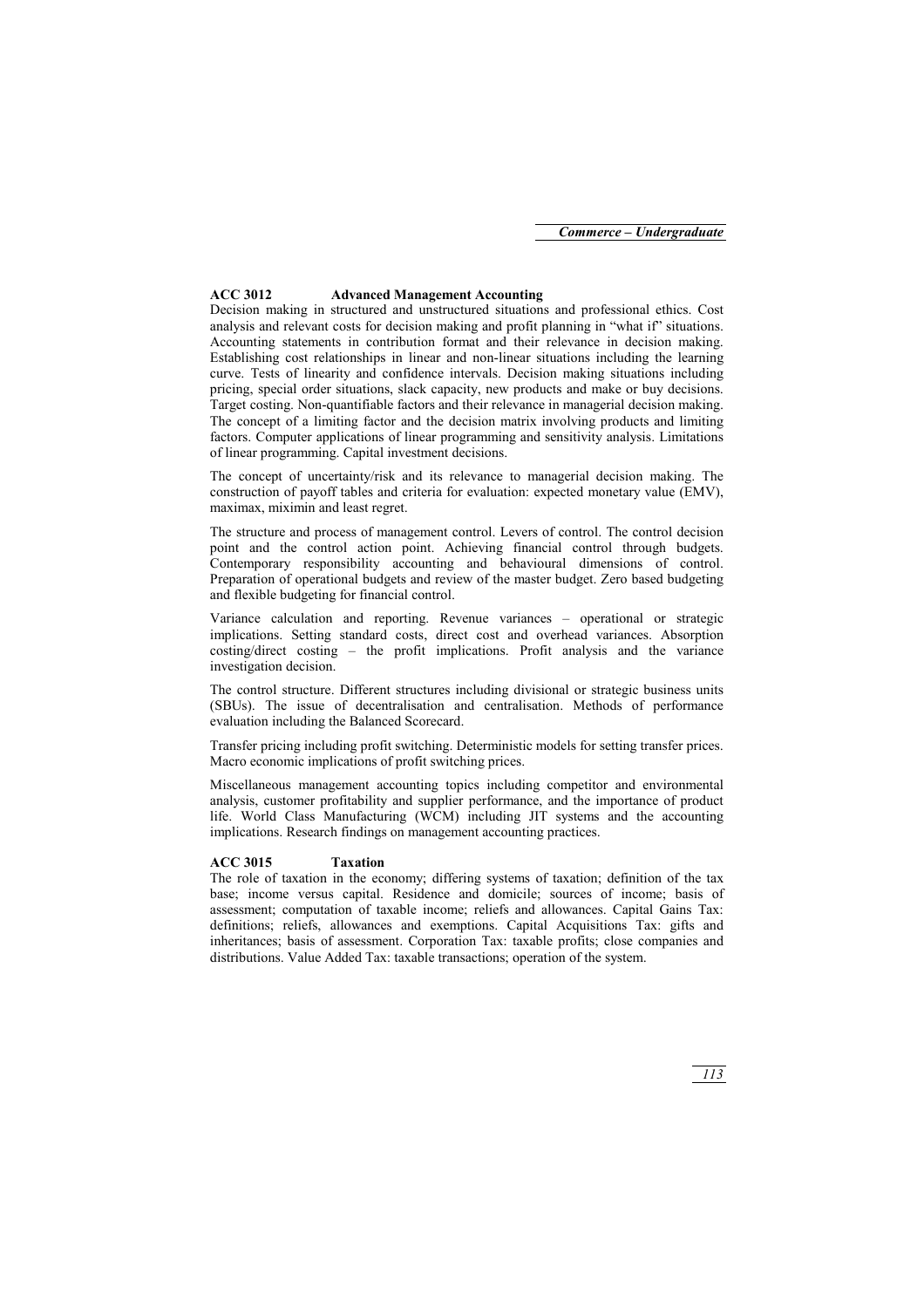#### *University College Dublin*

#### **BMGT 3007 Enterprise Development, Entrepreneurship and Innovation**

Strategic positioning of the new firm; preparing the plans for marketing, operations, people and finance. The course will also deal with new venture launch, corporate renewal and corporate turnaround. Models of the new venture formation process; entrepreneurs; new business ideas; innovation; environmental analysis; supports and incentives for entrepreneurship. The course will include lectures, case studies and an individual project.

#### **BMGT 3010 Management of Manufacturing Systems**

New product development; process choice and design; capacity planning; plant location and layout; productivity and performance; management of operations; aggregate production planning; policy and strategic issues in manufacturing.

#### **BMGT 3013 Management of Services**

Categorisation of services; process perspective; facility planning and location decisions; management of service operations; managing customer service quality; current trends and strategic issues in service design and delivery.

#### **BMGT 3016 Supply Chain Management**

Elements of production systems; trends in vertical integration; physical procurement processes; physical distribution channels; demand forecasting and order processing; overall design of the value chain to achieve and maintain competitiveness.

#### **BMGT 3019 Management of Innovation**

Nature and scope of innovation and technology management at the level of the firm. Technology and industry structure. Technology and competitiveness. Integrating technology into corporate strategy.

#### **BMGT 3022 Quality Management**

Contemporary perspectives; design of quality goals, information feedback and control systems; product and process improvement cycles; motivation and reward; organisational implications; total quality management and international standards.

#### **BMGT 3025 Managing Business Ethics**

This course will cover methods of dealing with ethical issues in a constructive way in real business situations. As future managers, students will gain an awareness of contemporary ethical issues that often underlie general business actions and affect subsequent organisational performance. Some examples of topics examined: decision making, personal integrity, conflicts of interest, organisational effectiveness, acquisitions and restructuring, employee rights and relations, insider trading, advertising, product safety, business practices and control, doing business abroad.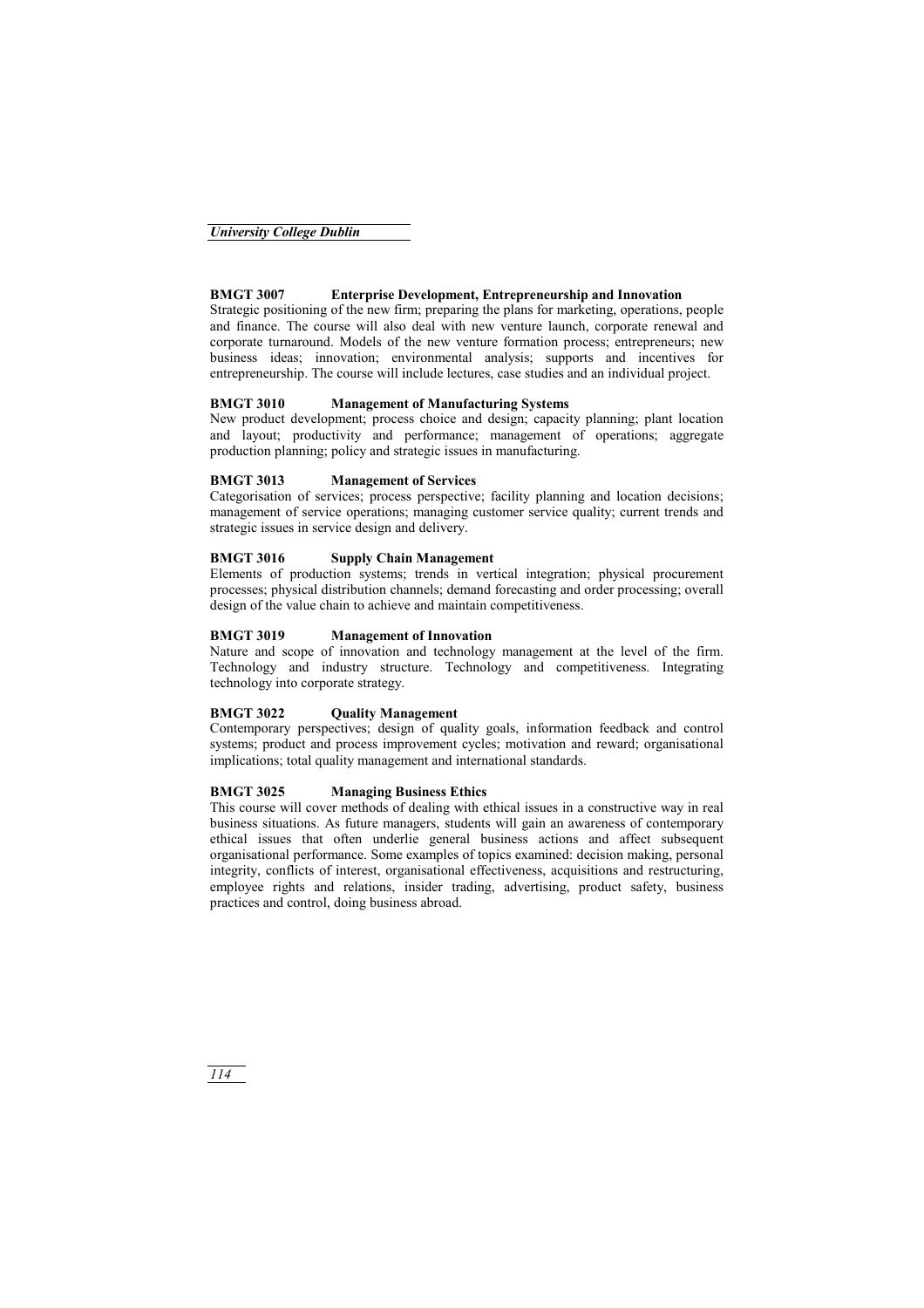#### **BMGT 3028 Managing Change**

Change and its causes. Unplanned change. Models and processes of planned organisational change. Open systems theory and its relevance to organisations. The diagnosis of organisational problems. Overview of human process, techno-structural, human resource and strategic change interventions. Selecting interventions. Implementing planned change in organisations. Strategic change.

#### **BMGT 3031 International Business**

The international business environment; internationalisation process of the firm; economic and political systems; human and cultural environment; trade theory; management and organisation of international business; industrial environments and global strategies; global business alliances; information and control systems for global business; political risk; multinationals in Ireland. Global competition; strategic alliances; the competitive advantage of nations; business with industrialised, developing and historically planned economies; international finance; role of information technology; structure in international organisations.

#### **BMGT 3034 European Industry and Business Enterprise**

The EU competitiveness in the world economy; the impact of EMU on trade and industry; internal market-industrial progress and prospects; importance, progress and prospects of selected industrial sectors in the major nations of the EEA; the role of small and medium enterprise; industrial and competition policies; pattern of mergers and acquisitions; the impact of inward investment; high and low growth sectors; the evolution of state owned enterprise; developments in the former command economies of Europe.

**BMGT 3037 Institutions, Administration and Politics, Policy-making of the EU**  An examination of the origins and evolution of the European Union. The factors which led to the enactment of the Treaty of Rome. Developments in the EU since the Treaty. The institutions of the EU: their role, functions and power. The impact of European law on business. The course will also deal with the origins, institutions, policy-making process and policy issues of the European Union. Particular attention will be paid to competition policy, the completion of the internal market, trade policy, industrial policy and monetary integration and their impact on the European business environment.

#### **BMGT 3040 Public Administration, Public Finance and Government Framework**

Philosophical approaches to public administration; the civil service and state-sponsored bodies; local government; public finance; co-ordination, planning and control in central government. The Devlin Report and the civil service. The White Papers and Reports on Local Government Reform. The rise and decline of regionalism. Reform and restructuring the public service – the experience in Ireland and other OECD states. Privatisation. The citizen and the state: An examination of measures to improve citizen/administration relations in the developed state. Improving public financial management. Public policy development: the State and planning.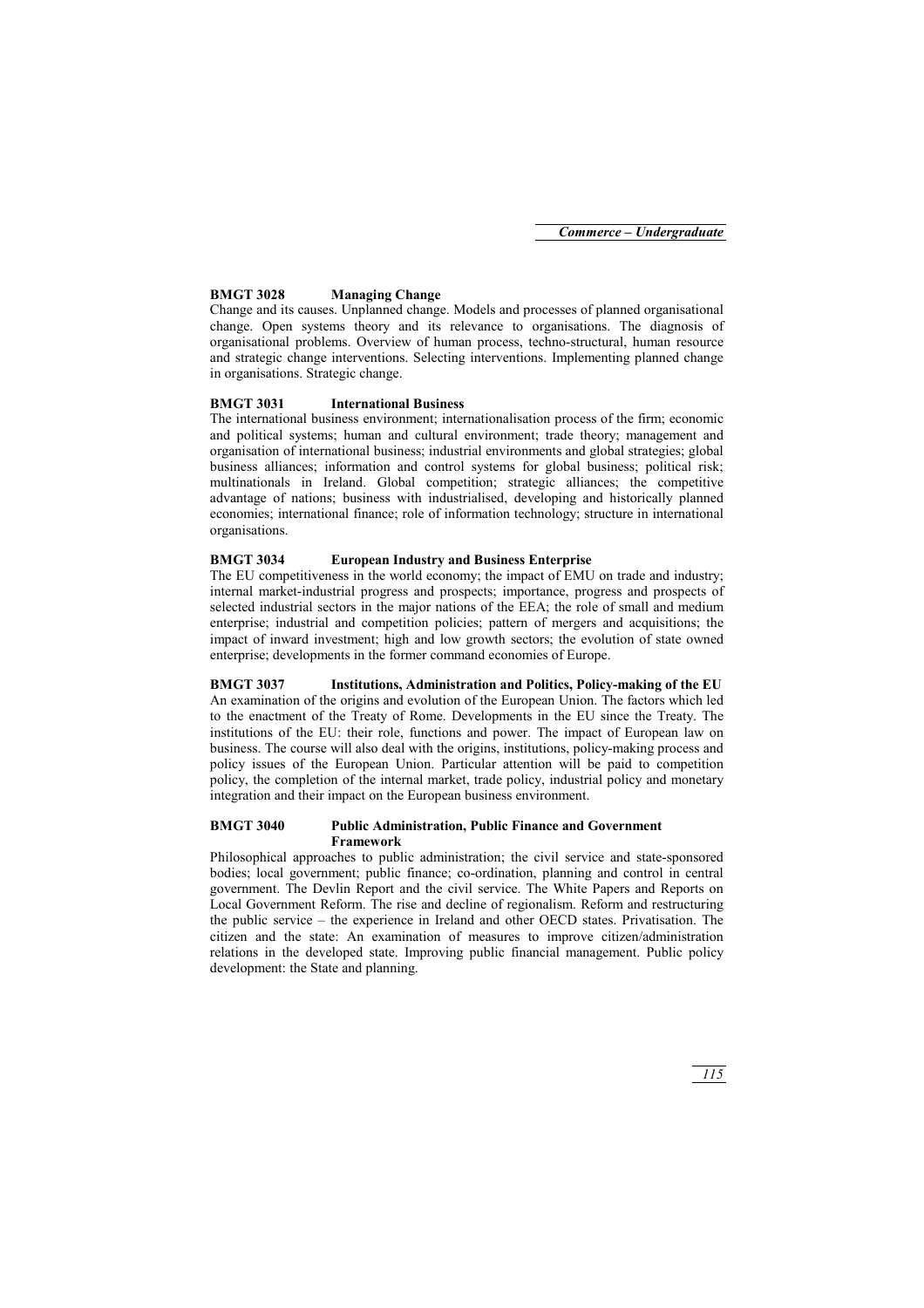## **ECON 3980 Applied Econometrics I**

This course is an introduction to econometric techniques. The core section of the course relates to methods of estimating single equations using multiple regression.

### **ECON 3981 Applied Econometrics II**

This course applies the techniques covered in ECON 3980 to test the predictions of models frequently used in economics and finance. Topics include applications of the CAPM, estimating consumer demand functions, and the relationship between advertising and sales. The course makes extensive use of UCD microcomputer facilities.

### **ECON 3982 Industrial/Managerial Economics**

This course is concerned with the applications of economic principles and methodologies in the decision-making process within the firm or organisation. It seeks to establish rules and principles to facilitate the attainment of the desired economic goals of management.

#### **ECON 3983 Macroeconomics**

This course is a theoretical macroeconomics course. The focus is on open economy macro, covering fixed and flexible exchange rates. The topics for discussion include: the intertemporal budget constraint; labour markets; economic growth; money, money demand and monetary policy; aggregate demand and aggregate supply; fiscal policy and the theory of economic stabilisation.

#### **ECON 3984 International Monetary Economics**

This course will cover four main areas: (i) the balance of payments and the current account, (ii) exchange rate determination under floating rates, (iii) macroeconomic policy under fixed and floating rates, and (iv) the costs and benefits of exchange rate independence.

### **ECON 3985 International Economics (Trade)**

This course examines theoretical and policy aspects of international trade. In particular, it is concerned with such issues as why trade takes place, the analysis of the benefits that accrue from trade and the welfare effects of protection and economic integration.

### **ECON 3986 Public Sector Economics**

This course analyses the level and composition of public sector production, the efficiency of non-profit public sector firms and the growth of the public sector. In addition, it examines the financing of the public sector and the economic aspects of the organisation of government.

### **ECON 3987 Applied Macroeconomics**

This course is an applied course which examines the performance of the economy and considers the major policy issues confronting the government. The course looks at fiscal, monetary, exchange rate, incomes, industrial, factor and product market policies. The factors affecting the performance of the economy in the long run and the short run are also considered.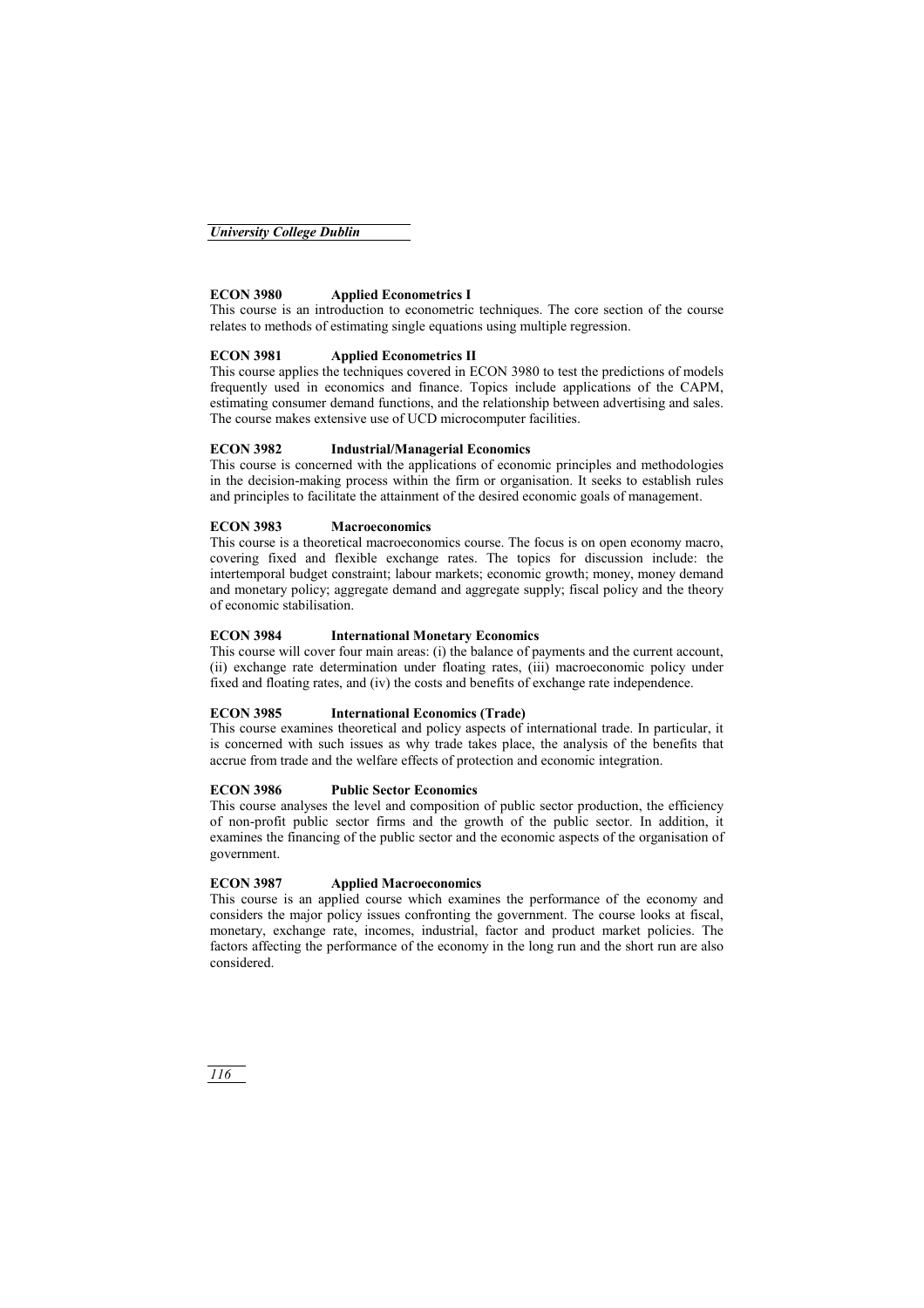### **FIN 3004 Aspects of Financial Theory**

This course introduces students to the main emphases of modern financial theory with particular reference to capital market consumption and investment decisions; utility theory; portfolio optimisation, equilibrium financial assets, pricing models and the pricing of contingent claims.

#### **FIN 3009 Investment and Portfolio Management**

This course is intended to give a broad appreciation of security analysis and portfolio management. Topics to be covered include: CAPM, APT and security market pricing, option pricing models, portfolio theory, application to domestic and international markets, risk management for various asset categories.

### **FIN 3013 Financial Institution Management**

The course deals with the management of financial institutions with special emphasis on the following: banking and financial institution theories, bank regulation, risk management in banking, strategic management, asset liability management, bank lending, capital and liquidity management and global banking.

#### **FIN 3017 Treasury Management**

The course is designed to provide students with a practical understanding of treasury management. Topics include: interest rate and interest rate risk analysis, foreign exchange and exchange rate risk analysis, securities investment and derivative products analysis.

#### **FIN 3021 Financial Management**

This is a case study course applying the techniques learned by students in FIN2004. Topics include financial analysis and planning, cost of capital, capital structure, project appraisal, working capital management and mergers and acquisitions.

#### **FIN 3025 International Financial Management**

As the international company becomes the norm rather than the exception, the need to internationalise the tools of financial analysis is apparent. The objective of this course is to provide a conceptual framework within which the key financial decisions of the multinational firm can be analysed.

#### **FIN 3030 Nature and Role of Insurance Markets**

Life and general classifications, compulsory and voluntary, mixed insurance markets, market characteristics (concentration levels, penetration), regulatory structures, market participants, economics of insurance.

#### **FIN 3033 Insurance Claims and Underwriting**

The underwriting cycle, ratio analysis, claims process, loss adjustment, loss assessment, premium determination, regulatory requirements for claims management.

#### **FIN 3036 Insurance Regulation**

Irish Insurance Law, Insurance Acts 1909-1994, supervisory bodies and powers, authorisation requirements, European law, the framework directives, investment intermediaries legislation.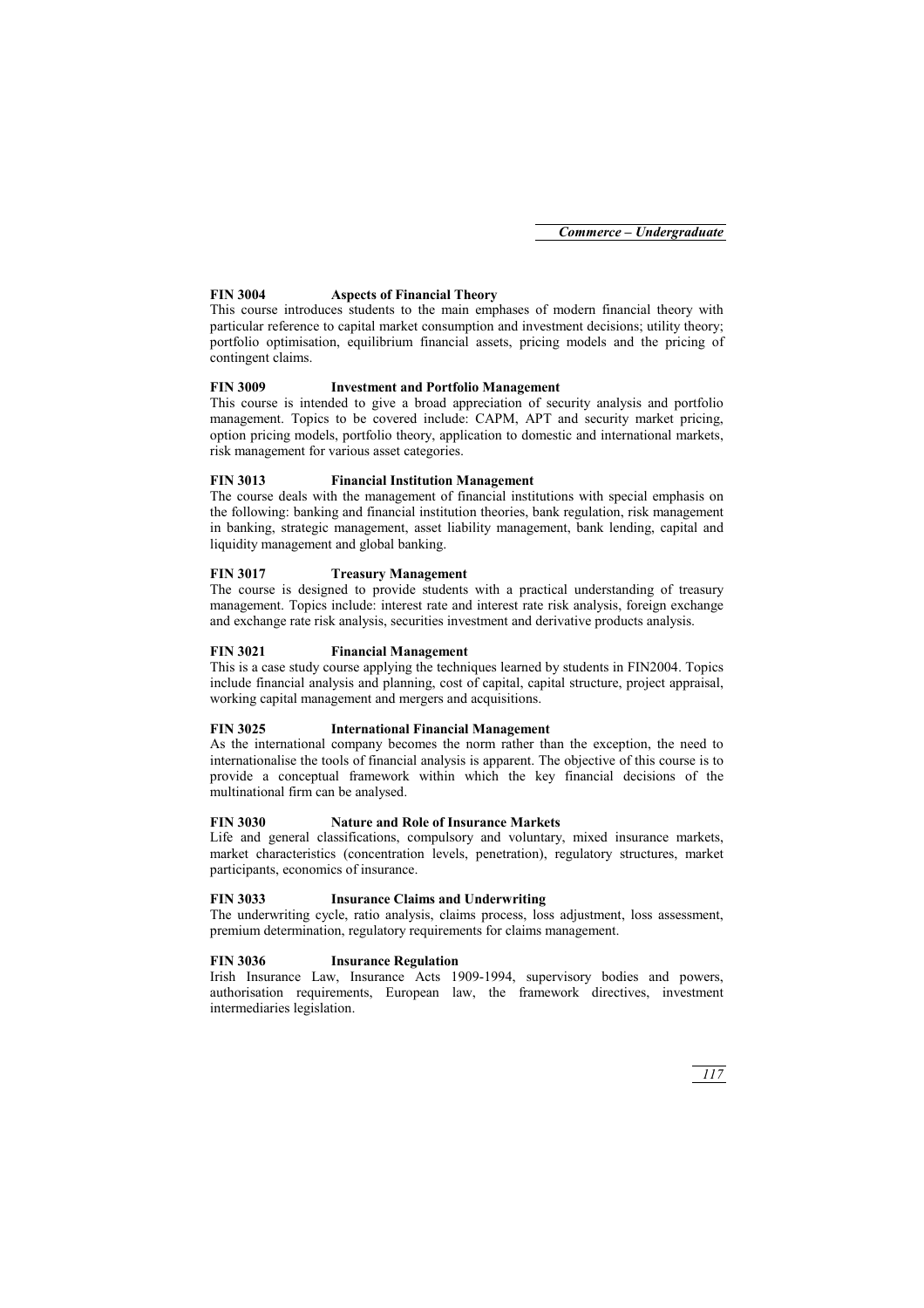### **FIN 3039 Reinsurance**

Market participants, captive insurance, reinsurance, facultative and treaty. IFSC structure, taxation, reinsurance regulation in Ireland, EU reinsurance regulation, specific reinsurance issues (property, casualty, marine).

#### **FIN 3042 Pension Fund Management**

Types of pension funds, state benefits, contributions and benefits, law of pension funds, taxation of pension funds, AVCs, ageing population, Pay-As-You-Go, funded schemes.

#### **HRM 3003 Human Resource Management Techniques**

The course is primarily concerned with providing an examination of the specialist human resource functions within Irish organisations: human resource planning, recruitment and selection, job evaluation, performance appraisal, rewards, an understanding of issues such as health and safety, welfare and employment termination. All of the above will be assessed within the broader context of organisation change and development.

#### **HRM 3006 European Industrial Relations and HRM**

This course is designed to introduce students to current issues and developments in European industrial relations and human resource management. Students are first provided with an understanding of industrial relations systems in five European countries, namely Britain, France, Germany, Italy and Sweden. The second part of the course makes a comparative analysis of a number of key issues; the growth and decline of trade unions, the role of the state, employers' organisations, the impact of multinationals on countries' industrial relations systems and the move towards developing a 'Social Europe' within the EU. Attention will also be drawn to the implications of the European Work Council's Directive and a Working Time Directive.

### **HRM 3009 Negotiation and Conflict Resolution**

This course focuses on the development of the student's analytical and judgmental skills as a foundation for sound negotiation practice. It aims to give students an understanding of the various processes which are typically at work when an industrial relations issue is under negotiation; it attempts to sensitise students to the different forces which can influence the behaviour of the parties; and it provides a comprehensive framework which allows evaluation at both the tactical and the strategic levels of analysis.

### **HRM 3012 Human Resource Development**

How adults learn at work. Training and development within the organisation. The delivery of training and development. National policy and practice on management development. Topical issues. Future developments.

## **HRM 3015 Managing Diversity and Gender Relations in Employment**

Topics covered will include: Labour market structures; women in the workplace; work and family dynamics; institutional initiatives to promote equality of opportunity; the law as a mechanism of change; the task of managing diversity in employment.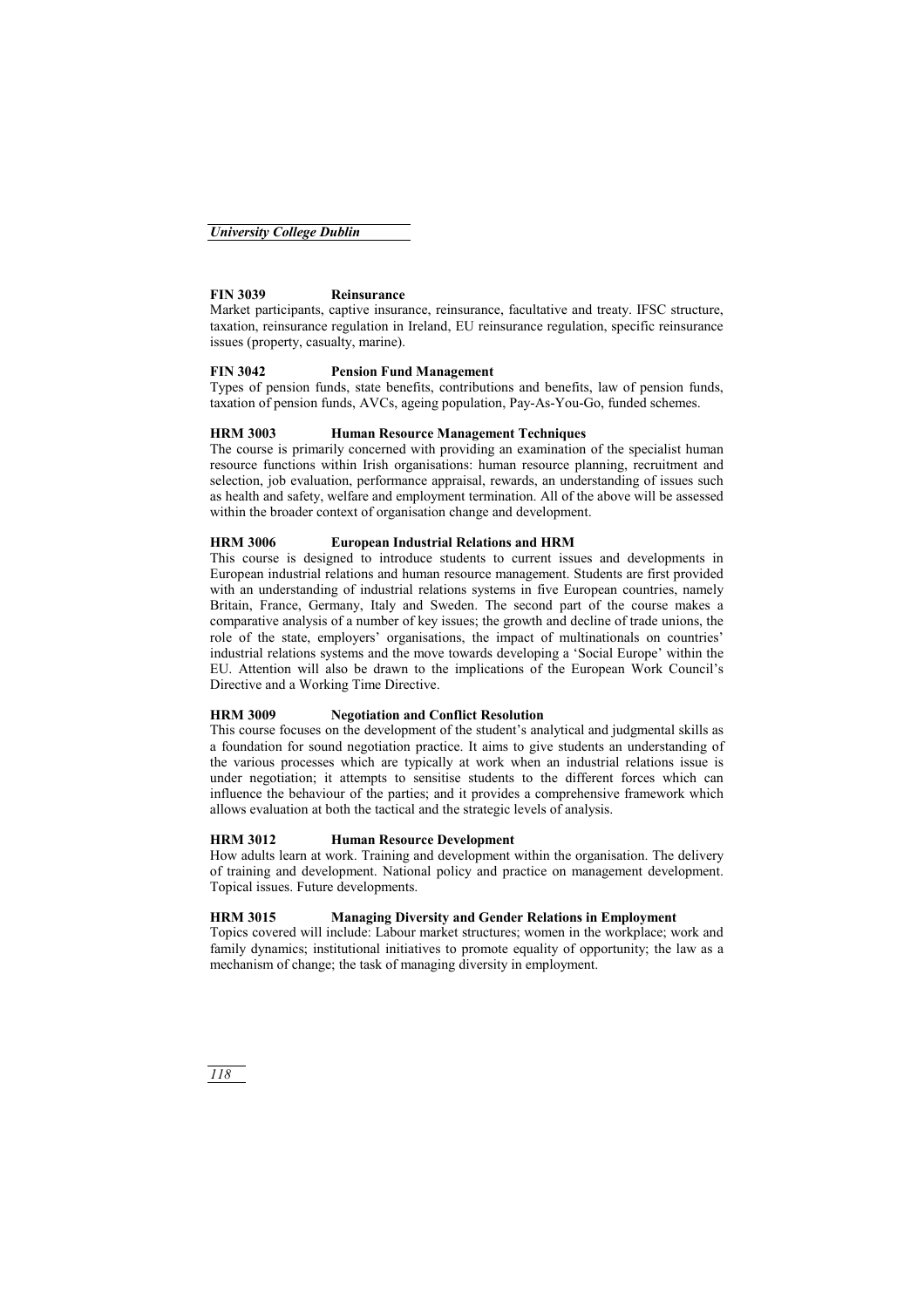#### **MIS 3003 Information Systems Development and Implementation**

Information systems and information technology are essential resources for business organisations. This course begins by identifying the strategic and organisational roles of information technology, and then proceeds to examine the processes of information systems development (requirements analysis, methodologies, tools and techniques) and information systems implementation (approaches, roles, responsibilities, risk and change management). Students will be required to complete a major project involving the analysis, specification and implementation plan for an information system that satisfies a business or organisational need.

#### **MIS 3006 Management of Information Systems**

This course addresses the following topics:

Managing application portfolio resources; managing client/server systems; developing and managing customer expectations; problem, change and recovery management; managing centralised and distributed operations; network management. A major segment of the course will address the area of information systems security and control, to include:

- physical and logical security;
- hardware and software controls:
- encryption techniques:
- audit and security for networks and telecommunication-based systems;
- legal and ethical issues.

#### **MIS 3009 Advanced Topics in Management Information Systems**

This course addresses in particular emerging issues in management information systems, be they related to hardware, software, telecommunications, application philosophies or combinations of these. In recent years, the MIS landscape has been changed by technologies such as groupware, client/server architectures, object-oriented techniques in data modelling and systems development, workflow automation, the Internet, Intranet and Electronic Commerce and other emerging technologies. A number of these topics, not necessarily all of those listed above, will be covered in the course in an attempt to identify their structural characteristics and their applicability in the world of business. The course will have a practical orientation.

#### **MIS 3012 Networking and Internet Applications**

This course considers the integration of networked information systems and telecommunications using current and emerging technologies.

It extends conventional information systems theory by introducing the concepts of client/server distributed operations and open communications standards. These technologies are discussed within and beyond the organisation.

Topics include current networking standards and practices, networking and telecommunications hardware, software and integration, network management, Intranet and Internet, Electronic Commerce design issues and applications. The main technologies discussed will be illustrated with relevant project work.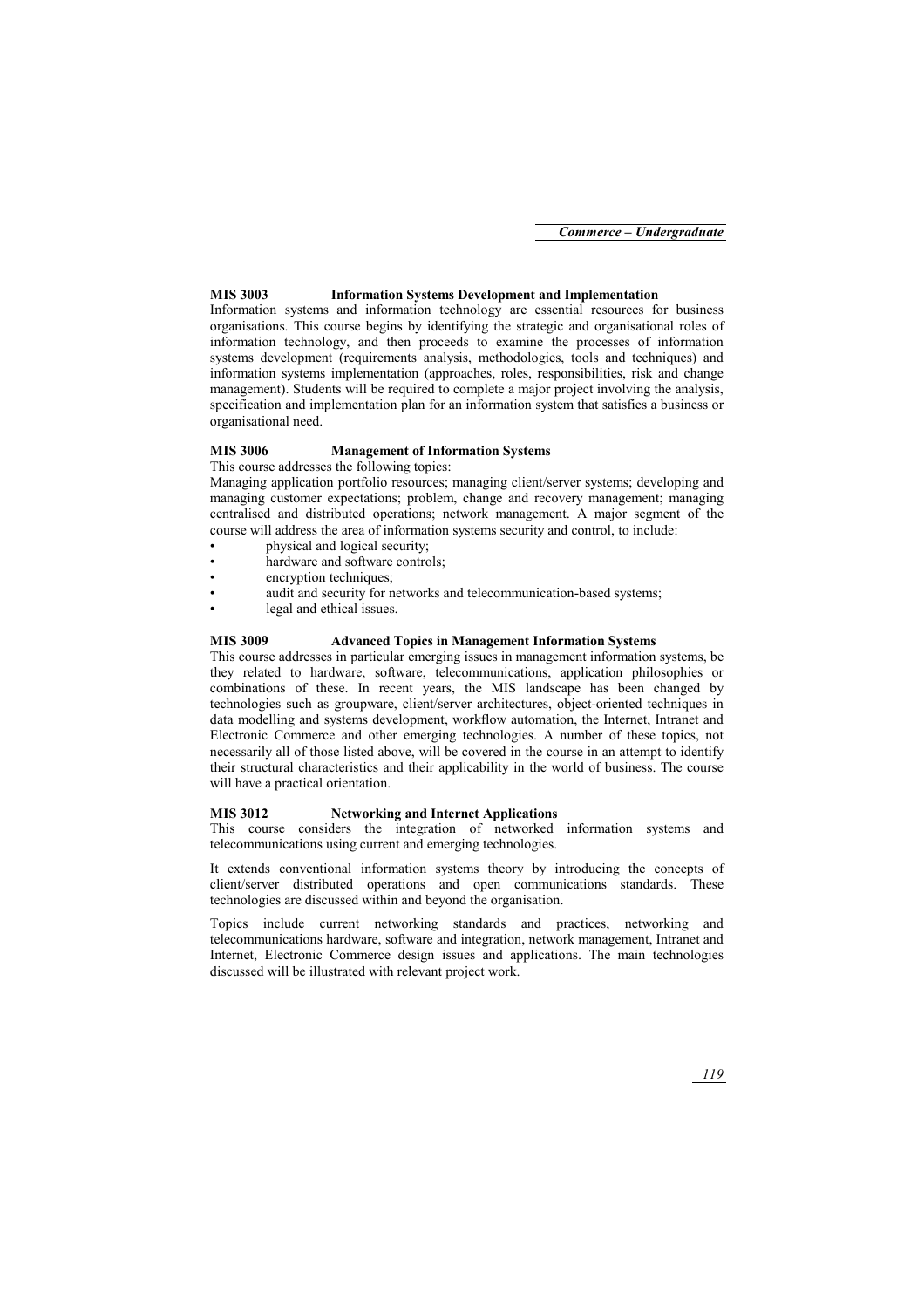### **MIS 3015 Decision Applications**

This management science course reflects the fact that decision making in the real world involves decision structures, individual value judgements, uncertainty, and non-linear relationships. Topics include: decision theory, evaluation of information; utility functions, conflicting objectives; multi-criteria decision analysis, trade-offs, relative importance; competitive decision making, games, Markov processes; queuing; inventory; simulation; curve fitting; and Lagrangian optimisation. Live decision applications involve group-work, computer software, interviewing decision-makers, and testing recent advances in research.

## **MIS 3021 Computer Applications**

Computer systems; logic and architecture; problems, algorithms and programs; programming languages, compilers and interpreters; programming: control structures, data representation (structures), procedures, recursion; analysis of algorithms and programs.

## **MIS 3024 Software Design**

Computer software plays an increasingly important role in all aspects of business. This course discusses the expectations that people have of software and introduces the techniques used to build and maintain high quality software. Topics on the course include: visual programming, structured programming concepts, object orientated programming, software reusability, automated programming tools, user interface design, program debugging and testing, documentation and maintenance.

Advanced techniques in visual programming are introduced. Students are required to undertake a number of practical assignments.

### **MIS 3029 Mathematical Decision Support Systems**

The first part of this course focuses on the range of problems from both business and industry that can be formulated as mathematical models. A variety of solution procedures including: Simplex, Dual Simplex, Branch and Bound, Cutting Planes and the Balas Algorithm are introduced. A case study approach is used to examine real world problems, and these formulations are solved by computer packages.

The second part of the course introduces network models. Here a variety of problems are formulated and solved using network algorithms. The range of algorithms include: Network Tours, Shortest Path, Maximum Flow, Spanning Tree, the Minimum Cost Flow.

### **MKT 3003 Consumer and Buyer Behaviour**

In the first part of this course, concern rests with consumer buying behaviour: what consumers buy, why they buy, when, where and how they buy. The course examines consumers as individuals, in their social and cultural setting, and in their decision-making processes. In the second part of the course, the buying behaviour of organisations, the network of relationships among buyers and sellers, partners and governments, how strategies are formed in industrial markets, and how the marketing mix for industrial products may be developed and implemented are examined.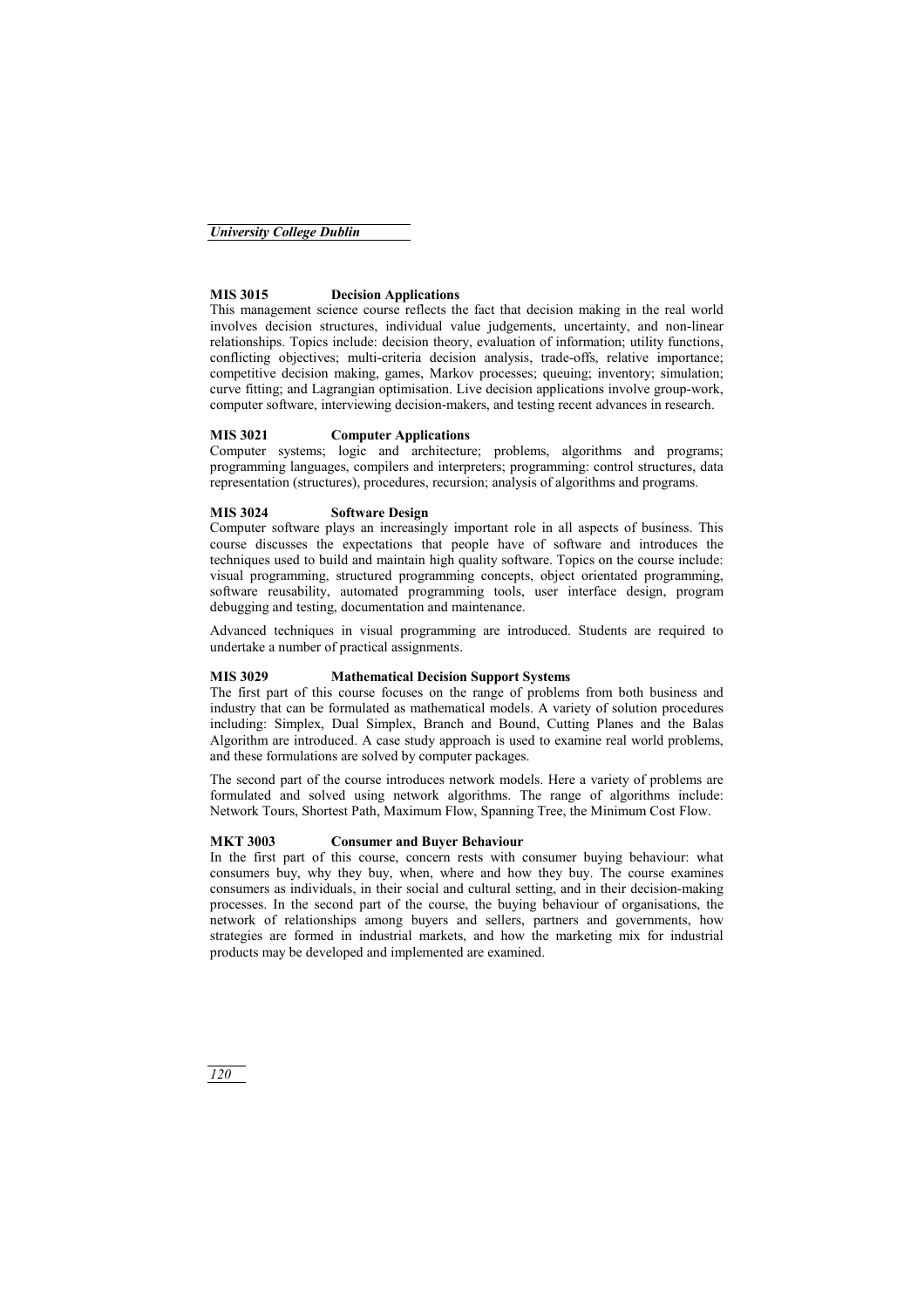#### **MKT 3006 Services Marketing**

This course examines the service economy, characteristics and classifications of services, theoretical models of service, measuring service quality, improving profitability with services marketing, services marketing mix, operations and human resource implications, relationship marketing, internal marketing.

#### **MKT 3009 International Marketing**

This course examines the international marketing environment, assesses the potential for products and services in the context of different cultures, risk and uncertainties and demonstrates how companies compete in international markets.

#### **MKT 3012 Marketing Communications**

Modern companies must manage complex marketing communications systems with their consumers, middlemen and various publics. This course examines the behavioural foundations of marketing communications, media advertising, sales promotion, direct marketing, public relations, personal selling and sales management.

#### **MKT 3015 Marketing Research**

This course develops skills in questionnaire design, observation techniques, the use of focus groups, acquisition and evaluation of secondary data, analysis and statistical techniques and report writing and presentation of results.

#### **MKT 3018 Strategic Marketing Management**

The purpose of this course is to examine how companies adapt and respond to a continuously changing marketplace. The strategic role of marketing, market opportunity analysis, relationships between corporate, business-level and marketing strategies, strategic marketing planning, implementing and controlling strategic marketing programmes are the topics examined.

These courses, and such other courses which may be available from time to time, will be offered at the discretion of the Faculty of Commerce and each course may not be available in any one year.

The availability of courses to students may be subject to timetable constraints.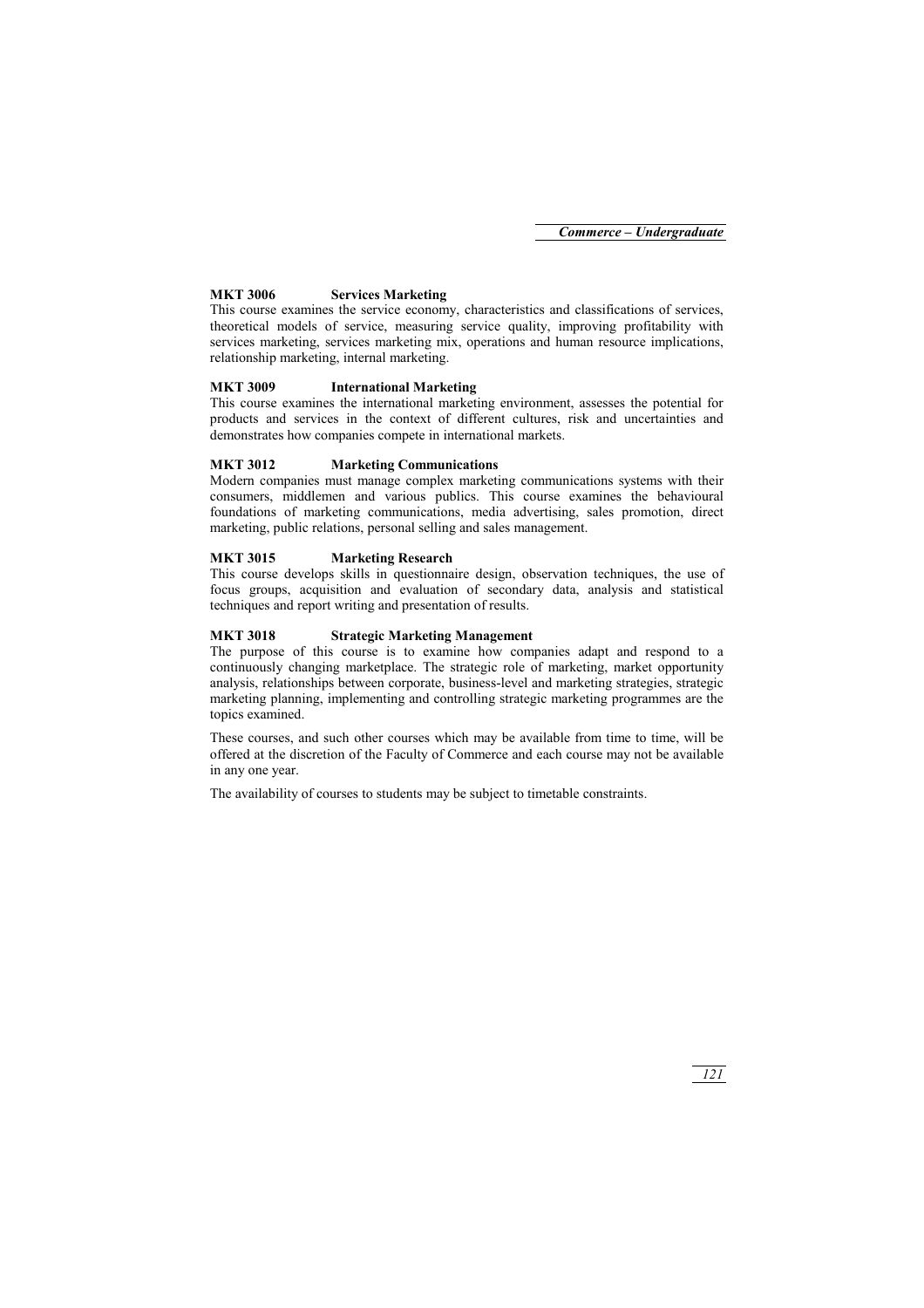*University College Dublin*

# *Law Courses*

## *First Year – Level 1*

#### **LAW 1501 Constitutional Law**

The constitutional law of the Republic of Ireland as found in the Constitution of 1937 and case law. Reading will be indicated at the beginning of the session.

#### **LAW 1502 Law of Contract**

A contract is a legally binding agreement which gives rise to rights and obligations for the parties involved. The law of contract determines which agreements are enforceable and regulates those agreements. It also provides certain remedies for parties where contractual obligations are disregarded.

Topics covered in the course include: the formation of contracts; the contents of contracts including exemption clauses; the discharge of contractual obligations; invalid and illegal contracts; remedies for breach; privity of contract and agency.

#### **LAW 1503 Law of Tort**

Function of the law of tort. Compensation and loss distribution. Punitive damages. Role of insurance. Concepts of fault liability and strict liability. The development of the law of negligence. Liability for negligent acts, words and omissions. Liability for physical and economic loss. Concept of the duty of care. Standard of care. Remoteness. Causation. Defences. Occupier's liability. Products liability. The rule in *Rylands v Fletcher*. Liability for fire. Nuisance. Trespass to the person. Trespass to goods. Economic torts.

# *Second Year – Level 2*

#### **LAW 2501 Company Law and Partnership**

Incorporation and its consequences. Internal structure of companies. Objects. Shares and membership. Duties of directors. Protection of minorities. Capital and its maintenance. Accounts and auditors. Company reorganisations, examinerships, liquidations.

#### **LAW 2502 Commercial Law and Commercial Transactions**

The object of this course is to give students an understanding of the fundamental legal elements in commercial and business transactions. The course will deal with: Law of Agency: Nature and creation of the agency relation; actual and ostensible authority; relations between the parties; powers of attorney; termination of the agency relationship. Sale of goods and consumer protection: Nature of sale, passing of property; transfer of title by a non-owner; quality; duties and remedies. Hire purchase and credit sales: Nature and establishment; relations between the parties; involvement of financial houses; the passing of property. Security interests and devices: Real and personal securities; guarantees and indemnity; pledge; mortgage; charge; lien; set-off; tracing; retention of title.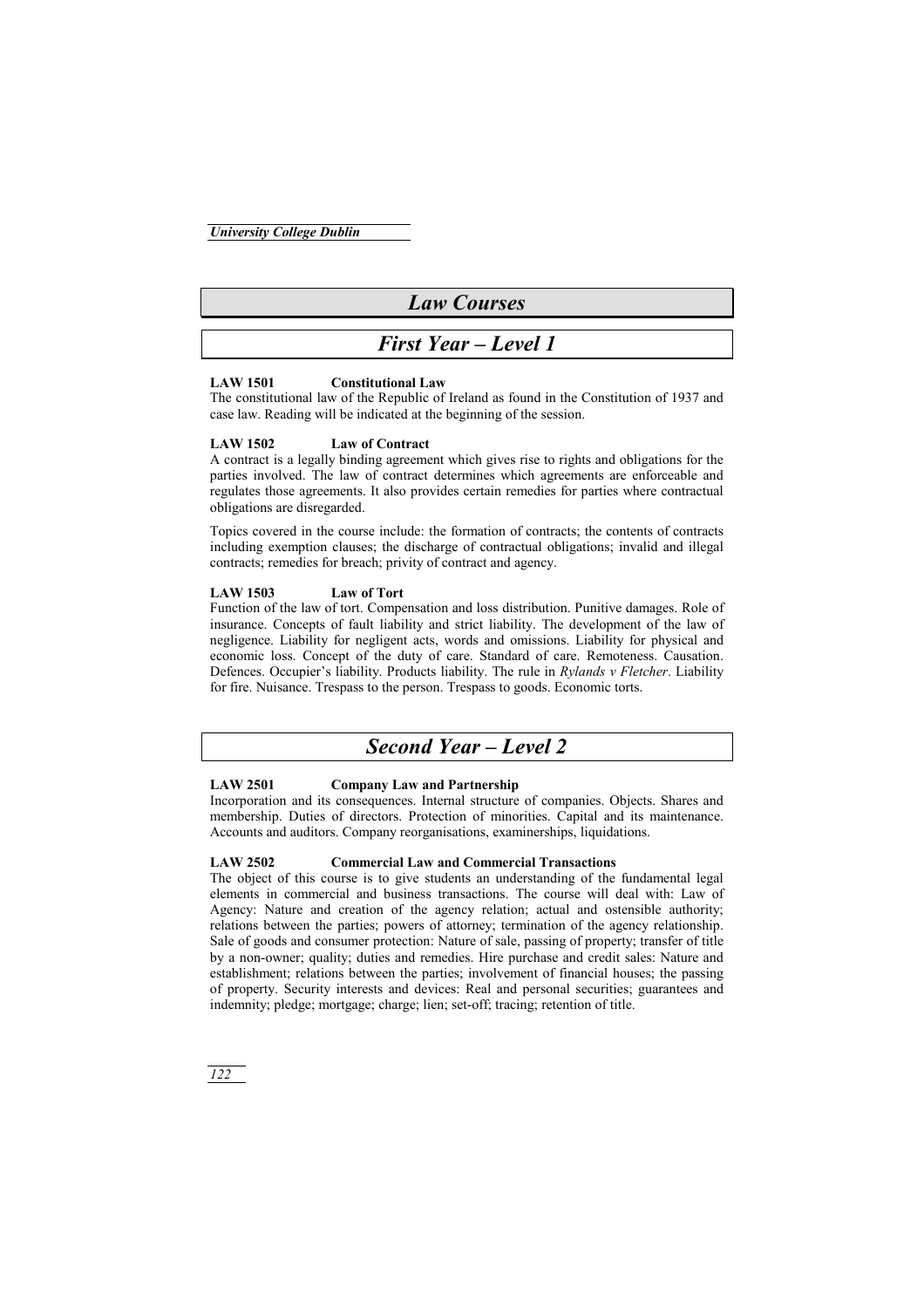#### **LAW 2503 Criminal Law**

The criminal law of the Republic of Ireland. Reading will be indicated at the beginning of the session.

#### **LAW 2504 Land Law**

Tenure. Estates. Priorities and the Doctrine of Notice. Family Property. Registration of Deeds and of Title. Adverse possession. Incorporeal hereditaments. Commercial leases: usual covenants, statutory regulation. Mortgages.

# *Third Year – Level 3*

### **LAW 3501 Law of the European Union**

This course examines the fundamental principles of Community law and their impact on the domestic legal order. It examines the objectives of Community law, explains the basic institutional framework and explores the effect of Community law on market integration.

Topics will include: the legal nature and institutional structure of the Union; the sources of law with particular reference to general principles; judicial protection; free movement of goods and persons; interaction with domestic law.

#### **LAW 3502 Corporate Finance Law**

An examination of the role of law in regulating the methods by which companies raise funds to meet their business needs. The emphasis will be on considering the legal framework surrounding financing through both private negotiation and public appeal. It involves the examination of the Irish law and relevant law from other jurisdictions.

Topics considered include the legal issues that arise in the selling of corporate debt (factoring); the subordination of corporate debt; the publication of prospectuses inviting subscription for shares in companies; the Stock Exchange Directives and their implementation in Ireland; the law of loans; the use of granting security over corporate book debts as a means of facilitating the financing of companies; the law of insider dealing.

#### **LAW 3503 Employment Law**

Contracts of employment. Collective bargaining. Statutory regulation of employment. Termination of employment. Unfair dismissal and redundancy. Equal pay. Discrimination in employment. Trade disputes. Picketing. Labour Court and other state agencies.

### **LAW 3504 Insolvency Law**

An examination of the law relating to insolvency, both corporate and personal in Ireland. Subjects will include treatment of the debtor, proof of debts, arrangements with creditors and distribution of assets. Emphasis will be placed on the role of the insolvency advisor in the different insolvency processes.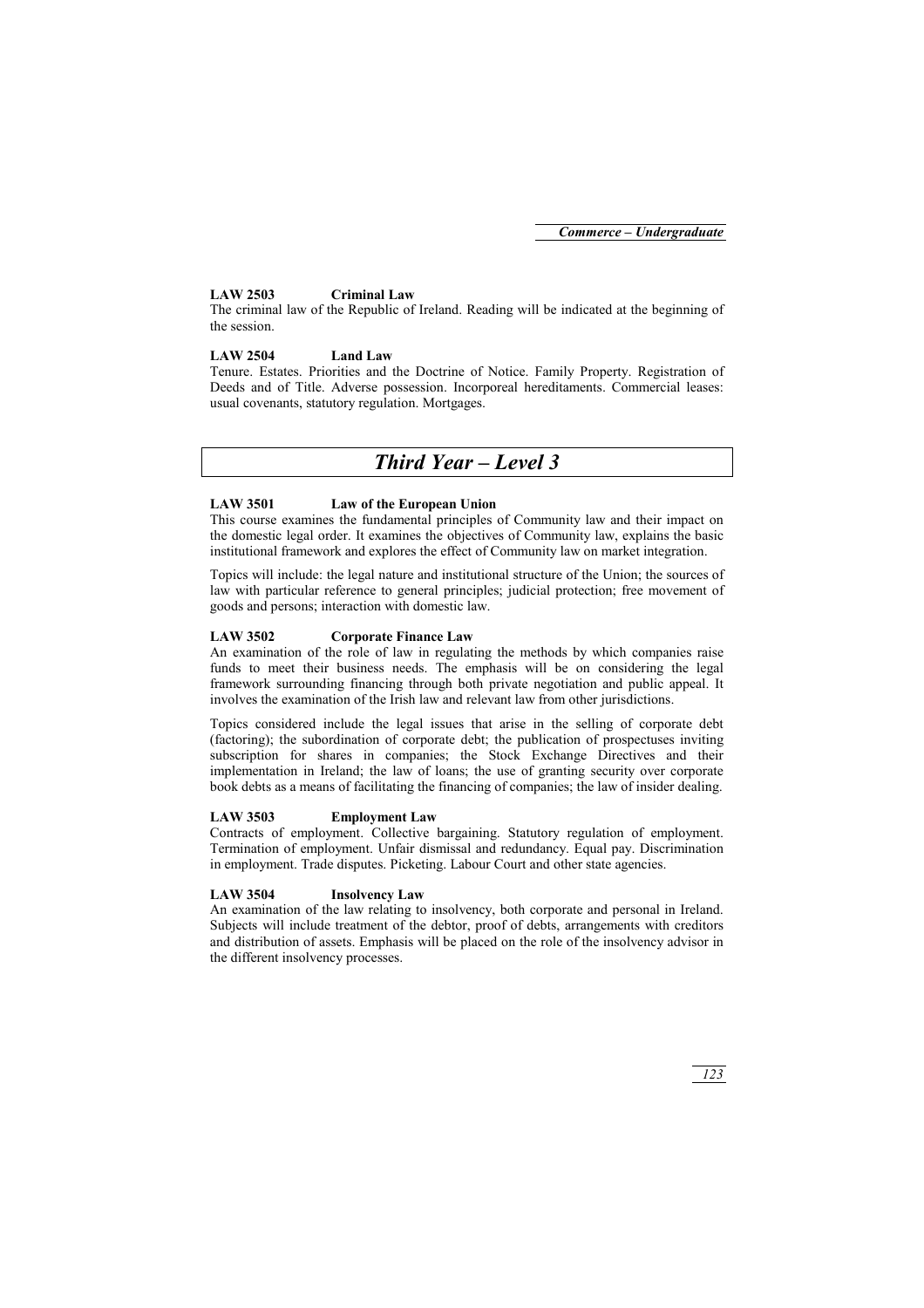### **LAW 3505 Intellectual Property Law**

Intellectual property law is concerned with protecting the fruits of intellectual or creative endeavour primarily by the grant of exclusive rights. The course covers:

- (1) patent law: statutory protection for inventions, including biotechnological and software-related inventions: Patents Act, 1992
- (2) law of confidence: general equitable action against a person who has divulged confidential information in breach of a duty of confidence
- (3) passing off: action in tort for the protection of business goodwill as against traders using a similar trade name or product get-up
- (4) trade mark law: statutory protection for registered trade names: Trade Marks Act, 1996
- (5) trade marks on the internet: domain name disputes
- (6) comparative advertising
- (7) character merchandising and image marketing
- (8) copyright law: statutory protection of original creative work: literary, dramatic, musical, artistic works; sound recordings, films, broadcasts, cable programmes, typographical arrangements, computer programmes, databases, performances: Copyright and Related Rights Act, 2000
- (9) industrial designs: statutory protection of functional and decorative design: Industrial Designs Bill, 2000
- (10) intellectual property in international trade: exhaustion of rights (use of intellectual property to prevent parallel imports); international harmonisation (GATT TRIPs); conflict of laws.

#### **LAW 3506 International Business Law**

An analysis of the legal framework of business transactions as developed in an international context. The course is divided into two parts. The first part provides an analysis of international commercial transactions and the second part is dedicated to dispute resolution in international commercial transactions. The following topics will be covered:

#### *Introduction:*

Overview of international commercial transactions.

#### *Part One:*

Analysis of international commercial transactions: law applicable to international commercial transactions; analysis of the main types of international commercial transactions; protection and remedies in case of breach or non-performance of international commercial agreements.

#### *Part Two:*

Dispute resolution in international commercial transactions: overview of international dispute resolution, international commercial arbitration (the arbitration agreement, the international arbitration process, the arbitral award and its enforcement).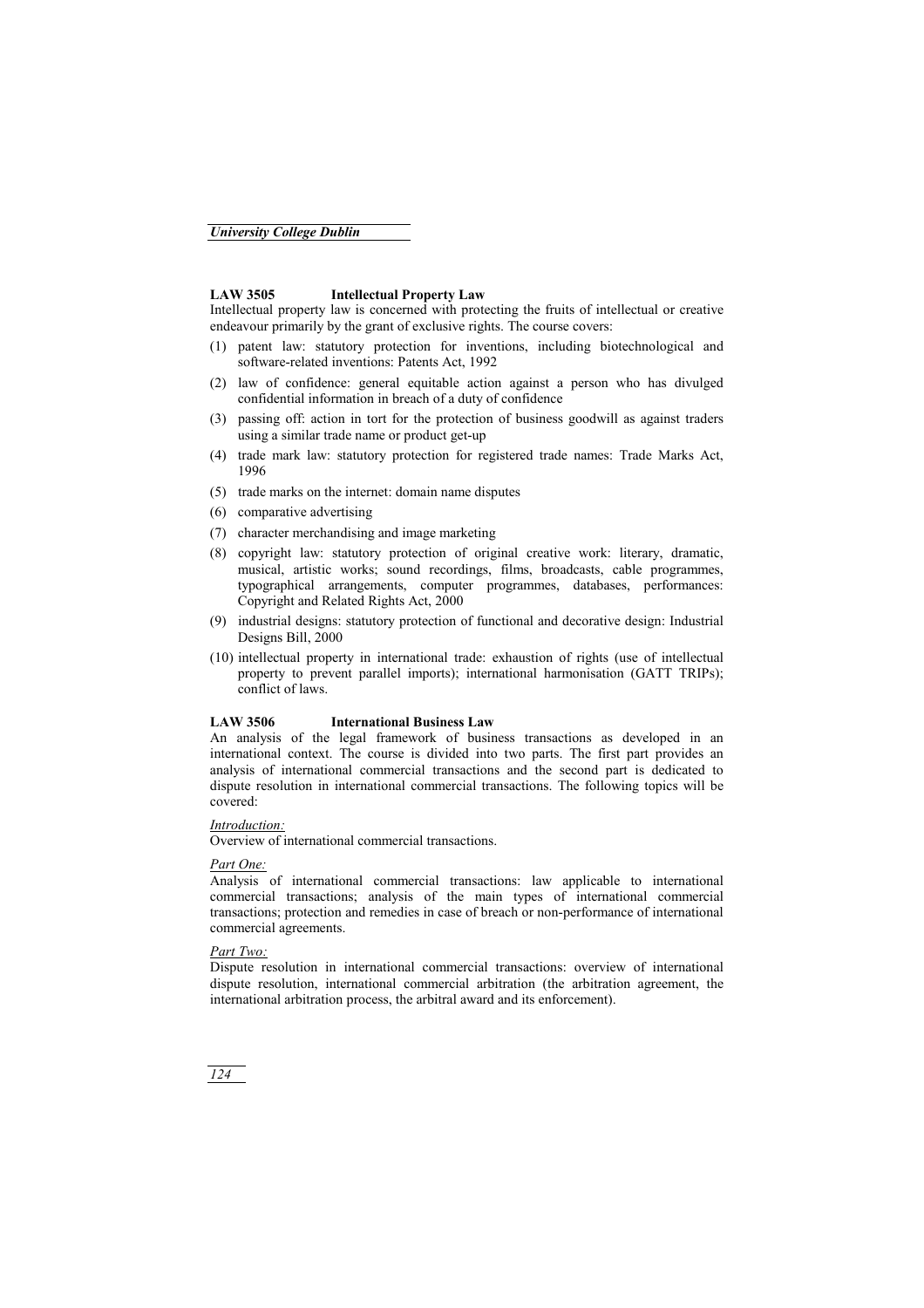#### **LAW 3508 Financial Services Law and Investor Protector**

This course is divided into two parts.

The first part involves an examination of the legal issues and regulatory framework affecting the provision of financial services in Ireland. Topics reviewed include regulatory authorities, investment intermediaries, securities, derivatives, funds, internet trading, and developments in EU regulation and financial services.

The second part of the course involves an analysis of investor protection law in Ireland. Topics reviewed include market abuses (such as insider dealing, money laundering and market manipulation), codes of conduct, investor compensation, common law actions and pre-emptive civil remedies.

# *Fourth Year – Level 4*

### **LAW 4501 Commercial Conflicts of Law**

This course will explore the most important issues of conflicts of law as they impinge on international commercial transactions. Topics will include jurisdiction and enforcements of judgements; choice of law in contracts, including contracts of agency and insurance; provisional measures; currency issues.

#### **LAW 4502 Competition Law in the European Union and Ireland**

An examination of the substantive law of Ireland on competition with particular emphasis on European Union practice as it influences Irish developments. Particular emphasis will be placed on the various forms of anti-competitive conduct such as horizontal agreements, abuse of dominant position such as predatory pricing, refusal to supply customers etc., and mergers and monopolies.

The European Community jurisprudence under Articles 85 and 86 are considered in detail (i.e. European Community Competition law as it applies to private undertakings). Also Article 90 jurisprudence will be considered (i.e. The application of European Community law to the public semi-state sector which has heavily influenced the break-up of semi-state monopolies). Detailed consideration will also be given to relevant issues in Irish Competition law arising out of the Competition Acts 1991 and 1996.

#### **LAW 4503 Equity**

This course divides into two areas, meriting equal consideration. The Equity lectures examine the historical development of equity as a judicial phenomenon and its current place in modern society, before moving on to consider the doctrines and remedies associated with Equity. The second part of the course deals with the nature of a trust, setting up of both express private trusts and charitable trusts and the duties imposed upon those who oversee their management.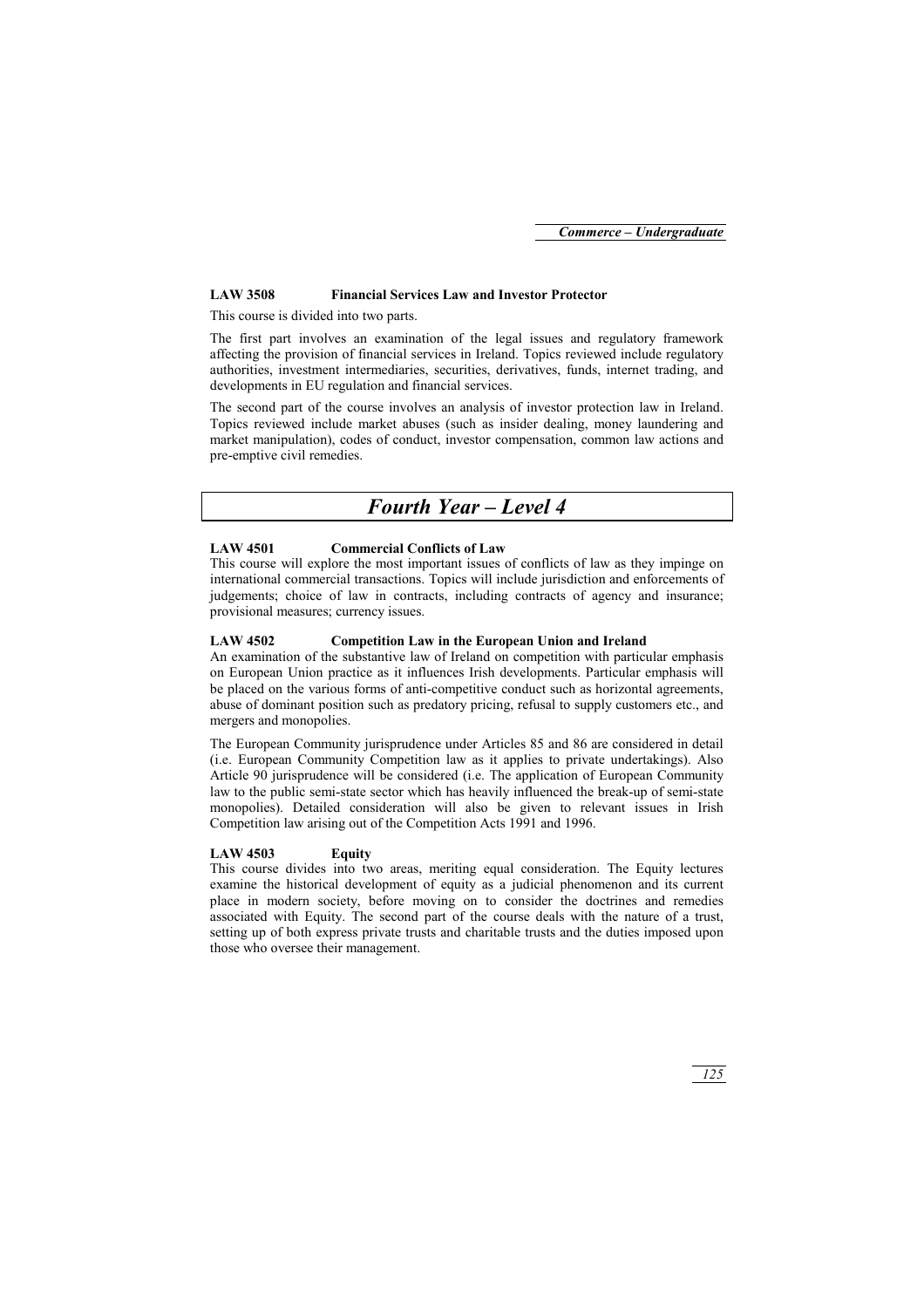#### *University College Dublin*

In particular, the areas covered by Equity include: the historical development of equity and the rise and fall of judicial discretion; the Doctrine of Estoppel; legitimate expectation; injunctions; specific performance; rectification and rescission; fraud in equity and undue influence; tracing; administration of estates: the doctrines of election, conversion, satisfaction and ademption.

The Law of Trusts includes: the creation of express private trusts; completely and incompletely constituted trusts; exceptions to the rule that equity will not assist a volunteer; resulting trusts; constructive trusts; secret and half secret trusts; charitable trusts and the doctrine of Cy Pres; protective trusts; the nature of trusteeship: control and obligations of trustees.

#### **LAW 4505 Revenue Law**

An analysis of the legal issues relating to the area of taxation. Administration of the system. Revenue powers of investigation and the imposition of penalties. The tax jurisdiction and the implications of double taxation treaties. An overview of all taxes: personal, corporate, capital and indirect. The treatment of trusts. Tax planning strategies. Anti-avoidance measures. International comparisons.

#### **LAW 4506 Banking Law**

An examination of the legal issues arising from the national and international operations of banks. Topics will include the regulation of credit institutions; the legal framework of the single market in banking; the bank-customer relationship with particular reference to bank liability for services provided; bank secrecy and money laundering; forms of finance encountered in banking transactions, including syndicated loans; transfer of loan assets by banks; bills of exchange with particular reference to cheques; banks and credit and security; legal considerations arising from customer insolvency and bank insolvency.

> Ellinger and Lommicka: *Modern Banking Law Paget's Law of Banking*  O'Connor: *Law Relating to Cheques and Analogous Instruments in Ireland*

#### **LAW 4507 Environmental Law**

Environmental Law is intended to provide a comprehensive account of all major environmental concerns, other than planning and development and the built environment. The course is divided into three components. The first deals with national and European protection of the environment; the second is a description of international environmental law; and the third, the protection of the cultural environment. The first section deals with national and European protection of the environment. Topics include the national regulatory framework; structure and powers of bodies having responsibility for the environment; the Environmental Protection Agency; integrated pollution control. Public participation and control; right to information; consultation procedures; appeals and judicial review. The enforcement of environmental law; the common law and environmental remedies; European environmental law. The second section deals with international environmental law; topics reviewed include the customary principles of international environmental law; the precautionary principle; the polluter pays principle; the common property principle; the law of the sea and marine pollution; hazardous waste;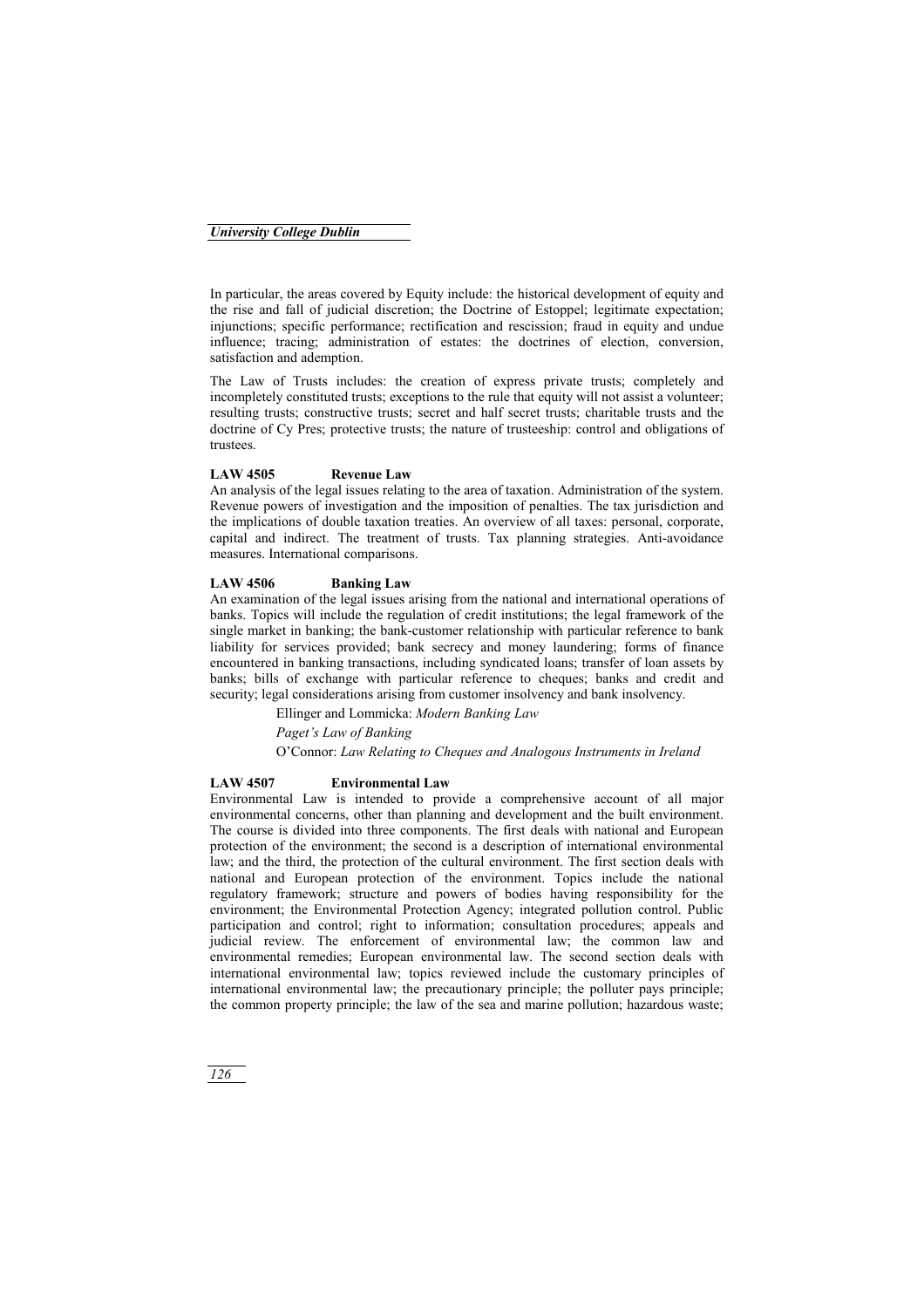nuclear energy; endangered species; climate change; the implementation of the concept of sustainable development; multinational treaty law. The third section is the protection of the cultural environment: the protection of national and historic monuments, archaeological areas and sites, wrecks and underwater heritage areas. Books and pictures of cultural significance. Problems of the return of cultural artefacts.

#### **LAW 4509 Evidence**

The law of Evidence is that system or body of rules which regulates the admission of proof in a court of law. Rationale of proof and law of Evidence. Basic concepts. Relevance. Admissibility. Materiality. Receivability. Functions of judge and jury. Judicial discretion. Sources of law of Evidence. Types of Evidence. Burden of proof. Standard of proof. Presumptions. Judicial notice. Corroboration. Proof of law. Competence. Compellability. Examination of witnesses. Privileges. Exclusion associated with method of obtaining evidence. Confessional evidence. Evidence of disposition and character. Hearsay rule and its exceptions. Opinion evidence.

#### **LAW 4510 Jurisprudence**

This course concentrates of the fundamentals of law, adopting in the main an historical approach. Topics covered include: the writing down of law; the impact of the spread of literacy; theories on stages in the evolution of society and of law; the relationship between law and religion; developments in the notions of individual responsibility, of private property and in the status of women; law and the building of the nation-state; nationalism and law; imperialism and law; analysis of legal systems; natural law; law and morals.

J. M. Kelly: *A Short History of Western Legal Theory* 

Peter Stein: *Legal Evolution: the Story of an Idea* 

Alan Watson: the *Nature of Law* 

O. F. Robinson, T.D. Fergus and W. M. Gordon: *An Introduction to European Legal History* 

H. L. A. Hart: the *Concept of Law* 

Éanna Hickey: *Irish Law and Lawyers in Modern Folk Tradition* 

C. K. Allen: *Law in the Making*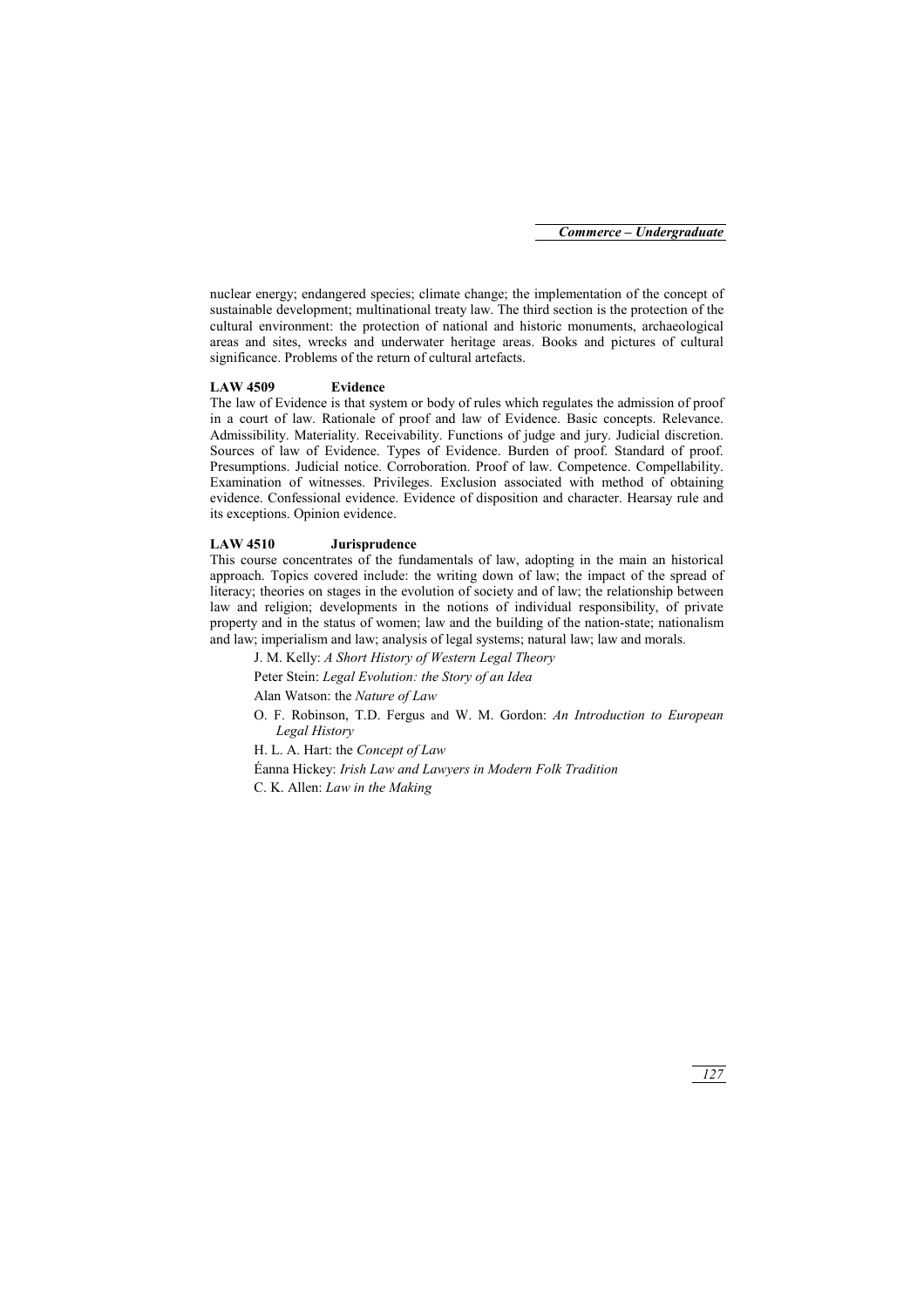## **Degree of Bachelor of Science (Economics and Finance)**

# *Regulations*

- 1 The Degree of Bachelor of Science in Economics and Finance is a degree in the Faculty of Commerce.
- 2 Approved courses of study must be attended for at least three academic years after matriculation.
- 3 The degree is being offered in a unitised form and the terms used in this context are as follows:
	- (i) A unit is a set of approximately 24 hours of lectures for non-semesterised courses and 36 hours of lectures for semesterised courses.
	- (ii) A course is composed of one or more units. Each course will be followed by an examination.
	- (iii) Please note the following definition of terms:  *Course*: A series of lectures, associated course work (if any) and the examinations associated with the course.

 *Course Work*: All essays, projects, mid-term examinations etc. that contribute towards the final mark for a course in addition to the final written examination paper.

*Examination Offering*: There are two examinations associated with each course: the first examination, termed the First Offering, held immediately after the course and the second examination, termed the Second Offering, held at a later date, normally at the end of the subsequent semester for semesterised courses and in Autumn for non-semesterised courses.

*Deferral of Examination*: Where the first examination offering associated with a course is not taken for *whatever reason*.

- (iv) Students who do not obtain the credits associated with a course by the second examination offering may be required to re-register for that course, re-attend, complete any assigned course work, pass the course examination and pay the associated fee.
- (v) Credits will be given for each set of course units passed. Each level of the degree programme contains 60 units (in accordance with European Union standards, namely the European Credit Transfer System: ECTS), which are assigned as follows: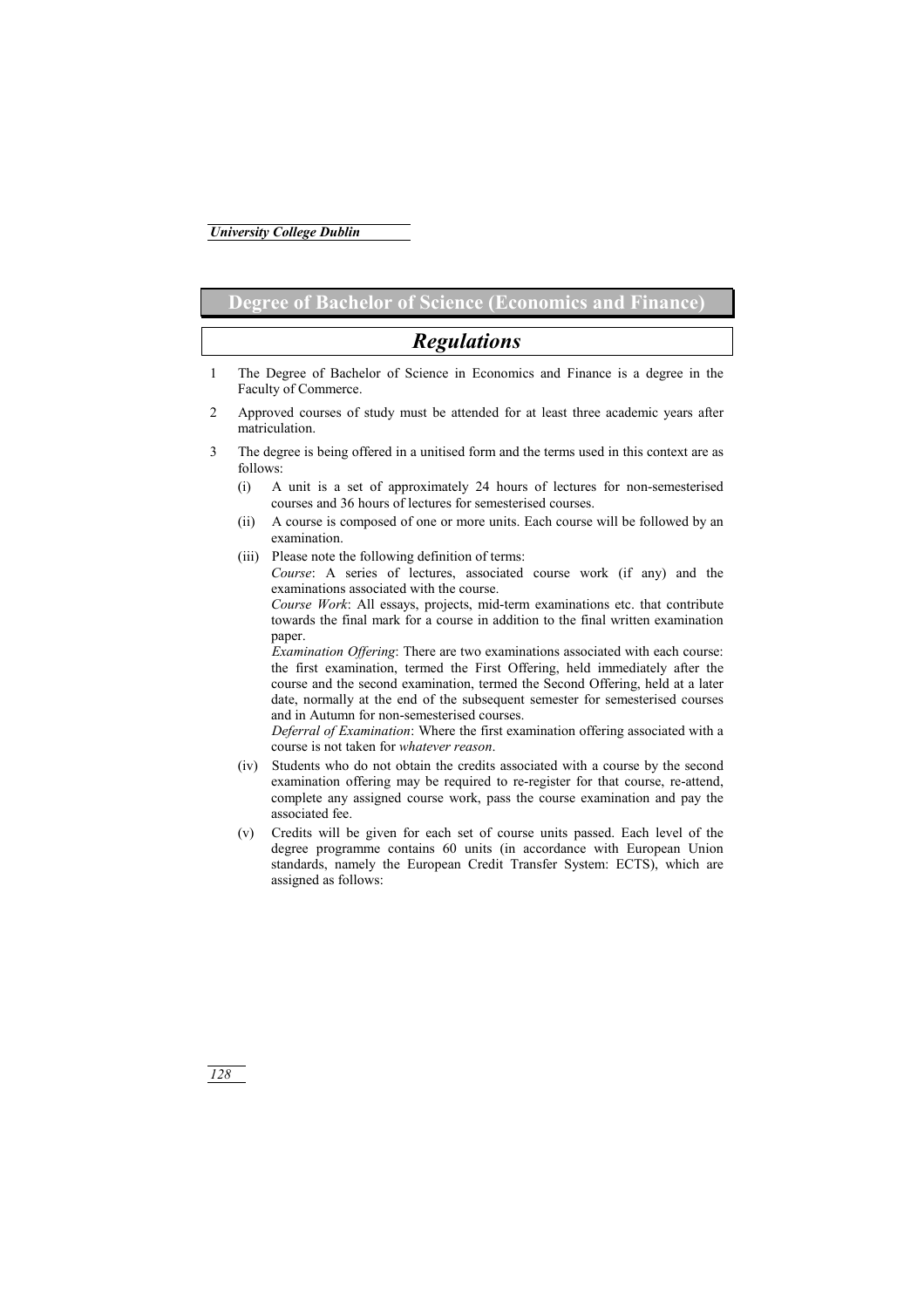|                 | <b>Level 1 Course Summary</b> |                                         | Credits |
|-----------------|-------------------------------|-----------------------------------------|---------|
| <b>ACC</b>      | 1003                          | Financial Accounting 1                  | 14.0    |
| <b>ECON</b>     | 1123                          | Principles of Microeconomics            | 5.0     |
| ECON            | 1124                          | Principles of Macroeconomics            | 9.0     |
| MATH            | 1903                          | Analysis and Calculus                   | 9.0     |
| MATH            | 1904                          | Algebra                                 | 9.0     |
| <b>STAT</b>     | 1600-1604                     | <b>Statistics</b>                       | 14.0    |
|                 |                               | Total:                                  | 60.0    |
|                 | <b>Level 2 Course Summary</b> |                                         | Credits |
| <b>ACC</b>      | 3016                          | Taxation                                | 5.0     |
| <b>ECON</b>     | 2713                          | Microeconomics                          | 6.6     |
| <b>ECON</b>     | 2701                          | Macroeconomics                          | 6.6     |
| <b>ECON</b>     | 2706                          | Econometrics                            | 6.6     |
| (ECON           | 2711                          | The Irish Economy                       | 6.6     |
| $($ or<br>(MST) | 2711                          | Linear Algebra                          | 6.6     |
| <b>FIN</b>      | 2005                          | Finance                                 | 11.0    |
| <b>FIN</b>      | 3047                          | <b>Financial Institution Management</b> | 6.6     |
| MATH            | 1905                          | Quantitative Techniques in Finance I    | 5.5     |
| MATH            | 1906                          | Quantitative Techniques in Finance II   | 5.5     |
|                 |                               | Total                                   | 60.0    |
|                 |                               |                                         |         |
|                 | <b>Level 3 Course Summary</b> |                                         | Credits |
| <b>ECON</b>     | 3780                          | Applied Econometrics I                  | 6.0     |
| <b>ECON</b>     | 3781                          | Applied Econometrics II                 | 6.0     |
| <b>ECON</b>     | 3702                          | Microeconomics                          | 6.0     |
| <b>FIN</b>      | 3054                          | <b>Financial Economics</b>              | 18.0    |
| Option 1        |                               |                                         |         |
| <b>STAT</b>     | 3614                          | Time Series                             | 6.0     |
| <b>MST</b>      | 3703                          | Complex Analysis                        | 6.0     |
| <b>ECON</b>     | 3785                          | International Economics (Trade)         | 6.0     |
| MST             | 3723                          | Special Topics: Differential Equations  | 6.0     |
| Option 2        |                               |                                         |         |
| <b>ECON</b>     | 3783                          | Macroeconomics                          | 6.0     |
| <b>ECON</b>     | 3735                          | Introduction to Game Theory             | 6.0     |
| <b>ECON</b>     | 3714                          | Finance                                 | 6.0     |
| <b>ECON</b>     | 3720                          | Industrial Organisation                 | 6.0     |
| Option 3        |                               |                                         |         |
| <b>MIS</b>      | 3019                          | <b>Computer Applications</b>            | 6.0     |
| MIS             | 3027                          | Mathematical Decision Support Systems   | 6.0     |
| <b>ECON</b>     | 3785                          | International Economics (Trade)         | 6.0     |
| <b>MIS</b>      | 3013                          | Decision Applications                   | 6.0     |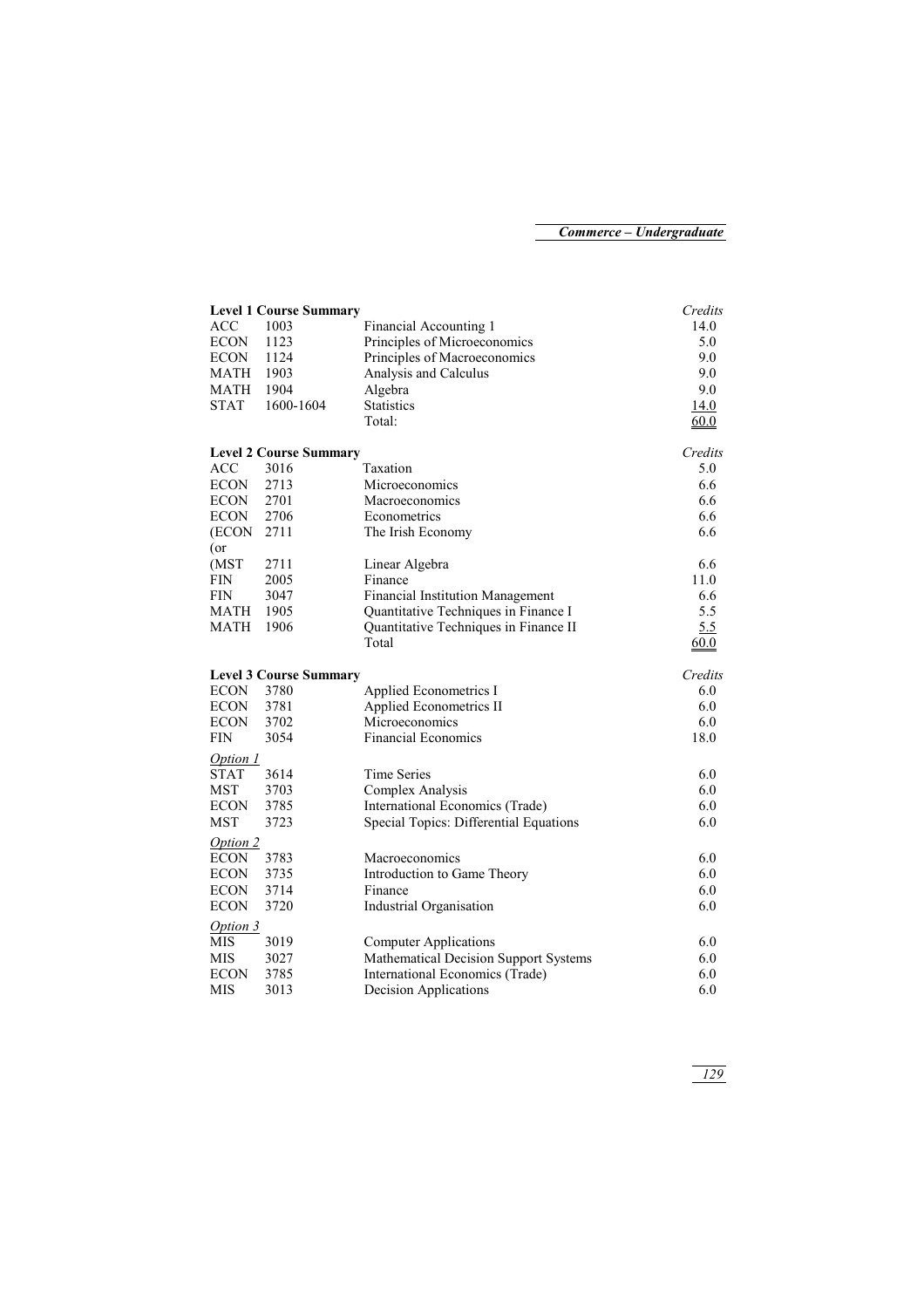#### *University College Dublin*

| Option 4    |      |                                    |      |
|-------------|------|------------------------------------|------|
| <b>ECON</b> | 3783 | <b>Macroeconomics</b>              | 6.0  |
| <b>FIN</b>  | 3026 | International Financial Management | 6.0  |
| <b>FIN</b>  | 3018 | <b>Treasury Management</b>         | 6.0  |
| <b>FIN</b>  | 3022 | <b>Financial Management</b>        | 6.0  |
|             |      | Total                              | 60.0 |

*Please note: the above courses are as prescribed for the academic year 2002/2003 Students should note that the courses listed for levels 1, 2 and 3 for the academic year 2003/2004 and subsequent years may change, may be dropped or may be modified.* 

4 The degree is composed of a number of courses which are given at three levels. Level 1 courses are offered at the commencement of the degree programme. These are followed by Level 2 courses. Level 3 courses are taken in the final stages of the degree programme. Courses in Level 2 and Level 3 are semesterised and examinations are held at the end of each course. Second offering examinations for first semester courses will be offered at the end of the second semester of the same year. The second offering examinations for the second semester examinations will take place at the end of the first semester of the following year. In the event that a course is changed or modified, then no additional repeat examinations for that course will be offered. A student may not repeat any examination that the student has already passed. A student is deemed to have completed his/her degree requirements as soon as all required courses have been passed.

Students should note that it is likely that second offering examinations for second semester courses of the previous academic year will be held in the first week of January and in the first week of the second semester.

- 5 *Progress from Level 1 to Level 2*
	- (i) Students who obtain a total of 60 credits on the combined results of the Summer and Autumn examinations of the Level 1 courses are eligible for unrestricted entry into Level 2 courses.
	- (ii) Students who obtain less than 60 credits on the combined results of the Summer and Autumn examinations of the Level 1 courses may not progress to Level 2 without the permission of the Faculty of Commerce.
	- (iii) Students who obtain less than 60 Level 1 credits within two years of entering the Bachelor of Science (Economics and Finance) programme may not remain in the Faculty of Commerce.
	- (iv) Students who obtain 20 or less credits in the combined results of the Summer and Autumn examinations of the first year may not remain in the Faculty of Commerce.
- 6 Please note: the Bachelor of Science (Economics and Finance) programme is currently in the process of review and it is likely that substantial changes will take place in the programme of study in Level 1, Level 2 and Level 3 from the academic year 2003/2004 onwards. Students who fail to achieve 60 credits in Level 1 by the second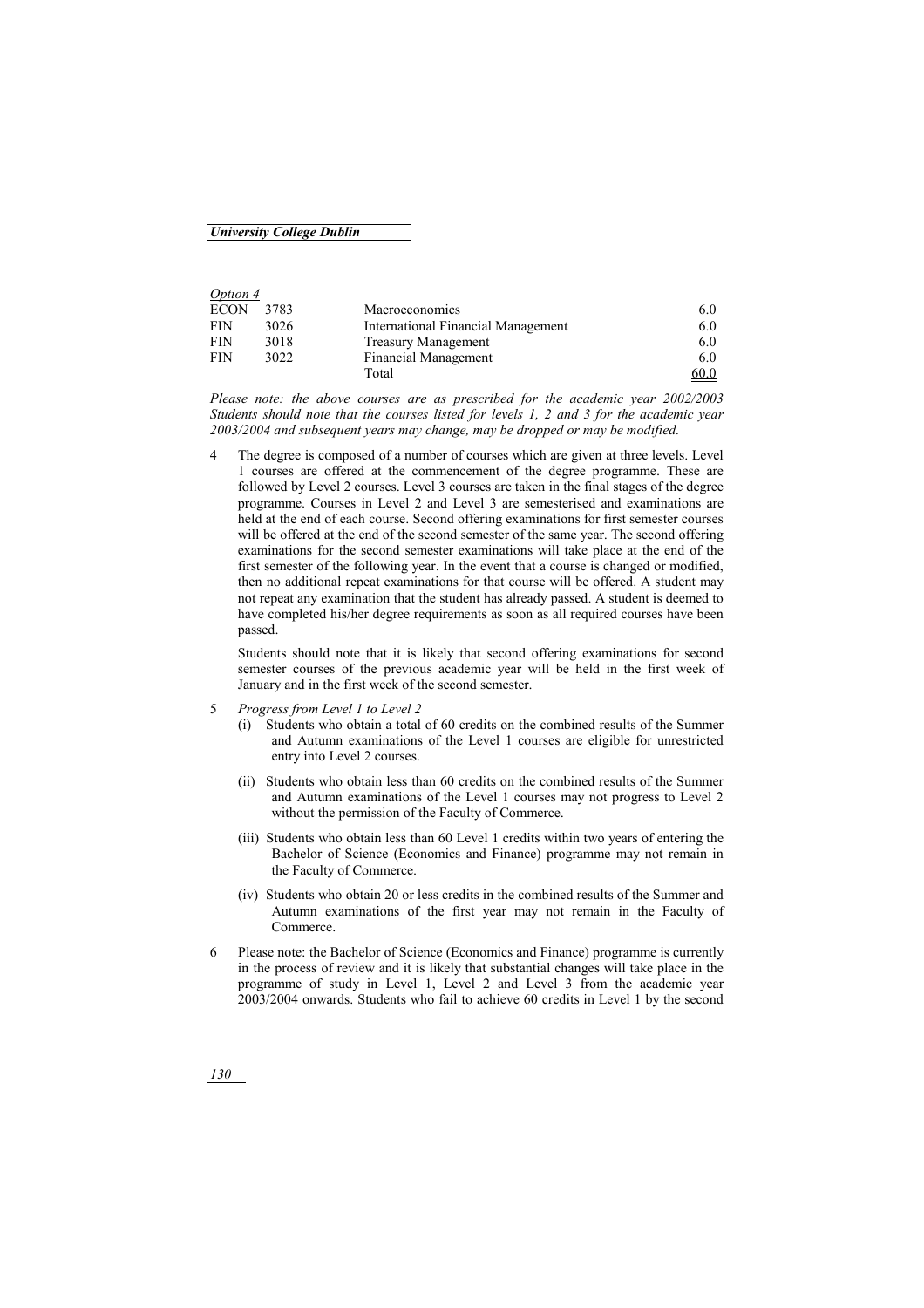examination offering of the academic year 2002/2003 may not be in a position to take Level 1 examinations based on 2002/2003 courses in subsequent years. The provisions of Rule 11 will then apply.

- 7 A student cannot be registered for any Level 3 course nor attempt any Level 3 examination while the student has one or more Level 1 examinations outstanding.
- 8 Honours may be awarded in each course and in the degree as a whole. The honours standard in each course will be in accordance with University regulations. For degree honours classification, a weight of one third will be given to Level 2 examinations, and two thirds to Level 3 examinations. For a repeated Level 2 course, the mark used for degree honours classification will be the result of the successfully repeated examination. For a repeated Level 3 course, the mark used for degree honours classification will be the result of the successfully repeated examination.
- 9 Permission to be registered for a course and to attempt the examination at the end of any Level 3 course is contingent on the student satisfying the minimum attendance requirement of the course. The minimum attendance requirement of a course cannot be met if a student transfers into the course later than two weeks after the start of that course. Thus, no Level 3 student can attempt an examination unless the student was enrolled in that course no later than two weeks after the start of the course. Formal attendance at a course will be deemed to have commenced when Faculty records show that the student is enrolled for the course.
- 10 Within Level 3, up to one applied course in which a supervised project assignment will form the major component of the course may be offered. All project-based courses will take place in the second semester.

Assessment of a project-based course will be based on submitted project work together with an end of semester written examination. Up to 70% of the available marks may be allocated to the project component of the course.

To pass a project-based course, a student must achieve a minimum mark of 40% for each of the written examination and project components. Where a student achieves a mark of less than 40% in either component, the student must repeat the failed component. For a repeated Level 3 project-based course, the mark used for degree honours classification will be the result of the successfully repeated examination.

- 11 Students who do not obtain the credits associated with a course by the second examination offering may be required to re-register for that course, re-attend and pay the associated fee. Students should note that courses may change from year to year, may not be offered in certain years, and may be dropped entirely from the programme. This will require the substitution of a course(s) by additional course(s) and will entail re-registration, re-attendance and the payment of appropriate fees.
- 12 Those students who do not obtain credits associated with a course by the second examination offering in their first cycle of registration for that course, may find that subsequent examination offerings, if any, may not be held at a time which is convenient and they may also find that these subsequent examination offerings may be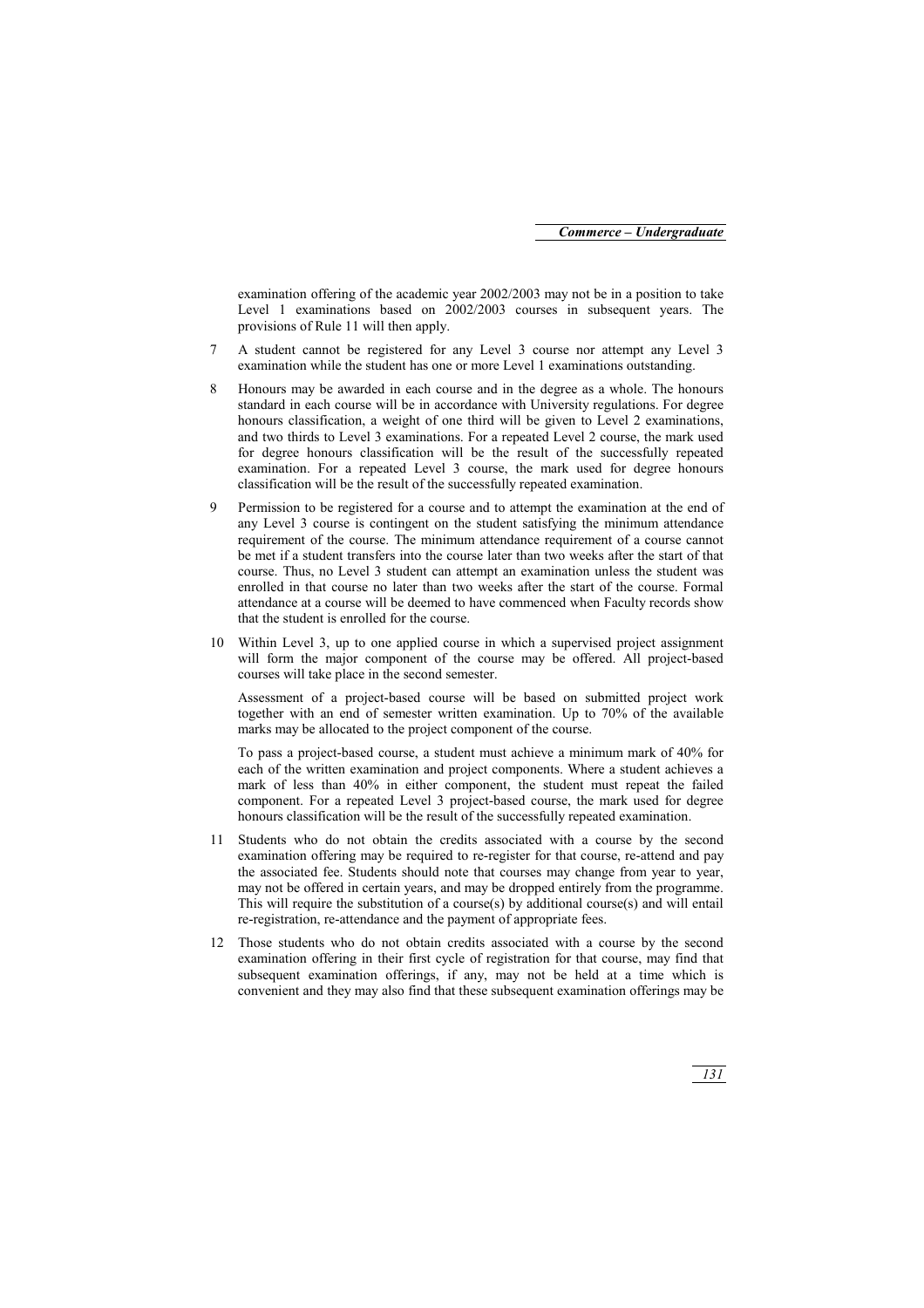timetabled at the very same time as other examination offerings which they may still need to take.

13 *Course Work*

Where a mark is given for course work, a pass mark will not be awarded for the course unless at least 35% is attained in the written examination in that course.

The course work mark shall only be counted for the first examination offering of any course. The second offering examination mark shall, therefore, be based entirely on the written second offering examination paper.

# *Syllabus of Courses for the Degree of Bachelor of Science (Economics and Finance)*

# *Level One*

#### **ACC 1003 Financial Accounting 1 (3 units)**

Balance sheet equation; debit credit convention; income measurement; period and adjustments; journals and daybooks, including control accounts; preparation of final accounts for retailers, manufacturers, sole traders and companies; published accounts; regulatory framework; companies acts requirements; cash flow statements; partnership accounts including admission and retirement of partners; changes in profit sharing ratios; final accounts; preparation of accounts from incomplete records; bank reconciliations; correction of errors.

### **ECON 1123 Principles of Microeconomics (1 unit)**

Elementary microeconomics: introduction to supply, demand and markets. Economic decision-making by households: demand, labour supply, etc. The economics of the firm: production, costs, output under competitive and monopolistic conditions. Market failure and the role of government.

### **ECON 1124 Principles of Macroeconomics (2 units)**

National income accounting. The basic income-expenditure model; principles of fiscal and monetary policy; exchange rates and balance of payments; economic growth – a brief introduction and overview.

### **MATH 1903 Analysis and Calculus**

The field of real numbers. Sequences. Limits. Series. Tests for convergence. Continuous functions. Inverse functions. Differentiable functions. Curve sketching. Maxima and minima of functions of one variable. Partial derivatives. Maxima and minima of functions of two variables. Lagrange multipliers, applications. Ordinary differential equations.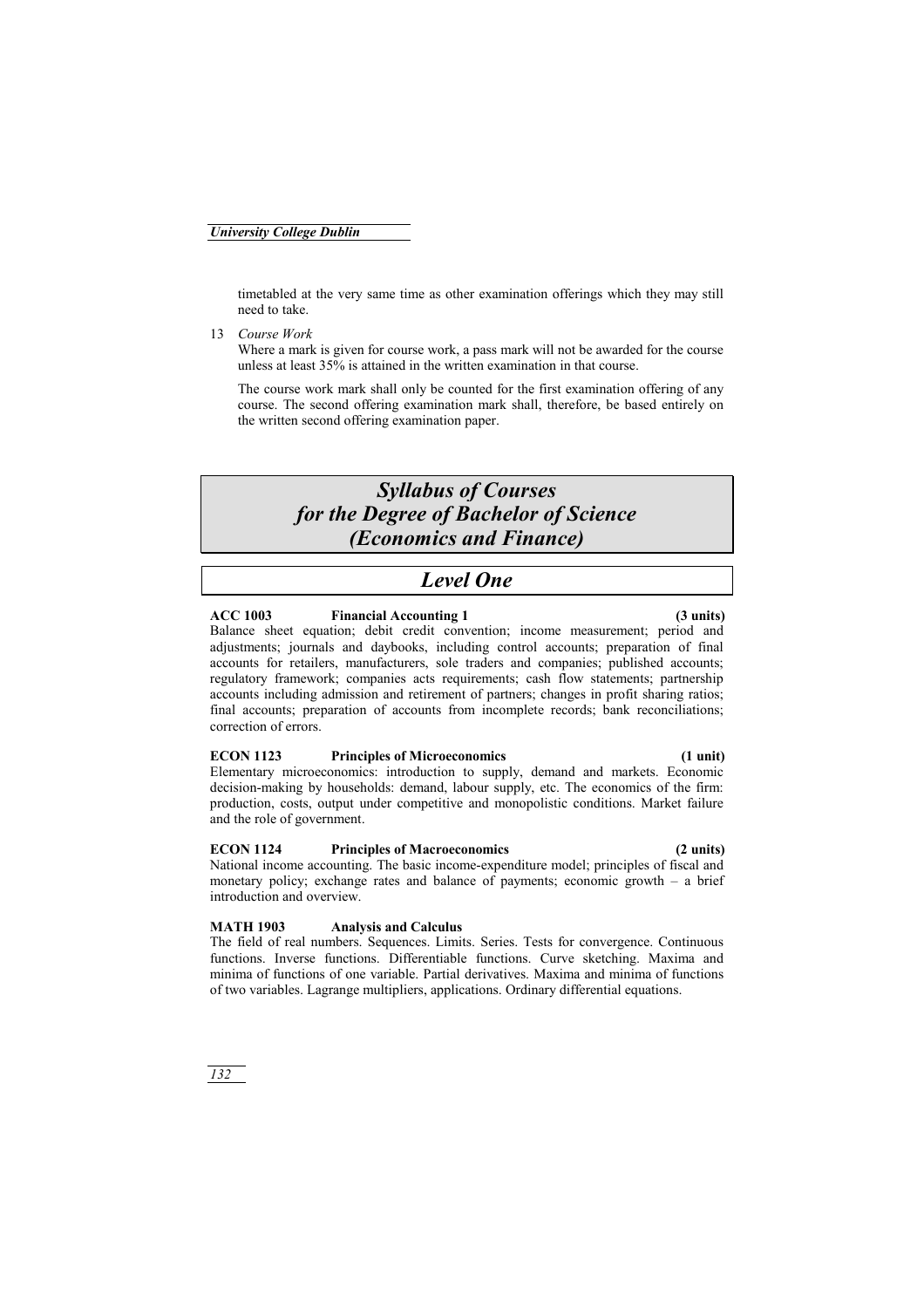#### **MATH 1904 Algebra**

Matrix algebra. Systems of linear equations. Gaussian elimination. Inverse matrices. Determinants and their properties. Cramer's rule. Eigenvalues and eigenvectors, applications. Leontief models.

#### **STAT 1600-1604 Statistics**

#### *An Introduction to Statistics and Probability*

## *Descriptive Statistics and Statistical Computing*

Types of Variables and Data. Stem-and-Leaf Displays. Frequency Distributions. Histograms. Samples and Populations. Transforming Data. Numerical Summary Measures. Summarising Bivariate Data. Introduction to Statistical Programming and MINITAB.

#### *Introduction to Probability and Statistical Inference*

Probability concepts. Random variables and probability distributions. The binomial distribution. The normal distribution. Checking for normality. The distribution of a sample mean. Point and interval estimation using a single sample. Hypotheses and test procedures. Errors in hypothesis testing. Tests for population means and proportions using a single sample. P-values.

#### *An Introduction to Statistical Inference*

#### *Statistical Inference and Goodness-of-Fit*

Tests and estimation procedures for a difference between two population means or proportions using two independent samples. Tests and estimation procedures for differences using paired data. Distribution free procedures. One- and two-way frequency tables. Hypothesis testing for proportions and independence. Testing the fit for a population.

#### *Linear Regression and Analysis of Variance*

Inferences bases on the estimated regression line. Inferences on the population correlation. Checking model adequacy. Single factor ANOVA. Multiple comparisons. Randomized block experiment. Two factor ANOVA.

## *Level Two*

#### **ACC 3016 Taxation**

The role of taxation in the economy; differing systems of taxation; definition of the tax base; income versus capital. Residence and domicile; sources of income; basis of assessment; computation of taxable income; reliefs and allowances. Capital Gains Tax: definitions; reliefs, allowances and exemptions. Capital Acquisitions Tax: gifts and inheritances; basis of assessment. Corporation Tax: taxable profits; close companies and distributions. Value Added Tax: taxable transactions; operation of the system.

### **ECON 2701 Macroeconomics**

Intermediate level course in macroeconomics.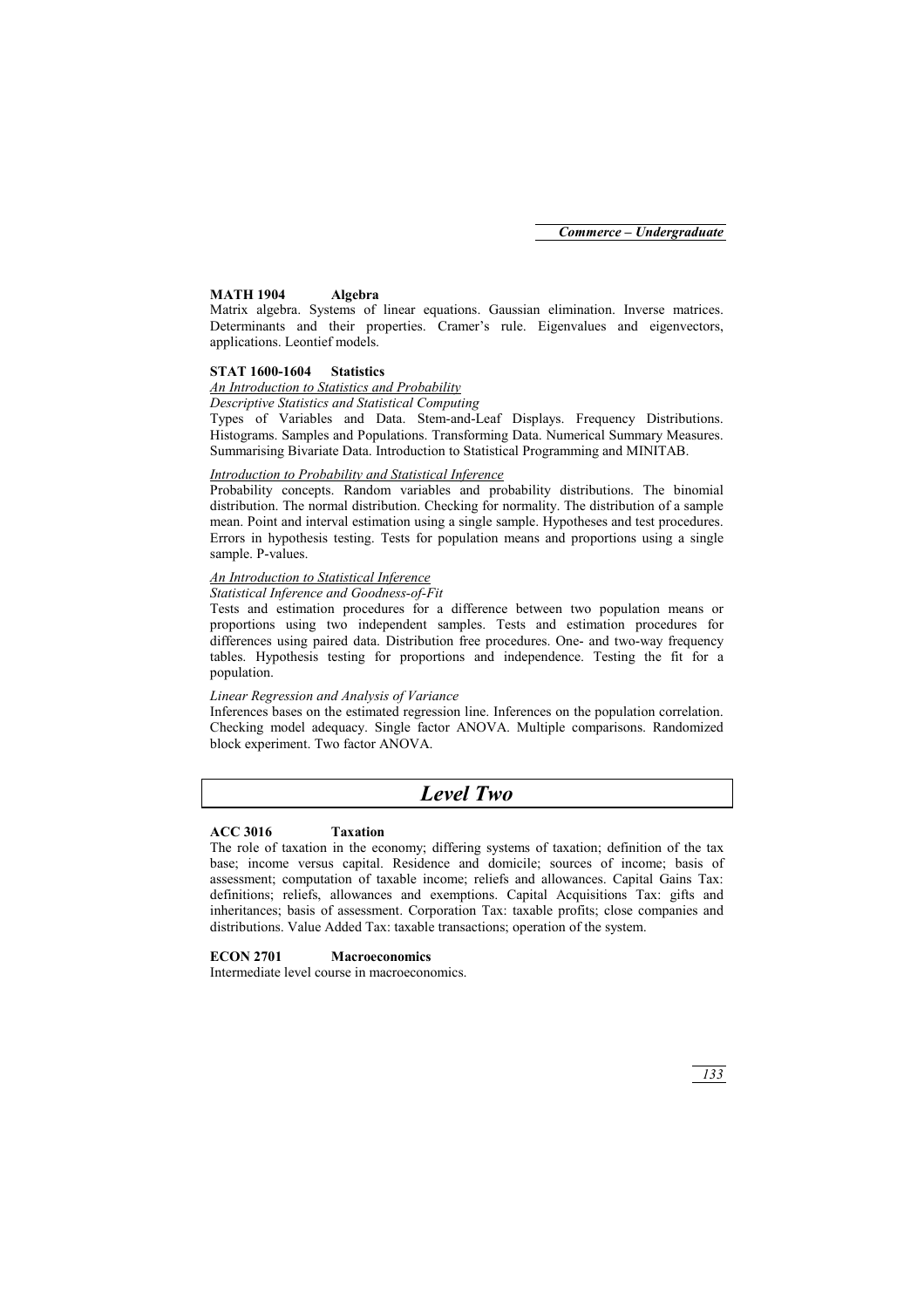### **ECON 2706 Econometrics**

Introduction to statistics as applied to the estimation of economic models.

#### **ECON 2711 The Irish Economy**

Study of the Irish economy, its development and recent economic history.

#### **ECON 2713 Microeconomics**

Intermediate level course in microeconomics.

#### **FIN 2005 Finance**

Joint Stock Company. Principles of taxation. Present values and wealth. Investment appraisal. Value additivity. The cost of capital. Portfolio Theory. Risk versus Return. Sources of Finance. Agency theory. Gearing. Capital structure. Dividend decision. Financial analysis and planning. Working capital management. Valuation of options. Mergers and takeovers. International financial management. Valuation of companies.

#### **FIN 3047 Financial Institution Management**

The course deals with the management of financial institutions with special emphasis on the following: banking and financial theories, bank regulation, risk management in banking, strategic management in banking, strategic management, asset liability management, bank lending, capital and liquidity management and global banking.

#### **MATH 1905 Quantitative Techniques in Finance 1**

Probability Theory, Conditional Expectations, Markov Process, Martingales.

#### **MATH 1906 Quantitative Techniques in Finance II**

Optimization, Quadratic Programming, Dynamic Programming with applications in Finance, Programming Languages.

#### **MST 2711 Linear Algebra 2**

General vector spaces, subspaces, liner independence, basis and dimension, inner product spaces, length and angle in inner product spaces, orthonormal bases, Gram-Schmidt process, co-ordinates, change of basis, eigenvalues and diagonalisation of matrices, complex vector spaces.

## *Level Three*

#### **ECON 3702 Microeconomics**

Applications of price theory to contemporary problems; introduction to welfare economics and general equilibrium.

#### **ECON 3714 Finance**

Supply and demand for money; the optimal quantity of money; monetary policy.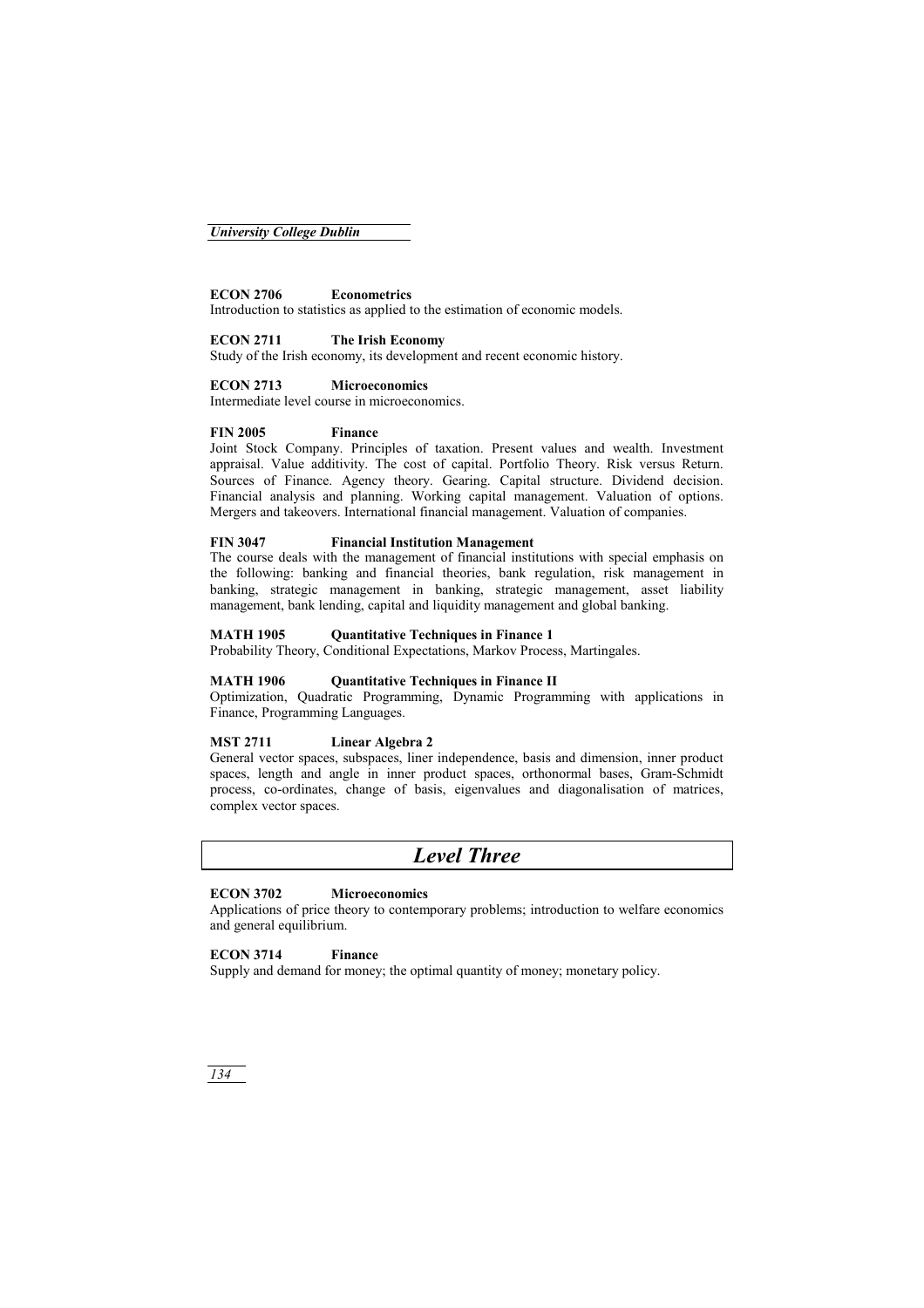#### **ECON 3720 Industrial Organisation**

The analysis of modern industry, particularly the competitive and growth strategies of firms under uncertainty; the functions of markets.

#### **ECON 3735 Introduction to Game Theory**

This course aims at understanding the outcomes that can arise in markets when agents behave strategically. Particular attention will be given to financial markets.

#### **ECON 3780 Applied Econometrics I**

This course is an introduction to econometric techniques. The core section of the course relates to methods of estimating single equations using multiple regression.

#### **ECON 3781 Applied Econometrics II**

This course applies the techniques covered in ECON 3180 to test the predictions of models frequently used in economics and finance. Topics include applications of the CAPM, estimating consumer demand functions, and the relationship between advertising and sales. The course makes extensive use of UCD microcomputer facilities.

#### **ECON 3783 Macroeconomics**

This course is a theoretical macroeconomics course. The focus is on open economy macro, covering fixed and flexible exchange rates. The topics for discussion include: the intertemporal budget constraint; labour markets; economic growth; money, money demand and monetary policy; aggregate demands and aggregate supply; fiscal policy and the theory of economic stabilisation.

#### **ECON 3785 International Economics (Trade)**

This course examines theoretical and policy aspects of international trade. In particular, it is concerned with such issues as why trade takes place, the analysis of the benefits that accrue from trade and the welfare effects of protection and economic integration.

#### **FIN 3018 Treasury Management**

The course is designed to provide students with a practical understanding of treasury management. Topics include: interest rate and interest rate risk analysis, foreign exchange and exchange rate risk analysis, securities investment and derivative products analysis.

#### **FIN 3022 Financial Management**

This is a case study course applying the techniques learned by students in FIN2001. Topics include financial analysis and planning, cost of capital, capital structure, project appraisal, working capital management and mergers and acquisitions.

#### **FIN 3026 International Financial Management**

As the international company becomes the norm rather than the exception, the need to internationalise the tools of financial analysis is apparent. The objective of this course is to provide a conceptual framework within which the key financial decisions of the multinational firm can be analysed.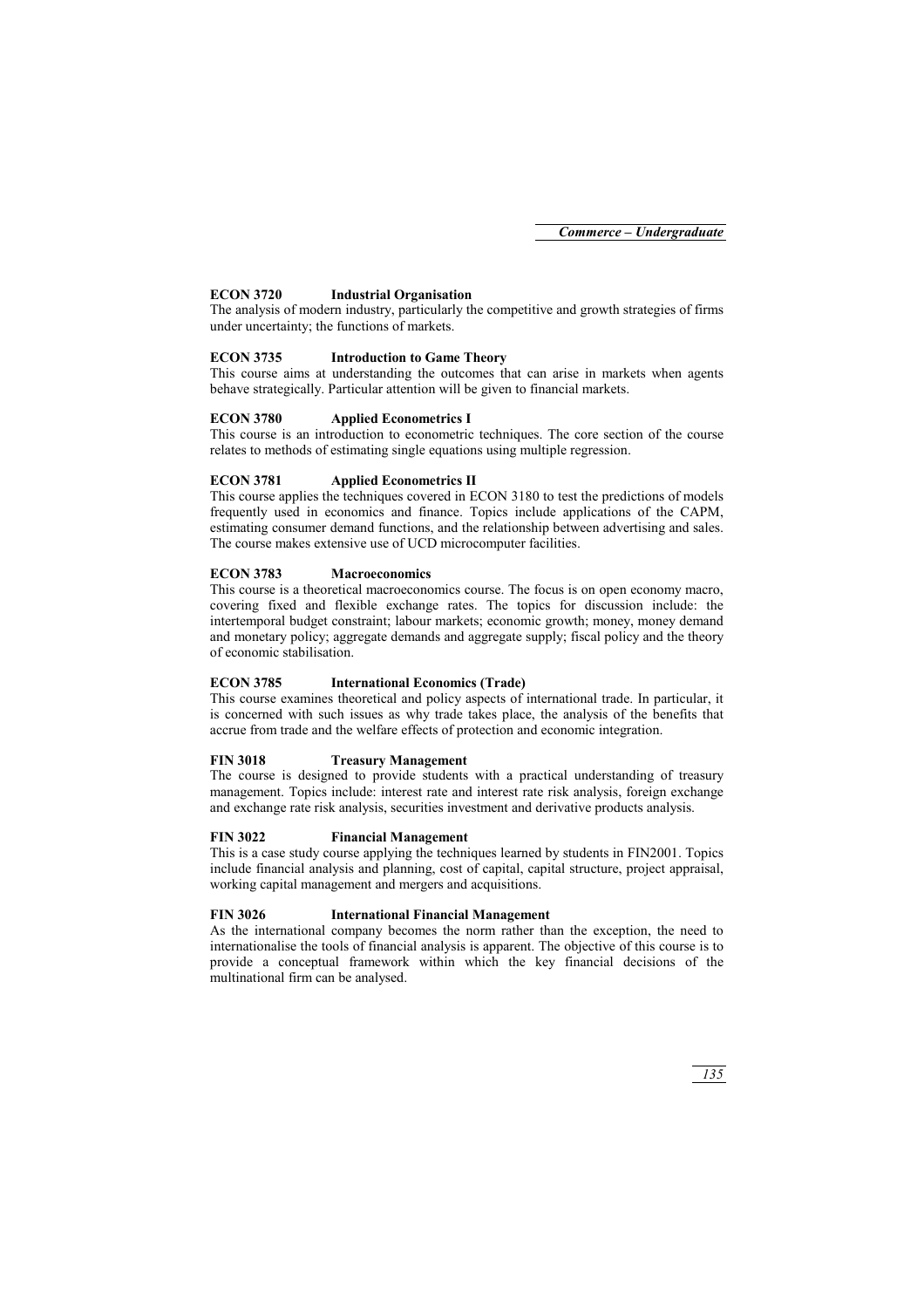#### *University College Dublin*

#### **FIN 3054 Financial Economics**

Utility theory. Stochastic dominance. Measures of investment risk. Portfolio theory. Asset liability modelling. The Efficient Markets Hypothesis. Introduction to the valuation of derivative securities. The Black-Scholes analysis and arbitrage free pricing. Numerical procedures used in derivative pricing and valuation.

#### **MIS 3013 Decision Applications**

This management science course reflects the fact that decision making in the real world involves decision structures, individual value judgements, uncertainty, and non-linear relationships. Topics include: decision theory, evaluation of information; utility functions, conflicting objectives; multi-criteria decision analysis, trade-offs, relative importance; competitive decision making, games, Markov processes; queuing; inventory; simulation; curve fitting; and Lagrangian optimisation. Live decision applications involve group-work, computer software, interviewing decision-makers, and testing recent advances in research.

#### **MIS 3019 Computer Applications**

Computer systems; logic and architecture; problems; algorithms and programs; programming languages, compilers and interpreters; programming; control structures, data representation (structures), procedures, recursion; analysis of algorithms and programs.

#### **MIS 3027 Mathematical Decision Support Systems**

The first part of this course focuses on the range of problems from both business and industry that can be formulated as mathematical models. A variety of solution procedures including: Simplex, Dual Simplex, Branch and Bound, Cutting Planes and the Balas Algorithm are introduced. A case study approach is used to examine real world problems and these formulations are solved by computer packages.

The second part of the course introduces network models. Here a variety of problems are formulated and solved using network algorithms. The range of algorithms include: Network Tours, Shortest Path, Maximum Flow, Spanning Tree, the Minimum Cost Flow.

#### **MST 3703 Complex Analysis**

Differentiation, integration, Taylor series, harmonic function, Liouville's theorem, fundamental theorem of algebra, Cauchy's residue theorem with applications.

#### **MST 3723 Special Topics: Differential Equations**

#### **STAT 3614 Time Series**

Characteristics of time series. Autocorrelation and cross-correlation function. Stationary time series. Autoregressive and moving average processes. Nonstationary time series. Model specification and estimation. Model diagnostics. Forecasting. Special topics.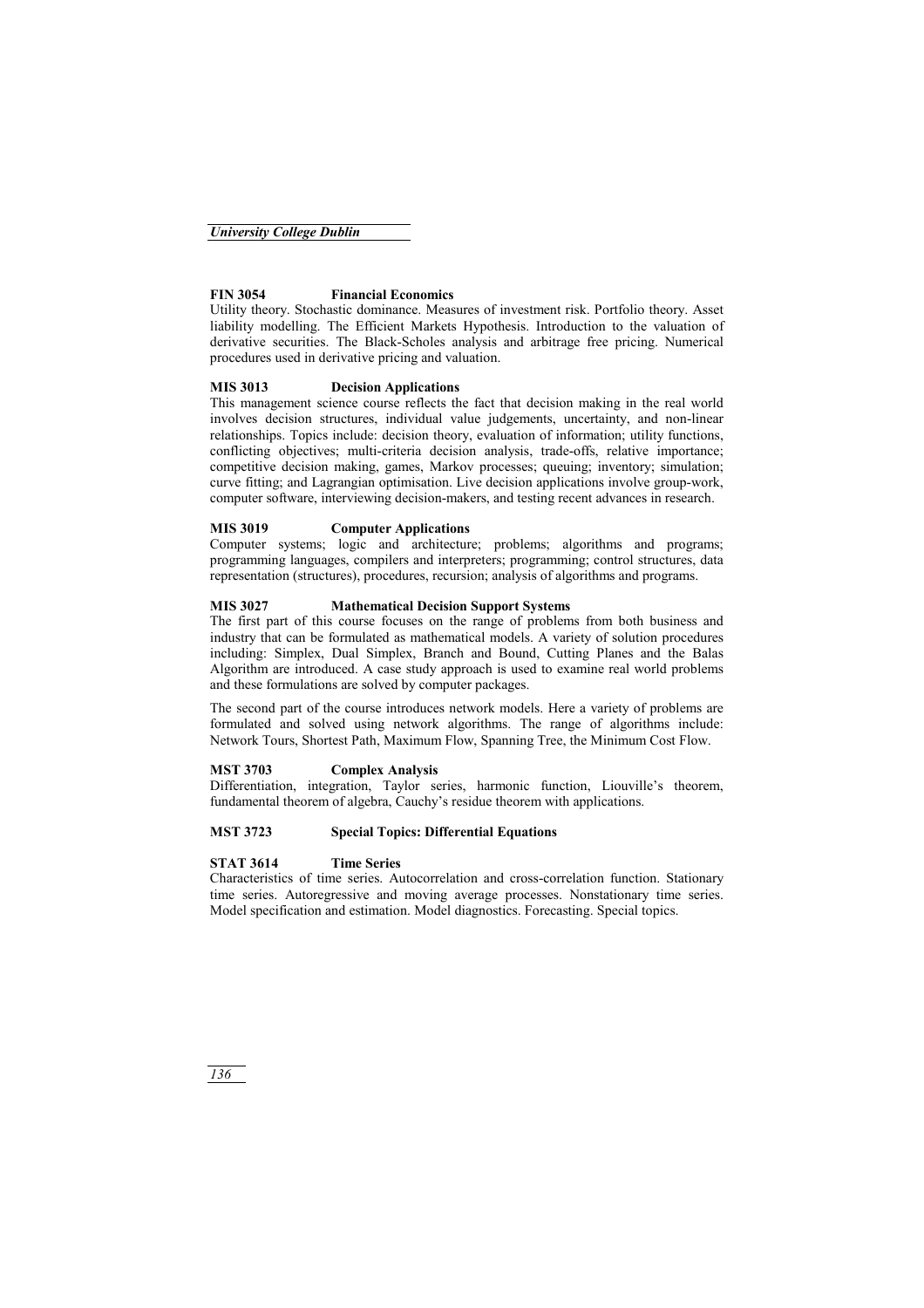## **Degree of Bachelor of Science**

# *Regulations*

- 1. The degree of Bachelor of Science is a degree in the Faculty of Commerce currently offered in Sri Lanka, Singapore and Hong Kong. It operates in five modes, Mode A (Finance), Mode B (Management), Mode C (Information Technology), Mode D (Marketing) and Mode E (Management Information Systems).
- 2. Students enter directly to level Two of the programme on the basis of approved Advanced Standing Qualifications. These are post-secondary certificates and diplomas deemed equivalent to the first year of a relevant university degree programme. This must include evidence of proficiency in a number of basic disciplines such as business administration, management principles, economics, finance and accounting, management information systems/computing statistics.
- 3. *Progression from Level One to Level Two*

There are no prerequisites in Level Two. Courses are taken in sequence from Levels One through Two, and repeats, if necessary, may be taken when scheduled.

#### 4. *Progression from Level Two to Level Three*

There are no prerequisites in Level Three. Courses are taken in sequence from Levels Two through Three. There are two examinations associated with each course. The first examination, termed the First Offering held immediately after the course and the second examination (repeat), termed the Second Offering held at a later date. Students who do not obtain the credits associated with a course by the second examination offering may be required to re-register for that course and pay the associated fee. Students should note that courses may change from year to year, may not be offered in certain years, or may be dropped entirely from the programme. This will require the substitution of a course(s) by additional course(s) and will entail re-registration, re-attendance and the payment of the appropriate fees.

- 5. Honours may be awarded in each course and in the degree as a whole. The honours standard in each course shall be in accordance with University regulations. Honours in the degree will be awarded on the total mark in the course for Level Two and Level Three combined.
- 6. Students must obtain the requisite number of credits for the degree within 36 months of entering the programme.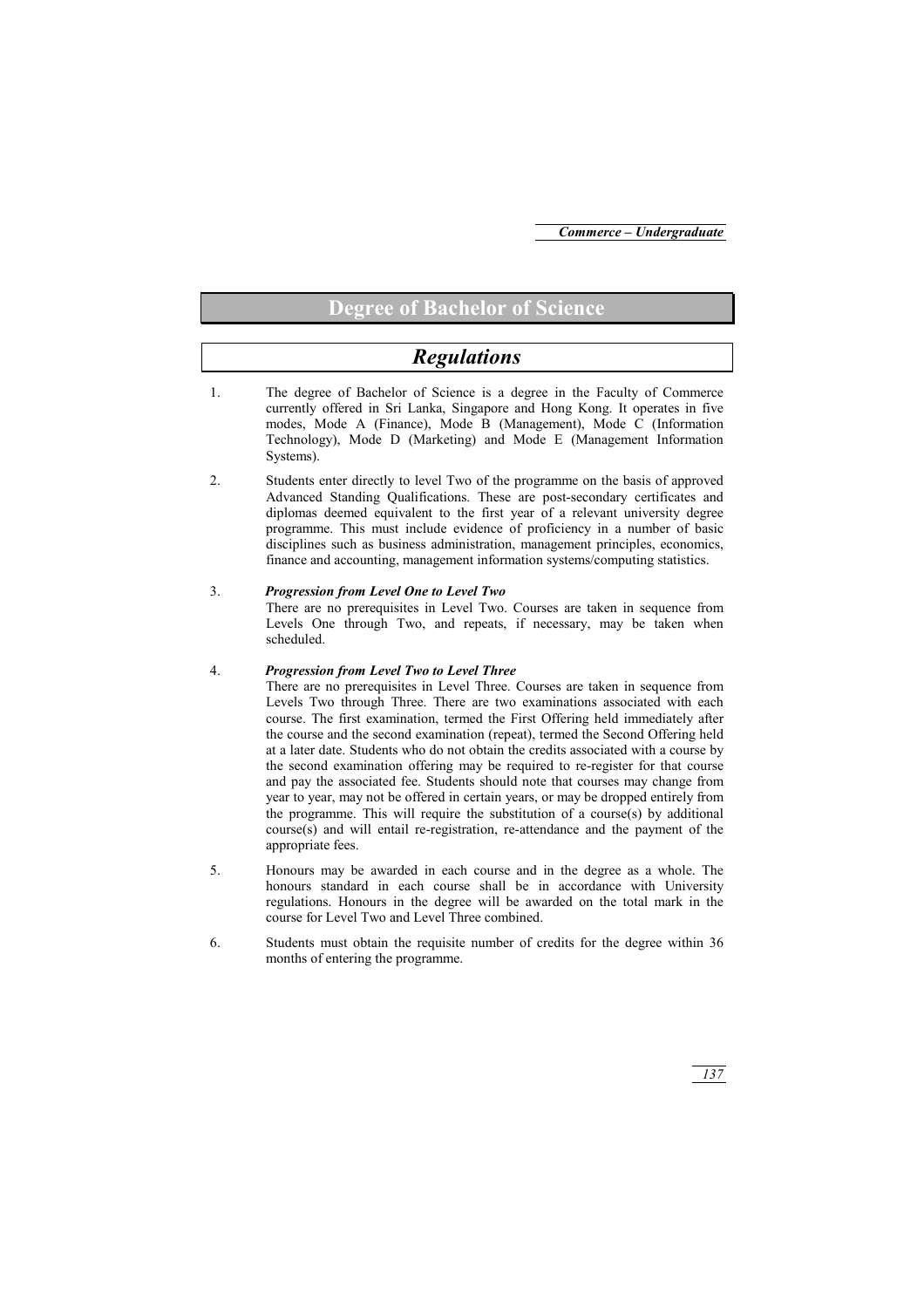# *Summary of Courses for the Degree of Bachelor of Science, Modes A, B, C, D and E*

Each level of the degree programme contains courses to the value of 60 credits in accordance with European Union standards, namely the European Credit Transfer System (ECTS). The credits are assigned as follows:

# *Mode A (Finance)*

#### **Level One**

The Faculty may grant exemption from Level One of the programme to students with postsecondary qualifications as detailed above (value 60 credits).

| <b>Singapore</b>   | Hong Kong        |                                          | Credits         |
|--------------------|------------------|------------------------------------------|-----------------|
| <b>ACC 1710</b>    | <b>ACC 1709</b>  | <b>Financial Accounting</b>              | 12              |
| <b>BMGT 1714</b>   | <b>BMGT 1713</b> | <b>Management Principles</b>             | 12              |
| <b>ECON 1402</b>   | <b>ECON 1401</b> | Principles of Economics                  | 12              |
| MIS 1704           | MIS 1703         | <b>Business Statistics</b>               | 12              |
| MIS 1706           | MIS 1705         | Introduction to Computers and            |                 |
|                    |                  | <b>Information Systems</b>               | <u>12</u>       |
|                    |                  | <b>Total</b>                             | 60              |
| <b>Level Two</b>   |                  |                                          |                 |
| <u>Singapore</u>   | <b>Hong Kong</b> |                                          | Credits         |
| <b>BMGT 2708</b>   | <b>BMGT 2706</b> | Organisational Behaviour                 | 12              |
| <b>BMGT 2713</b>   | <b>BMGT 2710</b> | <b>Business Policy and Strategy</b>      | 12              |
| FIN 2713           | <b>FIN 2712</b>  | <b>Business Finance</b>                  | 12              |
| MIS 2708           | MIS 2705         | Management of Information Systems        | 12              |
| <b>MKT 2706</b>    | <b>MKT 2703</b>  | Marketing Management                     | $\frac{12}{60}$ |
|                    |                  | <b>Total</b>                             |                 |
| <b>Level Three</b> |                  |                                          |                 |
| <b>Singapore</b>   | <b>Hong Kong</b> |                                          | Credits         |
| <b>ACC 2712</b>    | ACC 2711         | Management Accounting                    | 12              |
| <b>ACC 2714</b>    | <b>ACC 2713</b>  | <b>Business Law</b>                      | 12              |
| <b>ECON 2445</b>   | <b>ECON 2444</b> | Economic Policy                          | 12              |
| <b>FIN 2716</b>    | <b>FIN 2714</b>  | Security Analysis & Portfolio Management | 12              |
| <b>FIN 2717</b>    | <b>FIN 2715</b>  | Treasury & Risk Management               | 12              |
|                    |                  | <b>Total</b>                             | 60              |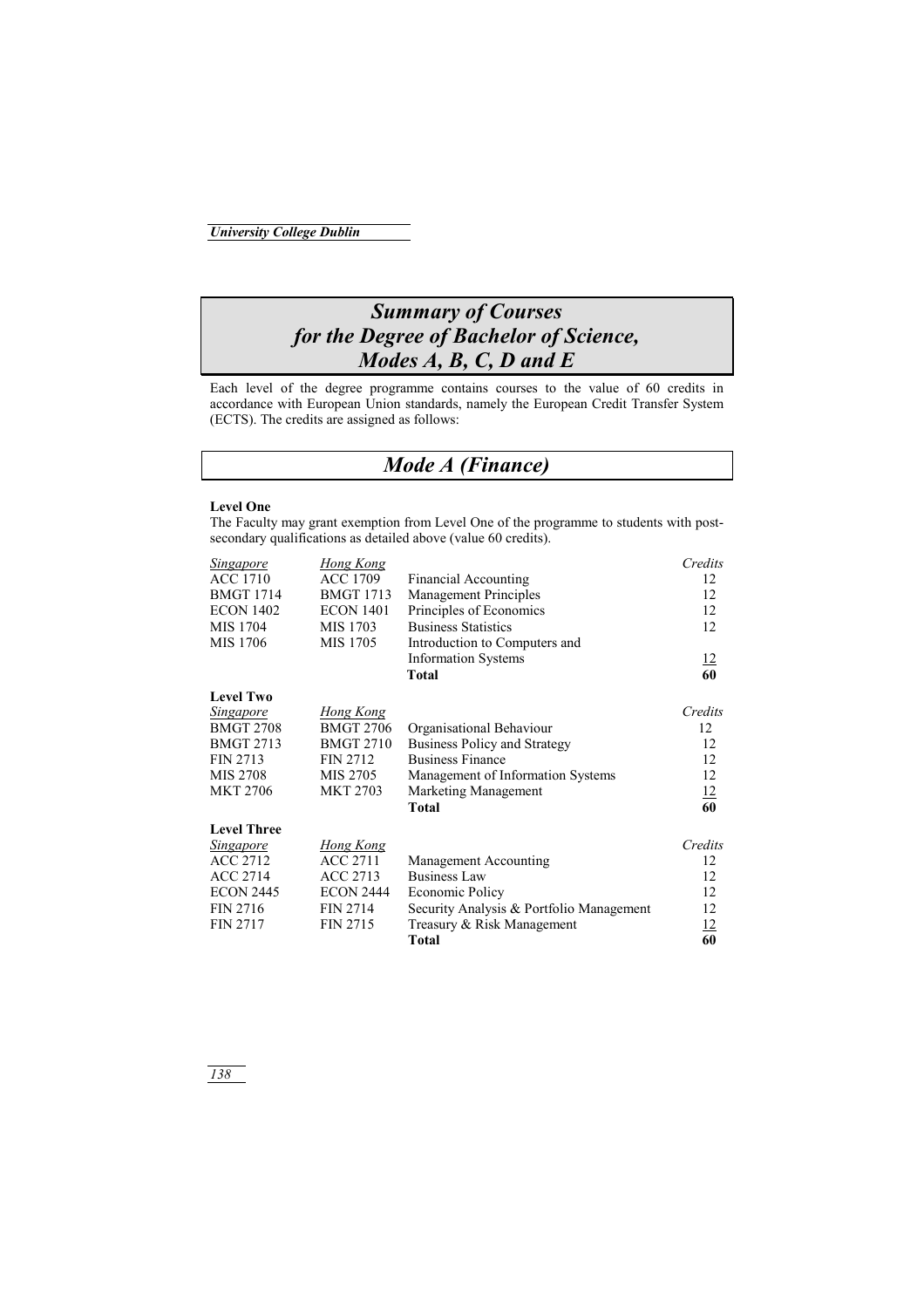# *Mode B (Management)*

#### **Level One**

The Faculty may grant exemption from Level One of the programme to students with postsecondary qualifications as detailed above (value 60 credits).

| <b>Singapore</b>   | Hong Kong        |                                   | Credits   |
|--------------------|------------------|-----------------------------------|-----------|
| <b>ACC 1710</b>    | <b>ACC 1709</b>  | <b>Financial Accounting</b>       | 12        |
| <b>BMGT 1714</b>   | <b>BMGT 1713</b> | <b>Management Principles</b>      | 12        |
| <b>ECON 1402</b>   | <b>ECON 1401</b> | Principles of Economics           | 12        |
| MIS 1704           | MIS 1703         | <b>Business Statistics</b>        | 12        |
| MIS 1706           | MIS 1705         | Introduction to Computers and     |           |
|                    |                  | <b>Information Systems</b>        | <u>12</u> |
|                    |                  | <b>Total</b>                      | 60        |
| <b>Level Two</b>   |                  |                                   |           |
| <b>Singapore</b>   | Hong Kong        |                                   | Credits   |
| <b>BMGT 2708</b>   | <b>BMGT 2706</b> | Organisational Behaviour          | 12        |
| <b>BMGT 2713</b>   | <b>BMGT 2710</b> | Business Policy and Strategy      | 12        |
| FIN 2713           | <b>FIN 2712</b>  | <b>Business Finance</b>           | 12        |
| MIS 2708           | MIS 2705         | Management of Information Systems | 12        |
| <b>MKT 2706</b>    | <b>MKT 2703</b>  | Marketing Management              | <u>12</u> |
|                    |                  | <b>Total</b>                      | 60        |
| <b>Level Three</b> |                  |                                   |           |
| Singapore          | <b>Hong Kong</b> |                                   | Credits   |
| <b>ACC 2712</b>    | <b>ACC 2711</b>  | Management Accounting             | 12        |
| <b>ACC 2714</b>    | <b>ACC 2713</b>  | <b>Business Law</b>               | 12        |
| <b>BMGT 2709</b>   | <b>BMGT 2707</b> | <b>Operations Management</b>      | 12        |
| <b>BMGT 2714</b>   | <b>BMGT 2711</b> | <b>International Business</b>     | 12        |
| <b>HRM 2708</b>    | <b>HRM 2707</b>  | Human Resource Management         | <u>12</u> |
|                    |                  | <b>Total</b>                      | 60        |

## *Mode C (Information Technology)*

#### **Level One**

The Faculty may grant exemption from Level One of the programme to students with postsecondary qualifications as detailed above (value 60 credits).

| Singapore        | Hong Kong        |                               | Credits    |
|------------------|------------------|-------------------------------|------------|
| <b>ACC 1710</b>  | <b>ACC 1709</b>  | Financial Accounting          | 12         |
| <b>BMGT 1714</b> | <b>BMGT 1713</b> | <b>Management Principles</b>  | 12         |
| <b>ECON 1402</b> | <b>ECON 1401</b> | Principles of Economics       | 12         |
| MIS 1704         | MIS 1703         | <b>Business Statistics</b>    | 12         |
| MIS 1706         | MIS 1705         | Introduction to Computers and |            |
|                  |                  | <b>Information Systems</b>    | <u> 12</u> |
|                  |                  | Total                         | 60         |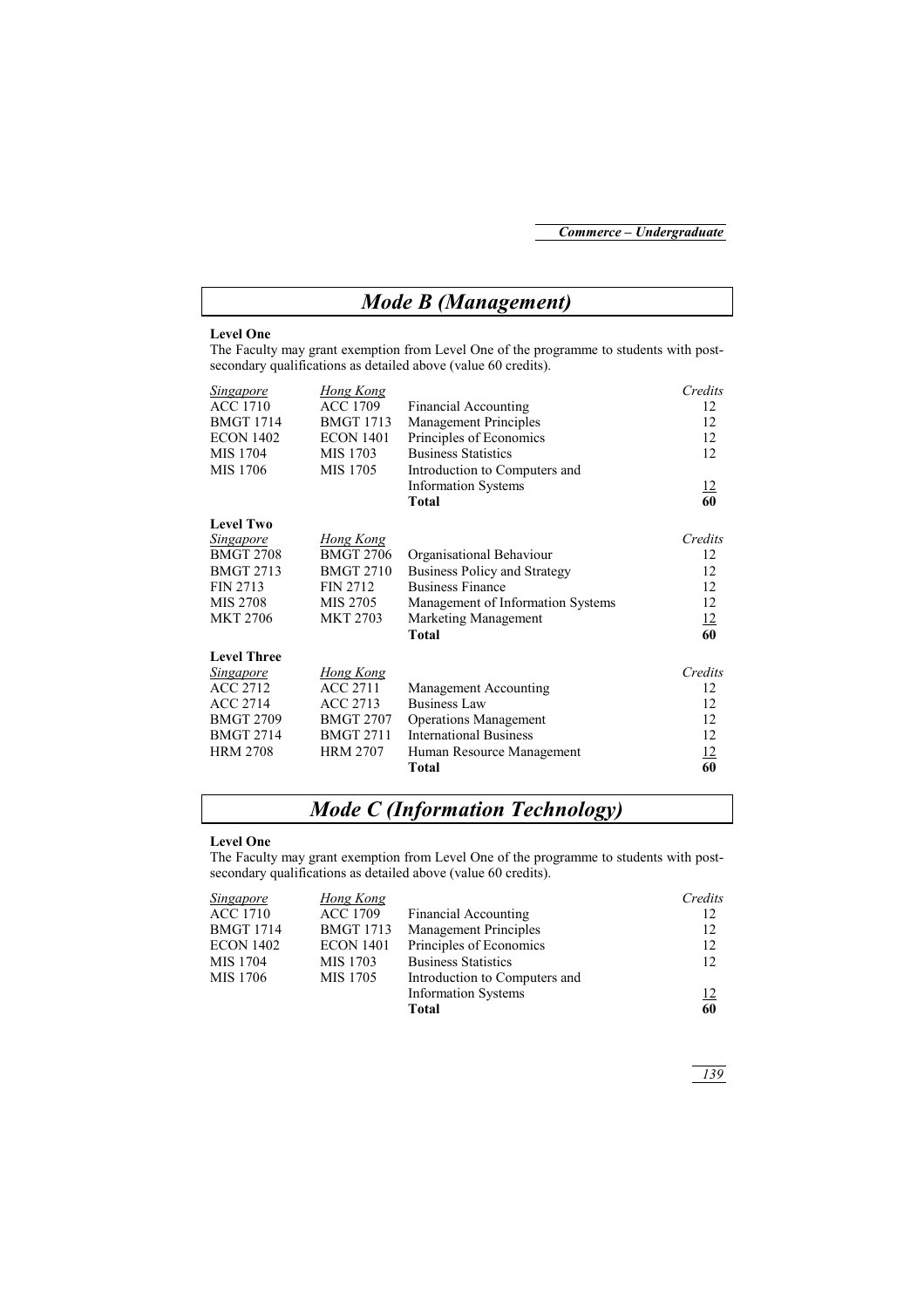## *University College Dublin*

**Level Two** 

| <i>Singapore</i>   | Hong Kong        |                                            | Credits   |
|--------------------|------------------|--------------------------------------------|-----------|
| <b>BMGT 2708</b>   | <b>BMGT 2706</b> | Organisational Behaviour                   | 12        |
| <b>BMGT 2713</b>   | <b>BMGT 2710</b> | <b>Business Policy and Strategy</b>        | 12        |
| <b>FIN 2713</b>    | <b>FIN 2712</b>  | <b>Business Finance</b>                    | 12        |
| MIS 2708           | MIS 2705         | Management of Information Systems          | 12        |
| <b>MKT 2706</b>    | <b>MKT 2703</b>  | Marketing Management                       | 12        |
|                    |                  | <b>Total</b>                               | 60        |
| <b>Level Three</b> |                  |                                            |           |
| Singapore          | Hong Kong        |                                            | Credits   |
| <b>ACC 2714</b>    | ACC 2713         | <b>Business Law</b>                        | 12        |
| <b>BMGT 2715</b>   | <b>BMGT 2712</b> | Project Planning and Control               | 12        |
| MIS 2707           | MIS 2706         | Artificial Intelligence and Expert Systems | 12        |
| MIS 2711           | MIS 2709         | Electronic Commerce                        | 12        |
| MIS 2712           | MIS 2710         | Computer Networks and Systems Architecture | <u>12</u> |
|                    |                  | Total                                      | 60        |
|                    |                  |                                            |           |

# *Mode D (Marketing)*

#### **Level One**

The Faculty may grant exemption from Level One of the programme to students with postsecondary qualifications as detailed above (value 60 credits).

| Singapore        | Hong Kong        |                                     | Credits   |
|------------------|------------------|-------------------------------------|-----------|
| <b>ACC 1710</b>  | <b>ACC 1709</b>  | <b>Financial Accounting</b>         | 12        |
| <b>BMGT 1714</b> | <b>BMGT 1713</b> | <b>Management Principles</b>        | 12        |
| <b>ECON 1402</b> | <b>ECON 1401</b> | Principles of Economics             | 12        |
| MIS 1704         | MIS 1703         | <b>Business Statistics</b>          | 12        |
| MIS 1706         | MIS 1705         | Introduction to Computers and       |           |
|                  |                  | <b>Information Systems</b>          | <u>12</u> |
|                  |                  | <b>Total</b>                        | 60        |
| <b>Level Two</b> |                  |                                     |           |
| Singapore        | Hong Kong        |                                     | Credits   |
| <b>BMGT 2708</b> | <b>BMGT 2706</b> | Organisational Behaviour            | 12        |
| <b>BMGT 2713</b> | <b>BMGT 2710</b> | <b>Business Policy and Strategy</b> | 12        |
| FIN 2713         | <b>FIN 2712</b>  | <b>Business Finance</b>             | 12        |
| MIS 2708         | MIS 2705         | Management of Information Systems   | 12        |
| <b>MKT 2706</b>  | <b>MKT 2703</b>  | Marketing Management                | <u>12</u> |
|                  |                  | <b>Total</b>                        | 60        |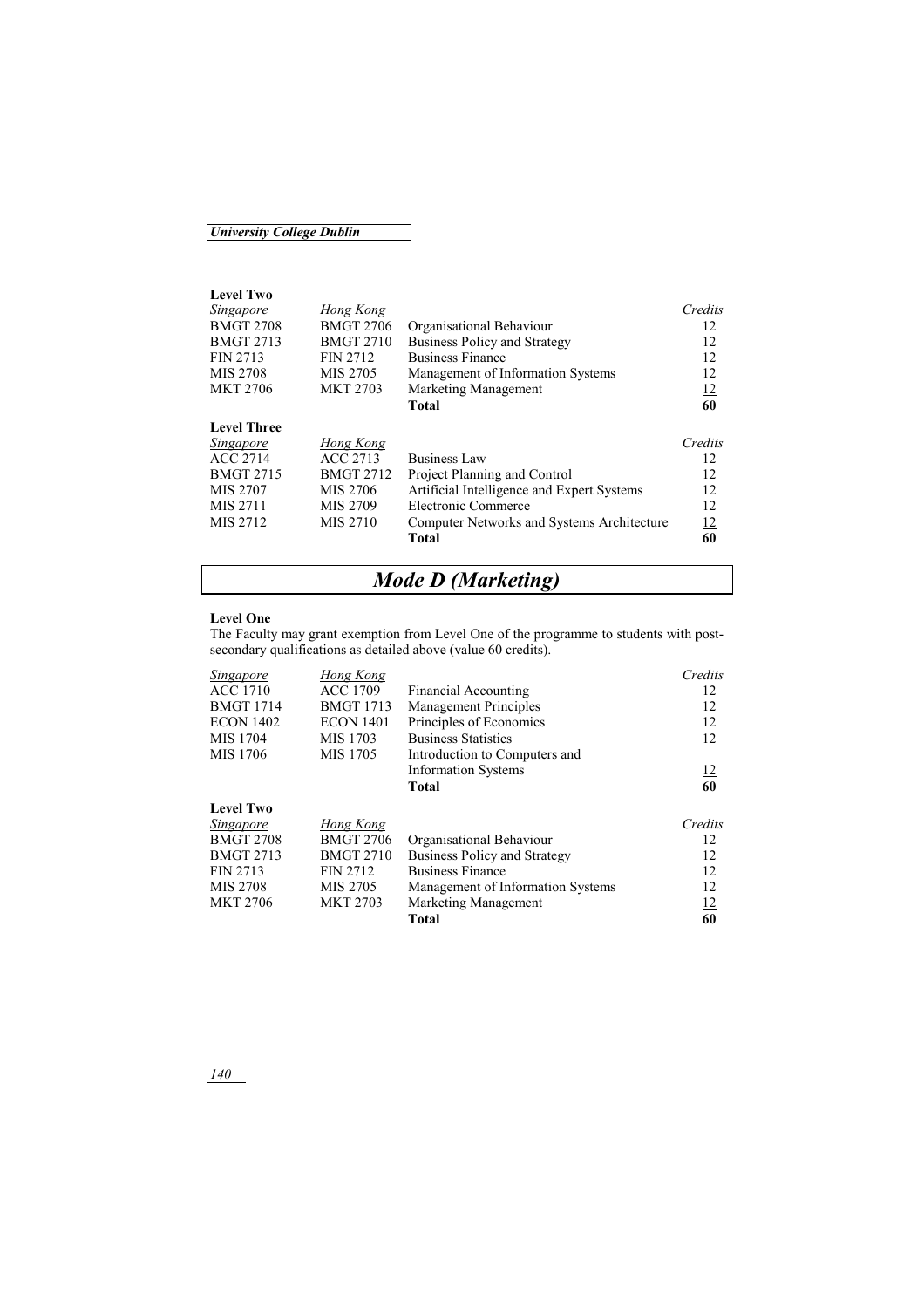| <i><u>Singapore</u></i> | Hong Kong       |                              | Credits    |
|-------------------------|-----------------|------------------------------|------------|
| <b>ACC 2714</b>         | ACC 2713        | <b>Business Law</b>          | 12         |
| <b>MKT 2707</b>         | <b>MKT 2704</b> | International Marketing      | 12         |
| <b>MKT 2708</b>         | <b>MKT 2705</b> | Consumer and Buyer Behaviour | 12         |
| <b>MKT 2711</b>         | <b>MKT 2709</b> | Marketing Research           | 12         |
| <b>MKT 2712</b>         | <b>MKT 2710</b> | Marketing Communications     | <u> 12</u> |
|                         |                 | Total                        | 60         |
|                         |                 |                              |            |

#### **ACC 1709/1710 Financial Accounting**

**Level Three** 

Balance sheet equation; debit credit convention; income measurement; period and adjustments; journals and daybooks including control accounts; preparation of final accounts for retailers, manufacturers, sole traders and companies; published accounts; regulatory framework; companies acts requirements; cash flow statements; partnership accounts including admission and retirement of partners; changes in profit sharing ratios; final accounts; preparation of accounts from incomplete records; bank reconciliations; correction of errors.

#### **ACC 2713/2714 Business Law**

This course aims to provide students with an understanding of the legal principles involved in everyday life relating to contracts, sale of goods and supply of services. This course is made up of three main parts which consist of: the Singapore (Hong King) Legal System; Contract Law and Sale of Goods and Supply of Service.

#### **BMGT 1713/1714 Management Principles**

Competent management is critical to the success of a business. Management is a complex subject in that it has to deal with people at work as well as handling all of the constraints and difficulties of operating in a dynamic environment. This introductory course leads the student through the historical development of management theory. It examines the job of the manager, the planning, organising, staffing, directing and controlling roles played by every manager. Having outlined varying tasks which go to make up the manager's job, the course then examines the various functional areas of business where these tasks are performed. The functions examined are marketing, finance, manufacturing, personnel and industrial relations.

#### **BMGT 2706/2708 Organisational Behaviour**

Individual Behaviour: This course deals with theories of motivation and satisfaction and their relation to performance; practical approaches to motivation; human abilities and aptitudes – their assessment and acquisition; cognitive processes – perception, problemsolving and decision-making. Group Behaviour: Group formation and development; group structure; leadership; group processes – communication, motivation, decision-making, influence, conflict management.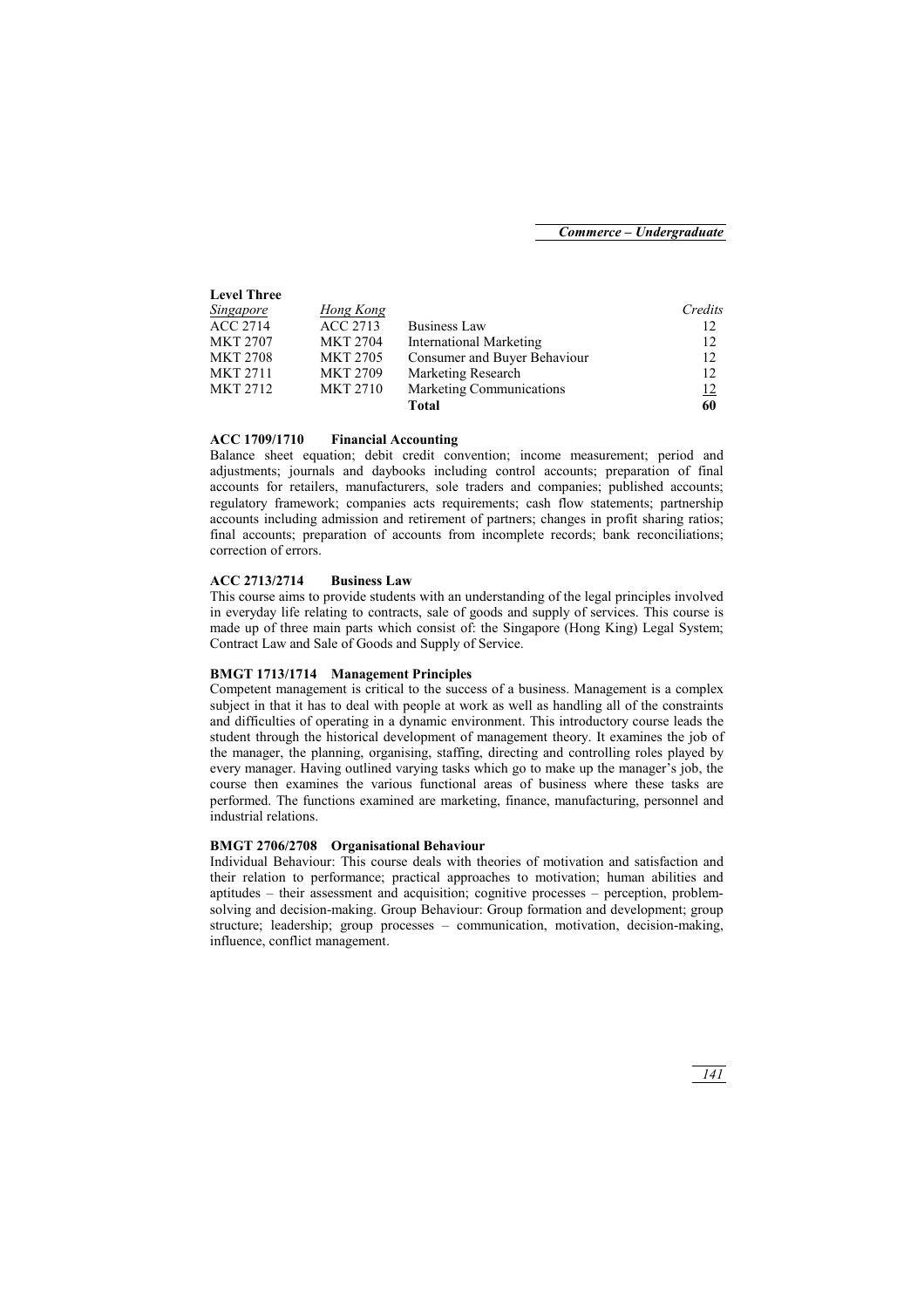#### **BMGT 2710/2713 Business Policy & Strategy**

(a) Strategy and Policy Formulation: The concepts of general management and corporate strategy; models for strategy formulation; analysis of industries and competitors; analysis of corporate resources and competitive advantage; identification and evaluation of strategic alternatives including expansion, diversification and retrenchment.

(b) Strategy and Policy Implementation: The design of policies and procedures for strategy implementation; review of current research on the work and behaviour of senior managers; implications of new techniques and practices generally for the management of business enterprises

#### **ECON 1401/1402 Principles of Economics**

Elementary microeconomics; introduction to supply, demand and markets. Economic decision-making by households; Demand, labour supply, etc. The economics of the firm; production costs, output and under competitive and monopolistic conditions. Market failure and the role of government. National income accounting. The basic incomeexpenditure model; principles of fiscal and monetary policy; exchange rates and balance of payments; economic growth – a brief introduction and overview.

#### **FIN 2712/2713 Business Finance**

This is a comprehensive treatment of the finance function as it affects modern organisations, and includes: Company Structure – present values and wealth; investment appraisal; cost of capital; portfolio theory; risk versus return; sources of finance; agency theory; gearing. Capital Structure – dividend decision; financial analysis and planning; working and capital management; valuation of options; mergers and take-overs; international financial management; valuation of companies.

#### **MIS 1703/1704 Business Statistics**

Introduction to probability and statistics for business. Descriptive statistics (means, variances, frequency distributions, constructing graphs and tables). Probability theory and probability distributions, including uniform, binomial, normal, t-distribution, chi-squared and F-distribution. Decision-making under uncertainty and Bayes' law. Sampling with and without replacement. Classical hypothesis testing with applications. Analysis of variance. Multivariate ordinary least squares model. R-squared, t-tests of regression co-efficients, Durbin-Watson statistic, autocorrelation, heteroskedasticity. Time-series models and forecasting models, including stochastic processes. Applications to quality control. (Optional) principal components and factor analysis.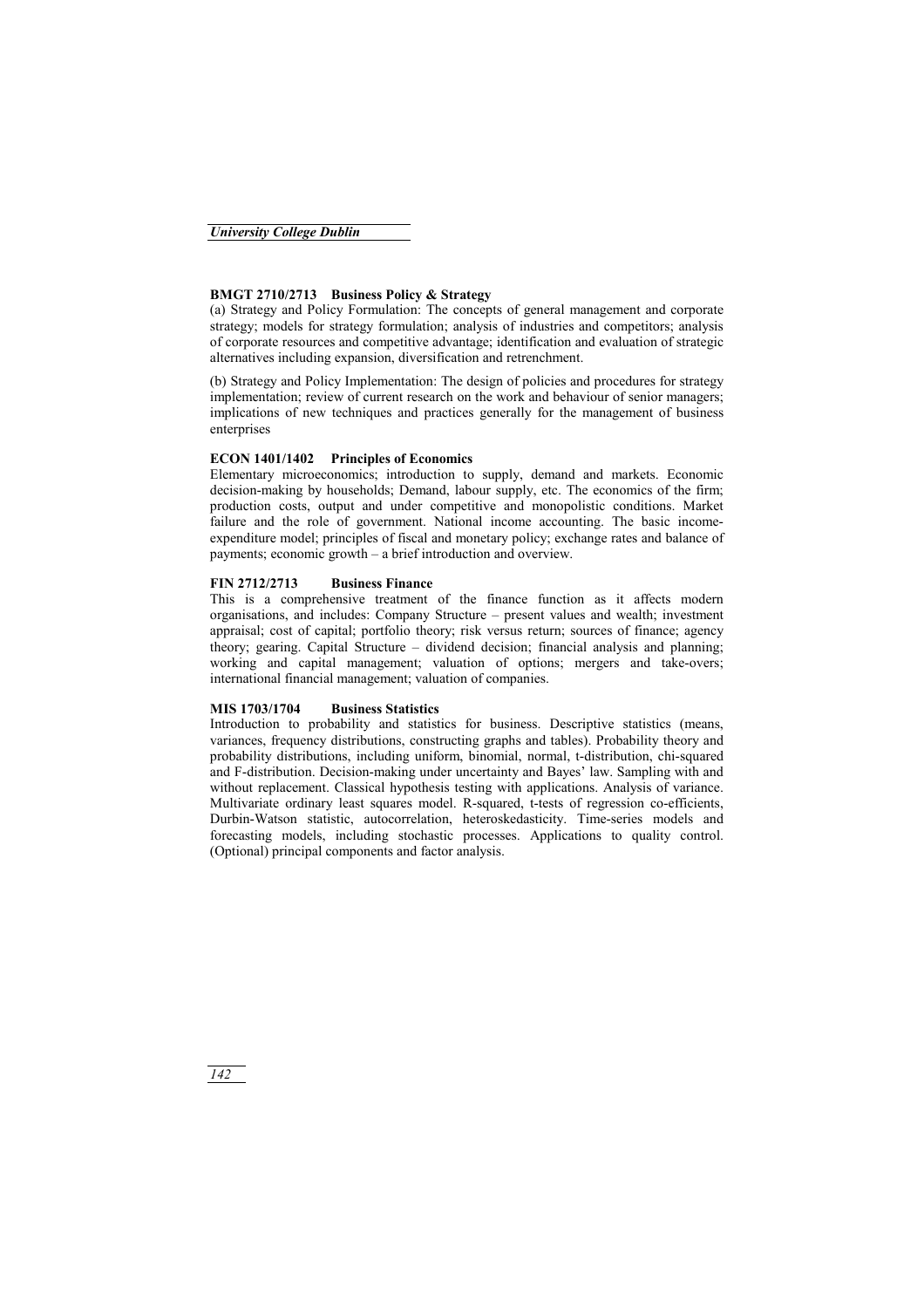*Commerce – Undergraduate*

#### **MIS 1705/1706 Introduction to Computers & Information Systems**

In today's competitive and complex business environments, information systems (IS) and information technology (IT) are essential tools for business organisations. Consequently, computers and information systems have become an important part of our everyday work and social environments. As members of society, it is important to understand what computers and information systems are all about. As future business professionals, it is especially important to know how to use and apply these technologies. The objectives of this course are to provide students with basic knowledge about computers and information systems, and to help them develop the skills needed to use and take advantage of these technologies. The topics covered include an overview of computer hardware, operating applications, software, word processing, spreadsheet design, software development, an introduction to the role of information and information systems in business and discussion of the social impacts of computing.

#### **MIS 2705/2708 Management of Information Systems**

Information Technology in the organisation; information systems support for functional areas; end-user computing; financial management of IT services including charge back; outsourcing; evaluating your information systems organisation; value for money in information system; benefits management; alignment of information systems planning with business goals and objectives, and strategic information systems.

#### **MKT 2703/2706 Marketing Management**

This course introduces a set of principles for choosing target markets, evaluating customer needs, developing products and services which satisfy wants, and delivering value to customers and profit to the company. The topics examined are: Marketing as a social process and as a corporate activity; analytical frameworks in marketing; cultural and public policy environments; institutional support; consumer markets; industrial markets; market research and information systems; developing products and services; branding products and services; managing distribution channels and physical distribution systems; pricing products and services; advertising and promotion; personal selling; organising for marketing.

#### **Specialist Courses:**

#### **ACC 2711/2712 Management Accounting**

This course is intended to introduce students to the role of accounting information in the management of a modern organisation. The topics covered are: the role of accounting and the management accountant in the organisation; cost terms, purposes, classification and behaviour; cost-profit-volume analysis; product costing including job costing and activity based costing; budgeting and profit planning; flexible budgets and standard costing; relevant costs for decision making; variable costing and absorption costing.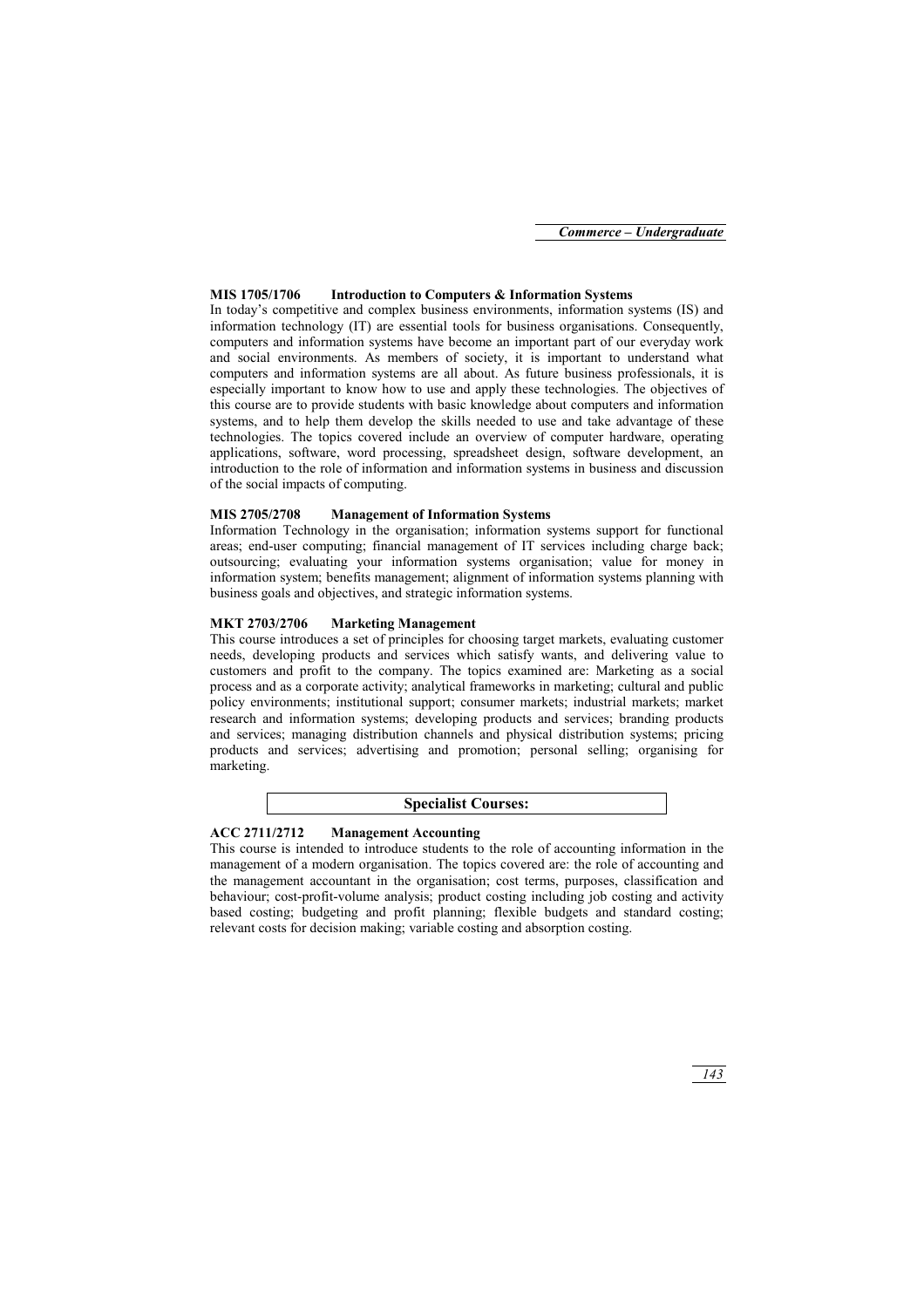#### **BMGT 2707/2709 Operations Management**

The main decision problems in designing and operating a manufacturing or service providing system; long-term decisions; product, process, capacity and facility planning; operating decisions; forecasting, scheduling work programmes and personnel, inventory policy; logistics and the interface with manufacturing and marketing; value added chains and global logistical strategies; supply chain management; materials handling and automation; location of distribution facilities; world class manufacturing strategies focusing on the role of manufacturing in corporate strategy; total quality approach.

#### **BMGT 2711/2714 International Business**

The international business environment; internationalisation process of the firm; economic and political systems; human and cultural environment; trade theory; management and organisation of international business; industrial environments and global strategies; global business alliances; information and control systems for global business; political risk.

#### **BMGT 2712/2715 Project Planning and Control**

Project identification; project planning; project control; project administration and review; portfolio approach to project management; computerised project management techniques; motivating and leading the project team; managing quality.

### **ECON 2444/2445 Economic Policy**

The international business environment; internationalisation process of the firm; economic and political systems; human and cultural environment; trade theory; management and organisation of international business; industrial environments and global strategies; global business alliances; information and control systems for global business, political risk.

#### **FIN 2714/2716 Security Analysis & Portfolio Management**

This course will help students to acquire the skills necessary to become numerically competent in the management of investment portfolios and become familiar with the various factors which affect the valuation of the main financial asset classes (equities, government gilts, corporate bonds and options). It will also help the student to be aware of and acquire an understanding of the variety of investment products available, and to make a judgement as to what portfolio mix to choose for customers with varying requirements and in various economic climates.

### **FIN 2715/2717 Treasury and Risk Management**

This course will familiarise students with the workings of the wholesale money and foreign exchange markets, together with the various participants/customers in these markets. To help calculate interest and exchange rates and understand the theoretical and practical factors that affect both and to be in a position to analyse them from both the customers' and banks' perspective. It will also enable students to be familiar with the various treasury market instruments and operations and to understand the nature of treasury and rate risk and exchange rate risk.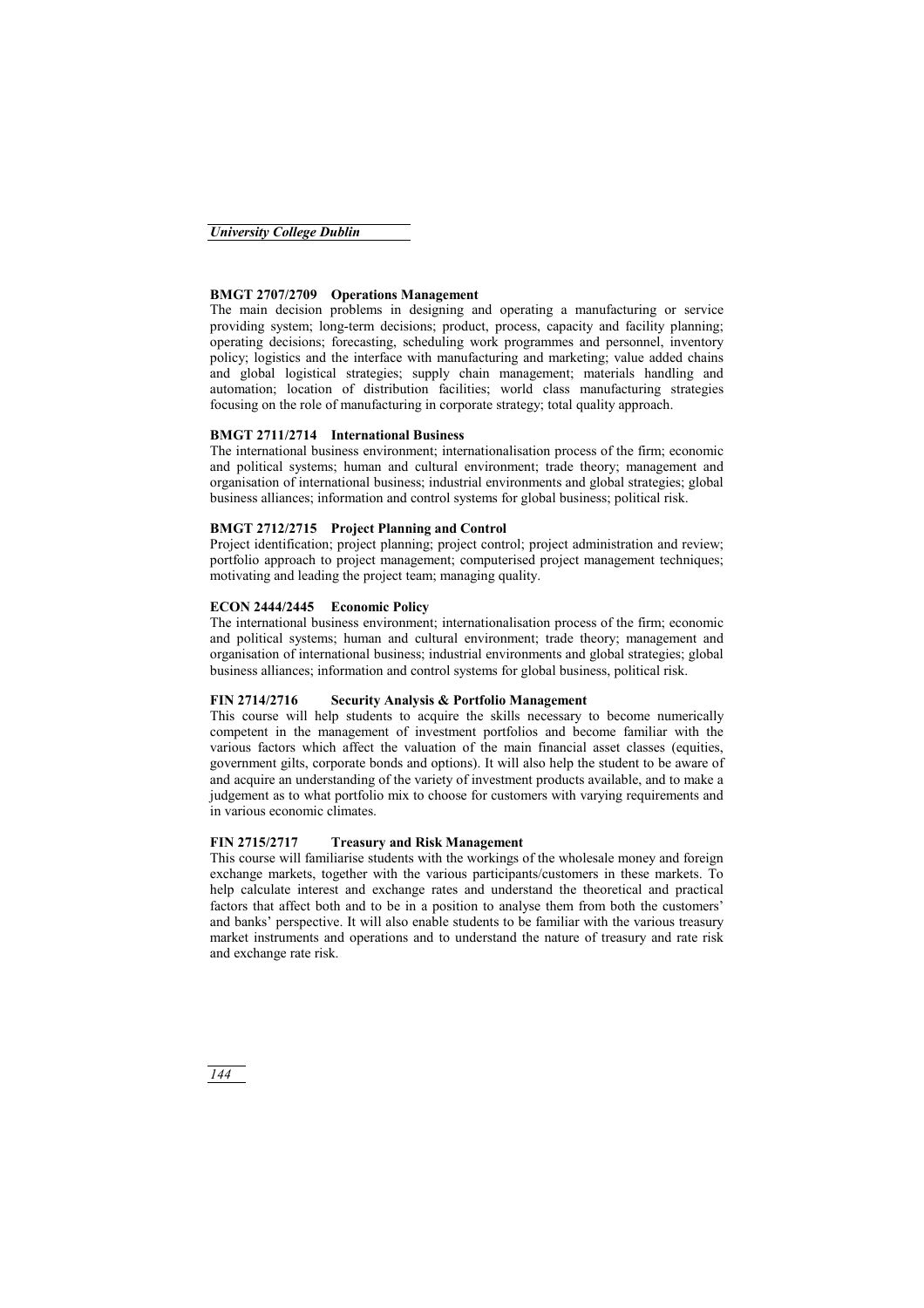#### **HRM 2707/2708 Human Resource Management**

Managing individual relations in employment; the changing nature of work; managing flexible organisations and the evolution of the personnel function in contributing to corporate effectiveness; strategic choice facing the personnel function in managing workforces; implementing personnel objectives in today's organisations. The objectives, roles and functions of the personnel department will also be reviewed. The subject also introduces students to management-employee relations at the collective level. It will consider the attitudes, goals and organisation of the parties, the framework of law within which industrial relations is conducted, the working practices and procedures adopted by the parties and some recent trends and developments in industrial relations including the growing emphasis on strategic approaches to the management of industrial relations.

#### **MIS 2706/2707 Artificial Intelligence and Expert Systems**

Foundations of artificial intelligence; knowledge representation; knowledge elicitation; uncertainty; induction; characteristics and structure of expert systems; development tools; rule-based systems; development methodologies; applications of knowledge-based systems.

#### **MIS 2709/2711 Electronic Commerce**

This course provides an understanding of the tools, skills, business concepts and social issues that surround the emergence of electronic commerce on the internet. The student is introduced to specific tools for communicating on the internet – such as file transfer protocol (FTP), electronic mail and Usenet news. The emphasis of the course is on that part of the Internet known as the World Wide Web (WWW) where such tools as Mosaic and Netscape are used. Students will learn how to create HTML (hypertext markup language) documents and will establish personal Web pages. In addition to acquiring basic skills for navigating the internet and creating a personal electronic presence on the WWW, the student will develop an understanding of the current practices and opportunities in electronic publishing, electronic shopping, electronic distribution, and electronic collaboration.

#### **MIS 2710/2712 Computer Networks and Systems Architecture**

Computer systems and architecture; elements of communications systems; LANs and WANs; network configuration; protocol and software selection; interfacing of microcomputer to network; network operations management.

#### **MKT 2705/2708 Consumer and Buyer Behaviour**

This course examines consumers and individuals in their social and cultural setting, and in their decision-making processes. The buying behaviour of organisations is also examined – the network of relationships among buyers and sellers, partners and governments; how strategies are formed in industrial markets; how the marketing mix for industrial products may be developed and implemented.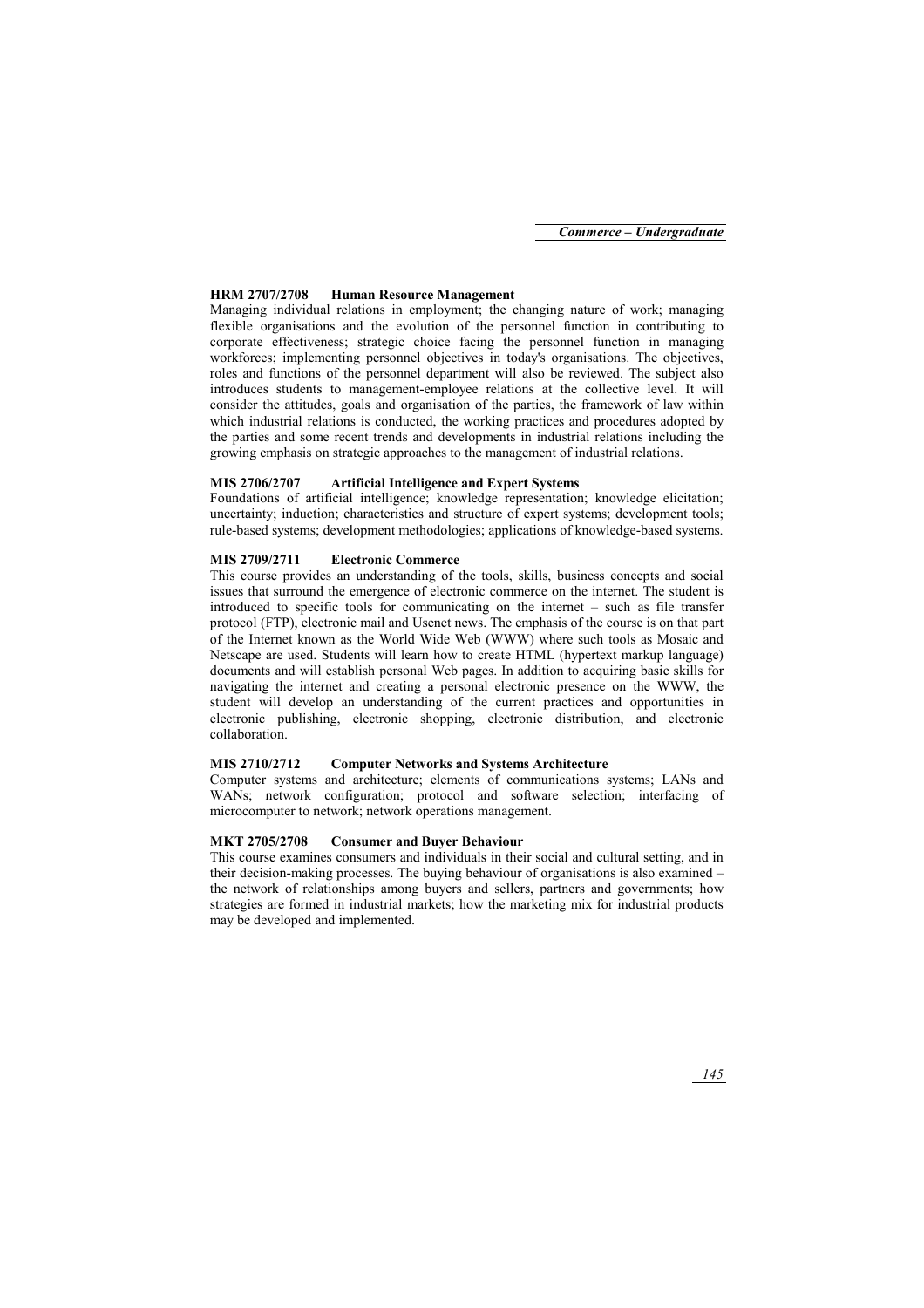#### **MKT 2707/2704 International Marketing**

This course examines the international marketing environment; assesses the potential for products and services in the context of different cultures, risk and uncertainties and demonstrates how companies compete in international markets. It also examines how companies enter foreign markets and how they develop and implement an international marketing strategy.

#### **MKT 2709/2711 Marketing Research**

This course examines the role of research in marketing decision-making and develops skills in questionnaire design, observation techniques, the use of focus groups; acquisition and evaluation of secondary data; analysis and statistical techniques; report writing and presentation of results.

#### **MKT 2710/2712 Marketing Communications**

Modern companies must manage complex marketing communications systems with their consumers, middlemen and various publics. This course examines the behavioural foundations of marketing communications, medial advertising, sales promotion, direct marketing, public relations, personal selling and sales management.

# *Mode E (Management Information Systems)*

#### **Level One**

**Level Two** 

The Faculty may grant exemption from Level One of the programme to students with postsecondary qualifications as detailed above (value 60 credits).

|                                                       | Credits   |
|-------------------------------------------------------|-----------|
| Databases and Information Resource Management         | 12        |
| <b>Business Finance</b>                               | 12        |
| Computer Networks and Internet Applications           | 12        |
| Management of Information Systems                     | 12        |
| Decision Support Systems                              | <u>12</u> |
| <b>Total</b>                                          | 60        |
|                                                       |           |
|                                                       | Credits   |
| <b>Business Policy</b>                                | 12        |
| <b>International Marketing</b>                        | 12        |
| Electronic Commerce                                   | 12        |
| Information Systems Development and Implementation    | 12        |
| Information Systems Application Development (project) | <u>12</u> |
| Total                                                 | 60        |
|                                                       |           |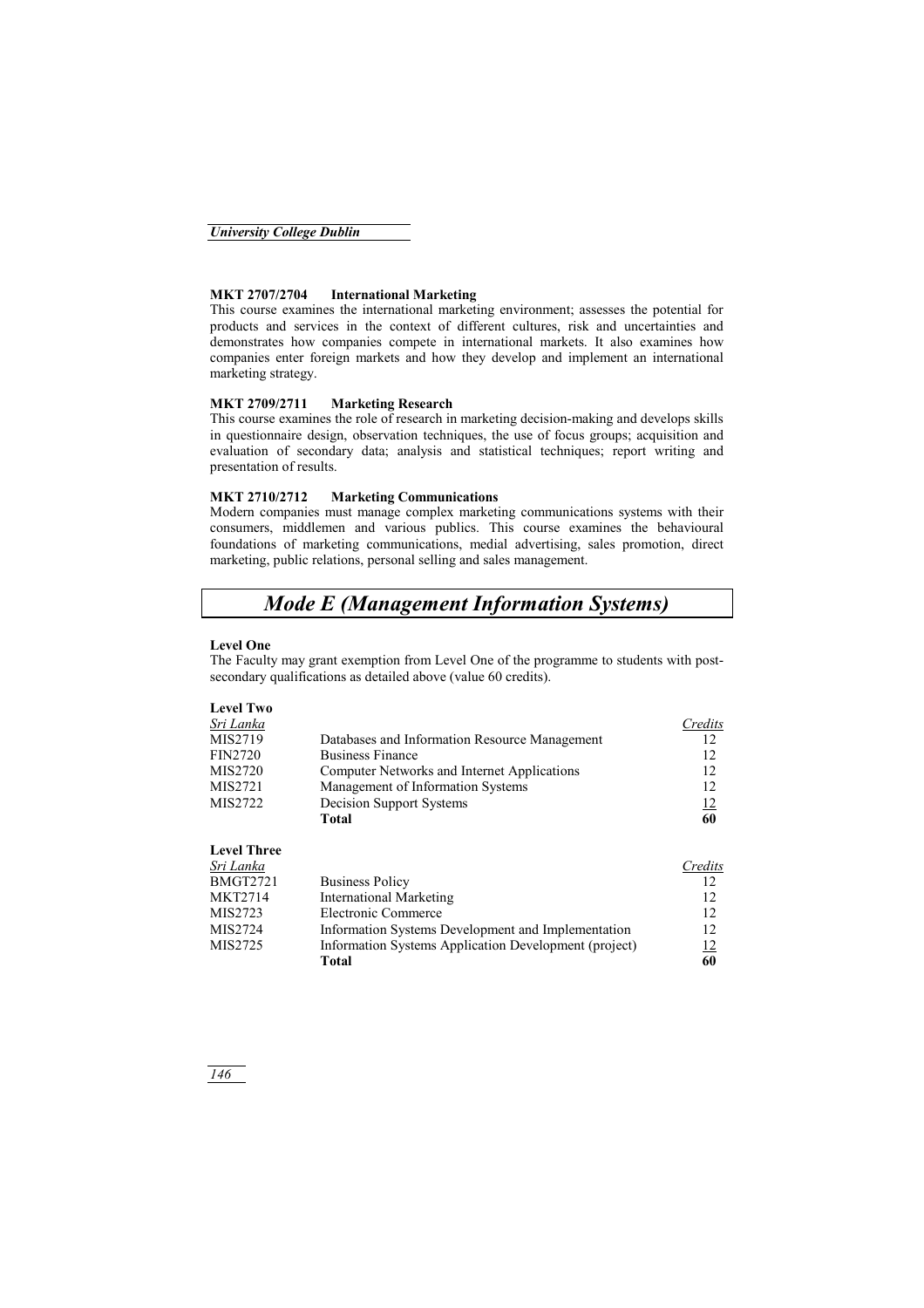# **Diploma (University College Dublin) in International Business (DIB)**

- 1. The Diploma in International Business is designed to provide a course in business studies for visitors to the Faculty of Commerce final year undergraduate programmes. It is offered to foreign students who attend as Diploma in International Business fee – paying students only. It is therefore not open to ERASMUS or other exchange students. Entry is based on application to the Faculty of Commerce and will be at the discretion of the Bachelor of Commerce Programme Director.
- 2. The normal entry standard to the DIB programme shall be the achievement of a standard equivalent to Level 2 in the BComm programme.
- 3. Attendance is required for at least three terms after admission and during attendance, candidates cannot at the same time engage in any other course in the University or elsewhere.
- 4. Examinations take place in Winter and Summer each academic year.
- 5. Where appropriate, the results of a test of English as a Foreign Language (TOEFL) should also be submitted.
- 6. There are two distinct elements in the programme. The core element includes International Marketing, International Business, International Economics, International Finance and European Industrial Relations and HRM. The second part of the programme consists of one elective course.
- 7. All courses are chosen from Level 3 of the Bachelor of Commerce Degree Programme. Course descriptions may be found at the beginning of this booklet. The availability of these courses may be constrained.
- 8. Further details and application forms may be obtained from:

 Faculty of Commerce, Diploma in International Business, University College Dublin, Belfield, Dublin 4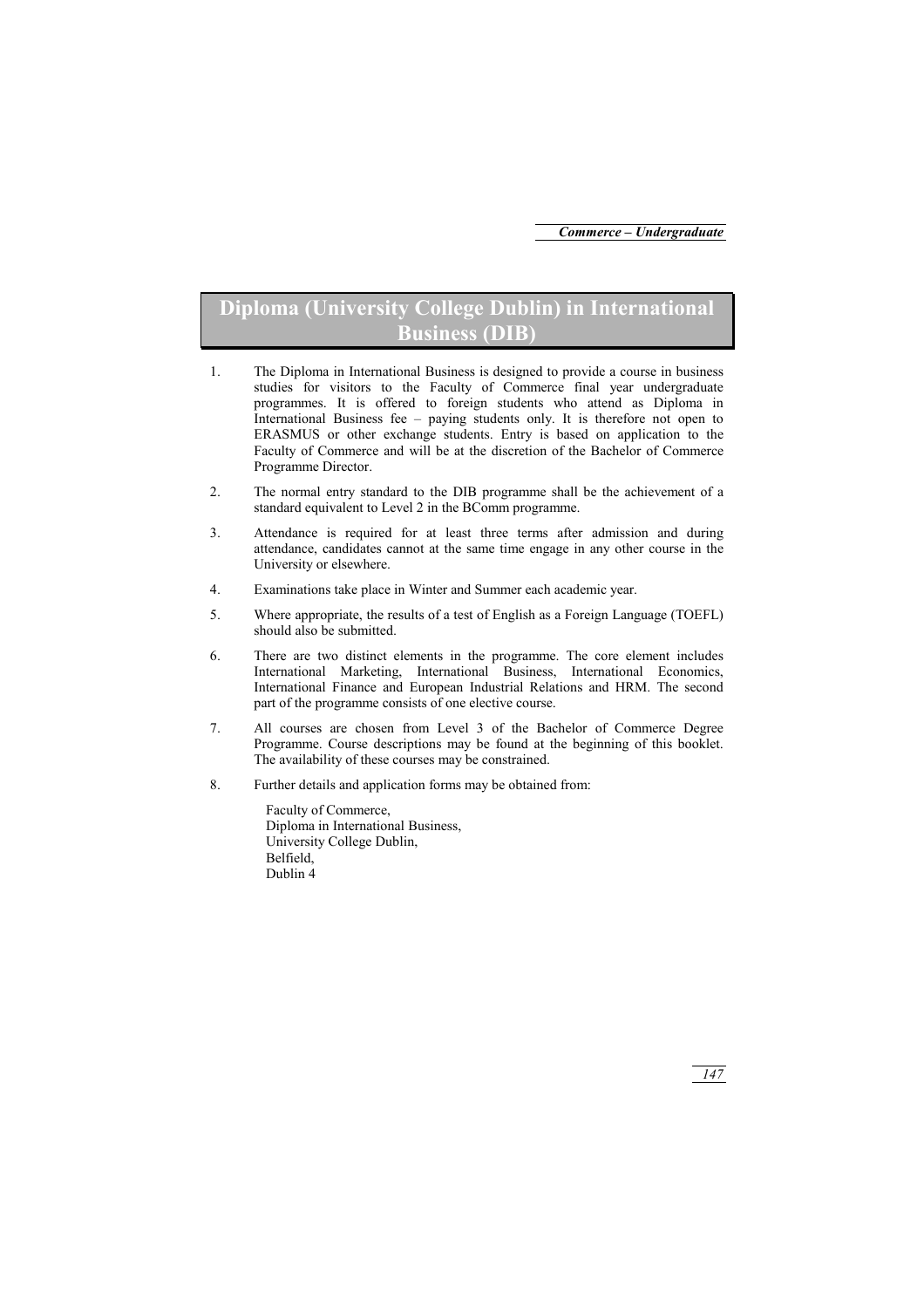## *University College Dublin*

# *Index*

#### *A*

| Actuarial And Financial Studies78 |  |
|-----------------------------------|--|
|                                   |  |
|                                   |  |
|                                   |  |
|                                   |  |
|                                   |  |
|                                   |  |

## *B*

| Business Communications68, 70, 71, 73 |  |
|---------------------------------------|--|
|                                       |  |
|                                       |  |
|                                       |  |
| Business Logistics  16, 39, 73, 110   |  |
|                                       |  |

## *C*

| Computer Applications26, 48, 120   |  |
|------------------------------------|--|
|                                    |  |
|                                    |  |
|                                    |  |
|                                    |  |
|                                    |  |
|                                    |  |
| Consumer and Buyer Behaviour26, 49 |  |
|                                    |  |
|                                    |  |

## *D*

| Database Systems  17, 39, 72 |  |  |
|------------------------------|--|--|
|                              |  |  |

# *E*

| Economics for Law and Business109   |
|-------------------------------------|
| Employee Relations  16, 39, 69, 111 |
|                                     |
|                                     |
|                                     |
|                                     |

| European Industry and Business Enterprise21 |  |
|---------------------------------------------|--|

#### *F*

| Financial Accounting. 13, 15, 17, 37, 40, 70, |  |
|-----------------------------------------------|--|
| 72, 84, 108, 109, 112, 132                    |  |
|                                               |  |
| Financial Institution Management  23, 45,     |  |
| 117, 134                                      |  |
| Financial Management23, 45, 86, 117, 135      |  |
|                                               |  |
|                                               |  |
| Financial Theory22, 45, 117                   |  |
|                                               |  |

#### *G*

## *H*

| Human Resource Development24, 47, 118 |  |
|---------------------------------------|--|
| Human Resource Management46, 118      |  |
|                                       |  |

#### *I*

| Industrial Relations24, 46, 88, 118          |
|----------------------------------------------|
| Industrial/Managerial Economics 22, 44       |
| Information Management17, 39, 72             |
| Information Systems 15, 25, 38, 47, 69, 110, |
| 119                                          |
|                                              |
|                                              |
|                                              |
|                                              |
|                                              |
|                                              |
| International Business21, 43, 115            |
| International Economics 22, 45, 116, 135     |
| International Financial Management 23, 46    |
| International Marketing 27, 49, 121          |
| International Monetary Economics 22, 44      |
| Investment and Portfolio Management23, 45    |
|                                              |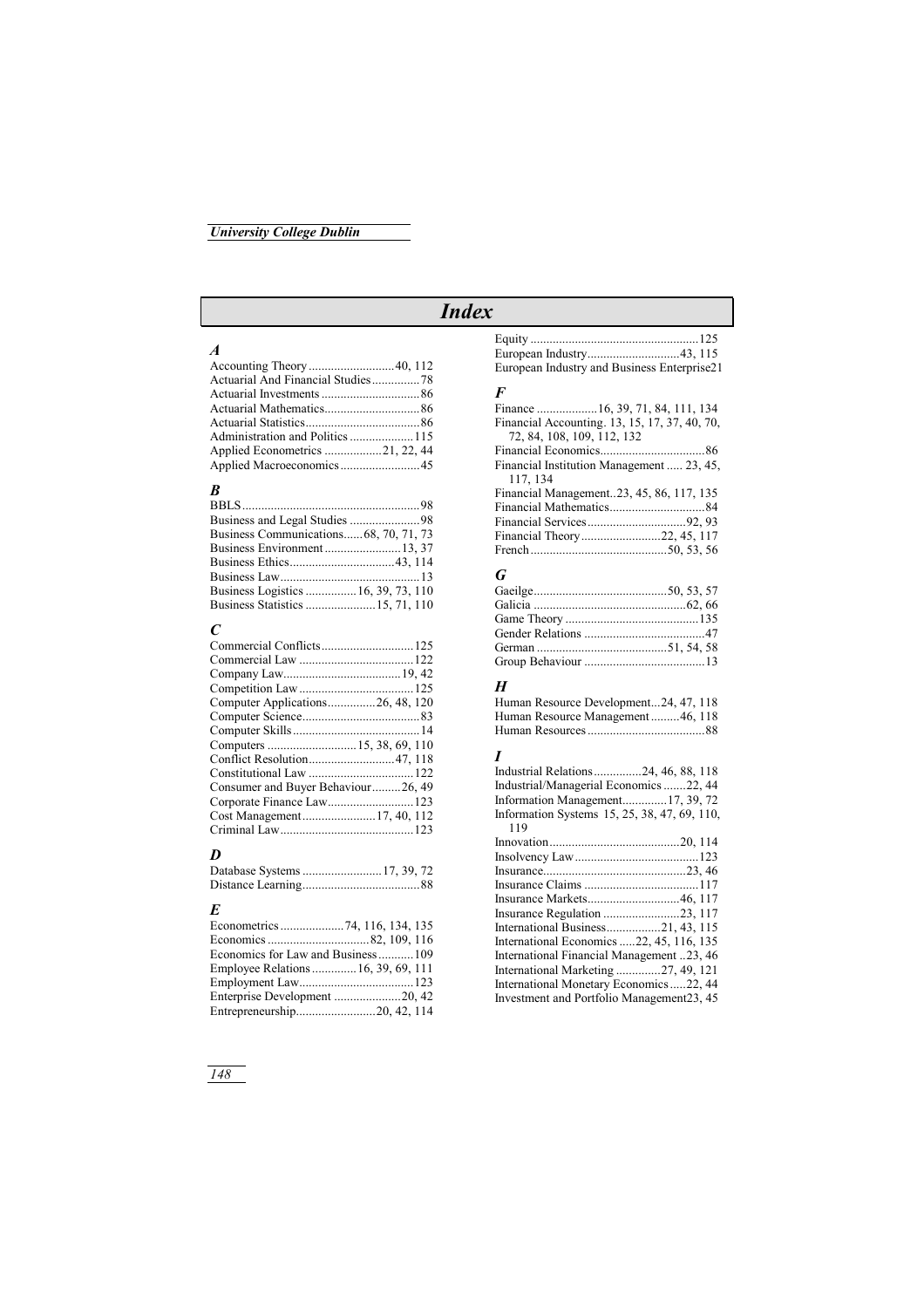# *J*

|--|--|

# *L*

#### *M*

| Macroeconomics14, 22, 37, 44, 69, 82, 84,<br>116, 132, 133, 135 |
|-----------------------------------------------------------------|
|                                                                 |
| Management Accounting15, 18, 38, 41, 72,<br>109, 113            |
| Management Information Systems 25, 48,<br>119                   |
|                                                                 |
| Management of Manufacturing Systems20                           |
| Management of Services20, 114                                   |
| Management Principles  13, 37, 68, 108                          |
|                                                                 |
|                                                                 |
| Managing Business Ethics20                                      |
| Managing Change21, 43, 115                                      |
| Manufacturing Systems42, 114                                    |
|                                                                 |
| Marketing Communications 27, 49, 121                            |
| Marketing Management70, 121                                     |
| Marketing Research27, 49, 121                                   |
| Mathematical Decision Support Systems .26,<br>49, 120           |
| Mathematics  14, 38, 69, 82                                     |
| Microeconomics .14, 16, 37, 69, 82, 84, 132,<br>134             |
| MIS                                                             |
| Monetary Economics116                                           |

## *N*

| Negotiation and Conflict Resolution 24       |  |
|----------------------------------------------|--|
| Networking and Internet Applications 25, 48. |  |
| 119                                          |  |

## *O*

| Operations Management16, 39, 73, 110      |  |
|-------------------------------------------|--|
| Organisational Behaviour  13, 38, 70, 109 |  |

## *P*

| Pension Fund Management24, 46, 118 |  |
|------------------------------------|--|
|                                    |  |
| Public Administration21, 44, 115   |  |
|                                    |  |

# *Q*

| Quantitative Techniques134 |  |
|----------------------------|--|

## *R*

|--|--|--|--|

## *S*

| Socio-Economic Institutions14        |
|--------------------------------------|
|                                      |
|                                      |
|                                      |
|                                      |
|                                      |
|                                      |
|                                      |
|                                      |
|                                      |
|                                      |
| Strategic Marketing Management27, 49 |
|                                      |
|                                      |
|                                      |
|                                      |

# *T*

| Treasury Management 23, 45, 117, 135 |  |  |
|--------------------------------------|--|--|

# *U*

|--|